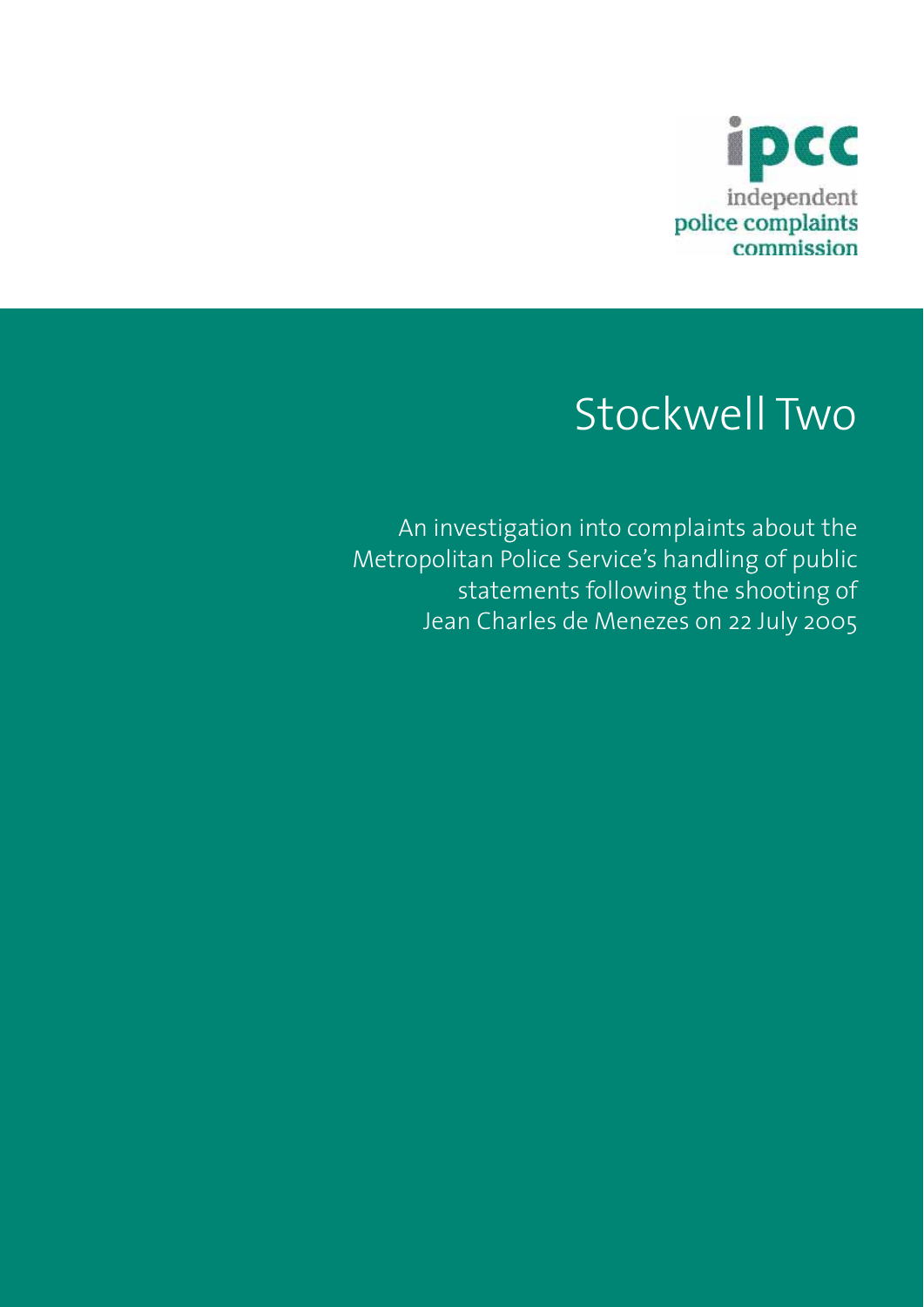# **Contents**

| 1.                                                      |                                                                |  |
|---------------------------------------------------------|----------------------------------------------------------------|--|
| 2.                                                      |                                                                |  |
| 3.                                                      |                                                                |  |
| 4.                                                      |                                                                |  |
| 5.                                                      |                                                                |  |
|                                                         |                                                                |  |
| 7.                                                      |                                                                |  |
| 8.                                                      |                                                                |  |
| 9.                                                      |                                                                |  |
|                                                         |                                                                |  |
| 11.                                                     |                                                                |  |
|                                                         |                                                                |  |
| 13.                                                     |                                                                |  |
|                                                         |                                                                |  |
|                                                         |                                                                |  |
|                                                         |                                                                |  |
| 17.                                                     | Responses and interviews with officers subject of complaint 72 |  |
| 18.                                                     |                                                                |  |
| 25.                                                     |                                                                |  |
|                                                         |                                                                |  |
|                                                         |                                                                |  |
|                                                         | Appendix B: Ranks in the Metropolitan Police Service  110      |  |
| Appendix C: Summary of MPS and IPCC press releases  114 |                                                                |  |
|                                                         |                                                                |  |
|                                                         |                                                                |  |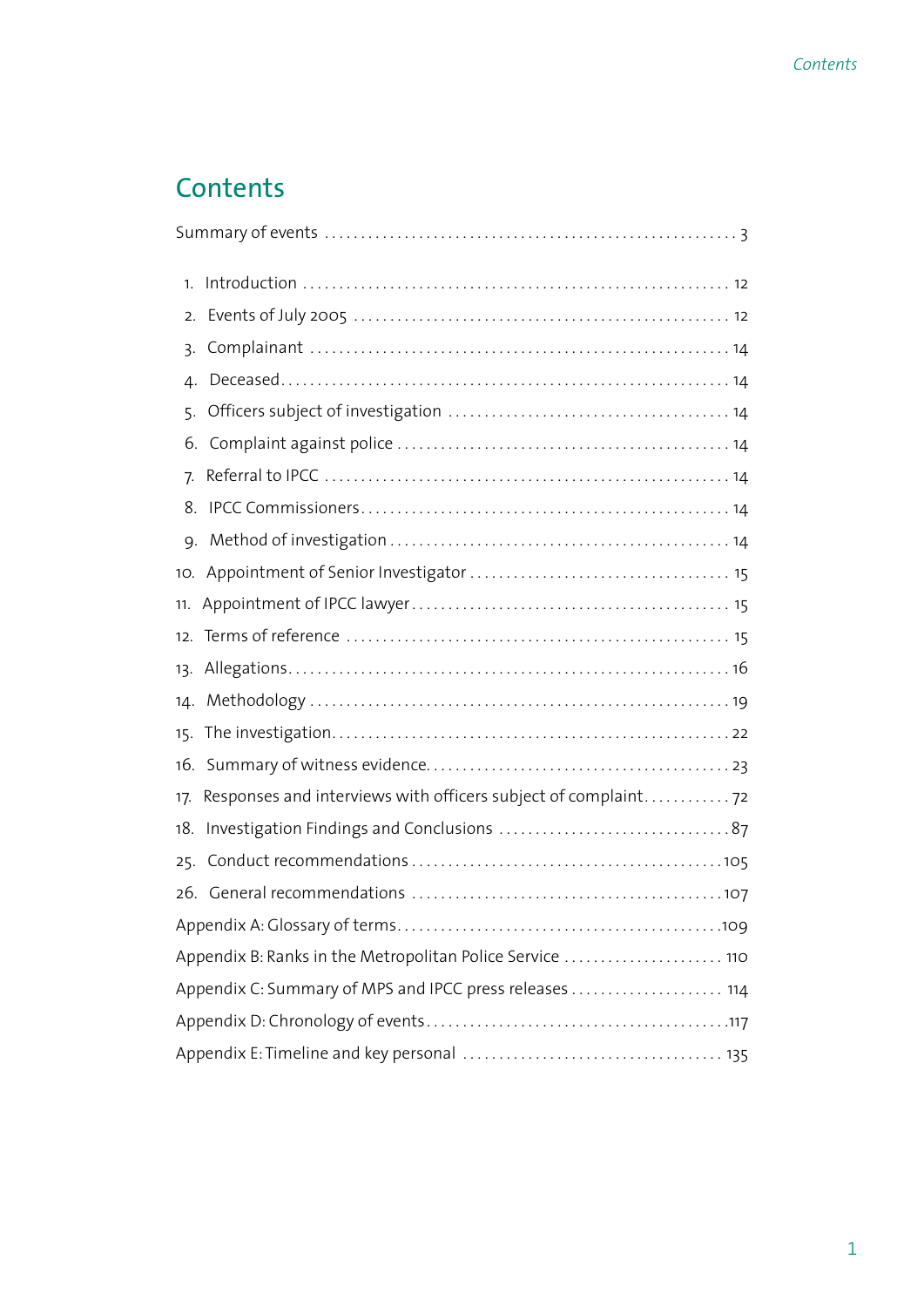# Summary of events

The following report deals with the second Independent Police Complaints Commission (IPCC) investigation into matters arising from the shooting of Mr Jean Charles de Menezes at Stockwell Underground Station in London on 22 July 2005. This investigation has been referred to as 'Stockwell 2' to distinguish it from the first IPCC investigation into the circumstances of the shooting itself. This second investigation followed allegations from the family of Mr de Menezes that the Commissioner of the Metropolitan Police, Sir Ian Blair, and others had knowingly made public inaccurate information or failed to correct inaccurate information placed into the public arena.

The report is written in a way intended to help the reader understand the sequence of events. The report highlights who knew what, and when, throughout the relevant period and within discrete areas of activity, at the scene of the shooting, at New Scotland Yard (NSY), the Home Office and other places within the Metropolitan Police area.

There are many individuals referred to in this report from a number of agencies. Appendix B to the report will assist the reader to understand their roles and their relevance to the unfolding events. Appendix D provides a detailed chronology of events.

This summary picks out the sequence of key events in the investigation report.

# **Key events**

The report describes briefly the events of July 2005, including the bombing attacks on 7 July 2005 and the failed bombing attacks on 21 July 2005, together with the demands these events placed on the Metropolitan Police Service (MPS). On 22 July 2005 at least four individuals were being sought in connection with the attempted bombings of the previous day.

Mr de Menezes lived in flat number 17, Scotia Road, Tulse Hill, London. The police had information indicating that one of the suspects connected with the failed bombings on 21 July 2005 lived at 21 Scotia Road. Both addresses were within a block of flats accessed by a communal front door.

On the morning of 22 July 2005 this block was under police surveillance. When Mr de Menezes left his flat that morning he was followed to Stockwell Underground Station where he was subsequently fatally shot by officers of the MPS.

Police radio traffic and accounts from police officers prior to the shooting of Mr de Menezes include descriptions that his behaviour was suspicious and inaccurately described his clothing. Those officers' actions were not a matter for this investigation.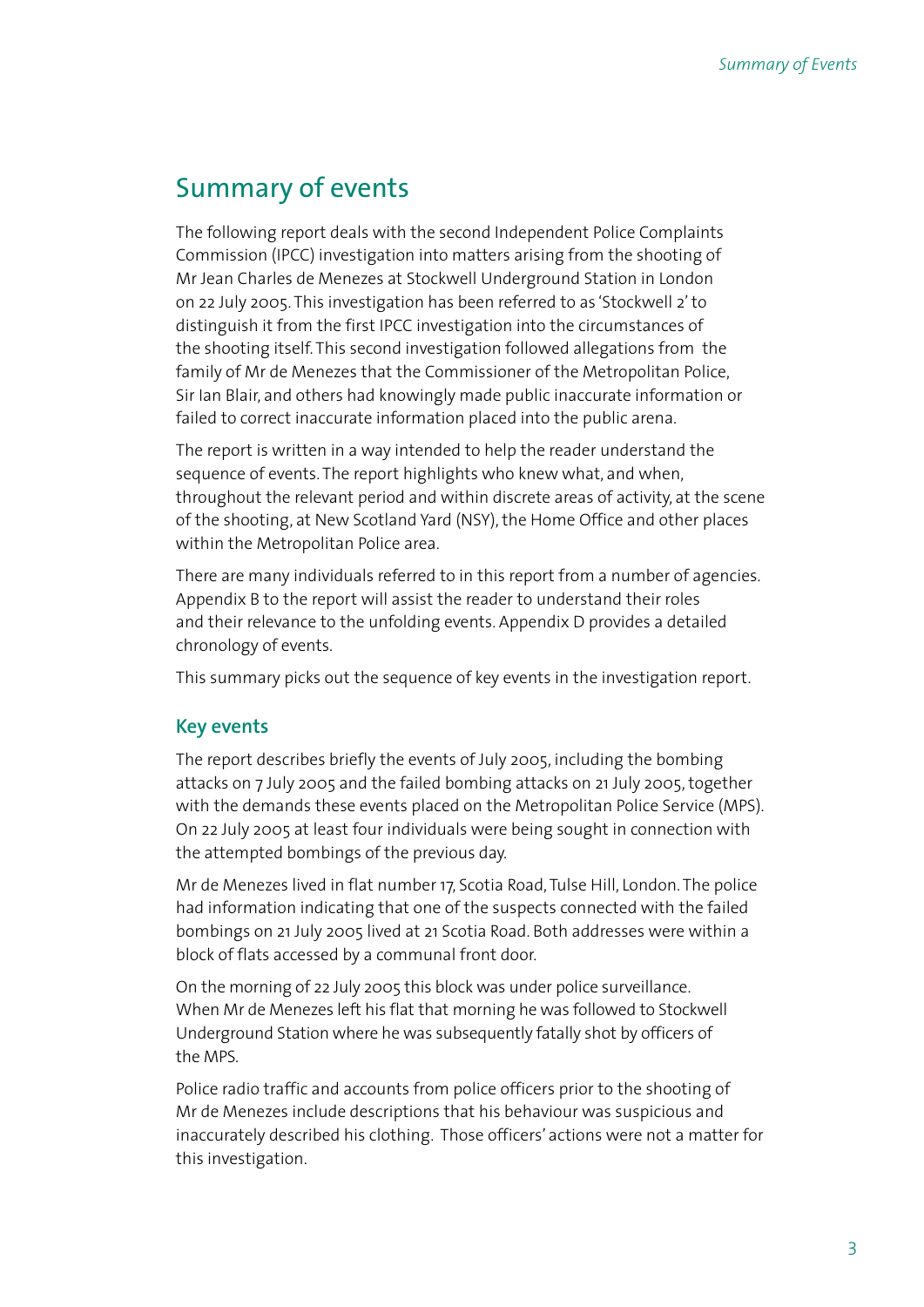Very soon after the shooting, civilian witnesses gave media interviews that described the shot man as wearing thick clothing and acting suspiciously. It later became clear that these accounts were incorrect and that these witnesses had probably confused police officers with Mr de Menezes.

While this investigation did not examine the circumstances of the shooting, the IPCC investigation team understands that Mr de Menezes did not refuse to obey a challenge prior to being shot and was not wearing any clothing that could be classed as suspicious.

At approximately 10:06hrs police officers at Stockwell reported to NSY that a man had been shot.

Shortly after the shooting an explosives officer searched the body. No explosives were found.

Assistant Commissioner (AC) Hayman was appointed to lead the investigative response into the attacks on 21 July 2005. Between 10:00hrs and 10:30hrs he advised the Commissioner that someone had been shot dead in Stockwell and that it was believed that he was one of the bombers.

At 10:50hrs, in a telephone conversation, the Commissioner told Nick Hardwick, the Chair of the IPCC, *"we've now shot somebody, I think dead, who refused to respond to anything that we were asking him to do". He added "I've got three more potential suicide bombers out there...".*

Soon after this conversation the Commissioner wrote to Sir John Gieve, the Permanent Secretary at the Home Office. The letter confirmed the Commissioner had given instructions that the incident should not be referred to the IPCC and that they were not to be given access to the scene at that time. (Under the Police Reform Act 2002 all police shootings are bound to be referred to the IPCC for its decision on the mode of investigation) The incident was subsequently referred to the IPCC on the following Monday, 25 July 2005.

AC Brown of the MPS was the Gold Commander for London. He was responsible for the strategic response to the terrorist attacks. At 10:46hrs a MPS press line was agreed with AC Brown and Commander (Cmdr.) John McDowall (Specialist Operations) as follows:

# **'we can confirm that just after 10.00 today (22.07.05) armed officers shot a male at Stockwell LT Station. We are not in a position to release further info at the moment.'**

Detective Superintendent (D/Supt.) Kavanagh was AC Brown's staff officer. He was tasked with providing AC Brown with updates from investigators at Stockwell Underground Station. D/Supt. Levett worked in the MPS Directorate of Professional Standards and was appointed as the Senior Investigating Officer to investigate the shooting. At 11:22hrs D/Supt. Kavanagh was told by D/Supt.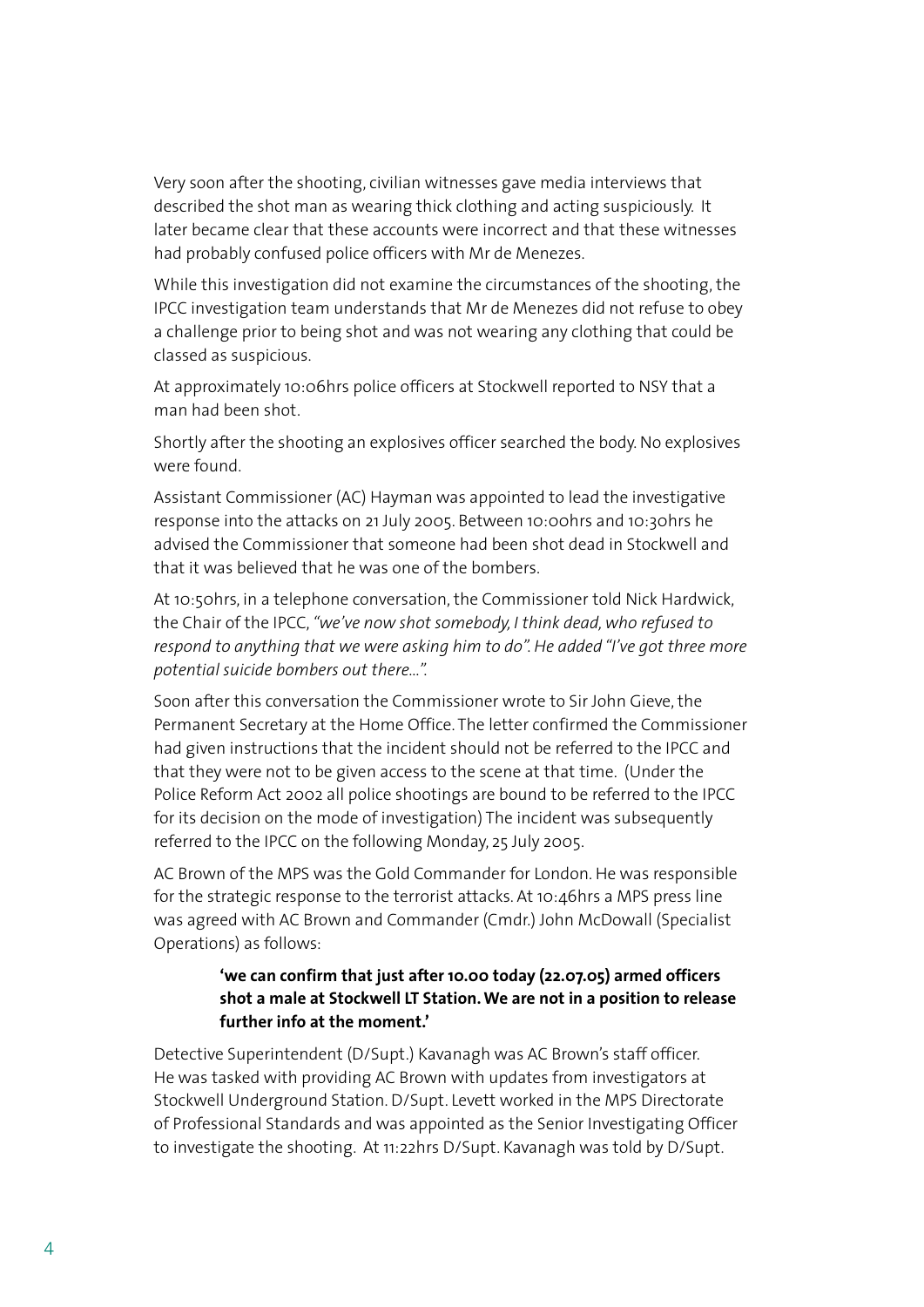Levett that a lone "Pakistani male" had been shot and had not been carrying a bomb; he was in possession of a mobile phone.

At 11:41hrs a 'for offer' press release was agreed by AC Brown and Cmdr. McDowall, in the following terms:

> **'We can confirm that at just after 1000 this morning, Friday 22nd July 2005, armed officers from the Metropolitan Police Service entered Stockwell tube station. A man was challenged by officers**  and subsequently shot. LAS and HEMS<sup>1</sup> both attended the scene. Life **was pronounced extinct at the scene. Stockwell tube station is closed and cordons of 200 metres are in place. As is routine officers from the Directorate of Professional Standards have been informed.'**

At 12:30hrs, at a senior strategy meeting, the chairman, AC Brown, was informed that a mobile telephone had been recovered and that the surveillance team believed the deceased to be one of the suspected terrorists. No further information could be provided on identity at that time.

In a meeting at 13:55hrs on 22 July 2005 the Commissioner asked AC Hayman if the person shot was one of the terrorist suspects. He was told that it was not known. A number of senior MPS officers were present at that meeting.

At 14:47hrs a wallet was recovered from the carriage of the train. It had been found on the deceased immediately after the shooting and placed onto a seat of the carriage. It contained documents of the identity of Mr de Menezes born 07.01.78. This was consistent with names listed in the memory of the deceased's mobile telephone which appeared to be of South American rather than Arab or Asian origin.

D/Supt. Levett's decision log entry timed at 15:00hrs records:

**'The wallet examinations suggest that the deceased is Jean Charles de Menezes, b 07.01.78 a Brazilian born in Sao Paulo. Urgent enquiries to be undertaken by SO13 to establish if he is linked to their investigation and if they can find a next of kin by examination of the phone'.**

D/Supt. Levett passed this information to D/Supt. Kavanagh at 15:08hrs. Detective Superintendent Kavanagh subsequently informed AC Brown at 15:10hrs as follows:

> **'A wallet had been recovered from the carriage where the man had been shot. The wallet contained bank cards, a temporary Inland Revenue card and a driving permit. The documents were in the name of Jean Charles de Menezes born on 07.01.78 in Sao Paulo, Brazil. There was no address available for the man and he appeared to be of Eastern European ethnicity'.**

<sup>1</sup> LAS (London Ambulance Service), HEMS (Helicopter Emergency Medical Service)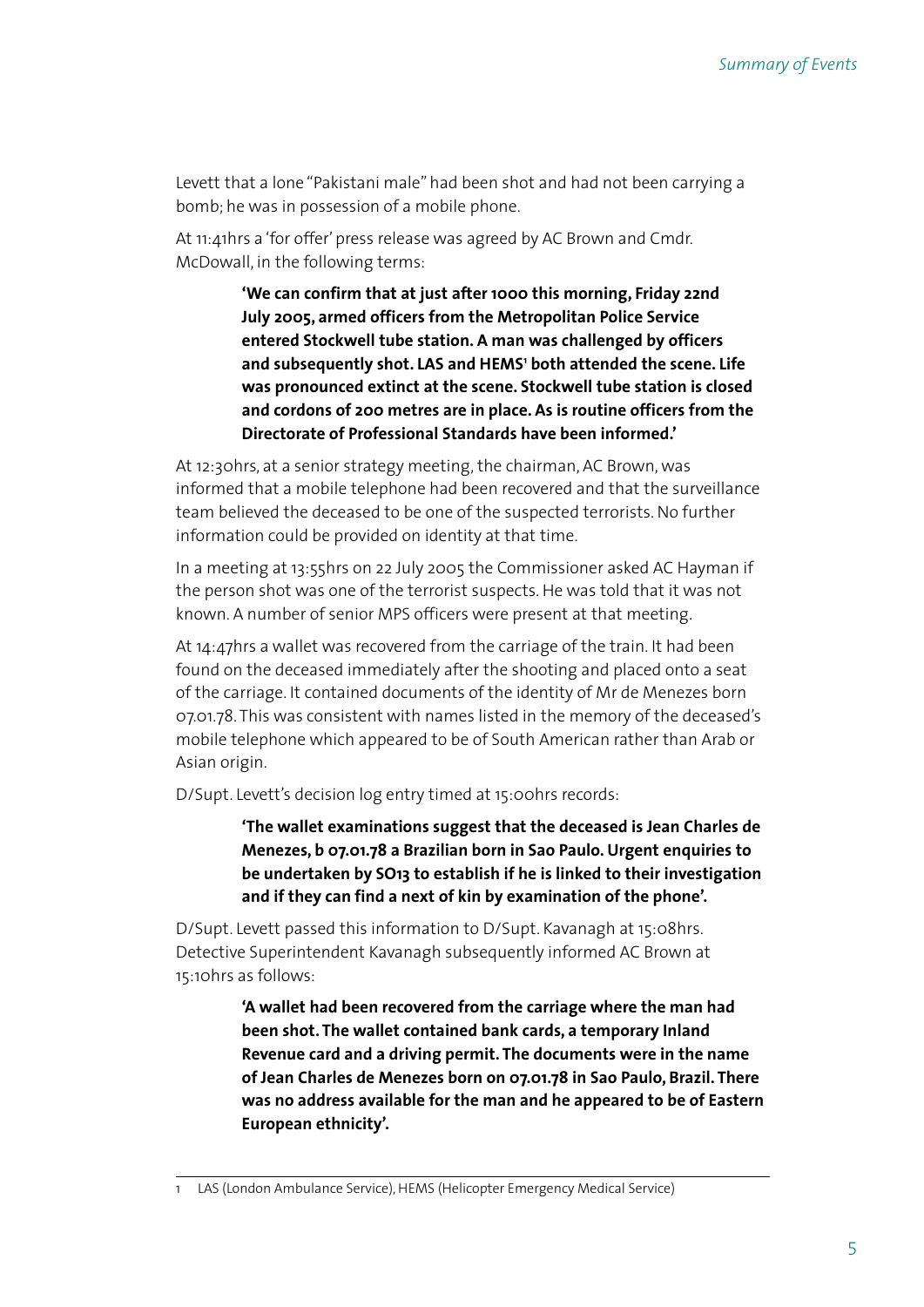Caroline Murdoch, the Commissioner's Chief of Staff and Chief Superintendent (Ch/Supt.) Moir Stewart, the Commissioner's Staff Officer, say they were told by D/Supt. Kavanagh about the contents of the wallet. They did not pass this information on to the Commissioner.

Just before 15:30hrs Deputy Assistant Commissioner (DAC) Brian Paddick was in the Commissioner's outer office in conversation with Ch/Supt. Stewart. He claims Ch/Supt. Stewart told him, "we've shot a Brazilian tourist". He recalled Ms Murdoch supported the statement with a reference to a driving licence having been found on the deceased. Ch/Supt. Stewart rejected the suggestion that he used this phrase, but acknowledged that he did pass to DAC Paddick, the information given to him by D/Supt. Kavanagh. Ms Murdoch eventually had doubts that the phrase was used; but they both acknowledge that they knew of the possible Brazilian identity at this stage.

At 15:39hrs a press conference took place at the Queen Elizabeth II Centre at Westminster. This provided an update into the investigation led by AC Hayman and launched the images of the four men wanted in connection with the previous day's attempted bombings. The Commissioner opened the conference and made the following reference to the shooting:

# **"The information I have available is that this shooting is directly linked to the ongoing and expanding anti-terrorist operation. Any death is deeply regrettable, I understand the man was challenged and refused to obey".**

A Government Liaison Team (GLT) was based at NSY. It comprised Home Office officials who attended police briefings and meetings to provide relevant information to the Home Office. Following his attendance at the 15:30hrs Gold Group2 meeting one of the members of the GLT gave the following update to the Home Office:

*'the victim had left an address under observation, he had failed to comply with police orders, it was believed he had been shot on the underground train. His identity had not yet been established and that there was a strong suspicion that the victim was not one of the four suspects for the failed bombings but this was subject to confirmation. There was also reference to the deceased's mobile telephone being examined.'*

At approximately 16:00hrs a meeting was chaired by AC Brown to consider the community impact of the shooting. He said that Brazilian documents had been found on the deceased, whom he named, but said that identification had not been confirmed. The potential community impact of the deceased being innocent was discussed.

<sup>2</sup> Gold , Silver and Bronze refer to the command structure for any significant incident within the Police Service and some other agencies. Gold relates to the strategic decision making level. Silver relates to the tactical decision making process and Bronze relates to the implementation of the tactics.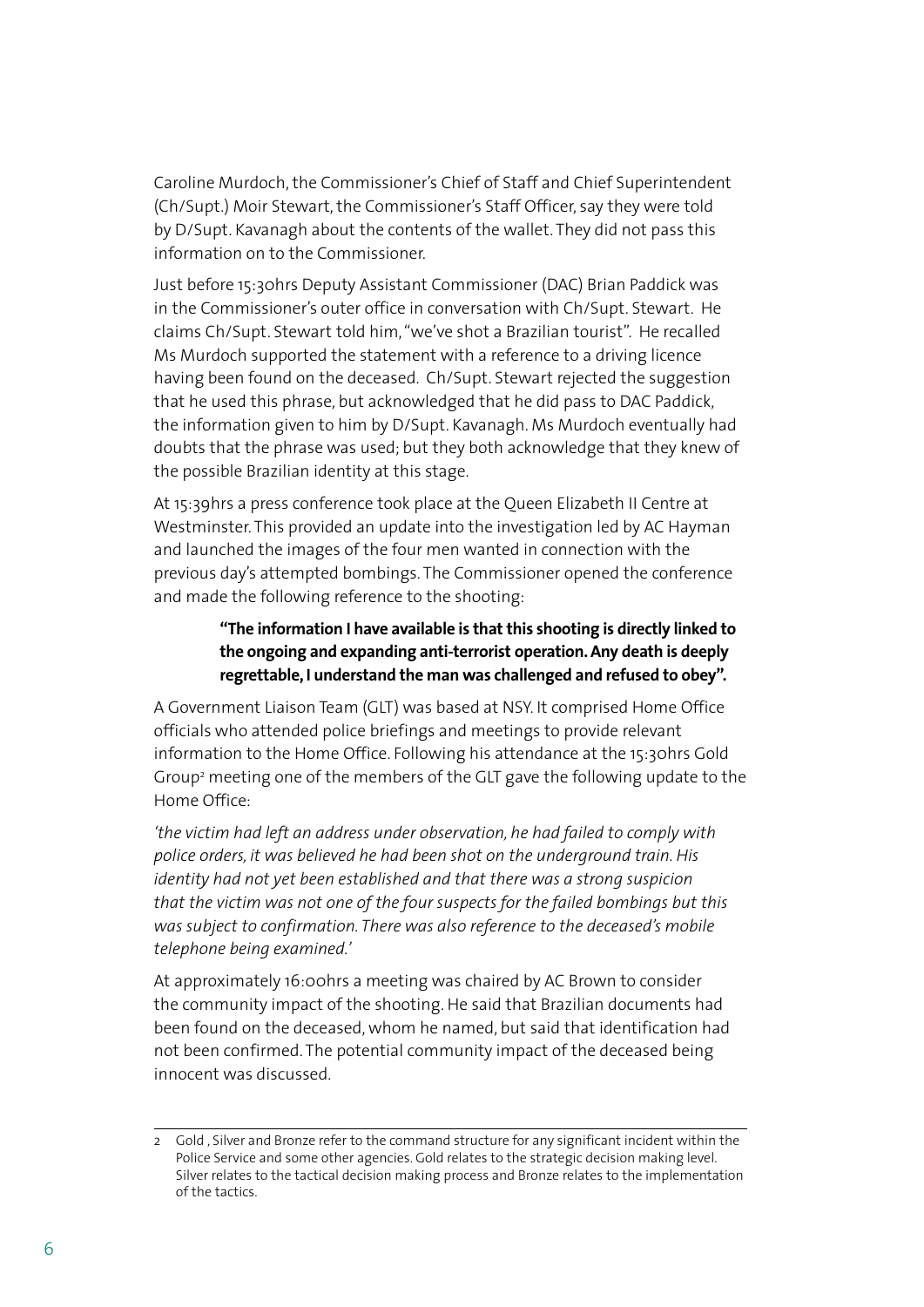At about 16:30hrs AC Hayman was due to address the Crime Reporters Association (CRA). This followed the press conference which had just released the images of the four men wanted in connection with the previous day's attempted bombings. He was accompanied by MPS Press Officers. Prior to the briefing, the press officers advised AC Hayman that he was likely to be asked by members of the CRA which of the four men had been shot. He was also advised by one of the press officers that he understood the deceased was not believed to be one of the four terrorist bombers. In anticipation of such questions AC Hayman made a telephone call.

According to witnesses, shortly after 16:30hrs AC Hayman briefed the CRA that the deceased was not one of the four sought in connection with the previous day's failed attacks. AC Hayman could recall none of the detail of his briefing when he was subsequently interviewed, though in later correspondence his legal representatives claimed that he must have briefed this gathering to the effect that the deceased was "not believed" to be one of the four.

At 17:07hrs, shortly after the CRA briefing, BBC Television News 24 reported the following:

# **'A line just in about the shooting in Stockwell earlier. The man shot dead at the tube station is not thought to be one of the four men shown in CCTV pictures released this afternoon'.**

This was followed at 17:18hrs by footage of a BBC reporter outside NSY confirming that there had been a special police briefing and stating:

# **'… We don't know anymore than the police have said for sure that he was challenged, he refused to obey instructions, he was subsequently shot and he was not one of the four people whose images were released by police a little earlier'.**

At either 17:00hrs or 18:00hrs, (there is no formal record of the time and those present had conflicting recollections, but the investigation team conclude that it was about 17:00hrs), a Management Board meeting took place involving senior MPS officers, MPA members and Home Office representatives. Those present included the Commissioner and AC Hayman. A smaller sub-meeting took place after the main meeting and those in attendance again included the Commissioner and AC Hayman.

The Management Board meeting received a general update and the submeeting discussed in detail what could be released into the public domain. There are different accounts of what took place in that sub-meeting. The one set of notes taken record that those present were advised by AC Hayman that the press were saying that the shot man was not one of the four suspects, but, he added that it was important to "present that he was". AC Hayman disputes this, but, whether or not he said this, it is clear that he did not tell those present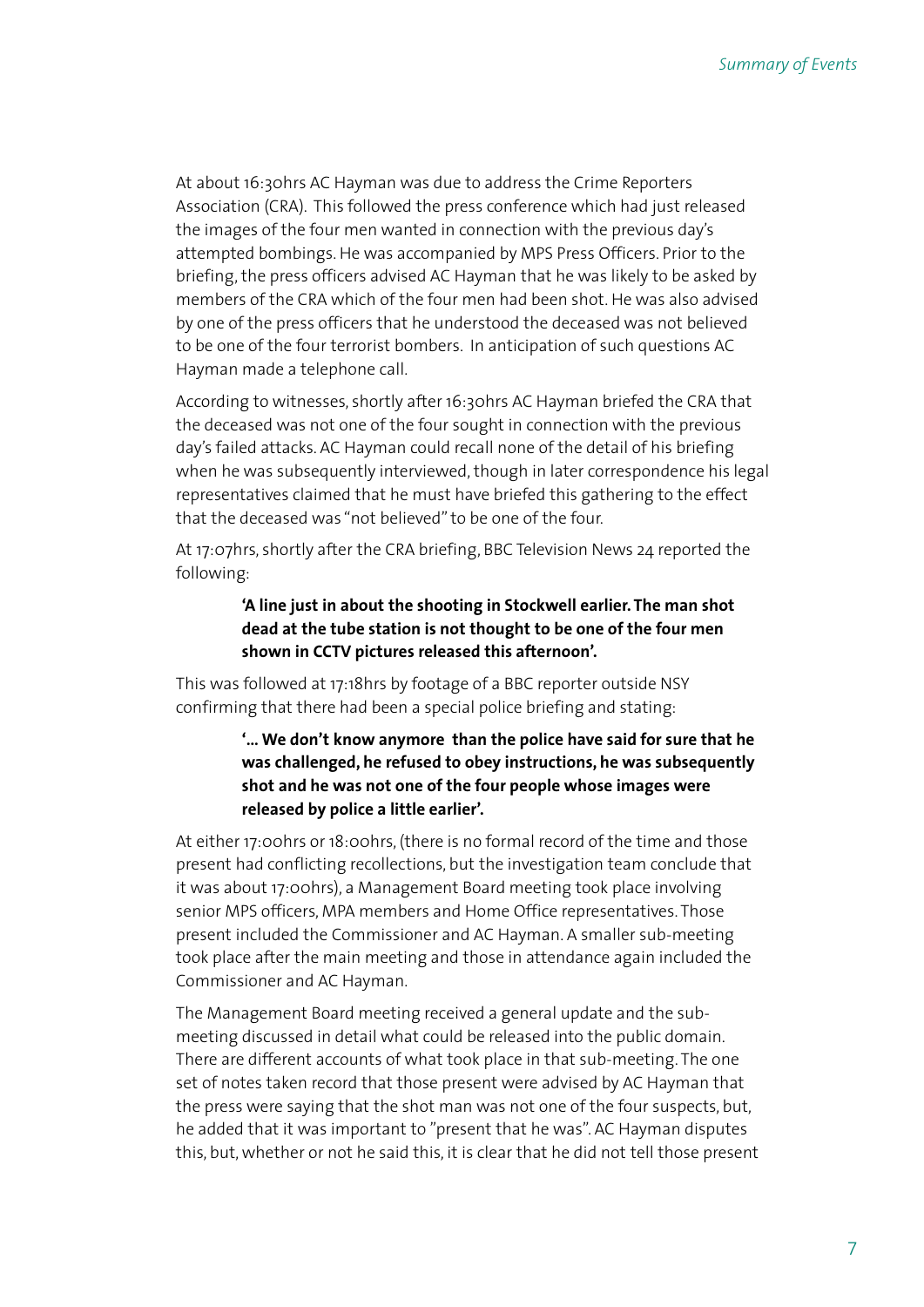that the reason the media were running the story was because he had briefed the CRA to that effect a short while earlier. Neither meeting was told about the recovery of the wallet, the mobile telephone and the emerging identity for the deceased. Nor was the name Jean Charles de Menezes mentioned.

Following the sub-group meeting a press release was prepared and agreed by, amongst others, AC Hayman.

The release stated the following:

**'The man shot at Stockwell is still subject to formal identification and it is not yet clear whether he is one of the four people we are seeking to identify and whose pictures have been released today. It therefore remains extremely important that members of the public continue to assist police in relation to all four pictures.** 

**This death, like all deaths related to police operations, is obviously a matter of deep regret, nevertheless the man who was shot was under police observation because he had emerged from a house that was itself under observation because it was linked to the investigation of yesterday's incidents. He was then followed by surveillance officers to the station. His clothing and behaviour at the station added to their suspicions. While the counter terrorist investigation will obviously take pre-eminence, the investigation into the circumstances that led to his death is being pursued and will be subject to scrutiny through the IPCC in due course.'**

The above was released at 18:44hrs, yet at about 18:20hrs a GLT member was briefed by AC Brown that formal identification was still required but that documents in the name of Mr de Menezes, a Brazilian national, had been found. He was authorised to release this information to the Foreign and Commonwealth Office.

At 18:45hrs the Commissioner had, on her account, a conversation with Detective Chief Superintendent Maxine de Brunner, the Deputy Commissioner's staff officer. The Commissioner asked if it was known who had been shot or whether he was a terrorist. He was told that the deceased had not been identified and that the force was not sure whether he was one of the four terrorists. He has no recollection of this conversation.

At approximately 19:00hrs the Muslim Safety Forum (MSF) was briefed by senior Metropolitan Police officers to the effect that the deceased was South American, possibly Brazilian, and not a Muslim. The Commissioner attended the meeting only to thank the participants for their support and was not part of the discussion. Shortly after he left NSY for the day.

During the course of the afternoon, information about the possible Brazilian identity of the shot man was passed to officers in a number of different parts of the MPS. This is described more fully in the main body of the report.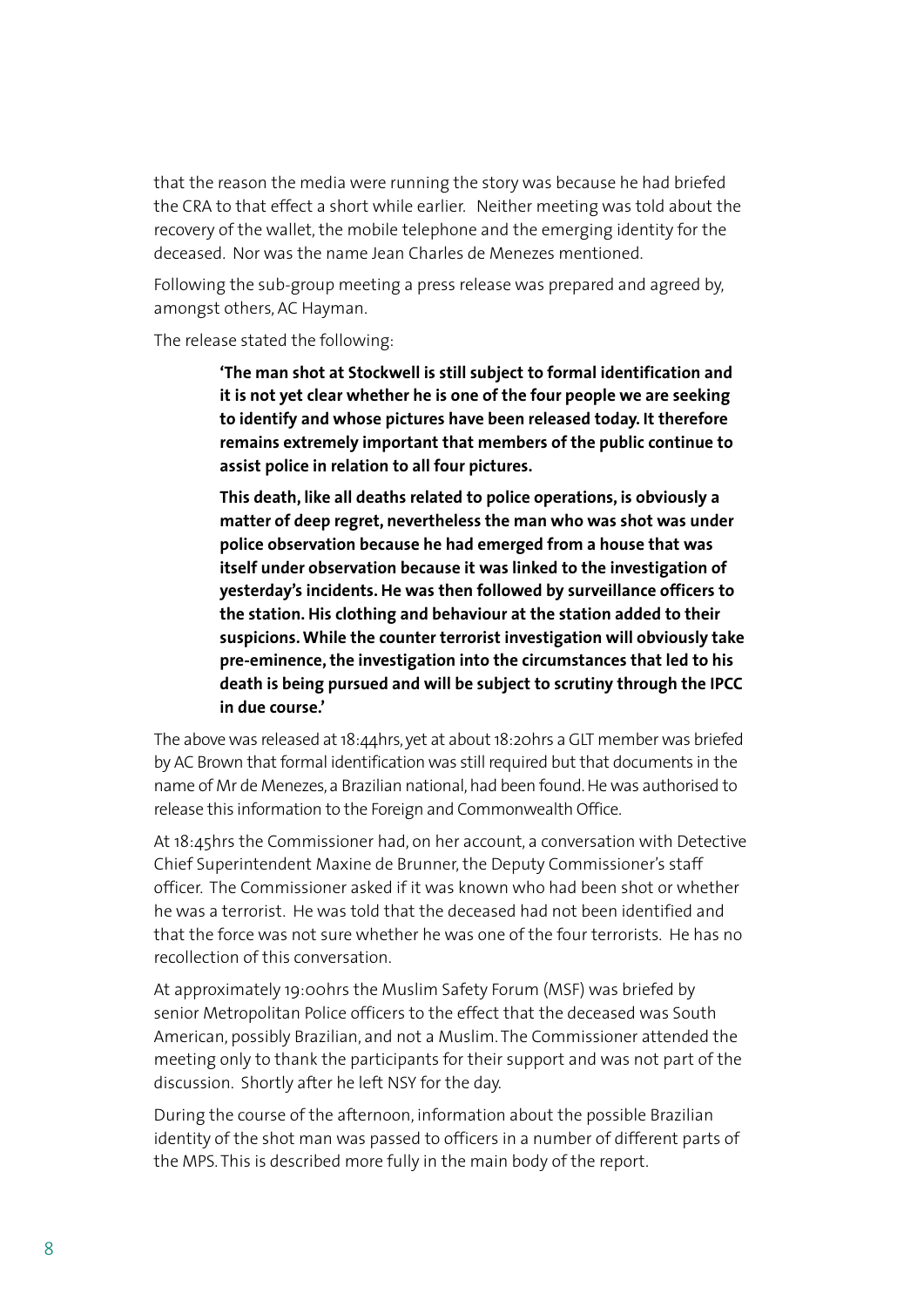At 19:51hrs the following press release was issued by IPCC Chair Nick Hardwick:

**'This morning's shooting at Stockwell station is being referred to the Independent Police Complaints Commission for investigation, in line with normal requirements under the Police Reform Act 2002. The IPCC independently investigates all fatal police shootings. In carrying out this investigation, the IPCC will ensure that nothing is done to hinder the urgent police priority of tracking down and bringing to justice those responsible for the recent London bombings and their vital work in preventing further outrages'.**

D/Supt. Levett recorded in his decision log at 20:21hrs that a letter was discovered under the body in the name of Mr de Menezes which confirmed his address as 17 Scotia Road. He also recorded that anti-terrorist officers no longer believed the deceased was connected to their investigation.

AC Brown was given this information and discussed it with DAC Clarke (Head of the Anti-Terrorist Branch) and Cmdr. McDowall. They concluded that the continuing operation at 21 Scotia Road prevented enquiries being made at 17 Scotia Road. In a subsequent discussion shortly before 22:00hrs DAC Clarke stated that the deceased had not been excluded from the anti-terrorist investigation. AC Brown directed that urgent action should continue to confirm the identity of the shot man.

At 23:37hrs the MPS issued the final press release for the day in the following terms:

 **'On Friday 22.07.05 at approx. 10am armed officers from the Metropolitan Police Service entered Stockwell tube station. A man was challenged by officers and subsequently shot. LAS and HEMS both attended the scene. Life was pronounced extinct at the scene. As is routine officers from the Directorate of Professional Standards have been informed. The man shot is still subject to formal identification and it is not yet clear whether he is one of the four people who attempted to cause explosions. The man who was shot was under police observation because he had emerged from a house that was itself under observation because it was linked to the investigation of yesterday's incidents, surveillance officers then followed him to the station. His clothing and behaviour at the station added to their suspicions. While the counter terrorist investigation will obviously take pre-eminence, the investigation into the circumstances that led to his death is being pursued and will be subject to scrutiny through the IPCC in due course.'** 

At 09:00hrs on the 23 July 2005, a meeting chaired by AC Brown was told that during the night a friend of the deceased had been identified. This friend had met officers and, because of that conversation, there was no doubt that the deceased was Mr de Menezes, a Brazilian national.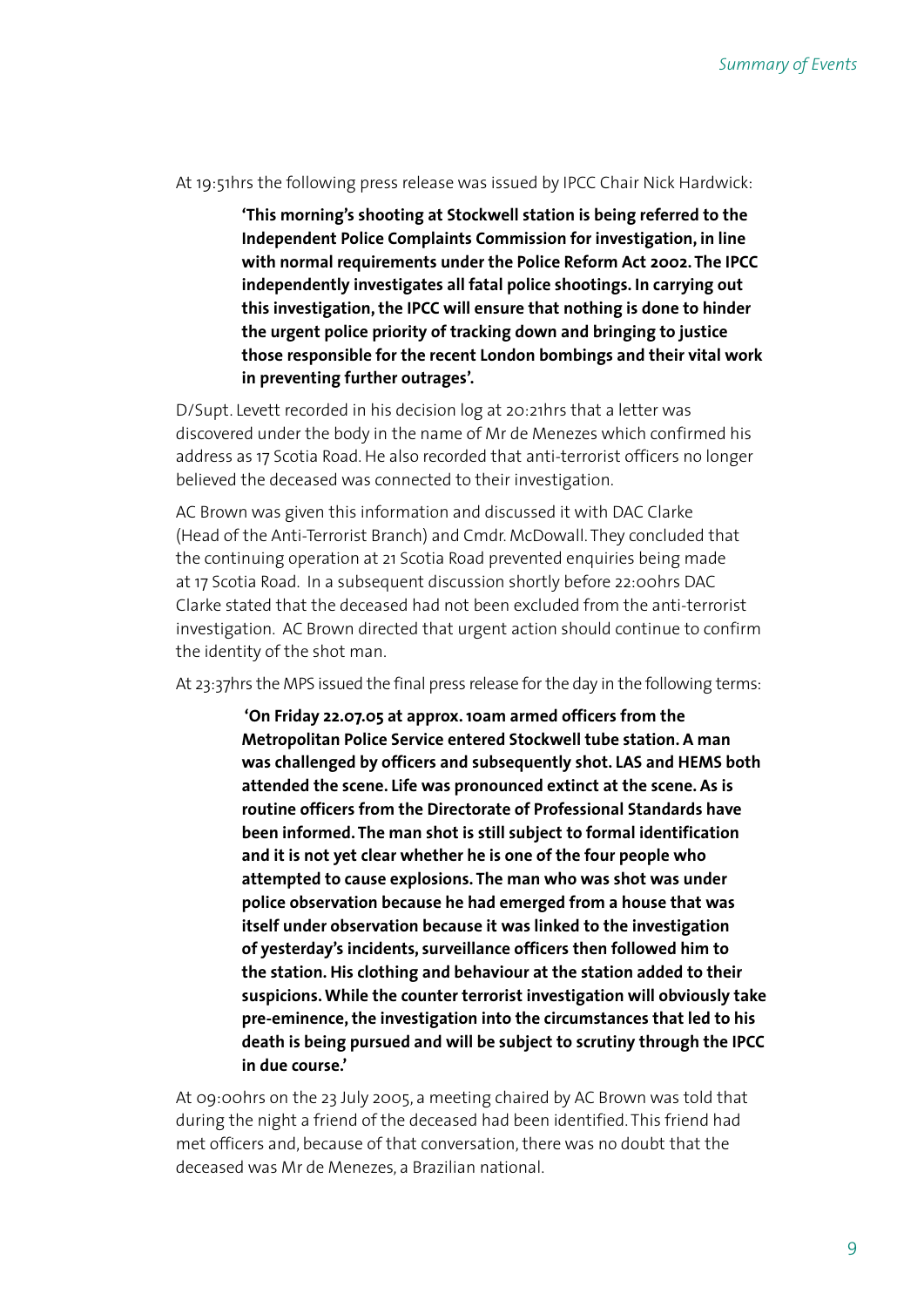At 10:15hrs on the 23 July 2005, the Commissioner was advised by AC Brown that the deceased's identity was known; he was not connected to the terrorist investigation and was a Brazilian national.

At 16:52hrs the MPS released the following press statement:

**'We believe we now know the identity of the man shot at Stockwell underground station by police on Friday 22nd July 2005, although he is still subject to formal identification. We are now satisfied that he was not connected with the incidents of Thursday 21st July 2005. For somebody to lose their life in such circumstances is a tragedy and one that the Metropolitan Police Service regrets. The man emerged from a block of flats in the Stockwell area (later corrected to a house in Tulse Hill) that were under police surveillance as part of the investigation into the incidents on Thursday 21st July. He was then followed by surveillance officers to the underground station. His clothing and behaviour added to their suspicions. The circumstances that led to the man's death are being investigated by officers from the Metropolitan Police Service Directorate of Professional Standards, and will be referred to the IPCC in due course.'**

About 18:30hrs on 23 July, once the IPCC were aware of the identity of the deceased, an agreement was reached with the MPS that there should be no further comment to the media by the IPCC or MPS until they both met on Monday 25 July to discuss the shooting.

At 21:00hrs on 23 July, the MPS was made aware that Mr de Menezes's family members were in contact with the media. At 21:28hrs the MPS issued the following statement:

> **'The deceased man has been formally identified as Jean Charles de Menezes aged 27 years old (date of birth 07.01.78), a Brazilian national. He was not connected to incidents in Central London on 21st July 2005 in which four explosive devices were partly detonated. An inquest will be opened to acknowledge formal identification and adjourned awaiting the outcome of the investigation into the circumstances surrounding the death'.**

The IPCC told the MPS this represented a breach of their agreement. No further statements were issued on that day.

On 21 August 2005 the *News of the World* published an interview with the Commissioner which referred to the shooting on 22 July 2005. DAC Paddick believed the Commissioner's account of what his senior officers knew in the 24 hours following the shooting was inaccurate. He sought an interview with the Commissioner on 22 August 2005 to express his concerns. The Commissioner and DAC Paddick have provided distinctly different accounts of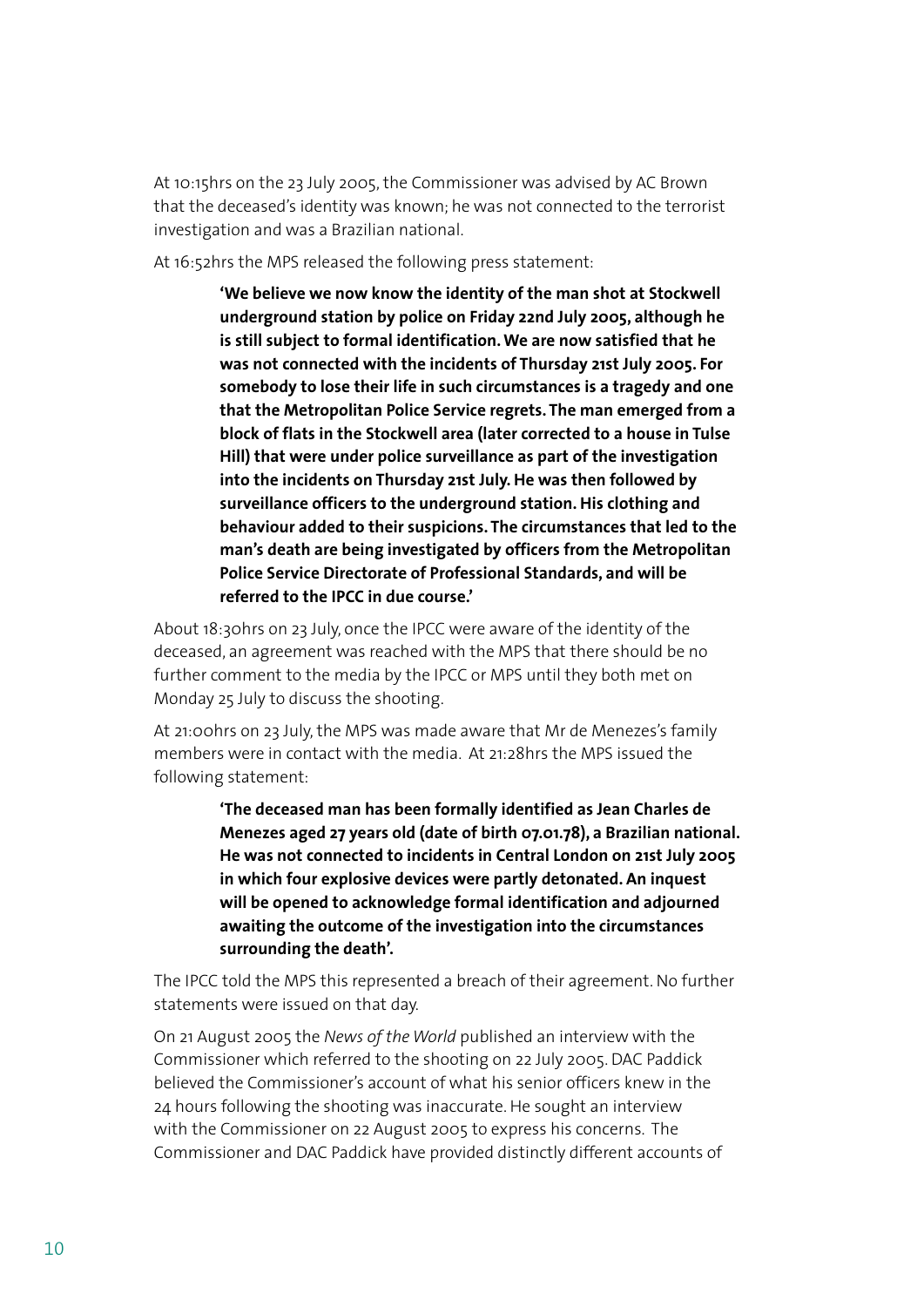that exchange to the IPCC investigation. In November 2005 the Commissioner gave an interview to the *Guardian* repeating his claims about the state of knowledge of his senior officers in the period immediately following the shooting. Both of these newspaper interviews were believed to be relevant to the complaint and therefore were included in the IPCC investigation.

This report deals with the broader sequence of events in considerable depth and places into context the information and events referred to briefly within this summary. It outlines lines of enquiry undertaken, examines witness evidence and deals with the interviews of those officers who were the subject of complaint. It goes on to analyse the evidence and subsequent interviews from which conclusions are drawn. Finally the report makes recommendations. These have been passed to the Metropolitan Police Authority in accordance with the provisions of the Police Reform Act 2002.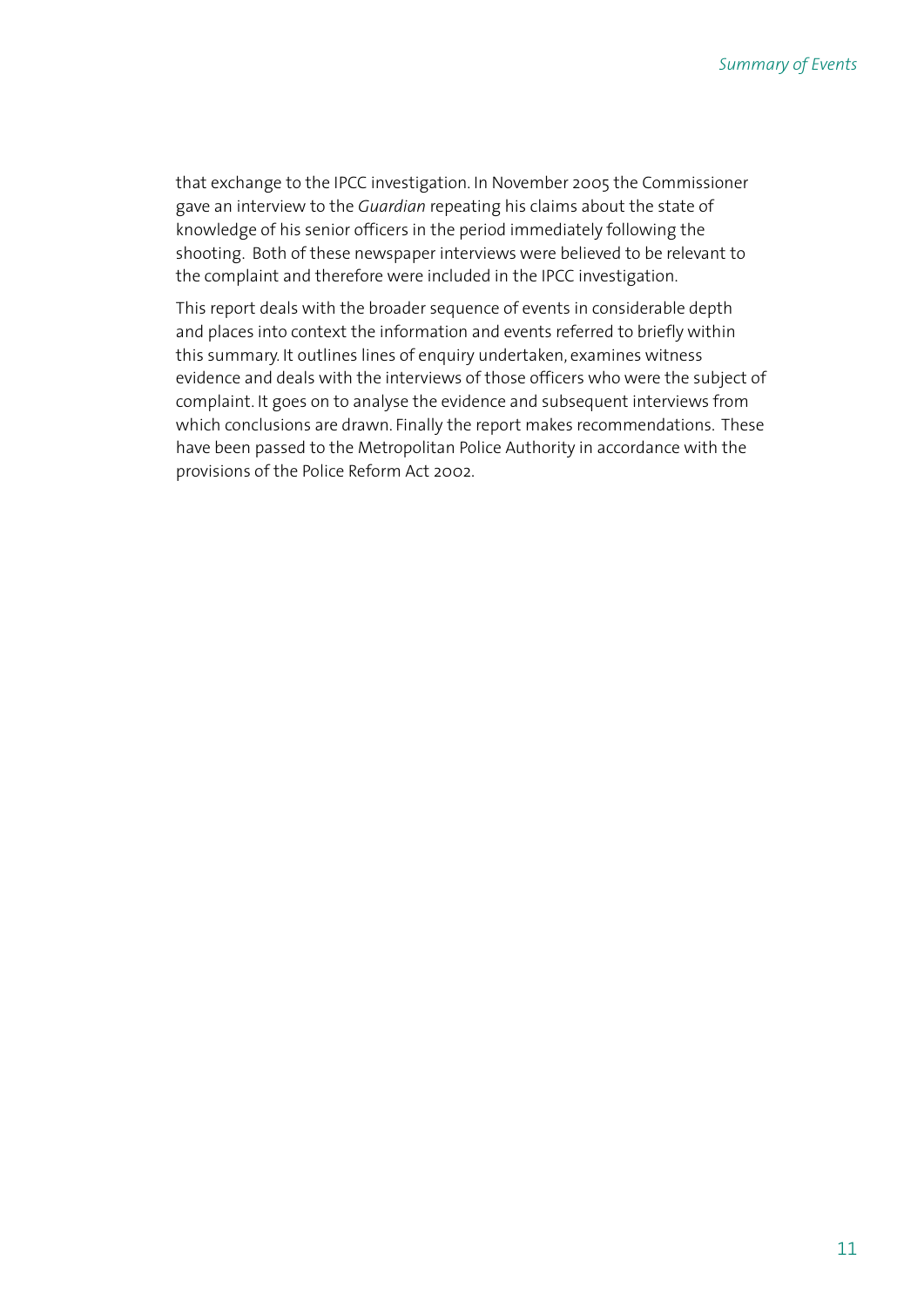# Stockwell Two

**An investigation into complaints about the Metropolitan Police Service's handling of public statements following the shooting of Jean Charles de Menezes on 22 July 2005.**

# **1 Introduction**

- 1.1 This report concerns the IPCC independent investigation into complaints against police following the fatal shooting of Mr de Menezes at Stockwell Underground Station, London on 22 July 2005. Mr de Menezes was shot during a police anti-terrorist operation. Mr de Menezes was a Brazilian national who came to the UK as a student in 2002 and subsequently obtained employment as an electrician. He lived with two of his cousins at 17 Scotia Road, Tulse Hill, London.
- 1.2 This investigation is referred to as the Stockwell 2 Investigation and deals with allegations that the MPS may have released inaccurate information, concurred with inaccurate information, or failed to correct such information following the shooting.
- 1.3 The investigation into the circumstances of the shooting of Mr de Menezes was dealt with during the separate IPCC Independent investigation, Stockwell 1. This report does not seek to establish the reasons why Mr de Menezes was shot, attribute any blame for the shooting, or draw any conclusions in relation to his death.
- 1.4 At the start of the investigation it was, and still is, understood by the IPCC that Mr de Menezes was not involved in any terrorist activity or other criminality whatsoever, and that his death was a tragedy. The MPS have acknowledged this position and apologised for the shooting.

# **2 Events of July 2005**

- 2.1 It is important to put into context the events that were taking place in London during July 2005. In so doing there is no intention to justify the tragic death of Mr de Menezes, for which the MPS has accepted full responsibility, or detract from the impact of his death on his family, friends and the public.
- 2.2 On the morning of Thursday 7 July 2005 suicide bombers detonated devices on three underground trains and a bus in London. Following this, the MPS and other support services and agencies were working at maximum capacity to manage the aftermath of the incidents and subsequent criminal investigation. 52 innocent people and the four bombers lost their lives and over 700 people were injured.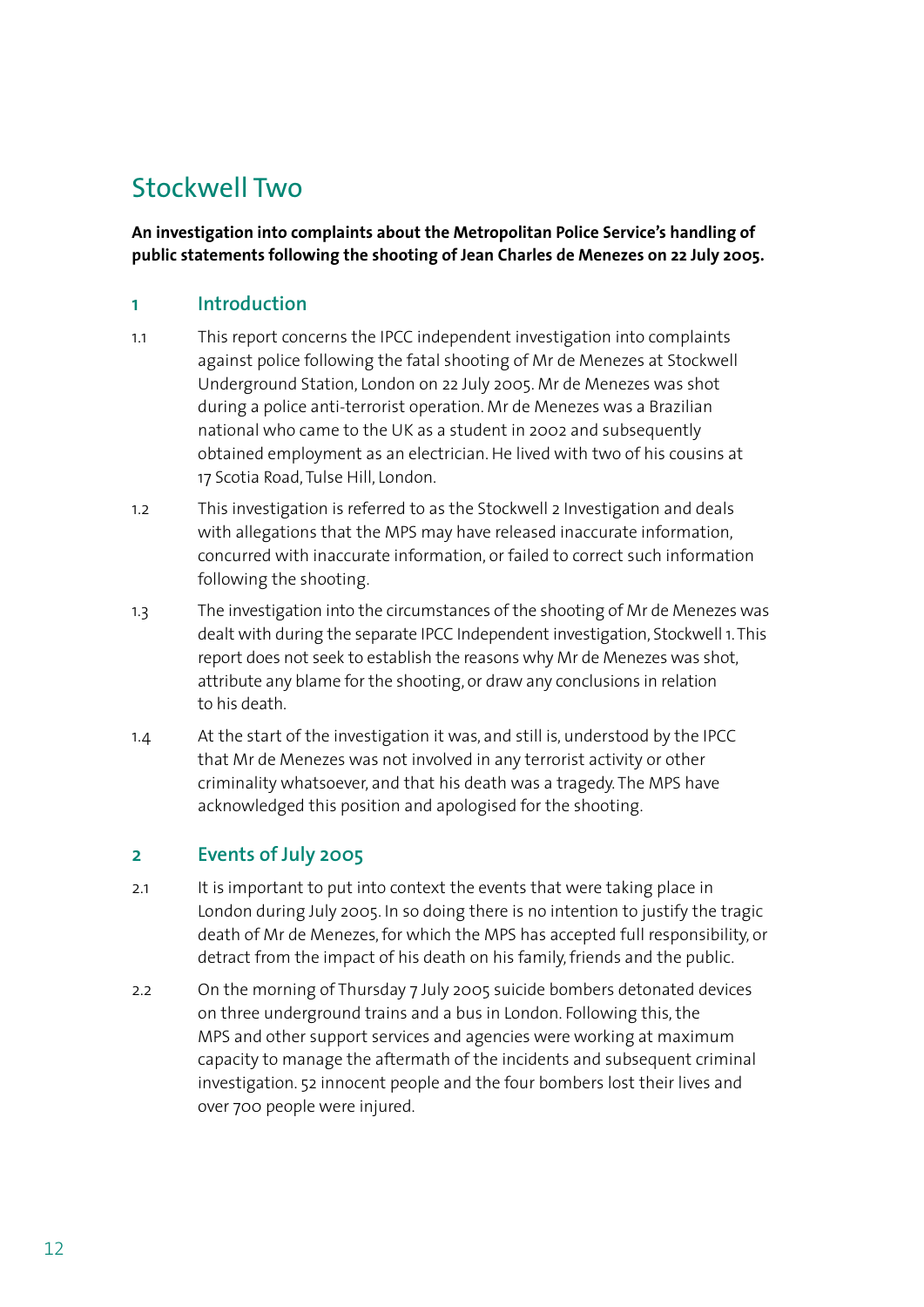2.3 Deputy Assistant Commissioner (DAC) Peter Clarke, is the head of the Anti-Terrorist Branch (SO13) and National Co-ordinator for Terrorist Investigations and describes the period between the 7 July 2005 and 21 July 2005 as:

### **'One of unprecedented intensity in terms of policing activity, investigation, expectation and fear of further attacks.'**

- 2.4 On 21 July 2005 there were allegedly at least four attempted suicide bombings in Central London. These attempts were believed to follow a similar pattern to the 7 July attacks. They again took place on a Thursday, and allegedly involved attempts to detonate devices on London underground trains and a bus. SO13 worked to identify four suspects and planned a publicity campaign which included the use of photographic images of them that had been obtained. Although none of the devices detonated fully, the threat of further attacks was at a critical level. It was known that following the failed attempts at least four suspects were at large. It was felt that there was every possibility that they could seek to complete their objectives and strike at any time. In connection with the failed attacks, a number of operations were mounted by SO13.
- 2.5 One such operation focused on an address at 21 Scotia Road, Tulse Hill, London. Access to this flat, which was in a block, was through a communal entrance and it was not possible to identify from which flat anyone leaving through the communal door had originated. A covert surveillance operation was authorised at the address. It is now known that Mr de Menezes was mistakenly identified as a potential suspect as he came out of the block on the morning of Friday 22 July 2005. He was followed by surveillance officers, seen to get onto a bus, alight at Brixton Underground Station and almost immediately get back onto the bus. He then travelled to Stockwell Underground Station and boarded an underground train. Whilst the train was still stationary surveillance officers pointed him out to armed officers who, at about 10:06hrs, shot and killed him.
- 2.6 Following the shooting there was frenetic media activity with newspaper and broadcast journalists gathering at Stockwell Underground station within minutes. Extensive coverage continued throughout the day. Possible eye witnesses appeared on television within an hour of the shooting and there was intense speculation about the identity of the deceased. Some of the early media reports suggested Mr de Menezes had been wearing a bulky jacket and had vaulted the barriers to the underground station whilst being pursued by armed police.
- 2.7 On 27 July 2005, the IPCC investigation into the circumstances of the shooting commenced. This investigation was referred to as Stockwell 1 and dealt with the circumstances of and leading up to the shooting.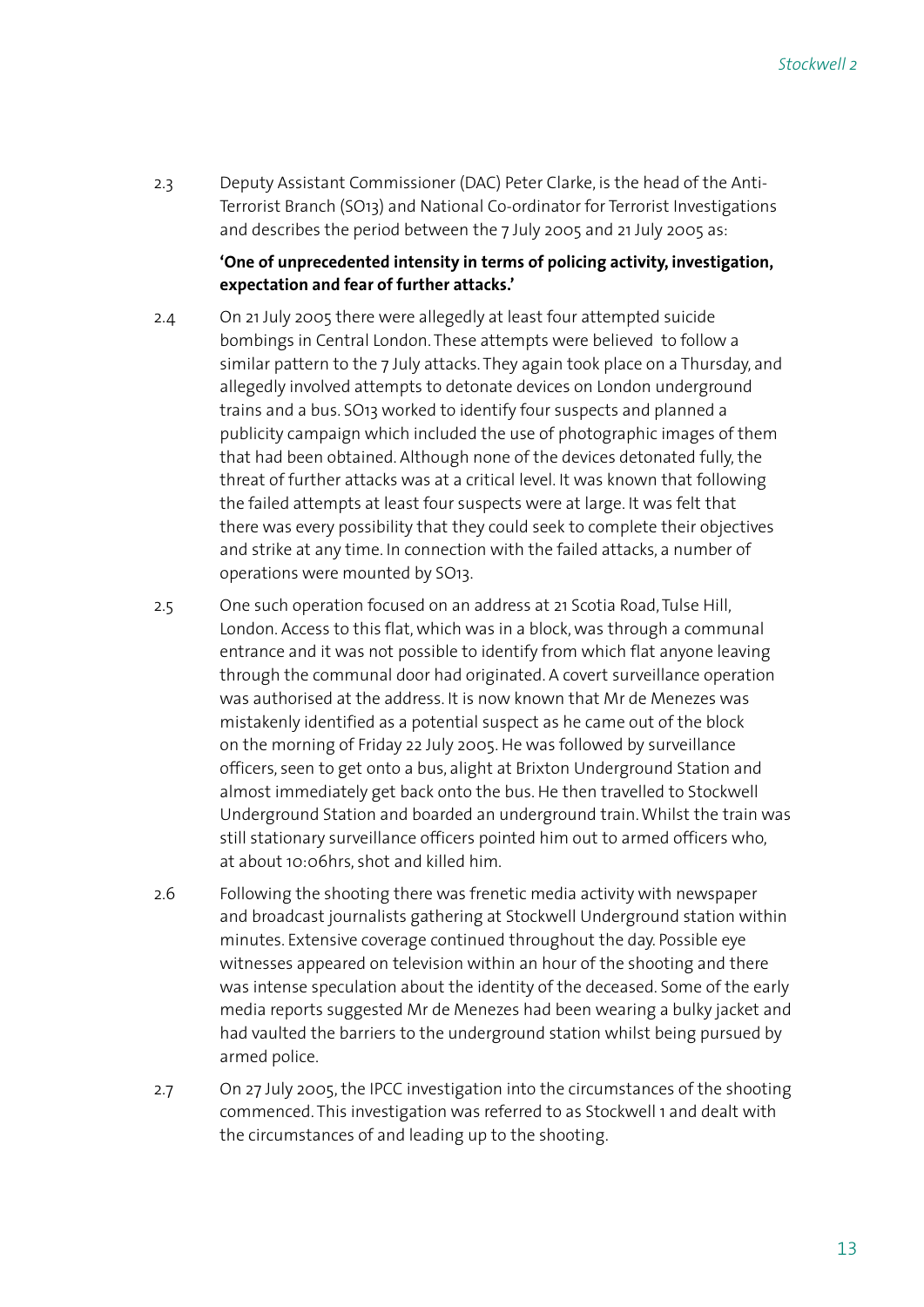# **3 Complainant**

3.1 Ms Harriet Wistrich of Birnberg Peirce Solicitors complains on behalf of the family of Jean Charles de Menezes.

# **4 Deceased**

4.1 Mr Jean Charles de Menezes, born 7 January 1978, São Paulo, Brazil.

# **5 Officers subject of investigation**

- 5.1 Sir Ian Blair Commissioner of Police of the Metropolis.
- 5.2 Andrew Hayman Assistant Commissioner MPS

# **6 Complaint against police**

- 6.1 On the 11 October 2005 a complaint against police was made to the IPCC by Ms Wistrich of Birnberg Peirce Solicitors, London on behalf of the family of Mr de Menezes.
- 6.2 The substance of the complaint was that following the shooting, the Commissioner of the MPS, either alone or together with others in the MPS, made or concurred with inaccurate public statements concerning the circumstances of the death. The alleged inaccurate information included statements that Mr de Menezes had been wearing clothing and behaving in a manner which aroused suspicions. The complaint was forwarded to the Metropolitan Police Authority (MPA) for recording.

# **7 Referral to IPCC**

7.1 On 14 October 2005 the MPA referred the complaint to the IPCC in accordance with the requirements of the Police Reform Act (PRA) 2002.

# **8 IPCC Commissioners**

8.1 IPCC Chair, Mr Nick Hardwick, asked IPCC Commissioners Ms Naseem Malik, Ms Mehmuda Mian Pritchard and Mr David Petch to oversee the investigation.

# **9 Method of investigation**

9.1 The Commissioners considered the appropriate mode of investigation and concluded that the complaint should be investigated independently by the IPCC using its own investigators.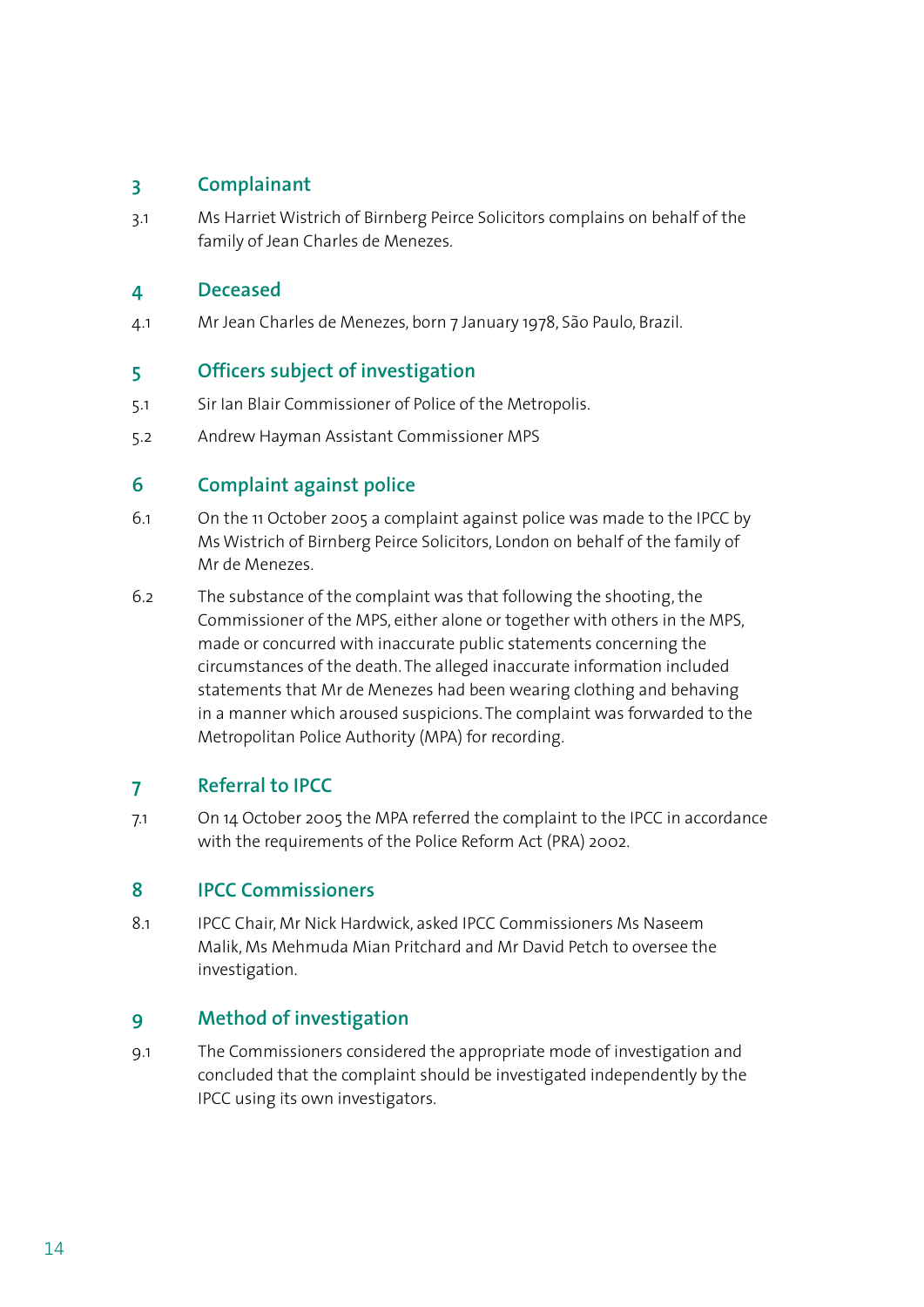# **10 Appointment of Senior Investigator**

- 10.1 As the Commissioner of the MPS was named as being subject of the family's complaint against police, in accordance with the requirements of the Police Reform Act 2002, the Home Secretary was required to approve the appointment of the IPCC Senior Investigator.
- 10.2 On 25 November 2005 the Home Secretary approved the appointment of IPCC Senior Investigator Mike Grant to lead the investigation.
- 10.3 Additionally, the Home Secretary specified that if the Commissioner was to be interviewed in relation to criminal or conduct matters then it should be by Mr Peter Goode, IPCC Acting Director of Operations, as the most senior investigative member of the IPCC.

# **11 Appointment of IPCC lawyer**

11.1 IPCC Director of Legal Services, Mr John Tate, provided assistance to the IPCC Commissioners and the investigation team.

# **12 Terms of reference**

12.1 The terms of reference set by the IPCC Commissioners for the investigation were as follows.

To determine:

- *1. What information about the circumstances surrounding the death of Mr de Menezes was placed in the public domain by the MPS between 10:00hrs on Friday 22 July 2005 and 12:00hrs on 27 July 2005, including information provided to other bodies who in turn placed it in the public domain.*
- *2. The extent to which the information placed in the public domain was accurate or inaccurate.*
- *3. Who, within the MPS, were responsible for placing the information in the public domain.*
- *4. Did those within the MPS who placed, or were responsible for placing, the information in the public domain seek, at any time, to verify the accuracy of the information before it was placed in the public domain?*
- *5. To the extent that the information was inaccurate, did those within the MPS who placed, or were responsible for placing, the information in the public domain know or should have known that the information was inaccurate at the time it was placed in the public domain?*
- *6. To the extent that the information was inaccurate, at what date and time did those within the MPS who placed, or were responsible for placing, the information in the public domain discover that it was inaccurate?*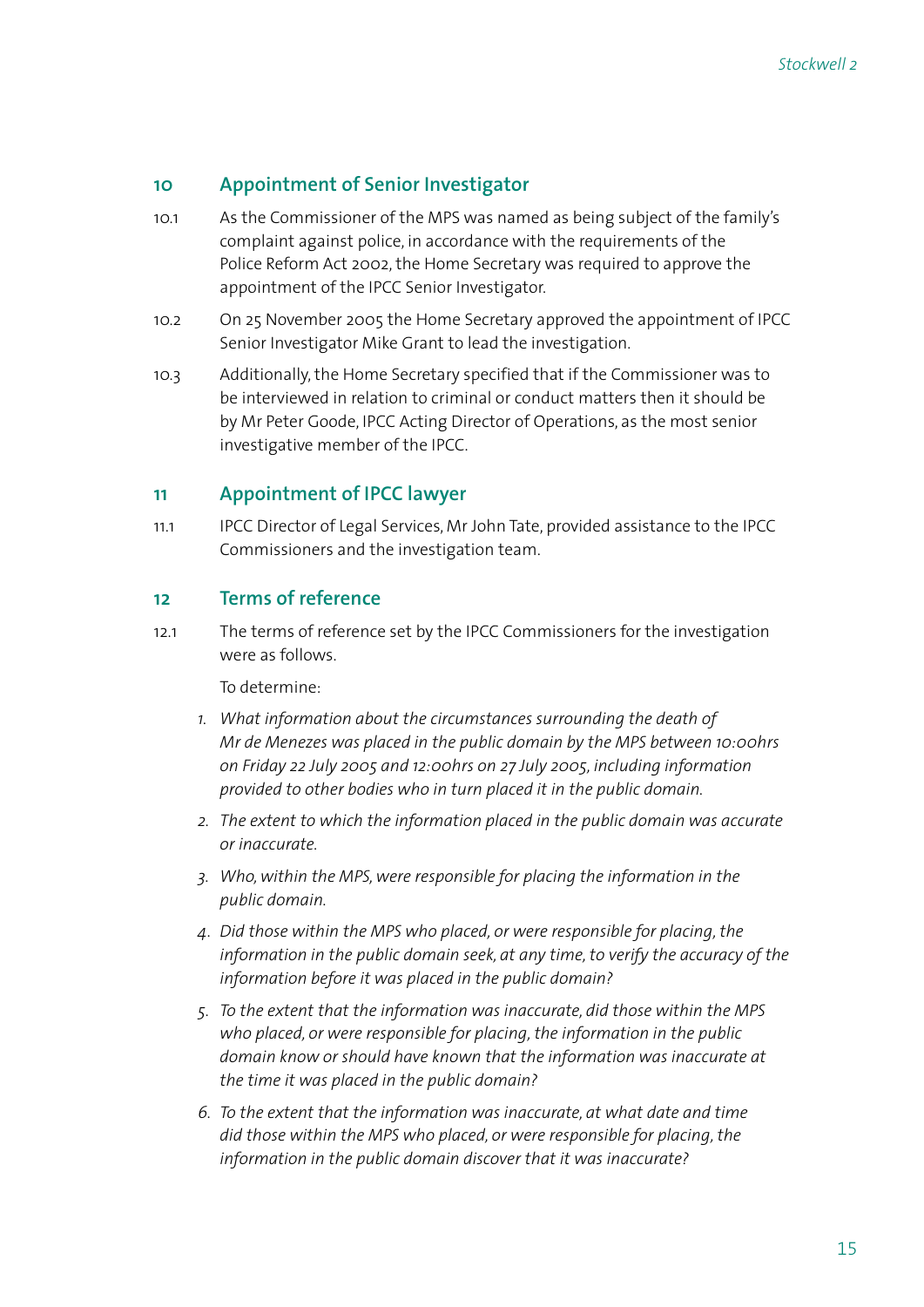12.2 The terms of reference were amended by an addition to them on 23 March 2006 to reflect that the investigation would encompass interviews that the Commissioner had given to newspapers following the shooting of Mr de Menezes. The fact that the Commissioner had given these interviews was identified as being relevant to the complaints against police and matters under investigation.

The addition was as follows:

*7. If statements attributed to Sir Ian Blair and reported in the News of the World and Guardian newspapers in August 2005 and January 2006, were made by him and if so whether or not they were truthful.* 

# **13 Allegations**

# 13.1 **Criminal allegations**

- 13.1.1 The investigation sought to identify whether any criminal offences had been committed, including the Common Law offence of Misconduct in Public Office, by any police officer or member of police staff.
- 13.1.2 By 7 June 2006, a considerable amount of evidence had been gathered by the investigation team and their examination of it did not reveal evidence that any criminal offences had been committed. The IPCC Commissioners concluded that there was insufficient evidence of criminal conduct and the investigation focused on possible misconduct matters. This decision was subject to regular review and would have been reversed had evidence of criminality emerged. This did not occur.

# 13.2 **Misconduct allegations**

13.2.1 The investigation considered if any police officer had committed misconduct by breaching the Police (Conduct) Regulations 2004, or if any member of police staff had breached the MPS staff code of conduct. Where potential conduct matters were identified, the individuals involved were served with the relevant notices. The details are given below.

# 13.3 **The Commissioner**

13.3.1 On the 20 December 2005, having being named from the outset as subject of complaint against police, the Commissioner was served, via his solicitor, with a notice in accordance with Regulation 9 of The Police (Conduct) Regulations 2004, in the following terms:

> A complaint against police has been received from Birnberg Peirce & Partners Solicitors on behalf of the family of Jean Charles de Menezes who was fatally shot by Metropolitan Police officers on the 22 July 2005.

> *The complaint alleges that, following the shooting of Mr de Menezes, you alone or together with other officers of the Metropolitan Police Service knowingly or negligently made public statements, or concurred with public statements*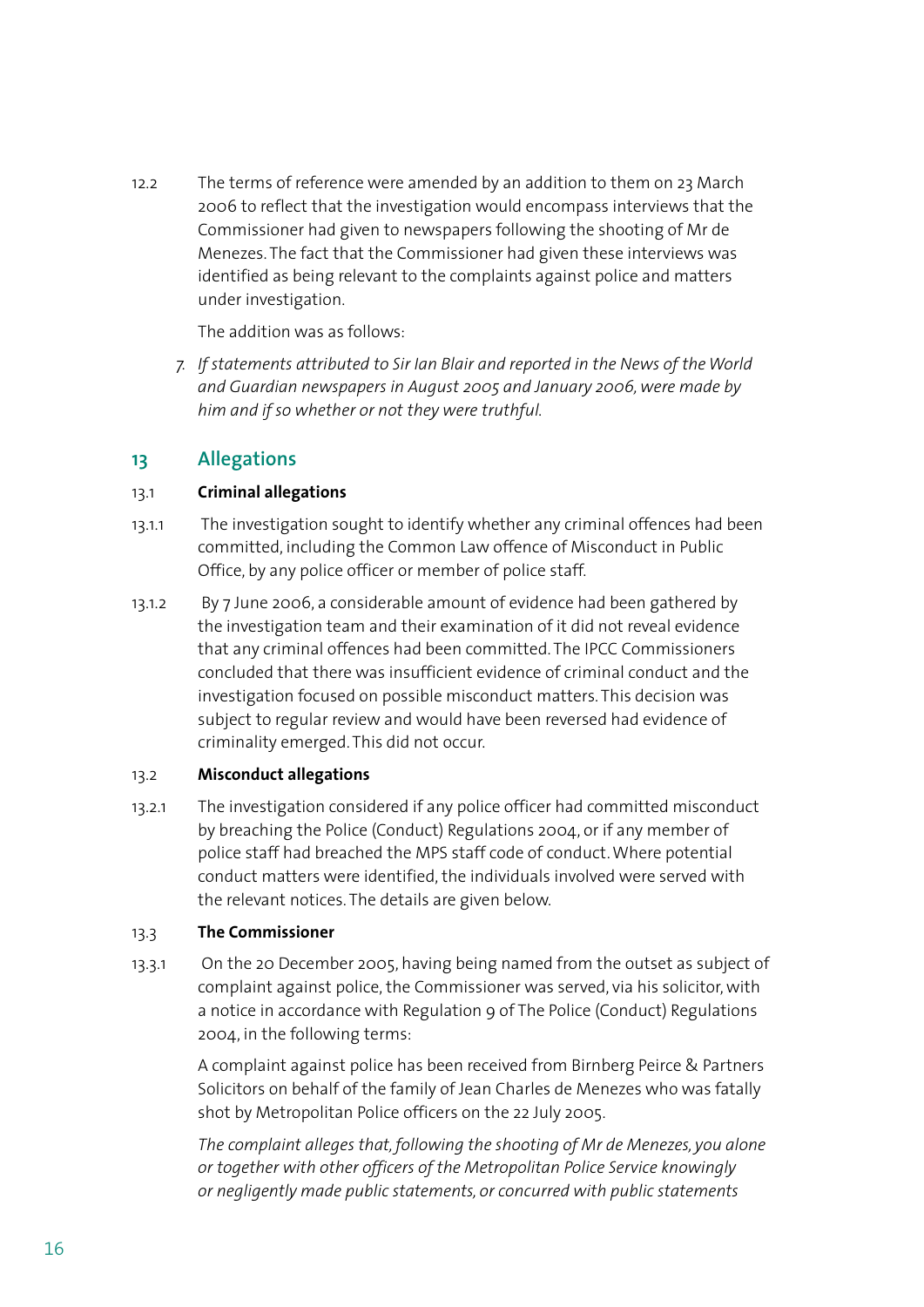*made by officers or employees of the Metropolitan Police Service, concerning the circumstances of the death that were inaccurate. The misinformation included statements that Mr de Menezes had failed to stop when challenged by police, had leapt over a ticket barrier, was wearing a heavy jacket with wires protruding from it and other indications his behaviour had alerted suspicion.*

 *The complaint also alleges that no steps were taken to correct the misinformation that had been released into the public domain prior to requests from the IPCC to the Metropolitan Police Service to avoid further comment on the circumstances of Mr de Menezes' death.*

 *If proven the alleged conduct could amount to a breach of The Police (Conduct) Regulations 2004, Schedule 1, Code of Conduct, Code 1 in relation to Honesty and Integrity.*

13.3.2 On 24 February 2006 an amended Regulation 9 Notice and an additional notice were served on the Commissioner via his solicitor. The original notice was amended following consideration of representations from the Commissioner's solicitors that the MPS could not be responsible for correcting inaccurate information released by other sources. The additional notice was served following comments made in the *News of the World* and *Guardian* newspapers in interviews given by the Commissioner regarding his state of knowledge concerning events.

#### **Amended notice**

*A complaint against police has been received from Birnberg Peirce & Partners Solicitors on behalf of the family of Jean Charles de Menezes who was fatally shot by Metropolitan Police officers on 22 July 2005.*

 *The complaint alleges that, following the shooting of Mr de Menezes, you alone or together with other officers of the Metropolitan Police Service knowingly or negligently made public statements, or concurred with public statements made by officers or employees of the Metropolitan Police Service, concerning the circumstances of the death that were inaccurate. The misinformation included statements that Mr de Menezes had failed to stop when challenged by police, had leapt over a ticket barrier, was wearing a heavy jacket with wires protruding from it and other indications his behaviour had alerted suspicion.*

 *The complaint also alleges that no steps were taken to correct the misinformation that had been released into the public domain by the Metropolitan Police Service (MPS) prior to requests from the IPCC to the MPS, at 11.25pm on the 23 July 2005, to avoid further comment on the circumstances of Mr de Menezes' death. If proven the alleged conduct could amount to a breach of The Police (Conduct) Regulations 2004, Schedule 1, Code of Conduct, Code 1 in relation to Honesty and Integrity.*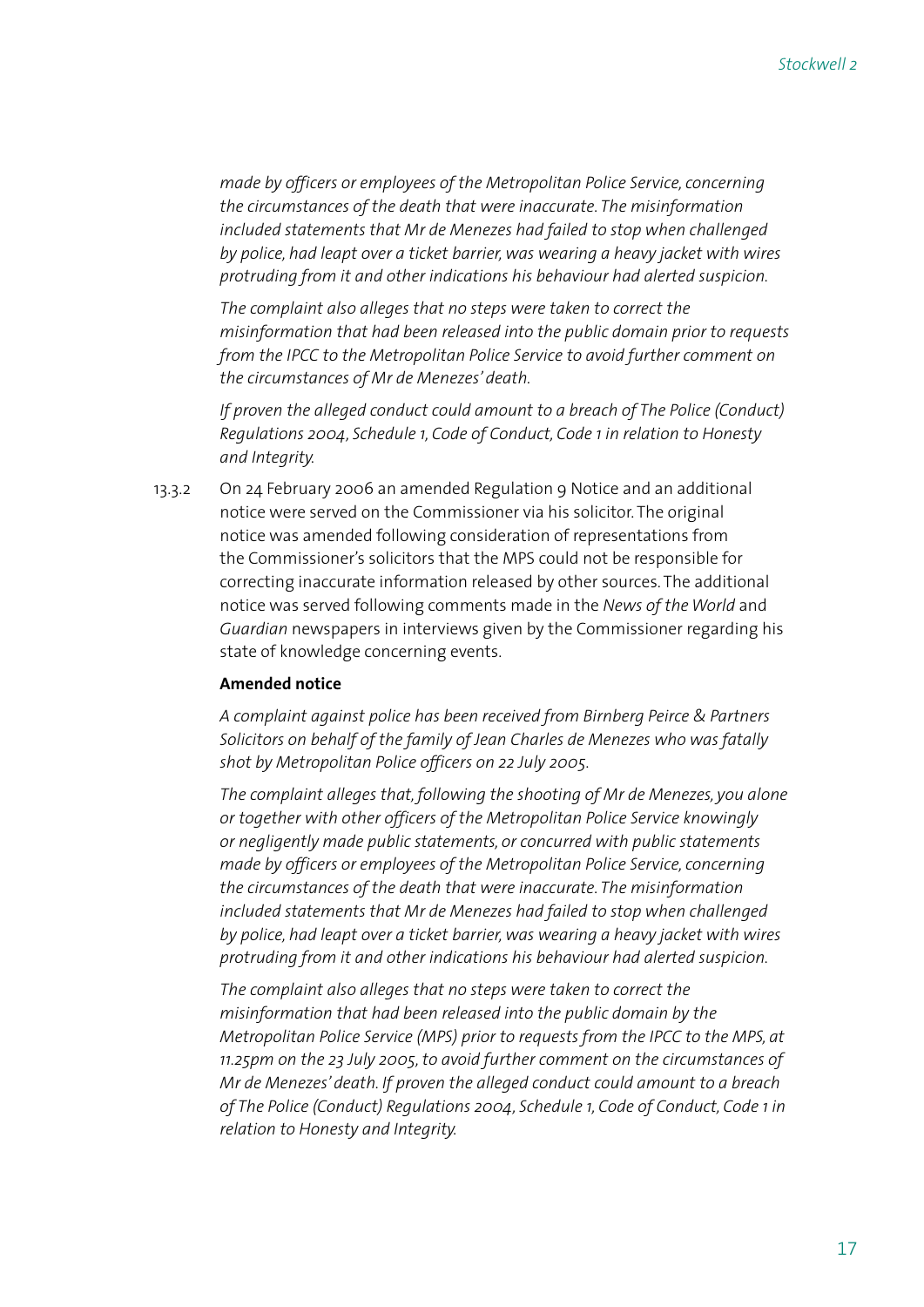#### 13.3.3 **Additional notice**

*On 20 December 2005 a notice under Regulation 9 of the Police (Conduct) Regulations 2004 was served on you following a complaint made against you by the family of Jean Charles de Menezes in connection with information that was placed in the public domain concerning the death of Jean Charles de Menezes.* 

 *The IPCC has been conducting an investigation under paragraph 19 of Schedule 3 to the Police Reform Act 2002 into the subject matter of the complaint. As a consequence of that investigation the following matters have been brought to the attention of the IPCC:*

- *1. On a date, believed to be in August 2005, you gave an interview to the News of the World newspaper which was published in that newspaper on 21 August 2005. The report of the interview quotes you as saying that, 'The key component was that at that time – and for the next 24 hours – I and everyone who advised me believed the person who was shot was a suicide bomber.'*
- *2. On a date, believed to be in January 2006, you gave an interview to the Guardian newspaper which formed part of a profile of you that was published in that newspaper on the 30 January 2006. The report of the interview quotes as saying, 'I'm quite clear that by 7.30 at night we still had nothing that was identifying him … otherwise we wouldn't have been putting out the messages that we were putting out'.*

 *Both statements are believed not to have been true.* 

 *If proven the above conduct could amount to a breach of Paragraph 1 of the Code of Conduct contained in Schedule 1 to the Police (Conduct) Regulations 2004 in relation to Honesty and Integrity.* 

#### 13.4 **Assistant Commissioner Andrew Hayman**

13.4.1 Initially, Assistant Commissioner (AC) Hayman's status was that of a witness to the investigation and consequently he provided a witness statement. However, as a result of documentation recovered by the investigation team, concern was raised about information AC Hayman provided or endorsed that subsequently appeared in the public arena. Upon recovery of the documentation, the existence of a criminal offence was considered although later ruled out. It was however necessary to consider a potential breach of the Police Code of Conduct as a result of which on 12 May 2006, AC Hayman was issued with a notice under Regulation 9 of the Police (Conduct) Regulations 2004.

> *A complaint against police has been received from Birnberg Peirce & Partners Solicitors on behalf of the family of Jean Charles de Menezes who was fatally shot by Metropolitan Police officers on 22 July 2005.*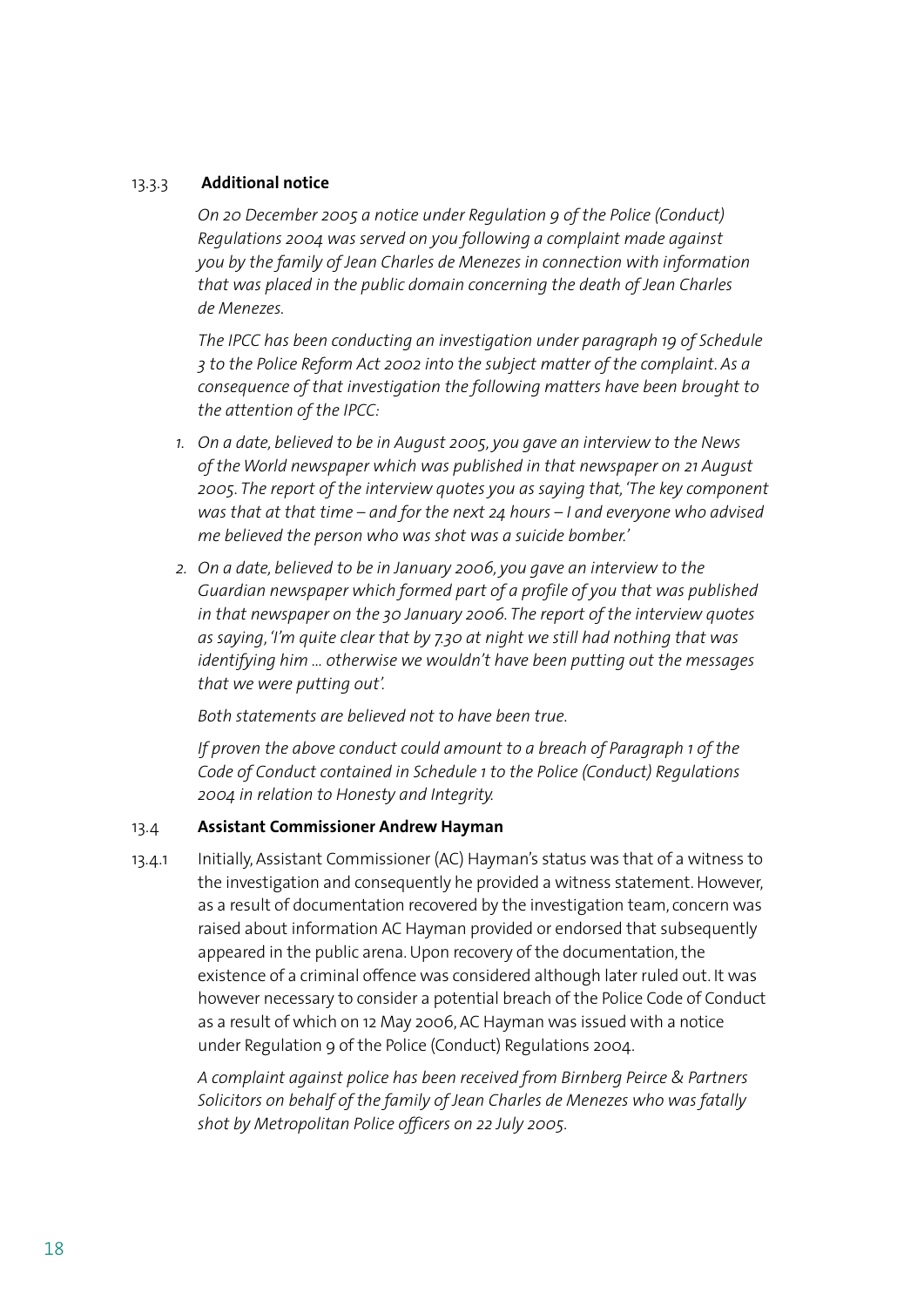*The complaint alleges that, following the shooting of Mr de Menezes officers and or staff of the Metropolitan Police Service knowingly or negligently made public statements, or concurred with public statements made by officers or employees of the Metropolitan Police Service, concerning the circumstances of the death that were inaccurate. The misinformation included statements that Mr de Menezes had failed to stop when challenged by police, had leapt over a ticket barrier, was wearing a heavy jacket with wires protruding from it and other indications his behaviour had alerted suspicion.*

 *The complaint also alleges that no steps were taken to correct the misinformation that had been released into the public domain by the Metropolitan Police Service (MPS) prior to requests from the IPCC to the MPS, at 11.25pm on the 23 July 2005, to avoid further comment on the circumstances of Mr de Menezes' death.*

 *The IPCC has been conducting an investigation under paragraph 19 of Schedule 3 to the Police Reform Act 2002 into the subject matter of the above complaint and it is now believed that you are a person to whom the above complaint relates. Specifically, as a consequence of the investigation, the following matters have been brought to the attention of the IPCC:-*

 *It is alleged that during the afternoon of the 22 July 2005, you were informed that the person who had been shot was not believed to be one of the four persons suspected of attempting to detonate bombs in London the previous day. However in subsequent meetings, including with the Commissioner and others, it is alleged that you did not fully disclose that information and were instrumental in the wording of a press release which did not reflect what you knew, was inaccurate and misleading.* 

 *If proven the alleged conduct could amount to a breach of The Police (Conduct) Regulations 2004, Schedule 1, Code of Conduct, Code 1 in relation to Honesty and Integrity, Code 5 in relation to Performance of Duties and Code 12 in relation to General Conduct.*

# **14 Methodology**

#### 14.1 **Glossary of terms and persons referred to in the report**

14.1.1 A glossary of terms has been compiled for ease of reference and can be found at **Appendix A**. Similarly a list of persons referred to in the report can be found at **Appendix B**.

# 14.2 **Commencement of the investigation**

14.2.1 The IPCC investigation began on the 25 November 2005, following the Home Secretary's approval of the IPCC Senior Investigator.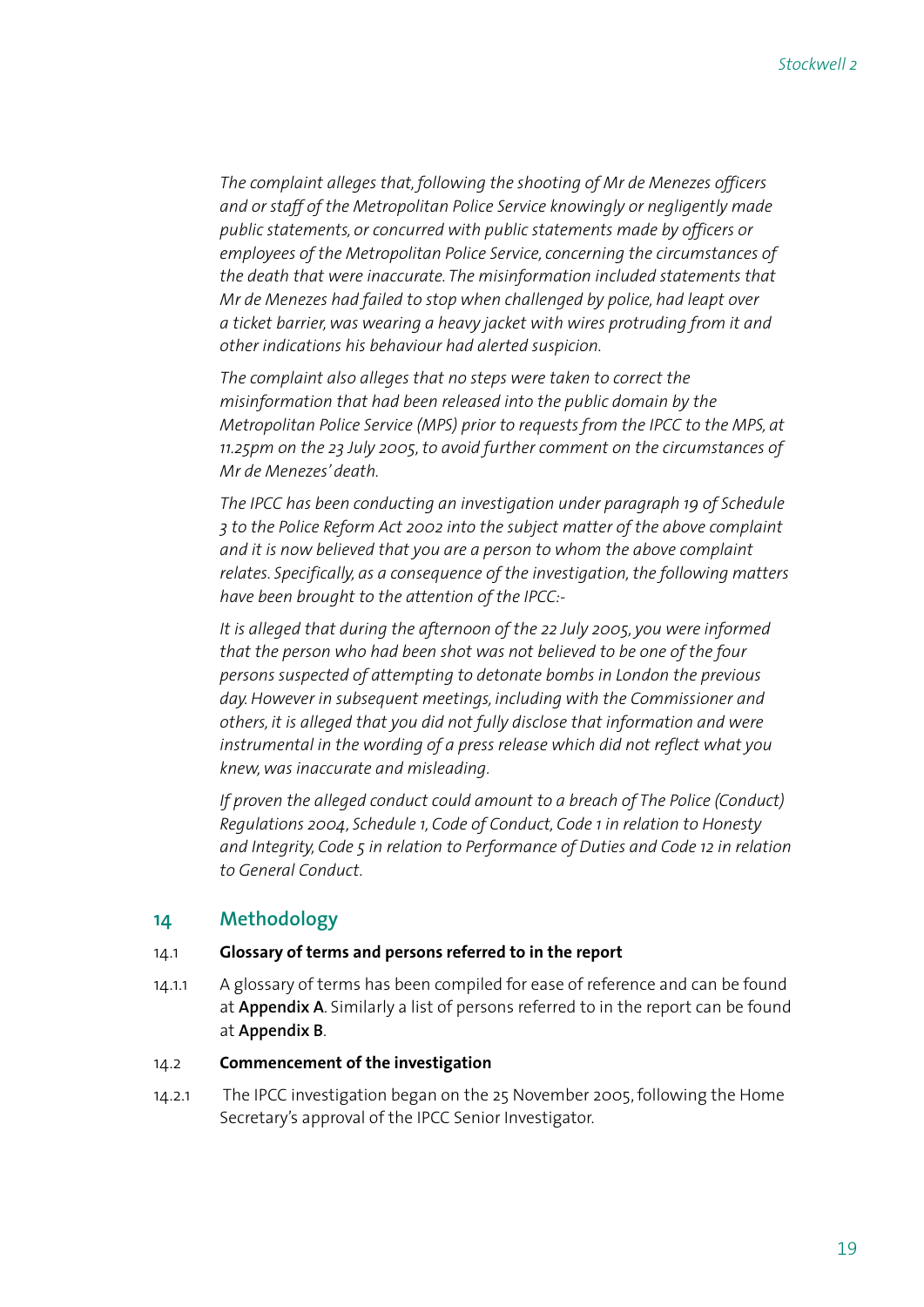### 14.3 **Investigation team**

14.3.1 The team comprised of IPCC investigators SI Mike Grant, Deputy Senior Investigators (DSI) Lisa Edwards and James Donaghy and Investigators Kate Owen, Darren Wall, Daniel Budge, Jennie Sugden and Major Incident Room team member Liz McBrien. The team were based in the IPCC Central Region office in Leicestershire and assisted by other IPCC staff and resources as required.

#### 14.4 **System database**

14.4.1 The documentary aspect of the investigation was managed using the computerised Home Office Large Major Enquiry System (HOLMES)3

#### 14.5 **Family liaison**

14.5.1 Liaison with the family of Mr de Menezes was conducted at their request through their solicitor Ms Wistrich. The family were provided with updates on a fortnightly basis. Additional updates were given when requested and meetings were held with family members as and when required.

#### 14.6 **Identification of witnesses**

14.6.1 Potential witnesses were identified, interviewed and where appropriate statements taken. Those who assisted the investigation and provided statements included members of the public, media representatives, staff from the IPCC, Home Office (HO), Foreign and Commonwealth Office (FCO), MPA, Muslim Safety Forum (MSF) and MPS staff. The MPS personnel included police officers and staff from a number of units including Specialist Operations (SO), Directorate of Professional Standards (DPS), Directorate of Public Affairs (DPA) and senior officers. Police officers from Hertfordshire Police who had been engaged with community issues following the London bombings also assisted the investigation.

#### 14.7 **Email accounts**

14.7.1 A number of MPS email accounts were examined for the relevant period but no emails were identified that assisted the investigation.

#### 14.8 **Exhibits**

14.8.1 The inquiry had access to MPS notes, day books, decision logs, timelines and policies. Where relevant, they were copied, handed over or seized in accordance with the IPCC's powers under the Police Reform Act (PRA) 2002.

<sup>3</sup> Is a computer investigation management system used nationally to manage large and complex HOLMES major investigations.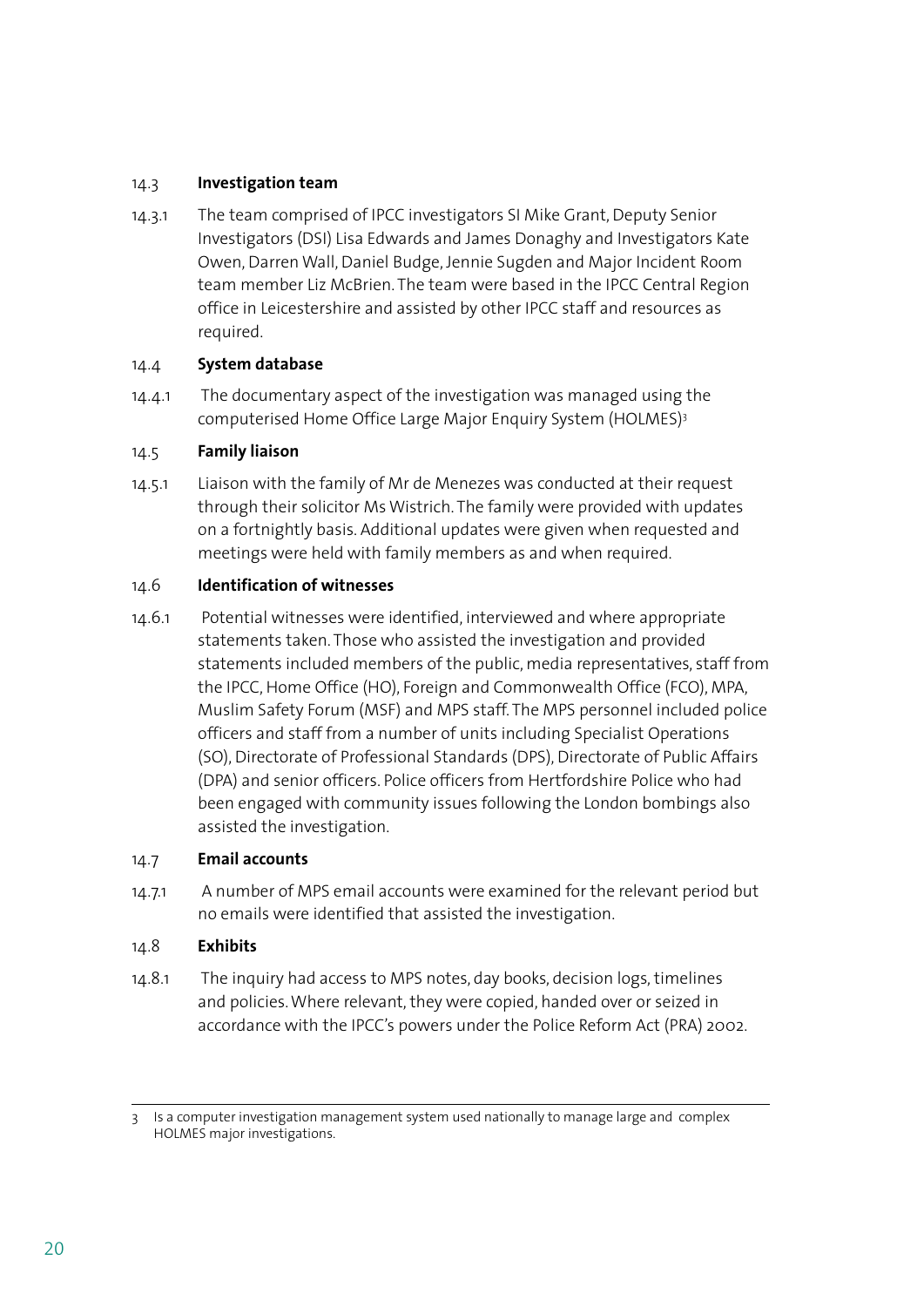#### 14.9 **MPS media statements and press releases**

14.9.1 All of the relevant press statements made and released by the MPS following the shooting of Mr de Menezes were identified and recovered. They are reproduced at **Appendix C**.

#### 14.10 **Timings**

14.10.1 For ease of reference all timings are shown in accordance with the twenty four hour clock.

#### 14.11 **Chronology of events**

- 14.11.1 It was apparent from the outset of the investigation that the chronology of events of the 22 and 23 July 2005 was of major significance in attempting to unravel the circumstances which led to the family's complaints.
- 14.11.2 It was known and documented that following the shooting of Mr de Menezes by the MPS at about 10:06hrs on 22 July, the MPS released information into the public domain during that and the following day. Some months later, further information was released by the MPS in the form of interviews given by the Commissioner to national newspapers.
- 14.11.3 The investigation built up a detailed chronology of events in order to establish and evidence what physical events occurred and when, who was involved or informed about the events and who took what action and when in relation to the release of information to the public.

#### 14.12 **Operation Erini**

14.12.1 The information obtained by Operation Erini, the MPS operation to gather internal information including the post-shooting events, was examined and copies of relevant material were recovered.

#### 14.13 **Interviews with officers subject of complaints or allegations**

14.13.1 Interviews of officers subject to Regulation 9 notices were conducted under disciplinary caution in accordance with The Police (Conduct) Regulations 2004 and in line with the principals of the Police and Criminal Evidence Act 1984.

#### 14.14 **Stockwell 1**

14.14.1 Liaison was established with the Stockwell 1 investigation team and full access to the statements and documents held by that investigation, relevant to this investigation, was granted.

# 14.15 **The Salmon process**

14.15.1 Following the completion of the investigation report, but before its final submission to the IPCC Commissioners, extracts from it were sent to those persons criticised in the report by either the IPCC or by some other witness, whether explicitly or implicitly, in order to permit those persons to comment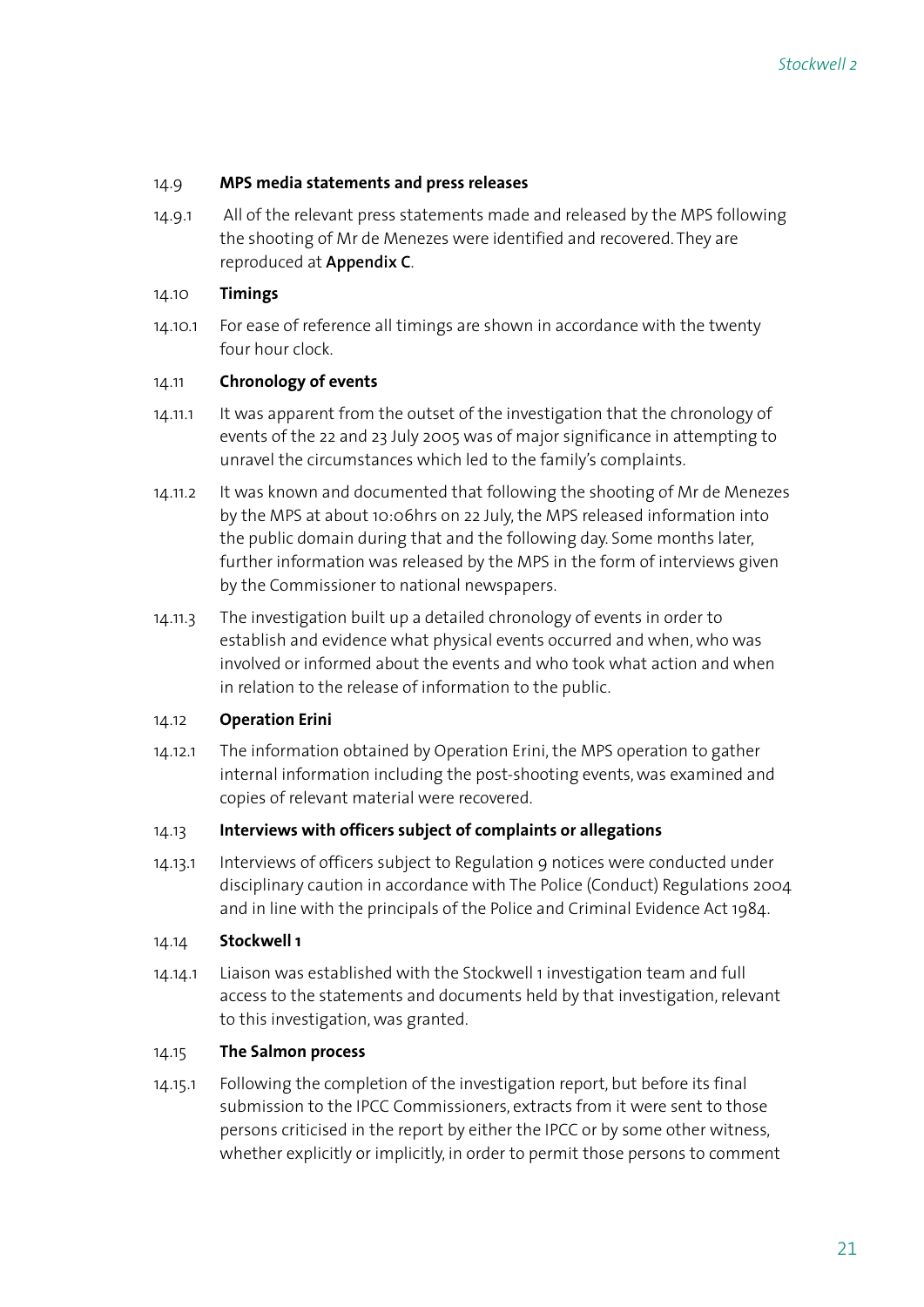on or respond to the criticisms. This was in line with the well established principles of fairness when a report is to be published by a public body which contains criticisms of individuals. This is generally known as the Salmon process following the report on public inquiries chaired by Lord Justice Salmon in 19664.

14.15.2 A number of those who received the extracts responded to them by providing the IPCC with their observations and comments. Those responses have been given careful consideration and in a number of instances the report has been amended to reflect the comments received. That is in line with what the IPCC said that it would do when the extracts were sent out. In a number of instances those persons provided additional and new information and where relevant, extracts from what was said in those responses have been added to the report in the main text or by footnote.

# **15 The Investigation**

# 15.1 **Chronology of events**

- 15.1.1 The investigation established a chronology of events for the 22 and 23 July 2005. Whilst the remit of the investigation was to deal with the release of information post-shooting of Mr de Menezes, it was identified that some preshooting events were of relevance. These related to information which was being given by personnel engaged in the operation which led to the shooting and information from them and members of the public concerning Mr de Menezes' clothing and actions. Some of the information relating to the pre shooting events has been summarised or condensed at the request of the Crown Prosecution Service to avoid risk to future legal proceedings.
- 15.1.2 This chronology has been compiled from witness evidence and documentation obtained by the inquiry. Due to the fast moving nature of events following the shooting and possible human error, timings given by witnesses may be imprecise. The chronology should be treated as a guide to likely timings rather an exact timetable.
- 15.1.3 The chronology is shown in text form at **Appendix D** and graphical form as a timeline at **Appendix E**.

#### 15.2 **Operation Erini**

15.2.1 At the outset of this investigation it was known that the MPS had already begun an evidence gathering exercise that included the events of 22 July 2005. Detective Chief Superintendent (D.Ch/Supt.) David Beggs had been

<sup>4</sup> The principles have been upheld by the Courts in a number of judgements, most notably: Re: Pergamon Press Limited (1970) 3 All ER 535, Maxwell v Department of Trade and Industry (1974) 2 All ER 122 and more recently in Fayed v UK (1994) 18 EHRR 393.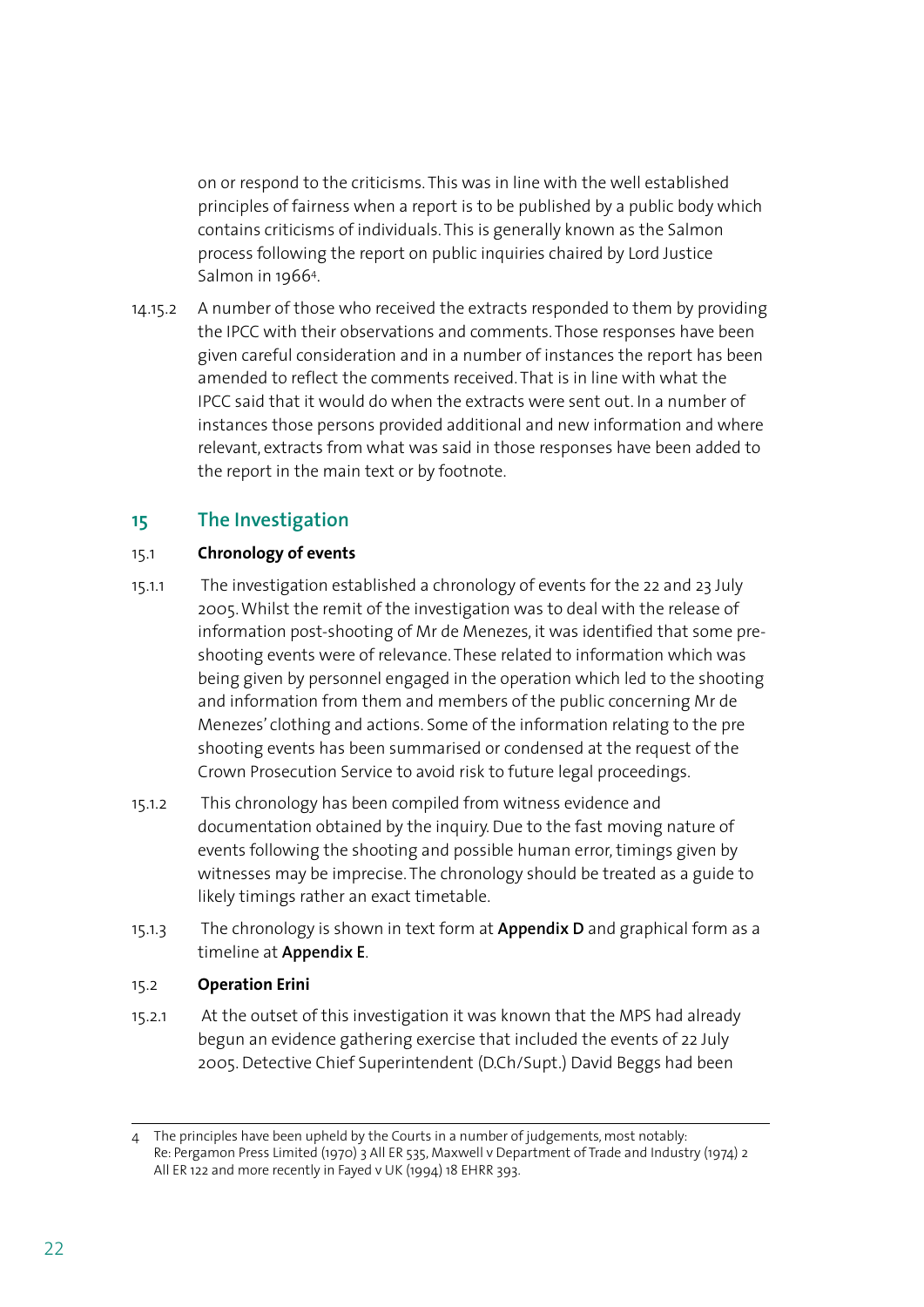appointed to collect and collate information surrounding the terrorist operations and the fatal shooting. Operation Erini is based at New Scotland Yard (NSY). The information is managed using the HOLMES system. Operation Erini is described by the MPS as gathering and holding the corporate memory in relation to the shooting of Mr de Menezes. It is not classed by the MPS as an investigation into any criminal or conduct issues. It is being used to identify the lessons that can be learned by the MPS.

- 15.2.2 Permission to access the information held within the Operation Erini HOLMES database was initially requested by the IPCC on 20 December 2005. Access was denied as the MPS claimed legal professional privilege. The information held within the system was of importance to the inquiry team as it was known to include accounts and documentation from MPS police officers and staff in relation to the post-shooting events. It was also important that information and evidence given to the IPCC inquiry was compared with that already submitted to Operation Erini. After two requests for access, and the IPCC's stated intention to use its powers under Section 17 of the PRA if cooperation was not forthcoming, the MPS did allow unfettered access to the Erini database from 9 March 2006 onwards. This was almost three months after the original request.
- 15.2.3 The delay in access to Operation Erini inevitably delayed the progress of this inquiry.
- 15.2.4 During the investigation it became evident that Operation Erini was either being given, or was obtaining, copies of some witness statements and evidence that were being provided to the IPCC investigation team by MPS personnel. Whilst it was understandable that the Erini team wanted to build as full a picture of events as possible, the conduct was unacceptable. The material could have been used to forewarn those who were the subject of complaint or allegations, although there is no evidence that this was intended or that it did happen. The MPS had to be asked on more than one occasion to ensure that the practice stopped before they complied.
- 15.2.5 The IPCC are grateful for the co-operation that they received from D.Ch/Supt. Beggs and his Erini team throughout the investigation. They provided a detailed early briefing to the team and supplied relevant documentation once the MPS had authorised its release.

# **16 Summary of witness evidence**

- 16.1 The following is a summary of events which is fully supported by statements from witnesses and documents obtained by the investigation team. The summary is divided into paragraph headings as shown below:
- 16.2 Paragraph 16.4 Background and the shooting Paragraph 16.5 Eyewitness accounts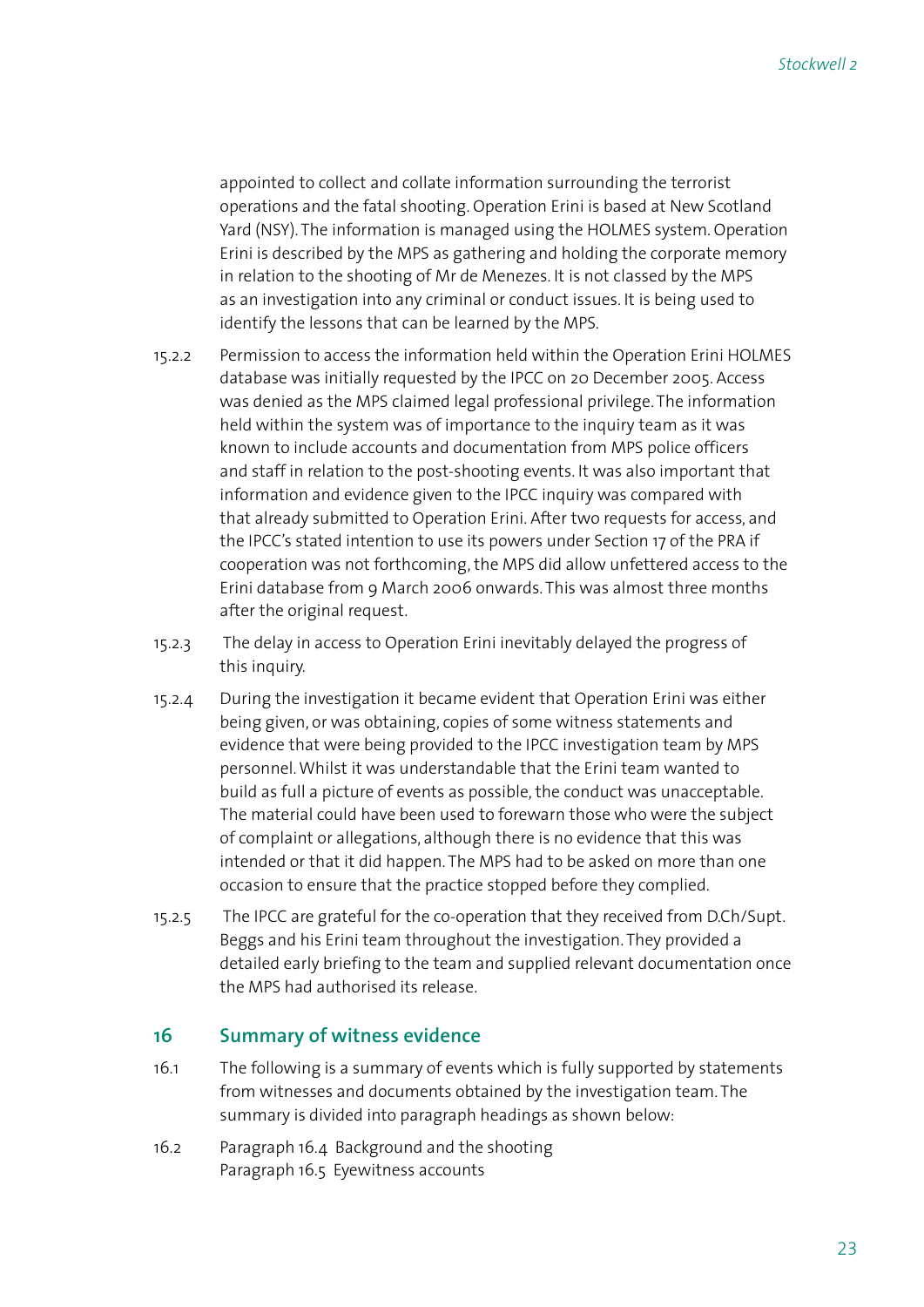Paragraph 16.6 Scene investigations Paragraph 16.7 Senior officers – information flow within New Scotland Yard Paragraph 16.8 Information flow within the Commissioner's office Paragraph 16.9 The Muslim Safety Forum Paragraph 16.10 MPS media releases Paragraph 16.11 The Home Office Paragraph 16.12 The Foreign and Commonwealth Office Paragraph16.13 Emerging knowledge of deceased's identity and nationality Paragraph 16.14 Newspaper articles

16.3 The witness evidence has been presented in groupings to demonstrate both the way in which evidence and accounts were emerging during the 22 and 23 July 2005, and the way in which that information was being managed and communicated within those discrete areas. The timeline and chronology of events (Appendices D & E) when read alongside this report provide a complete overview of the sequence of events that have been identified by this investigation.

#### 16.4 **Background and the shooting**

- 16.4.1 Chief Superintendent (Ch/Supt) Stuart Osborne had acted as staff officer to AC Alan Brown following the bombings of 7 July 2005. He states that following the attempted bombings on 21 July 2005, he resumed this role and was to support AC Brown with the strategic co-ordination of all the emergency and support functions. He made numerous written records.
- 16.4.2 Ch/Supt. Osborne states that AC Brown was appointed to the position of Gold for London following the terrorism incidents in London. AC Hayman, as Assistant Commissioner Specialist Operations (ACSO) was appointed to lead the investigative response. Ch/Supt. Osborne states that AC Brown directed that the strategy would be:
	- *1. To work with all emergency services partners to preserve life and deal with casualties.*
	- *2. To take steps to preserve evidence and, where possible, arrest offenders.*
	- *3. To take steps to reassure all communities and businesses of London.*
	- *4. To return London to normality as soon as possible.*
- 16.4.3 Ch/Supt. Osborne states that AC Brown also directed that the strategy for media would be managed through Ms Anna de Vries of the DPA and the Commissioner.
- 16.4.4 Ch/Supt. Osborne states that AC Brown directed that the complexity of the operation meant that it was important to share information amongst people engaged in the response. He states that AC Brown held a number of Gold Group meetings on 21 July 2005 to facilitate this with MPS officers and staff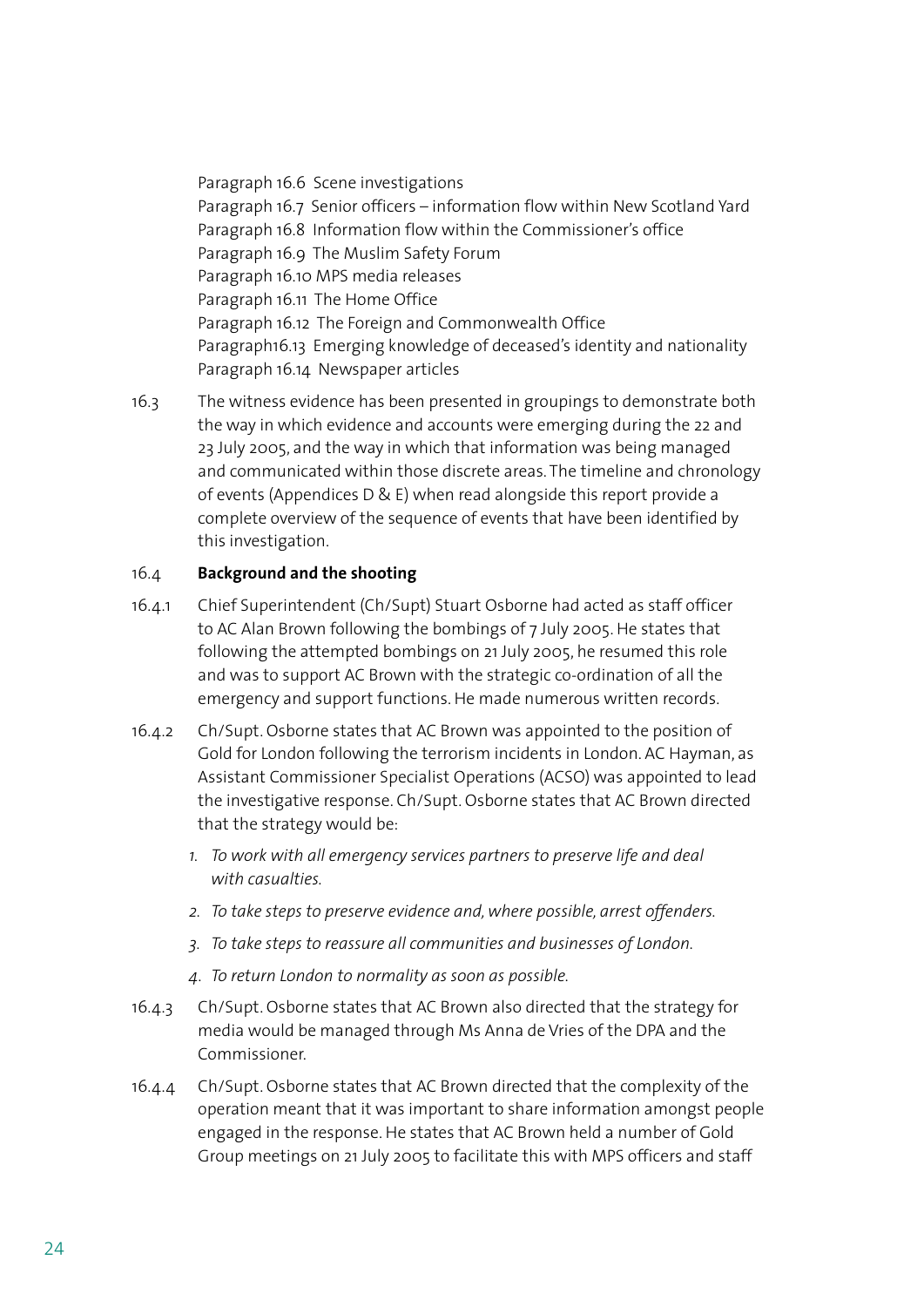and other appropriate agencies. Ch/Supt. Osborne states AC Brown said it was important to have clarity around the responsibilities of senior officers, especially in relation to strategic co-ordination and investigation aspects.

- 16.4.5 Ch/Supt. Osborne states that AC Brown made it clear that the investigative element of the anti–terrorist operation, led by AC Hayman, needed to feed information into the Gold Group so that their activities could be integrated within the co-ordinating and resource requirement responsibility that he held. AC Brown states the responsibility for the content of press releases in relation to the investigation lay with AC Hayman or whomever he delegated that responsibility to.
- 16.4.6 AC Brown states he was supported by two staff officers, Ch/Supt. Osborne and Detective Superintendent (D/Supt) Stephen Kavanagh who both kept detailed notes of their activities.
- 16.4.7 The Specialist Operations Anti-Terrorist (SO13)5 investigation into the attempted bombings of 21 July 2005 uncovered intelligence linking one of the bomb suspects for the attempted bombings with an address at 21 Scotia Road, Tulse Hill, London. A covert surveillance operation was authorised and mounted outside the premises. The target address was within a block of flats. There was a communal door to the flats which meant it was not possible to ascertain from which of the flats anyone using the door had come. On 22 July 2005 a man, now known to be Mr de Menezes, was seen leaving the premises via the communal door. He was covertly followed from the address. He boarded a bus, got off it at Brixton underground station (Brixton station was closed), and almost immediately got back onto the same bus and continued his journey to Stockwell Underground station. He entered the station and was followed onto a train carriage by surveillance officers. The specialised firearms officers arrived and Mr de Menezes was identified to them by one of the surveillance team. At about 10:06hrs on 22 July 2005 Mr de Menezes was shot and killed by armed police officers.

<sup>5</sup> This paragraph relates to material sourced from the Stockwell 1 investigation.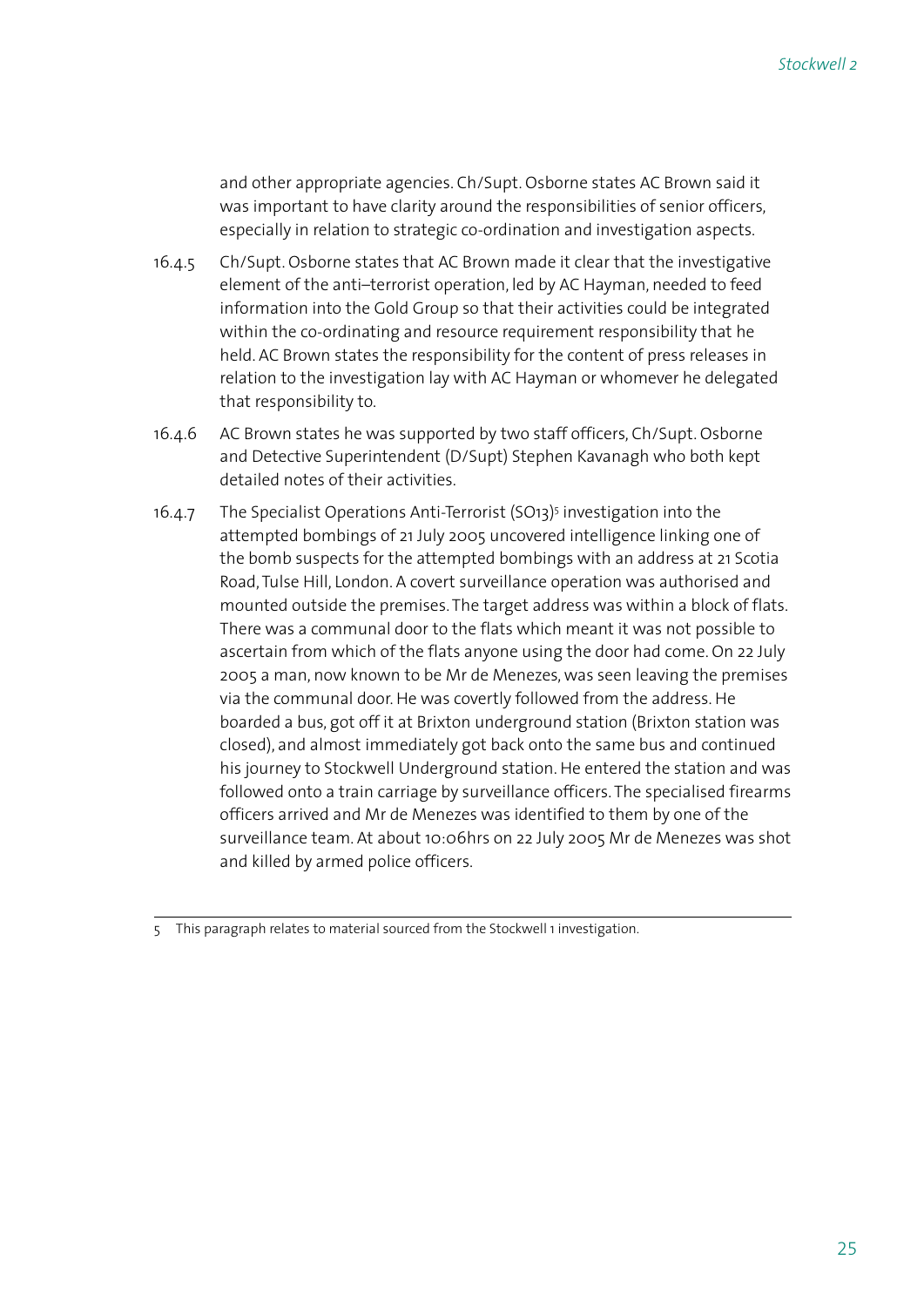16.4.8 The Stockwell 1 investigation team has recovered documentation indicating that at 10:25hrs on 22 July 2005, an officer engaged in the operation that resulted in the shooting was reporting that Mr de Menezes had been challenged and had failed to comply before he was shot. Whether or not a challenge was made, and if so, what form it took, is a matter for the Stockwell 1 investigation, but it is clear that at an early stage following the shooting it was being reported within the MPS that a challenge had been made.

#### 16.5 **Eye witness accounts**

- 16.5.1 Police radio traffic and accounts from police officers prior to the shooting of Mr de Menezes include descriptions that his behaviour was suspicious and inaccurately described his clothing. Those officers' actions were not a matter for this investigation.
- 16.5.2 In the immediate aftermath of the shooting, civilian witnesses gave their account of what had happened to the media. These accounts mistakenly described Mr de Menezes as wearing un-seasonal clothing, running away from the police, jumping the ticket barrier and acting suspiciously in other ways. It is apparent that some of the witnesses confused police officers with Mr de Menezes. These accounts were inaccurate, but the IPCC accepts they resulted from genuine mistakes in a very stressful situation. Mr de Menezes did nothing and wore nothing that could be considered suspicious. These mistaken civilian accounts that were given to and broadcast by the media became accepted and in some cases repeated, by the MPS.
- 16.5.3 D/Supt. Kavanagh states that on AC Brown's instructions he briefed Acting Commander (A/Cmdr.) Steven Gwilliam (DPS) to attend Stockwell Underground Station to oversee police activity there. He told A/Cmdr. Gwilliam that AC Brown wanted a rigorous investigation to maintain the confidence of the communities through briefings and also to reassure the firearms (CO19) officers. He states he also told A/Cmdr Gwilliam that there was a need to recognise the scale and complexity of the ongoing terrorist investigation and therefore a joint forensic recovery plan between the DPS and SO13 was required.
- 16.5.4 D/Supt. Kavanagh states Cmdr. Gwilliam updated him from the scene in relation to the available witness evidence. D/Supt. Kavanagh's notes record and repeat some of the mistaken expressions used by civilian witnesses to describe what had happened.
- 16.5.5 One account given to the media wrongly described Mr de Menezes as wearing a bomb belt with wires coming from it. This witness has not come forward to the IPCC.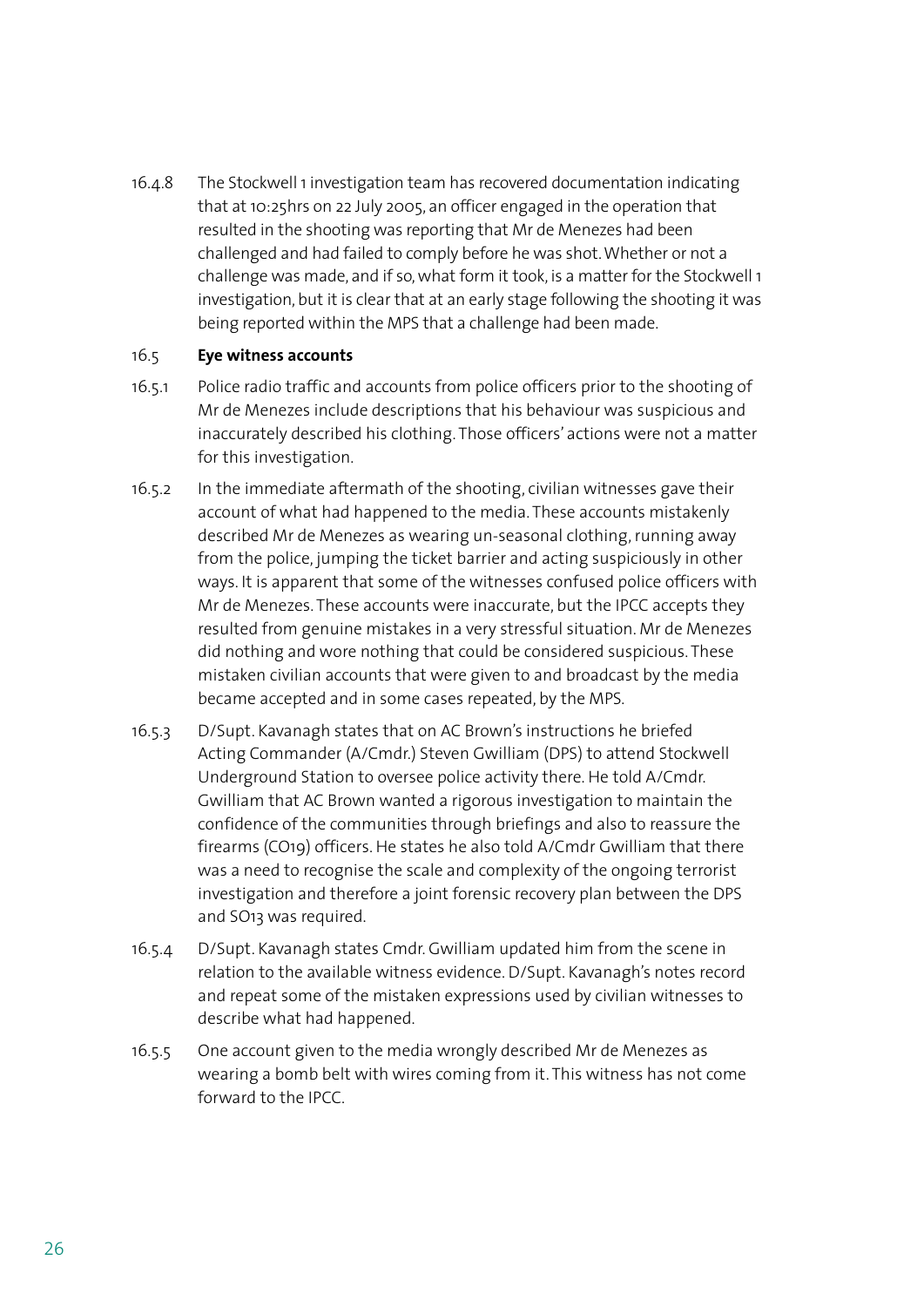#### 16.6 **Scene investigations**

- 16.6.1 D/Supt. John Levett works within the Specialist Investigations Unit of the DPS. The investigation of deaths as a result of police shootings is part of his remit. He states that he was contacted at 10:40hrs by Inspector (Insp.) John Duffy and asked to attend the scene of the shooting at Stockwell. He attended with his team and assumed the role of Senior Investigating Officer (SIO). D/Supt. Levett states Detective Chief Inspector (DCI) Tony Evans was designated as his deputy and Detective Inspector (DI) David McDonald Payne was appointed as a loggist<sup>6</sup>. Acting Detective Chief Superintendent (A/D.Ch/Supt.) Richard Wolfenden states that he also attended as a qualified DPS SIO to provide support to D/Supt. Levett by assuming overall command of the scene and dealing with logistical and strategic issues.
- 16.6.2 D/Supt. Levett states that the shooting was linked to terrorist activity from the previous day and that the investigation was likely to be high profile. He received the following briefing from the tactical adviser from the firearms team to the effect:

*There had been a surveillance operation involving a terrorism suspect. Just after 1000 hours the suspect entered the train station and they had been unable to intercept him prior to him boarding the train. He had been shot by two officers and was pronounced dead at the scene by a paramedic.* 

- 16.6.3 Explosives Officer Ian Jones states that he arrived at the scene about 10:10hrs. He conducted a search and found no explosive devices. He did find a mobile telephone and wallet7 which he placed onto a seat in the carriage.
- 16.6.4 D/Supt. Levett states he was advised that the scene had been cleared of explosives and was handed over to SO13 at 10:25 hours. The Post Incident Procedures<sup>8</sup> had been invoked and all officers who had been involved in the operation were being transported to Leman Street Police Station. The scene was tightly controlled with an inner and outer cordon9.
- 16.6.5 DCI Evans states that at approximately 10:50hrs D/Supt. Levett briefed his team at Jubilee House (DPS office) that an Asian male believed to be a terrorist target, had been shot dead by firearms officers in the station.

<sup>6</sup> This phrase relates to the responsibility to note down decisions made and maintain a log of events.

<sup>7</sup> This information has been sourced from Stockwell 1. It is understood that while the mobile phone was taken from the deceased, the wallet was left on a seat in the carriage and not removed until the scene had been forensically preserved.

<sup>8</sup> Post Incident Procedures is the police terminology used to describe pre arranged procedures that should be followed after serious incidents, including police shootings.

<sup>9</sup> Cordons are applied to control entry to and exit from a potential crime scene in order to protect the forensic retrieval of evidence.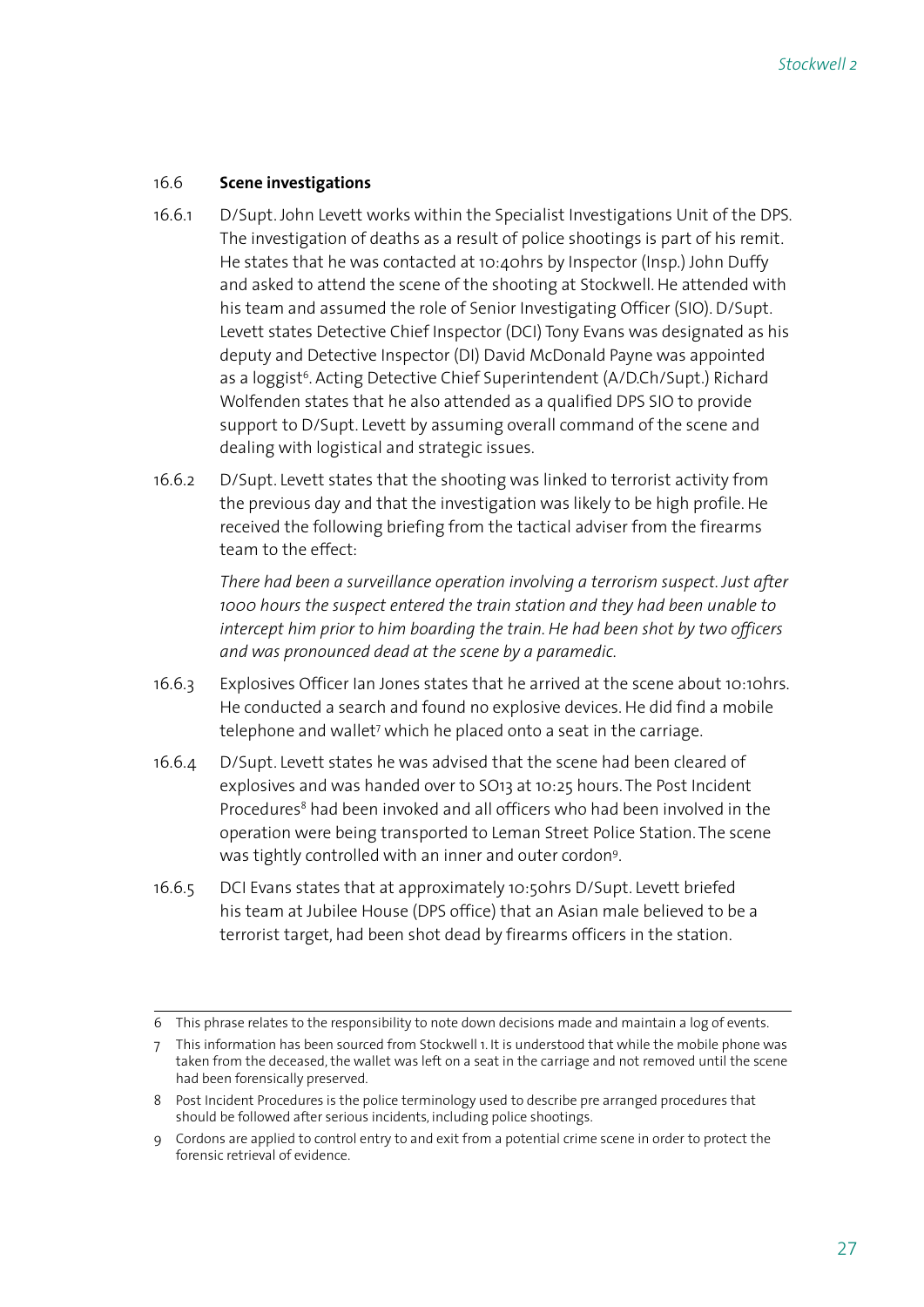- 16.6.6 DCI Evans was made aware that SO13 were undertaking a live surveillance operation on the address from where the suspect had been followed earlier that day. It was agreed that SO13 were to retain primacy but that the forensic needs of the DPS investigation would be considered and respected. He states that D/Supt. Levett advised the team that AC Brown was Gold for the postincident events at Stockwell and that updates to him (Brown) would be provided by his staff officer D/Supt. Kavanagh.
- 16.6.7 D/Supt. Kavanagh states that at 11:22hrs he spoke to D/Supt. Levett who advised him that a lone Pakistani male had been shot in an anti-terrorist incident by MPS officers and that no explosives had been found. He states that he was made aware that a mobile telephone had been recovered from the deceased and a joint forensic recovery plan had been agreed between DPS investigators and those from SO13.
- 16.6.8 D/Supt. Kavanagh states that he was updated by A/Cmdr. Gwilliam from the scene with information that included that the deceased had not been identified, and that urgent work was being conducted on the man's mobile telephone.
- 16.6.9 D/Supt. Douglas McKenna states that he was appointed as SIO for the investigation by SO13 into the attempted bombings on 21 July 2005, taking over from D/Supt. John Prunty. He states that following the shooting D/Supt. Prunty acted as the single point of contact between SO13 and DPS and reported developments and updates to him.
- 16.6.10 DI Pover (SO13) states that at midday he was asked by D/Supt. Prunty to go to NSY and then to the scene at Stockwell. He states his role was to be the duty officer at the scene and report back to D/Supt. Prunty and DCI Scott. He states that he was tasked to establish the identify of the deceased, establish any links with the Scotia Road address which was subject to an ongoing surveillance operation, and to liaise with the DPS. On arrival at the scene he states that he was verbally updated by police officers from SO13 that the man had run to the train and vaulted the barrier, a mobile telephone recovered from the scene was being interrogated by Detective Constable (DC) Wilson (SO13) to assist in the identification of the deceased. DI Pover also states it was his understanding that the shot man was connected to the address under surveillance in relation to the failed bombings of the previous day, and was a suspected terrorist.
- 16.6.11 DI Pover states the initial interrogation of the mobile phone memory revealed names which he considered to be of Latin rather than Arabic or Asian origin. He states he relayed this information back to D/Supt. Prunty in SO13 at about 13:15hrs. He also states that there was a photograph of the deceased on the mobile telephone but DC Wilson, who had seen the deceased, was unable to confirm whether it was the same individual because of the nature of the injuries.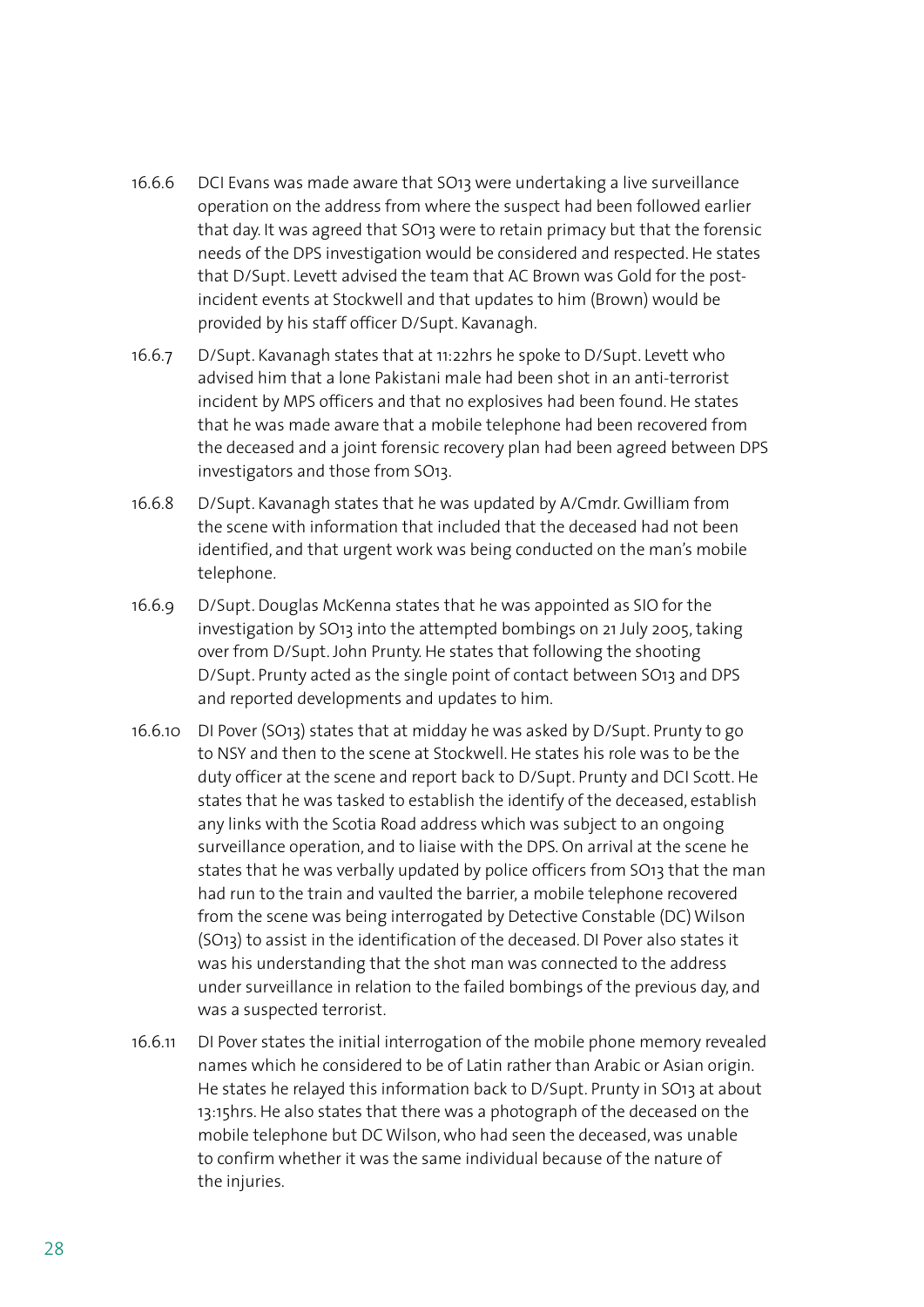- 16.6.12 D/Supt Prunty was based in SO13 and was appointed as the SIO for the 7 July bombings. He initially assumed the role of SIO for the 21 July attempted bombings until the investigations were separated on the morning of 22 July when D/Supt. McKenna took over from him. He cannot recall exactly how he found out about the shooting at Stockwell but his first impression was that it must have been one of the suspects from the previous day. D/Supt. Prunty agreed to be the single point of contact between D/Supt. McKenna from the anti-terrorist perspective and the DPS from the police shooting perspective. He states that he had numerous conversations with D/Supt. Levett and DI Pover from the scene. He states that he learned from DI Pover during the afternoon that a mobile phone and wallet containing identification had been recovered from the body and were being analysed and verified. He states it was not his role to monitor developments in terms of identification and he did not therefore record the times at which he became aware of particular information.
- 16.6.13 Shortly after 13:30hrs at Stockwell, DCI Evans states that he briefed HM Coroner Mr John Sampson, Ms Jo Fendt (Coroner's Officer) and Dr Kenneth Shorrock (Pathologist) with the following information:
	- = The deceased was at present unidentified
	- $=$  He had been followed from an address under surveillance by anti-terrorist officers
	- $=$  He had entered the tube and when identified to the armed officers he leapt towards them and shots were fired
	- = The suspect had been shot in the head several times
- 16.6.14 Mr Lucy attended Stockwell Underground Station with his colleague CSM Calvin Lawson. Both state that they were briefed by DCI Evans with information that included some of the detail that is believed to have come from civilian witnesses.
- 16.6.15 DCI Evans states that he did not brief either Mr Lucy or Mr Lawson as claimed by them. He states that the briefing he gave to them and to the Pathologist, Coroner and Coroner's Officer was as recorded in the record kept by the Coroner's officer, Ms Fendt. (A copy of this document had been given to Operation Erini and recovered by this investigation. The document records the facts as stated by DCI Evans but with no reference to jumping the ticket barrier, or making off down the escalator). DCI Evans states that this information was passed to Ms Fendt by his colleague Detective Sergeant (DS) Barry Slade prior to her arrival at the scene and that he (DCI Evans), gave them exactly the same briefing at the scene.
- 16.6.16 Neither HM Coroner nor Ms Fendt wished to make a statement to this inquiry prior to an inquest as they felt it may prejudice their own procedures.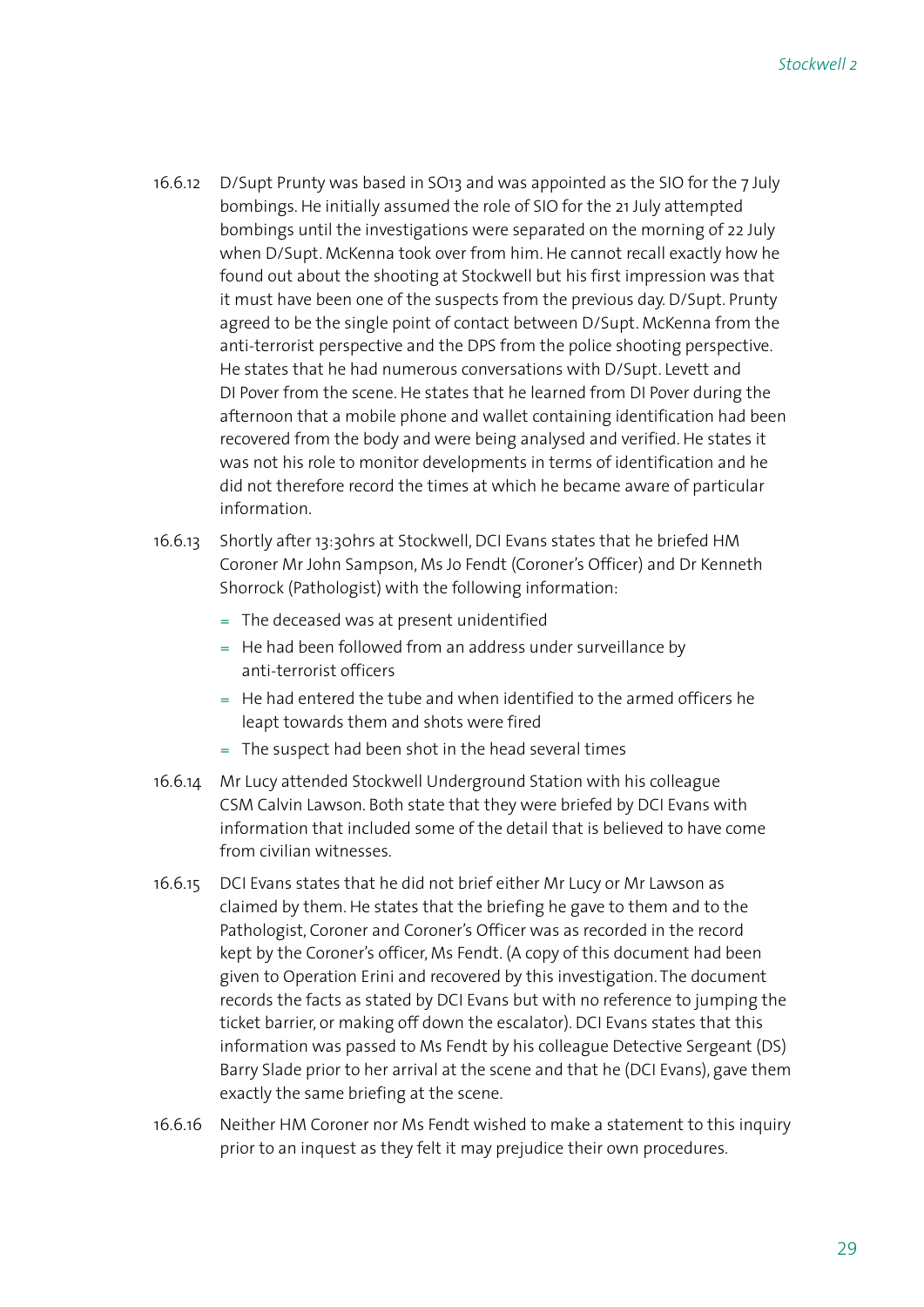- 16.6.17 The pathologist, Dr Shorrock, states that he was briefed at the scene by DCI Evans and used this as the basis for the 'history' section of his post mortem report.
- 16.6.18 DCI Evans states that he did not brief Dr Shorrock with some of the information contained in his post mortem report. He states that he had spoken to Dr Shorrock prior to the post mortem on 23 July 2005 when Dr Shorrock had told him he had been listening to media coverage on his way to the mortuary. He believes that Dr Shorrock's account was informed by the media coverage.
- 16.6.19 DC John Davies was based in SO13. In relation to the shooting he states he was engaged to conduct enquiries to establish the identity of the deceased. He started his enquiries at approximately 14:00hrs from the SO13 operational support room in NSY when he was handed three documents:
	- a A message from DI Pover timed at 13:35hrs detailing material recovered from a mobile telephone found at the scene of shooting.
	- b A printed list of the telephone numbers contained in the telephone memory.
	- c Copies of photographs also contained in the telephone memory.
- 16.6.20 DC Davies states that he conducted checks on specific telephone numbers drawn from the telephone list.
- 16.6.21 DI Pover states he discussed with DCI Scott at 14:41hrs how any handover to the DPS would be managed if the deceased were not involved in the investigation. He states it was agreed that SO13 would retain primacy of the scene until it was established whether there were links to Scotia Road and the terrorist investigation.
- 16.6.22 DI Pover states at 14:47hrs DC Wilson recovered the wallet from the deceased and it contained Brazilian documentation in the identity of Jean Charles de Menezes born 07.01.78. The information was immediately telephoned through to NSY. He states that his opinion at the time was that the deceased was probably Jean Charles de Menezes, but it was still not known whether he had links to the Scotia Road address or the ongoing terrorist operation.
- 16.6.23 D/Supt. Levett's decision log entry timed at 15:00hrs records:

*'The wallet examinations suggest that the deceased is Jean Charles de Menezes, b 07.01.78 a Brazilian born in São Paulo. Urgent enquiries to be undertaken by SO13 to establish if he is linked to their investigation and if they can find a next of kin by examination of the phone'.*

16.6.24 D/Supt. Levett states that, despite the injuries, he could see that the photograph on the Brazilian documentation was a reasonable likeness to the deceased.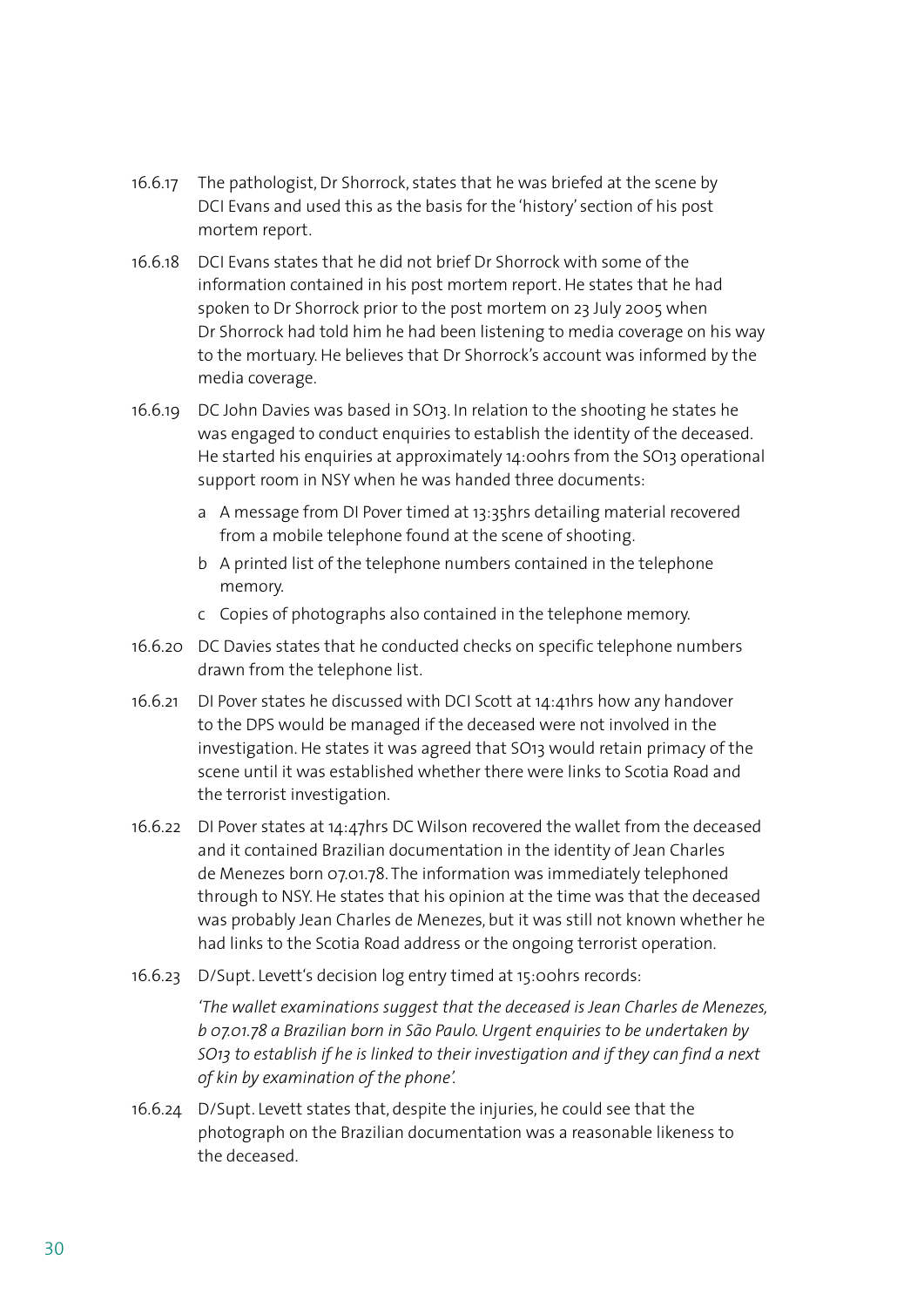- 16.6.25 D/Supt. Kavanagh states that at 15:08hrs he believes he was advised by D/Supt. Levett that a wallet had been recovered at the scene containing bank cards, a temporary Inland Revenue document and a driving permit. The name on the documents was Jean Charles de Menezes born 07.01.78 in São Paulo, Brazil.
- 16.6.26 At 15:15hrs DI Pover states that he discussed three issues with DCI Evans:
	- = Searching the address in Scotia Road to establish any links to the deceased – it was decided this was not operationally viable at that time.
	- $=$  Who would inform the next of kin.
	- The deployment of family liaison officers. =
- 16.6.27 The last two issues were to be the responsibility of the DPS.
- 16.6.28 DC Davies states that about 16:00hrs he received a faxed copy of the contents of a wallet that he understood had been recovered from the scene. Part of this material included a copy of a Brazilian identity card in the name of Jean Charles de Menezes. The photograph on the identity card appeared to him to depict the same male as in the photographs recovered on the mobile telephone. He made several checks on the name Jean Charles de Menezes and produced only one positive trace which was from the Immigration and Nationality Department (IND). He states the IND provided a last known address for Jean Charles de Menezes as King's Avenue, London SW4.
- 16.6.29 DI Pover states at 17:10hrs he was updated with Mr de Menezes immigration status but was told there was still no link to the Scotia Road address.
- 16.6.30 About 18:00hrs DC Davies states he contacted the National Terrorist Funding Investigation Unit regarding a Halifax Building Society card found in the deceased's wallet. The card was in the name of Mr J. de Menezes.
- 16.6.31 D/Supt. Kavanagh states at 18:40hrs he received an update from A/Cmdr. Gwilliam which included the following:

*The person under surveillance had come out of a communal door of premises under surveillance in connection with the previous day's failed bombings. The man had been using his mobile and acting in a furtive way. He had caught two buses to Stockwell and the command had been given to stop him. The man had gone down an escalator and boarded a train in the station followed by surveillance officers. He had been pointed out to the firearms team by a surveillance officer and when he stood up to approach the officers he had been shot. Correspondence found at the scene included a Pakistani business card and a mobile telephone. The mobile telephone had links to violent crime. The deceased was due to be moved to the mortuary that evening and no Family Liaison support had been initiated as the address from which he had emerged was still subject to an ongoing SO13 investigation.*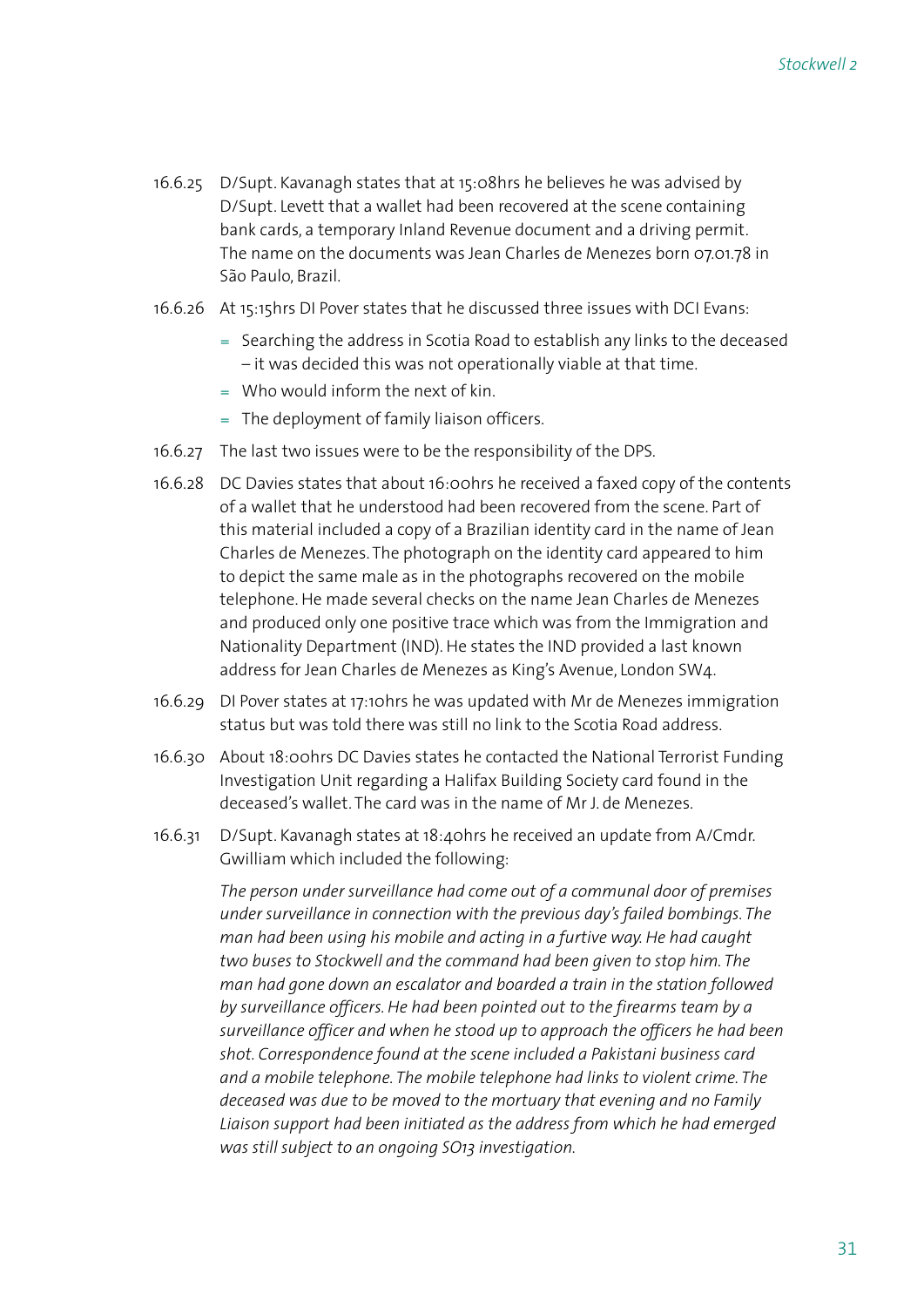- 16.6.32 **The investigation team understands that the mobile telephone may have had links to criminal matters before it came into Mr de Menezes' possession but there is no evidence whatsoever that he would have known of this.**
- 16.6.33 About 19:00hrs DC Davies states he was informed verbally that the card holder's details recorded by the Halifax Building Society were Mr Jean de Menezes, born 07.01.78 of 17 Scotia Road. At this point, having known that the male shot in the incident had left block 14-22 Scotia Road, he assumed that he had identified a likely current address for Mr de Menezes as being number 17.
- 16.6.34 Although he cannot recall specifically to whom he gave this information, DC Davies states he is sure that he was verbally passing the information gathered to a number of individuals as he received it, and that the information was being made available to D/Supt. Prunty and to other SO13 senior officers in a timely manner.
- 16.6.35 D/Supt. McKenna states that by about 18:00 to 19:00hrs he was leaning towards the conclusion that the shot man was Mr de Menezes. By the time he passed primacy of the scene to DPS he was as satisfied as he could be of Mr de Menezes' identity and that he had no connection to 21 Scotia Road or the events of 21 July 2005. He based the decision to hand the scene to DPS on the following information:
	- Checks made on the bank details found in the wallet revealed a genuine = bank account registered to Jean Charles de Menezes.
	- The confirmed immigration status and history of Jean Charles de Menezes. =
	- $=$  Data analysed from the mobile telephone revealed photographs which he was advised were a good likeness to the deceased and were not a good likeness to images of various suspects.
- 16.6.36 D/Supt. Levett recorded in his decision log at 20:21hrs that a letter was discovered under the body in the name of Jean Charles de Menezes which confirmed his address as 17 Scotia Road. Also that SO13 now had no further interest and that primacy had passed to the DPS<sup>10</sup>. His rationale was recorded as:

 *'Confirmation of identity and in particular the address being 17 and NOT 21 Scotia Road and SO13 intelligence check(ed) and have established there is no link to their investigation'.*

16.6.37 At 20:26hrs DI Pover states he was advised that whilst the police were moving the deceased's body from the train carriage, an Oyster travel card and bank statement had been found. The address on the bank statement was 17 Scotia Road. He states he immediately passed this information to DCI Scott by telephone.

<sup>10</sup> SO13 withdrew from the investigation leaving D/Supt. Levett with responsibility for the investigation and to determine the lines of inquiry.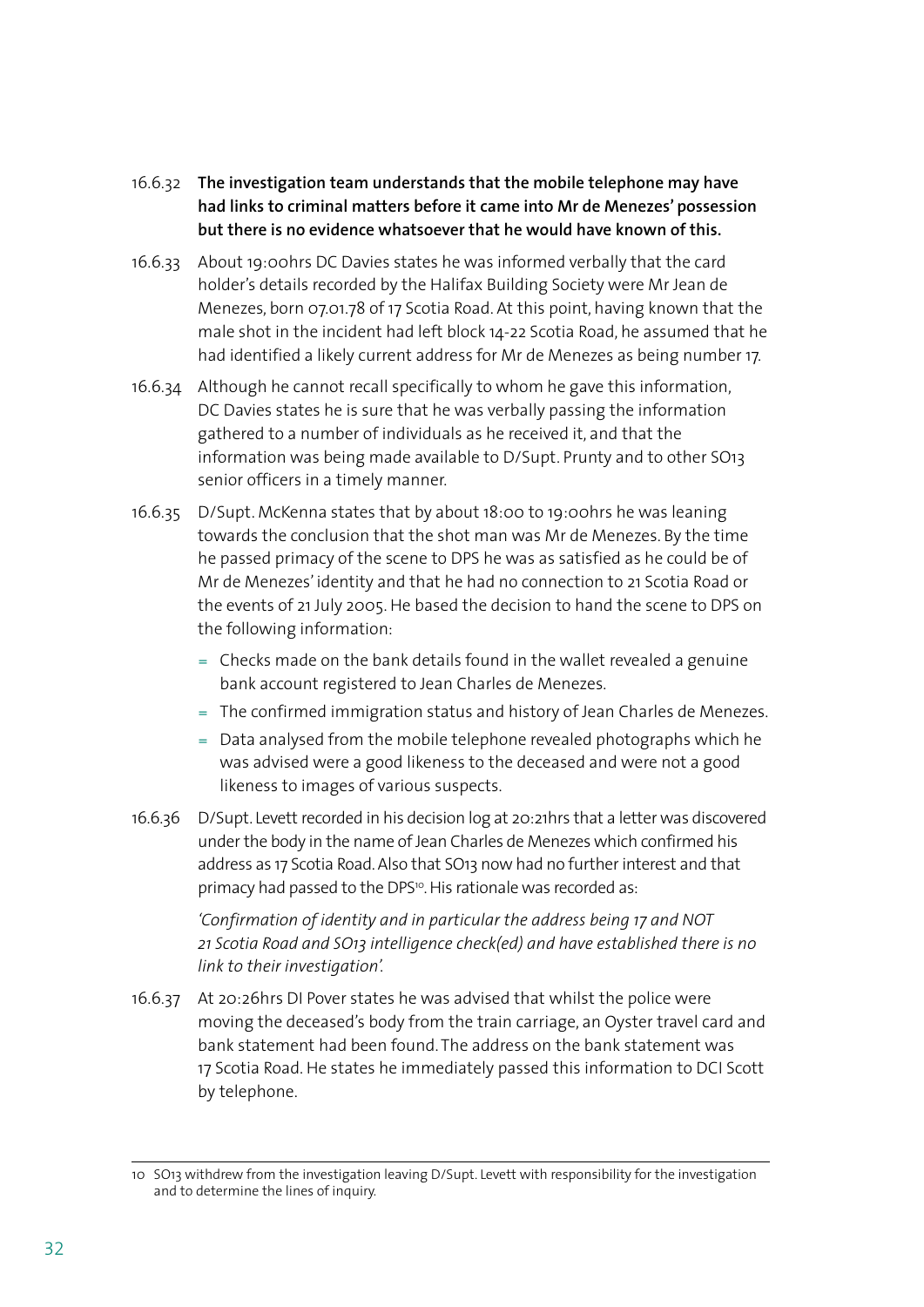- 16.6.38 D/Supt. Levett states at 21:45hrs he received a call from D/Supt. Prunty advising him that SO13 no longer had an interest in the scene and primacy was formally passed to DPS. He states that he authorised enquiries to be made to establish the next of kin including with 'Gesio' who appeared to be a work colleague of the deceased.
- 16.6.39 DI Macdonald Payne states at 22:15hrs he was directed to establish contact with 'Gesio' who he understood was associated with the deceased, and this had been established through telephone data enquiries. Further checks revealed a mobile telephone contact number for Gesio and he telephoned him and arranged to meet.
- 16.6.40 DCI Evans states at 23:05hrs following a meeting with D/Supt. Levett he updated the DPA with agreed press lines.
- 16.6.41 DI Macdonald Payne states that he met with Mr Gesio de Avila in the early hours of the morning of the 23 July 2005, and established that he was an acquaintance of the deceased.
- 16.6.42 D/Supt. Kavanagh states that D/Supt. Levett updated him shortly after 09:00hrs 23 July that, overnight, officers had identified a man (Mr de Avila) they believed to be a friend of Mr de Menezes. He then updated AC Brown who instructed that the Brazilian Consulate be advised immediately and that family liaison procedures were to be instigated. There was further discussion of the likely impact on the operation at 21 Scotia Road, and agreement was reached that before public announcements were made the family would need to be spoken to and the Consulate advised.
- 16.6.43 During the post-mortem examination of Mr de Menezes, which began at 08:00hrs on 23 July 2005, DCI Evans states that he received a telephone call from D/Supt. Levett who informed him that he had viewed the CCTV footage of Mr de Menezes entering the underground station. The footage showed that Mr de Menezes had walked to the barrier, picked up a newspaper, used his Oyster card to go though the barrier and had then gone down an escalator and out of sight. DCI Evans states he recalled speaking to the Coroner and Pathologist and advising them that it would appear the MPS had shot an innocent man who was not involved in terrorism.
- 16.6.44 At 11:05hrs on 23 July 2005 D/Supt. Levett recorded in his decision log that he had received an instruction from Gold (AC Brown) that no further next of kin enquiries were to be made until a press strategy had been agreed at Gold level.
- 16.6.45 At 13:53hrs on 23 July 2005 DI McDonald Payne states that he received a call from Mr Avila who had located relatives of the deceased who were at the Scotia Road address. He states that D/Supt. Levett directed that they should be taken to Brixton Police station immediately as there was a need to get them to a safe location as they were unaware of the status of the ongoing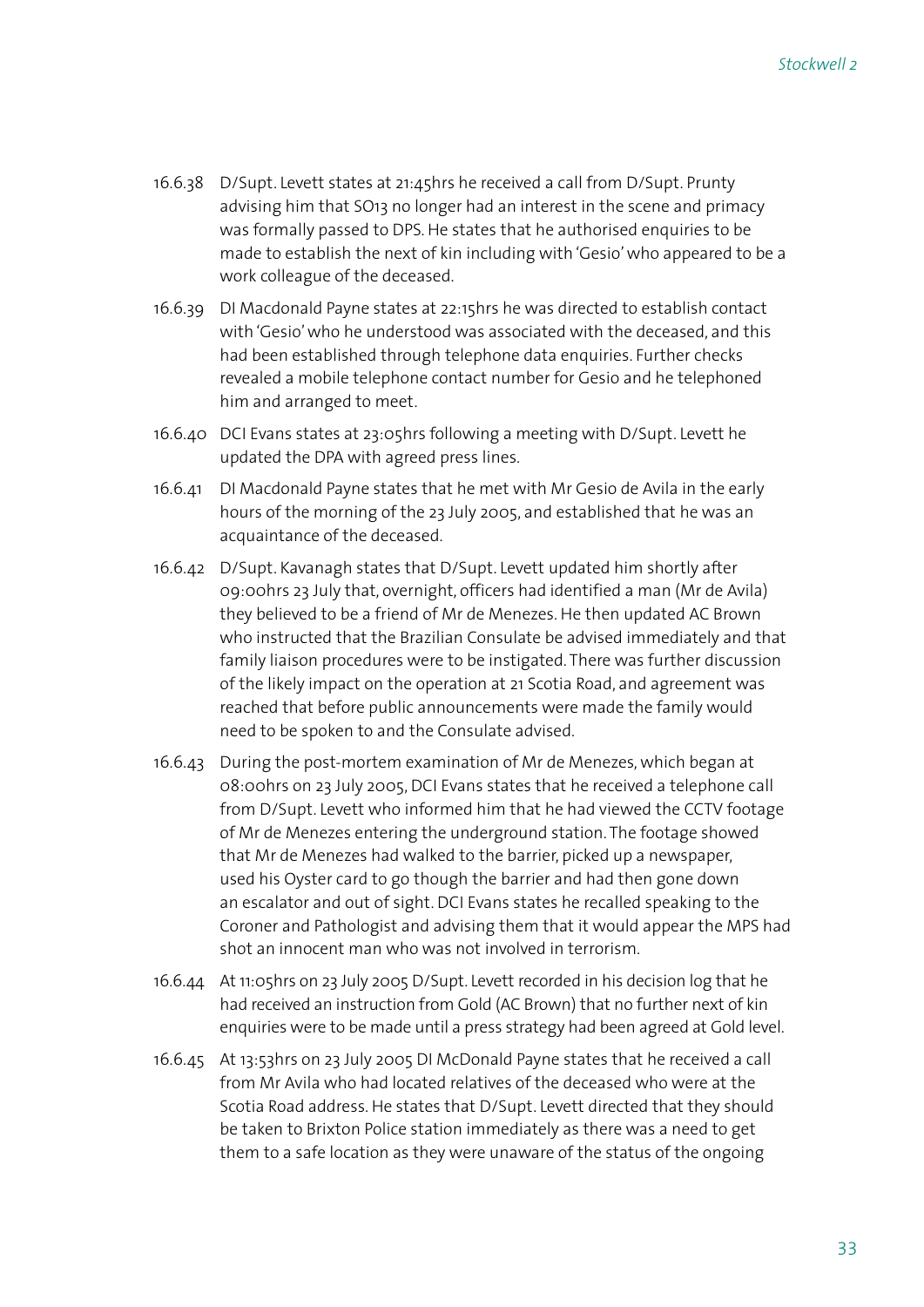operation at the address. DI McDonald Payne states he and DCI Evans met Mr Avila and a cousin of the deceased at Brixton Police station where they were introduced to the designated family liaison officers<sup>11</sup>.

- 16.6.46 About 15:50hrs on 23 July 2005 D/Supt. Kavanagh states that A/Cmdr. Gwilliam advised him that the sister of Mr de Menezes had arrived at Brixton Police station in a distressed state and he (A/Cmdr. Gwilliam) was concerned that, with the growing number of people becoming aware of the identity of Mr de Menezes, the security of the Scotia Road operation was about to be compromised. D/Supt. Kavanagh states that he updated AC Brown who agreed a previously prepared press release should be released.
- 16.6.47 The press release went out at  $16:52$ hrs and whilst it did not name the deceased, it did say he was not connected to the events of the 21 July.
- 16.6.48 At 19:30hrs 23 July 2005, Mr de Menezes' body was visually identified by his cousin Mr Alex Pereira.

#### 16.7 **Senior Officers – information flow within New Scotland Yard**

- 16.7.1 Below is a summary of the witness evidence showing the emerging levels of knowledge amongst senior officers and senior personnel within the MPS at NSY. The timelines (Appendices D&E) demonstrate the extent to which this was occurring.
- 16.7.2 On 22 July 2005 AC Brown chaired a Gold Group meeting at 10:00hrs. He was aware that an armed operation was being conducted in relation to the anti-terrorist investigation. At approximately 10:10hrs he was called from the meeting and advised by Cmdr. Chris Allison that a suspect had been followed from an address and had been shot by police at Stockwell Underground Station. AC Brown states that he updated the Gold Group meeting on his return.
- 16.7.3 AC Brown states that at 10:30hrs he had a telephone conversation with the Commissioner who advised that he was seeking a suspension of section 17 of the Police Reform Act 2002 and that the IPCC would not be part of the investigation into the police shooting. He then spoke with D/Supt. Kavanagh and advised him that the IPCC were not to be involved in the investigation at that stage<sup>12</sup>.
- 16.7.4 D/Supt. Kavanagh states that AC Brown asked him to brief the DPS team that would be responsible for investigating the shooting. He states that he then briefed Acting D.Ch/Supt. Wolfenden and D/Supt. Levett that the DPS team should deploy to Stockwell and conduct a rigorous investigation balanced with the needs of the ongoing SO13 investigation.

<sup>11</sup> Family Liaison Officers are specifically trained officers who provide a conduit for information and support between bereaved families and the officer in charge of the investigation.

<sup>12</sup> The decision not to involve the IPCC at an early stage was not within the terms of reference of this investigation.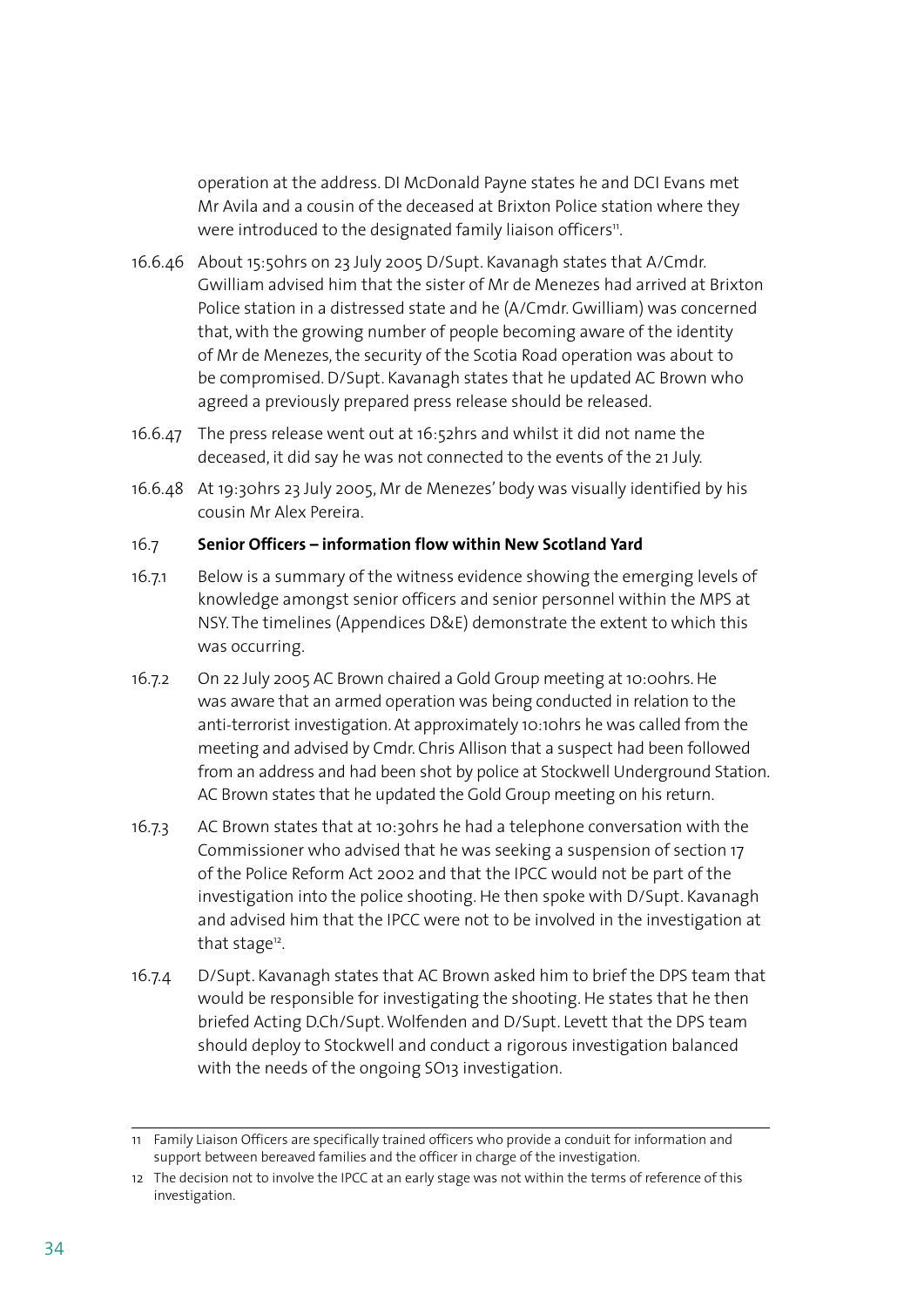16.7.5 At 11:27hrs 22 July 2005 AC Brown states that he was updated by D/Supt. Kavanagh including that:

> *A Pakistani male had been fatally shot at Stockwell, that no rucksack had been recovered at that time, the deceased had been in possession of a mobile telephone, the man had not been carrying explosives.*

- 16.7.6 AC Brown states that he updated Deputy Commissioner Paul Stephenson with this information at 11:28hrs.
- 16.7.7 At approximately 12:25hrs AC Brown states D/Supt. Kavanagh provided a further update that included:

*The man had left a house subject to a covert surveillance operation, had travelled on a bus, apparently changing buses which had been regarded as suspicious (as a recognised anti surveillance technique) and that an instruction had been given to intercept him before boarding a train. A surveillance officer had identified him in a tube carriage and he had been shot. The explosives officer had cleared the body and no explosives had been found. As the block of flats the suspect had left was still under surveillance enquiries at the address to establish his identity were precluded. A mobile telephone recovered at the scene was being examined.* 

- 16.7.8 Ch/Supt. Osborne states that D/Supt. Kavanagh provided the above update to the 12:30hrs Gold Group meeting where AC Brown asked whether the shot man had been identified and was linked to the terrorist attacks. Ch/Supt. Osborne states that D/Supt. Kavanagh replied that the surveillance officers believed he was one of the suspects but does not recall him giving any other details.
- 16.7.9 D.Ch/Supt. Tim White represented SO13 at Gold Group meetings on 22 July 2005 and was responsible for ensuring that SO13 were appropriately structured and resourced to support the ongoing terrorist investigations. AC Brown states D.Ch/Supt. White could not provide any further clarity and advised the photographs of the four suspects from the previous days attempted bombings were to be published.
- 16.7.10 D.Ch/Supt. White is the OCU Commander for SO13. He cannot recall any issues in respect of identification or the discovery of identification from within the wallet being subject of any discussion at the Gold Group on 22 July. He states that DPS were reporting relevant issues to D/Supt. Kavanagh, staff officer to AC Brown. He states that whilst the intelligence picture was indicating that the deceased was Mr de Menezes, the position was still considerably removed from a positive identification and confirmation of his identity. He states that the identification of the deceased fell outside of SO13 as DPS has primacy in respect of this.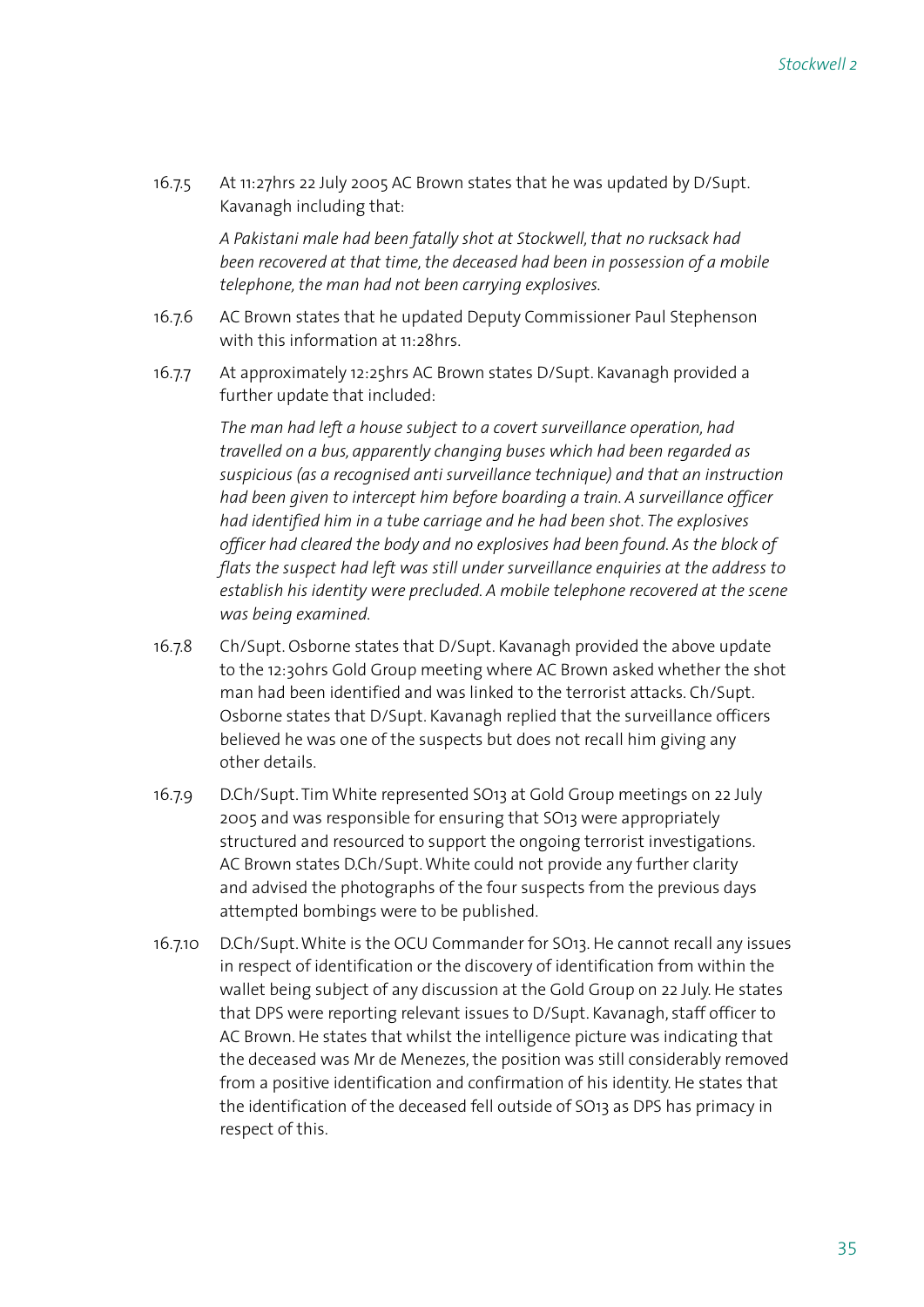16.7.11 AC Brown states that at 13:55hrs he met with the Commissioner, Deputy Commissioner Paul Stephenson, AC Hayman, Ms Caroline Murdoch, the Commissioner's chief of staff, Ch/Supt. Osborne and D.Ch/Supt. Maxine de Brunner, staff officer to Deputy Commissioner Stephenson. AC Hayman updated the Commissioner. AC Brown recalls the Commissioner asked AC Hayman:

> *"Can we say if the person shot is a suspect?" AC Hayman replied "we do not know" The Commissioner then asked "Is this group linked to other groups and are the suspects connected or associated with the camping trip?13 " AC Hayman stated he did not know.*

16.7.12 AC Brown states that at 15:10hrs he was further briefed by D/Supt. Kavanagh who said he had heard from D/Supt Levett at the scene that:

> *'A wallet had been recovered from a seat from the carriage in which the suspect had been shot. The contents of the wallet included bank cards, temporary Inland Revenue document and a driving permit. The documents were in the name of Jean Charles de Menezes born on 07.01.78 in São Paulo, Brazil. The man was of Eastern European appearance. No address was available for the man…'*

- 16.7.13 AC Brown states he was also aware there was a Pakistani business card in the wallet and the mobile telephone had links to violent crime. He passed this information to D.Ch/Supt. White. Whilst AC Brown considered the documents to be important, he states he did not assume that they provided positive identification of the deceased.
- 16.7.14 D/Supt. Kavanagh states that when he received the 15:08hrs telephone update from D/Supt. Levett (in relation to finding of the wallet, documentation and the name Jean Charles de Menezes born 7.1.78 at São Paulo, Brazil) he believes he was outside AC Brown's office on the 9th floor at NSY. He thinks the telephone call was to his mobile telephone and that there was nobody with him at the time. He cannot recall who he spoke to immediately after receiving the call but his role was to keep Ch/Supt. Osborne and AC Brown briefed on developments. He believes they were the first people he would have told. He states that due to the complexity of what was going on and the nature of anti-terrorist investigations, the update from D/Supt. Levett did not cause him immediate concerns.
- 16.7.15 D.Ch/Supt Flower in the DPS was at NSY on the morning of the 22 July 2005 when he became aware of the shooting. He states at around 1100hrs his opinion was sought in connection with the shooting and the requirements of the PRA. He believes that later that morning or early afternoon he became aware that evidence was emerging that the person who had been shot was not a terrorist. The evidence was in the form of a wallet that contained

<sup>13</sup> This is a reference to Intelligence relating to those responsible for the 7 July bombings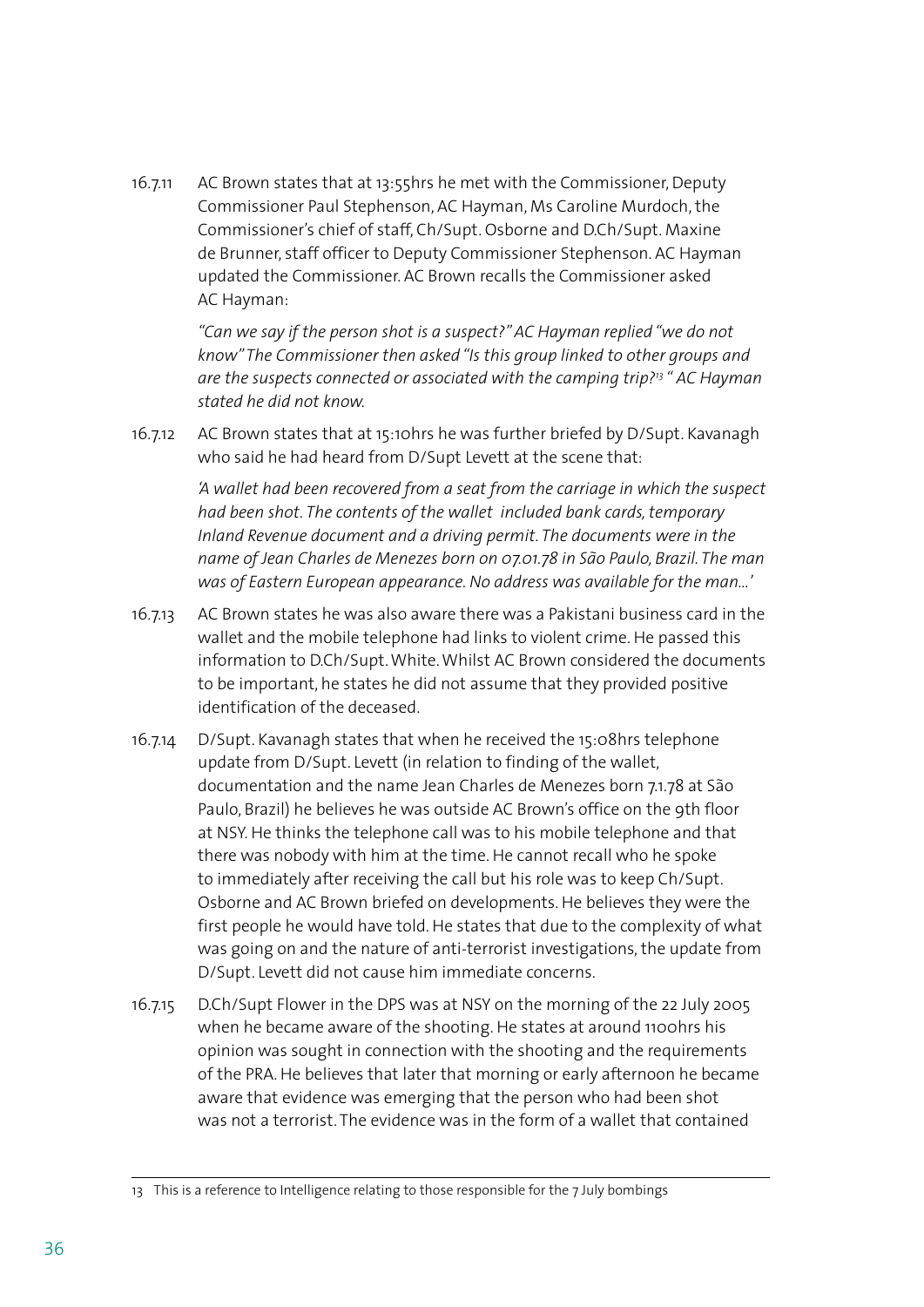identification in an alternative name to that of the suspect sought and reinforced by the fact that the deceased apparently was not in possession of a bomb14.

- 16.7.16 On the 22 July 2005 DAC Paddick was temporarily in the rank of Acting Assistant Commissioner in Territorial Policing. He has since reverted to the rank of DAC. For clarity he is referred to as DAC Paddick throughout the report.
- 16.7.17 DAC Paddick states he was in the Commissioner's staff office prior to the afternoon press conference held at 15:30hrs when he spoke to Ch/Supt. Moir Stewart, the Commissioner's staff officer. He states that Ch/Supt. Stewart told him "We've shot a Brazilian tourist". He recalls Ms Murdoch supported this statement with details of a driving licence having been found on the deceased. DAC Paddick formed the opinion from the manner and content of what the Commissioner's staff officers had said that the MPS had shot an innocent person.
- 16.7.18 Ms Murdoch states that she believes that it was around 16:00hrs (it is now believed that she was mistaken in her timing and it was actually prior to the 15:30hrs press conference) that she was with Ch/Supt. Stewart and D/Supt. Kavanagh when D/Supt. Kavanagh took a call on his mobile telephone. Following the call he informed them that a wallet containing a Brazilian identity had been recovered at the scene of the shooting. He advised that the wallet might not belong to the dead man and that the identity might not be genuine. At that time Ms Murdoch states she was of the opinion that even if the man were Brazilian he was still a suicide bomber. As this information was not confirmed neither she nor Ch/Supt. Stewart passed the information to the Commissioner.
- 16.7.19 When seen by IPCC investigators as a witness Ms Murdoch made a tape recording of the interview and supplied a copy to the IPCC. Ms Murdoch told the investigators that it was "very possible" that Ch/Supt. Stewart had stated, or she had said to him, that a Brazilian tourist had been shot. She explained that although the phrase Brazilian tourist may have been used and she was told about a wallet being found, if she had genuinely thought that the wrong person had been shot she would have told the Commissioner.
- 16.7.20 Ms Murdoch later supplied a witness statement to the investigation team but stated in it that she did not recall the phrase 'Brazilian tourist' being used. The tape recording supplied by Ms Murdoch of her initial interview confirms that her first version of events was that it was possible 'Brazilian tourist' had been mentioned. She was asked about the discrepancy in her accounts and said she could not state whether the actual words had been used or if they just reflected the general conversation.

<sup>14</sup> D/Ch Supt Flower verbally stated that he could not recall who told him about the finding of the wallet and identification and confirmed that he did not then discuss the matter with AC Brown or AC Hayman.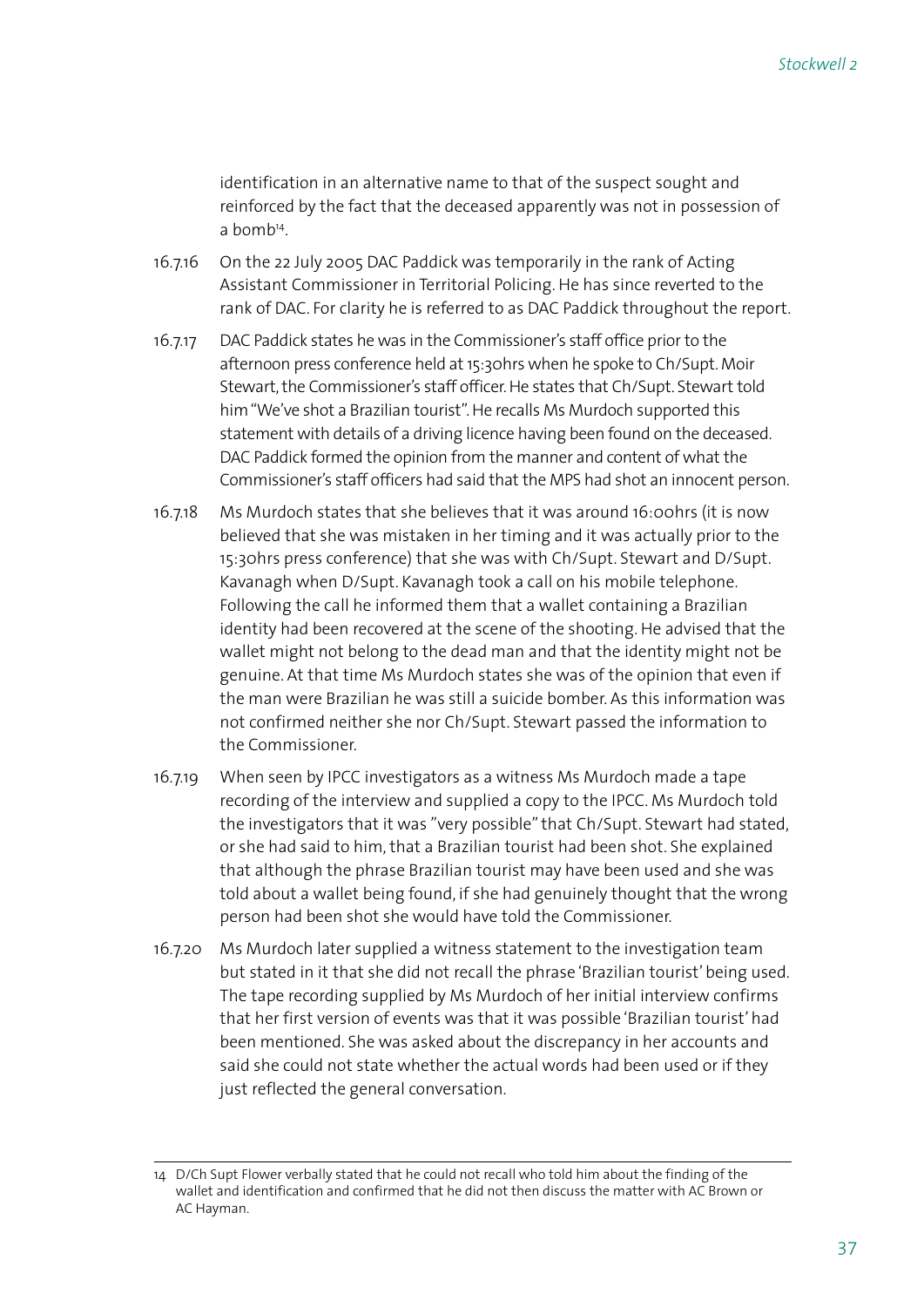- 16.7.21 Ms Murdoch rejects DAC Paddick's claim that he heard her and Ch/Supt. Stewart discussing the fact that a Brazilian tourist had been shot. She concedes that it was possible that DAC Paddick had overheard her and Ch/Supt. Stewart in conversation but did not recall the phrase "we've shot a Brazilian tourist" being used. Ch/Supt. Stewart states that he did speak to DAC Paddick and did pass on the information given to him by D/Supt. Kavanagh; that a Brazilian identification document had been found in a wallet near the deceased. He rejects DAC Paddick's assertion that he told him that the MPS had shot a Brazilian tourist. He states that he could not have done so as he was unaware at the time that the deceased was actually Brazilian or that he had no links to terrorism.
- 16.7.22 Ms Laura Holford<sup>15</sup> states that she was the Personal Assistant to Deputy Commissioner Paul Stephenson on the day of the day of the shooting and worked between 08:15hrs and 16:35hrs at NSY. She was based in an open plan office with other staff between the Commissioner and Deputy Commissioner's offices. She recalls hearing about the shooting after arriving at work but does not remember how she heard about it. She states that she did not become involved in any meetings or conversations about the shooting until she was preparing to go home sometime between 16:00hrs and 16:35hrs. Between those times she was in the open plan office with Ms Karen Scott, Private Secretary to the Deputy Commissioner, when Ch/Supt. Stewart walked over to them from the direction of the door to the Commissioner's office. She states that Ch/Supt. Stewart walked over to Ms Scott and her and told them, in a hushed tone, that the man who had been shot did not look like, his Brazilian driving licence<sup>16</sup> and something like, 'they had got the wrong man'. She can not recall his exact words and does not think that anyone other than Ms Scott or herself would have heard it. She states that she went home shocked, thinking that a potentially innocent person had been shot and that there were all sorts of implications (for the MPS) about what she had been told. She later watched the media reports about the shooting from her home and was surprised that they did not reflect what she had been told by Ch/ Supt. Stewart but assumed it was because of ongoing police operations.
- 16.7.23 Ms Holford stated that she could not recall seeing DAC Paddick in the office on the day of the shooting. She does not know if anyone told the Commissioner or Deputy Commissioner what Ch/Supt Stewart had told her before she went home on the 22 July 2005 and she does not know where the Commissioner or Deputy Commissioner were at the time she and Ms Scott

<sup>15</sup> Ms Holford provided a witness statement to the investigation team in March 2007 after it was suggested that she had information that could assist the enquiry.

<sup>16</sup> This is Ms Holford's recollection of what Ch/Supt. Stewart told her. It would seem more logical that he said that the deceased did look like his driving licence and hence why they (MPS) had got the wrong man.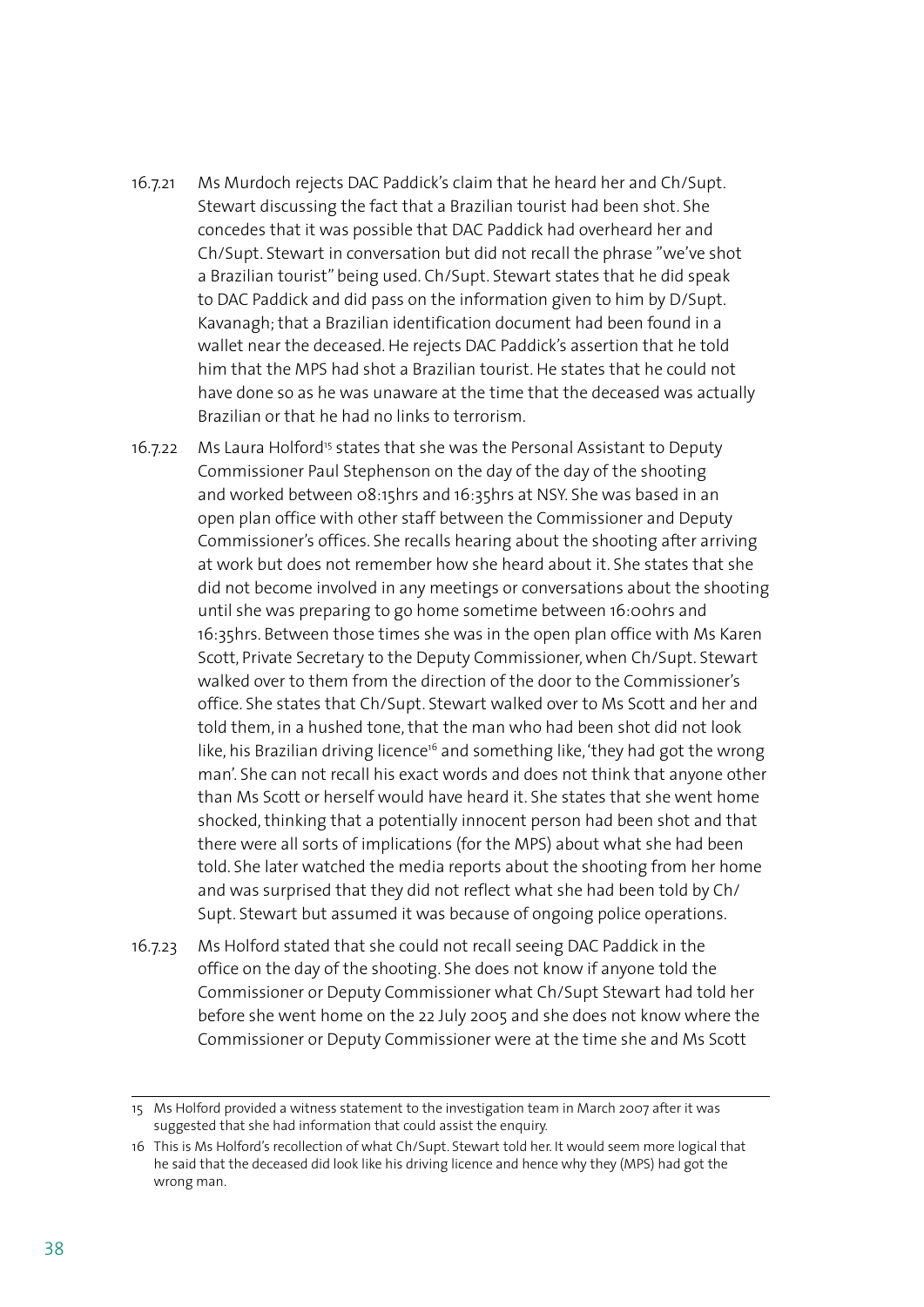were given the information. She assumes that the same information Ch/Supt. Stewart gave to them would have been given to the Commissioner and Deputy Commissioner. She believes the information was such that it should have been passed to the Commissioner and had she been the only person there and received it herself, she states she would have tried to contact the staff officers but if that failed she would have gone directly to the Deputy Commissioner or Commissioner.

- 16.7.24 In relation to the above Ms Scott states that with the passage of time she cannot be certain of her recollection of that day (22.7.05). She states that she was aware that the police had shot someone but cannot recall when or how she became aware of the situation. She confirmed that Ms Holford was at work that day. She states that she can recall speaking with Ch/Supt. Stewart and being told by him that the police had shot someone. She cannot recollect his exact words but her impression was that a terrorist or potential bomber had been shot. She thinks that she knew within a day or so that the deceased was not a terrorist but cannot recall whether she learned this from media coverage or from her workplace. She states that she can recall a conversation with Ch/Supt. Stewart when he may have said the deceased was not a terrorist but she cannot recall what he said or when he said it; it may have even been a few days later. She states that it is likely that she discussed the shooting with her colleagues on the day but cannot recall the detail of the conversation.
- 16.7.25 At 15:30hrs AC Brown states he chaired another Gold Group which began by watching the press conference given by the Commissioner and AC Hayman from the Queen Elizabeth II Centre (QEII). Prior to this, AC Brown states he had not discussed the wallet with the Commissioner but would have expected D.Ch/Supt. White to have passed the information to AC Hayman as the scene was jointly controlled with Specialist Operations officers.
- 16.7.26 Ch/Supt. Osborne states that D.Ch/Supt. White updated the 15:30hrs Gold Group with the information that the mobile telephone recovered from the deceased was being examined. Government Liaison Officer (GLO), Mr Jeremy Page is the head of the Government Liaison Team (GLT)<sup>17</sup> and recollects from the meeting that it was further reported that there were now strong suspicions that the victim was not one of the four suspects from the previous day's failed bombing attempts, and that attempts to identify him were to be made overnight<sup>18</sup>.

<sup>17</sup> As a result of the 7 July 2005 attacks the Cabinet Office Briefing Room (COBR) was activated. A Government Liaison Team (GLT) was despatched to NSY in order to act as a conduit between the MPS Gold Command and COBR. The GLT was still operating, albeit at a reduced level, at the time of the subsequent failed bombings on 21 July.

<sup>18</sup> In response to the extracts disclosed during the Salmon process, Mr Page stated that he can not be sure if this was said at the 15:30hrs Gold Group meeting or at the meeting he had with AC Brown at 18:20hrs. On balance he believes it was more likely at 15:30hrs.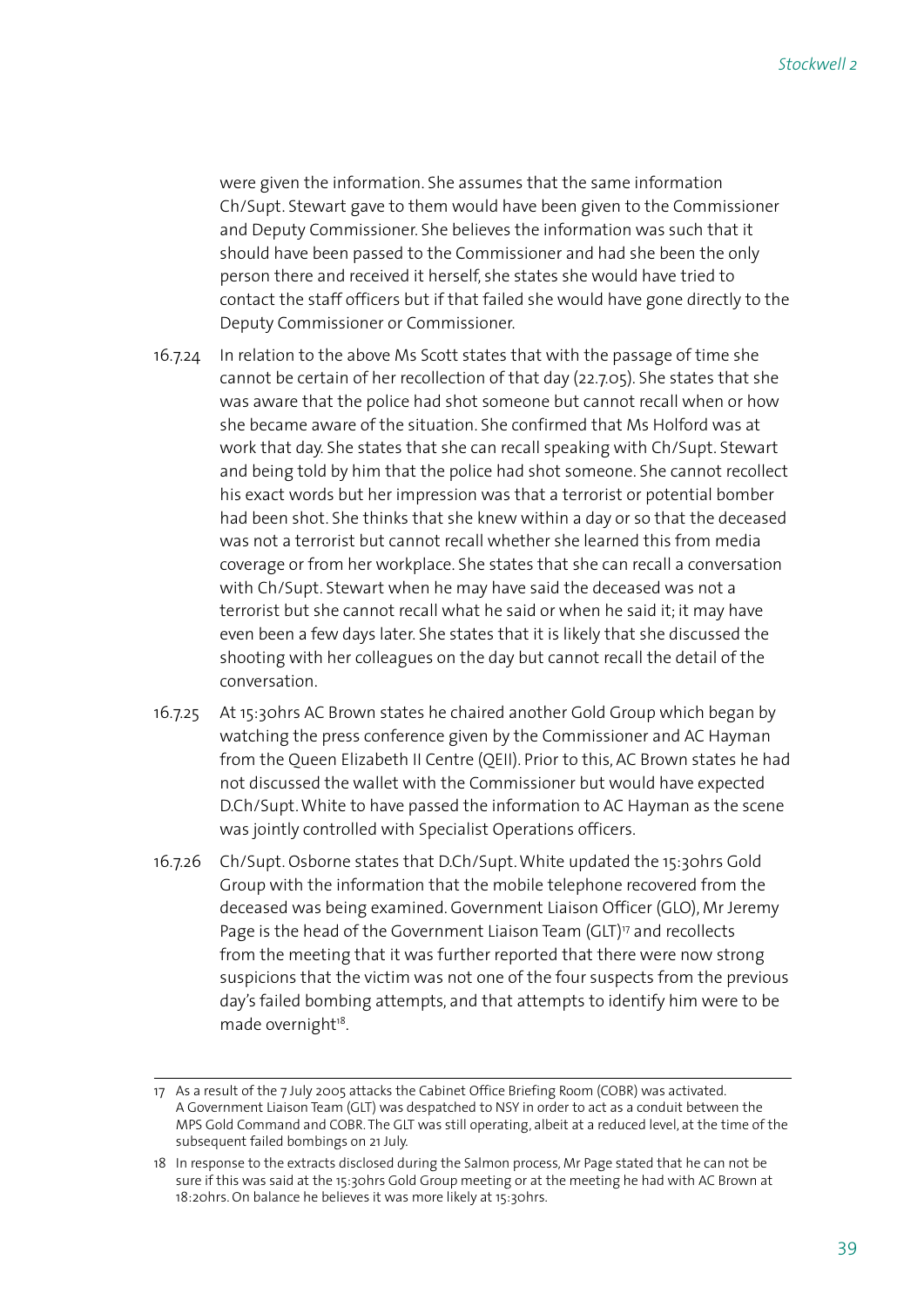- 16.7.27 Assistant Chief Constable (ACC) Beckley from Hertfordshire Police is the lead officer for the Association of Chief Police Officers (ACPO) for Communities and Counter-Terrorism. On 22 July 2005 he was engaged on national work in London. He was present at the 15:30hrs Gold Group meeting where the shooting was discussed. He recalls AC Brown provided an update which was limited to the facts reported at the press conference given by the Commissioner, and it was suggested that the shot man had refused to accede to police demands.
- 16.7.28 AC Brown states he did not receive information to the effect that the man had been challenged by officers prior to being shot and is unable to identify the source from which the Commissioner gained this information.
- 16.7.29 Cmdr. Alfred Hitchcock is responsible for the policing of North East London and holds the Safer Neighbourhoods portfolio<sup>19</sup>. At the 15:30hrs Gold Group meeting he states it was recognised that Borough reassurance plans would need to take into account the events at Stockwell. He states DAC Paddick entered the meeting towards the end and whispered to him that a 'Brazilian tourist' had been shot. This is confirmed by DAC Paddick who states that he did say quietly to Cmdr. Hitchcock something like "especially if he is a Brazilian tourist". He states he said this to Cmdr. Hitchcock in response to AC Brown discussing possible community concerns about the shooting.
- 16.7.30 Ch/Supt. David Tucker leads the National Community Tensions team and attended Gold Group meetings. Following the 15:30hrs Gold Group meeting ACC Beckley states he was told by Ch/Supt. Tucker that the deceased was Brazilian and the phrase 'Brazilian tourist' was used. ACC Beckley states he is unaware of the source of the information but states that it was not broadcast at the meeting and discussion must have taken place separately.
- 16.7.31 Ch/Supt. Tucker states he was aware that there was a rumour early in the day that an innocent man had been shot. Before 17:30hrs this rumour had become more specific and included that a Brazilian tourist had been shot. He cannot recall from whom he received this information.
- 16.7.32 AC Brown states he chaired a meeting at approximately 16:00hrs with DAC Paddick, Cmdr. Hitchcock, ACC Beckley, Cmdr. Rod Jarman (Cmdr. Jarman assumed the lead on Strategic Community Engagement following the bomb attacks on 7 July 2005), Ch/Supt. Osborne and D/Supt. Kavanagh. He states the purpose of the meeting was to discuss the community impact of the fatal shooting and to identify issues which would arise should the deceased prove to be the person identified in the wallet. AC Brown rejects that, at this stage, he knew the identity of the dead man. He states he thought it appropriate

<sup>19</sup> Safer Neighbourhoods is a London wide community policing initiative which, through community consultation, aims to ensure that the policing priorities of that area reflect those of its citizens.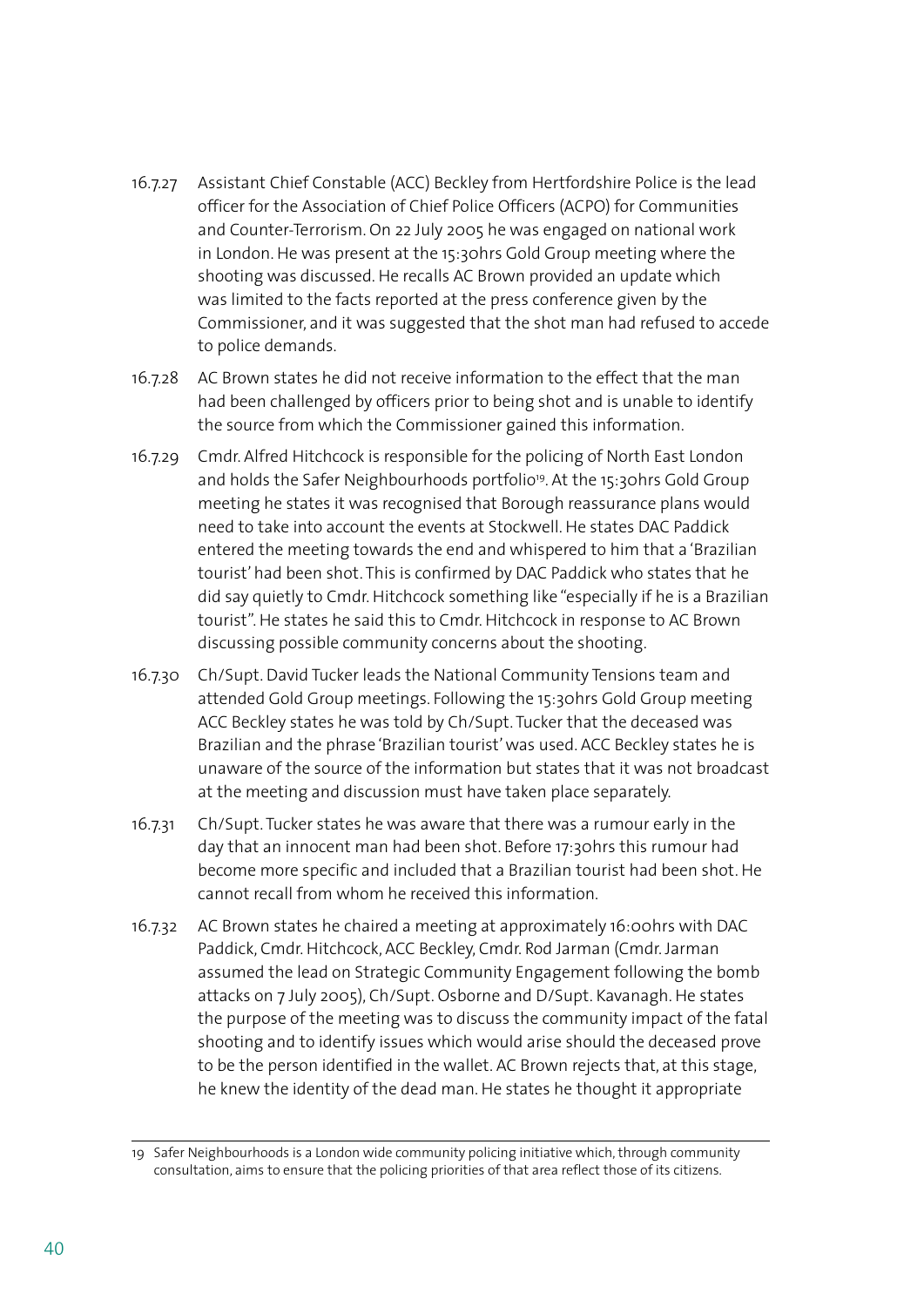contingency planning to consider the implications should the deceased be thus identified. He was clear that to maintain community confidence, the MPS needed to engage and share information where possible, and in relation to the shooting it was important to acknowledge that this was a DPS investigation and that as such 'we would only give inclusion into what we know not what we guess'. 20

- 16.7.33 In relation to the meeting Cmdr. Hitchcock states that AC Brown provided an overview of the Stockwell incident and indicated that the man who had been shot was thought to be a Brazilian national. He (Hitchcock) wrote down the name given for the deceased, as he heard it from AC Brown, as 'Jean Charles Meneziz'. Whilst he cannot recall the exact word used he formed the opinion, based on the briefing, that this man was not one of the known suspects and that there was a strong possibility that it was an innocent man that had been shot. He was then tasked by AC Brown with producing initial thoughts on a community engagement plan and to be cognisant of the possibility that the MSF might disengage their support for the MPS. Cmdr. Hitchcock's contemporaneous note made at the meeting shows that he recorded the name 'Jean Charles Meneziz (sic) – Brazilian'
- 16.7.34 ACC Beckley states that he was given the name "Jean Charles Menezes" by AC Brown at the meeting. ACC Beckley recalls that AC Brown also stated that the deceased was connected to the terrorism inquiry because he came from an address relevant to the investigation, but was not believed to be one of the bombers from the previous day. As the address was multi-occupancy, it was likely he was not involved in the attempted bombings. The connection was that he came out of the same premises but that would not be finally confirmed until the search of the premises was concluded. ACC Beckley's contemporaneous notes of the meeting confirm the fact that he was given the name Jean Charles Menezes, and that reference was made to Portuguese and Brazilian communities.
- 16.7.35 ACC Beckley states the connection to the address had to be established by a search of the premises and his understanding was that as the investigation progressed it was likely to establish the deceased was not one of the 'key players' although he may have been connected in some way. He states that he had the impression from the meeting that he should prepare for the likelihood that the deceased was innocent, but that the situation was imprecise.

<sup>20</sup> In response to the extracts disclosed during the Salmon process, AC Brown stated "It was appropriate to share information internally to prepare contingency plans in the event that the wrong person had been shot".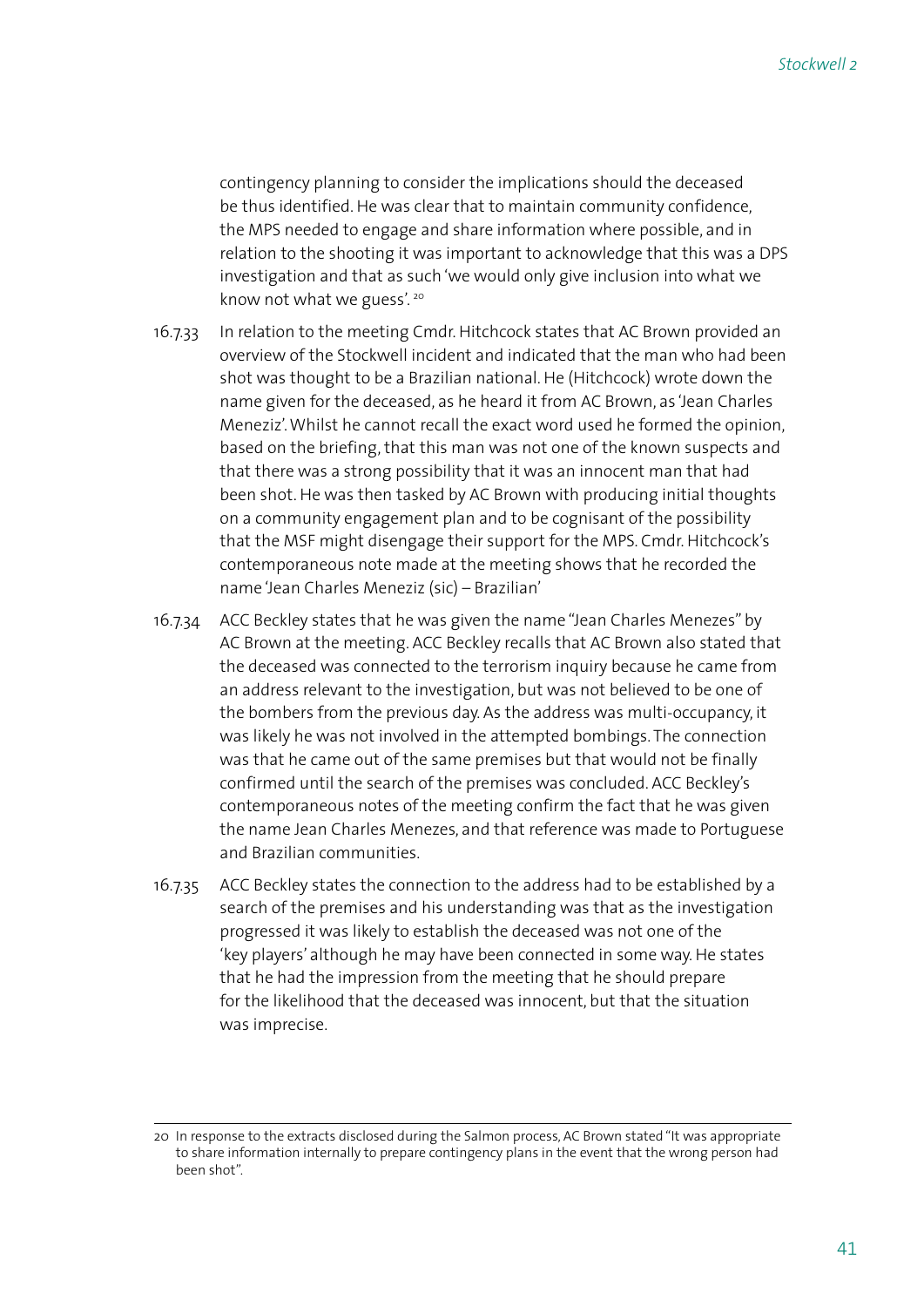- 16.7.36 ACC Beckley states there were two versions of the Community Impact Assessment (CIA)<sup>21</sup> produced, one for the Metropolitan Police and one nationally. He states the national one was very similar to the MPS CIA, but the National CIA could not be saved as the software was incompatible with that of the MPS. He states that Supt. Tucker typed up the National CIA which was then compared to the MPS one and they were amended to complement each other. They were submitted to AC Brown. ACC Beckley is certain that the National CIA made reference to the impact on Portuguese and Brazilian communities, but this is not included in the MPS version. He is adamant that the impact on these communities was discussed as he recalled references to a sizeable Portuguese community in Lambeth, and he considered the likely impact on the Portuguese community in his own policing area.
- 16.7.37 ACC Beckley states that he, Cmdr. Hitchcock and Ch/Supt. Tucker considered it important to issue a press statement as soon as possible if it turned out that an innocent person had been shot.
- 16.7.38 DAC Paddick recalls that AC Brown said that the person who had been shot was Mr de Menezes. He cannot remember with what degree of certainty AC Brown made the statement but DAC Paddick commented during the meeting that it would soon be realised that the MPS had shot the wrong person as the MPS were still looking for four bombers. He does not recall the exact phrase which was used but taken together with what the Commissioner's staff had told him, he believed at that time, (about 16:15hrs), that the MPS had shot an innocent person.
- 16.7.39 The evening Management Board meeting has been variously described by a number of witnesses as taking place at 17:00hrs or 18:00hrs. The minutes of the meeting reflect that the original time of the meeting has been amended from 17:00hrs to 18:00hrs. It seems most likely that the meeting took place at, or shortly after, 17:00hrs but references to the 17:00 or 18:00hrs Management Board meeting should be taken to mean the same meeting. **For clarity the meeting is referred to from hereon as the 17:00hrs Management Board meeting.**
- 16.7.40 A further meeting took place immediately following the 17:00hrs Management Board meeting which is variously described by the attendees as a continuation of the initial meeting but with fewer attendees, a further meeting or a sub-meeting. **Again for clarity from hereon the meeting is described as the sub-meeting of the 17:00hrs Management Board.**
- 16.7.41 The Commissioner chaired the 17:00hrs Management Board meeting. The attendees included AC Brown, AC Hayman, DAC Paddick and a number of

<sup>21</sup> A Community Impact Assessments (CIA) is undertaken to in order to assess community concerns and devise appropriate strategies to deal with identified issues.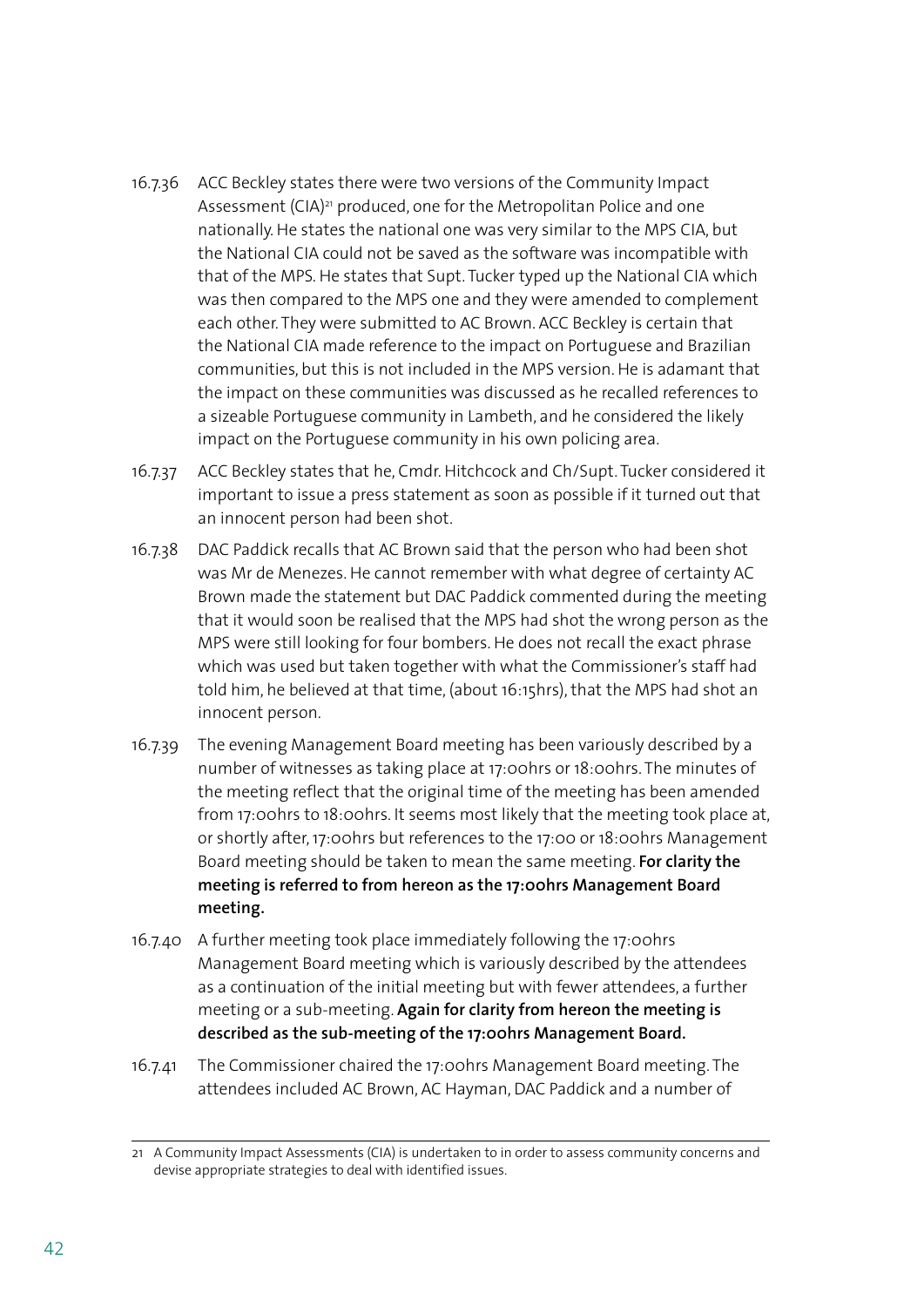senior police officers, members of the Metropolitan Police Authority (MPA) and the Home Office. The minutes of the meeting show that the discussions centred mainly on the investigation into the events of the previous day. In relation to the shooting at Stockwell the minutes contain the following references:

*'Community Strategy – There is a need to put out information about the shooting. (Lines subsequently agreed by Commissioner, AC Hayman, AC Brown and Dick Fedorcio and subsequently issued.)'*

*'DPS – Inquiry progressing and being undertaken mindful of CT (counterterrorism) investigation. Investigation will take primacy where required'.*

- 16.7.42 Cmdr. Sue Wilkinson represented the Specialist Crime Directorate (SCD). She recollects that the 17:00hrs Management Board meeting was given an update on the investigation, discussed community concerns, the impact on the Muslim Safety Forum and other representative groups and what the Commissioner could place in the public domain regarding the shooting.
- 16.7.43 She recollects the Commissioner asking AC Hayman for assistance with what could be discussed publicly. She cannot recall the deceased being named in the meeting or any discussion regarding a wallet or mobile telephone being found. She understood that identification might take some time as she was aware that he might be unrecognisable because of his injuries.
- 16.7.44 At the 17:00hrs Management Board meeting DAC Paddick did not raise his concerns about the fact that he had heard that a 'Brazilian tourist' had been shot and that therefore the deceased was likely to be innocent. He has been specifically asked about this, and states that AC Brown expressed community concerns about the shooting and asked that members of the Muslin Safety Forum (MSF) meet with anti-terrorist officers as they (MSF) were on the point of withdrawing their support. In response to this suggestion DAC Paddick states that AC Hayman said that it was needed to pin down the identity of the person shot and it needed to be done through DNA. DAC Paddick states that he interpreted this as AC Hayman trying to prevent the MSF and anti-terrorist meeting taking place. DAC Paddick refers to an apparent disagreement between AC Brown and AC Hayman's positions. AC Hayman appeared to be expressing doubt as to the person's identity which contrasted with AC Brown's earlier comments which indicated a greater degree of certainty. He (Paddick) believed AC Hayman was closer to the investigation than AC Brown, and while there appeared to be disagreement between them as to the facts, he did not believe that it was his place to challenge either of them in the meeting. DAC Paddick states that he was present in the role of Acting Assistant Commissioner and had previously been told by a member of the Commissioner's staff that he was really only a DAC: implying that his views were not needed and he was only in attendance in an observer capacity.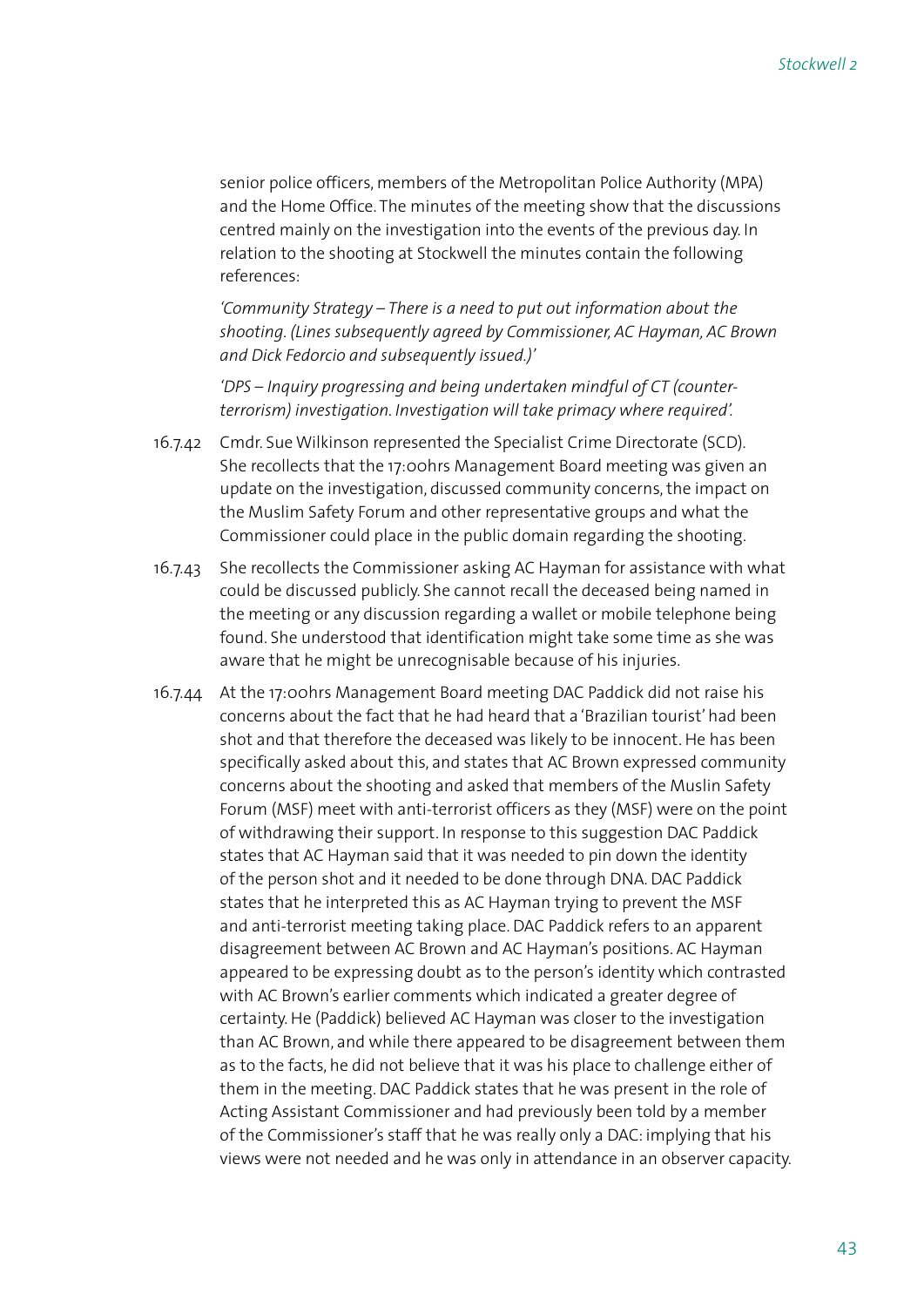Also, DAC Paddick states there was so little detail about the shooting being discussed in the meeting, he assumed that the Commissioner was being briefed more fully outside of the formal meeting structure.

- 16.7.45 The 17:00hrs Management Board sub-meeting was attended by the Commissioner, AC Hayman, Mr Dick Fedorcio (DPA Director), AC Brown, Deputy Commissioner Stephenson, DAC Richard Bryan, Cmdr. Wilkinson, Mr Len Duvall (Chair of MPA), Ms Catherine Crawford (Chief Executive and Clerk (MPA) and Ms Murdoch. All attendees at this meeting have provided witness statements to the investigation team with the exception of the Commissioner and AC Hayman who were interviewed under disciplinary caution in relation to their involvement. AC Hayman did initially provide a witness statement stating that he could not recall the content of the meeting; that the deceased had not been identified; and that at that time he did not know if the deceased was one of the bomb suspects or not. Ms Murdoch states that the only purpose of the follow-on meeting (submeeting) was to discuss what information about the shooting could be given to the public in order to address the community concerns being raised.<sup>22</sup>
- 16.7.46 Ms Murdoch made brief hand written notes of the sub-meeting. From these notes she produced two typed versions of the notes. One version covered only the Management Board meeting and was disseminated to all attendees. The other version covered the Management Board meeting and the sub-meeting and was produced specifically for the Commissioner as he was due to attend the Home Affairs Select Committee and she wanted him "to have more detail about what exactly was said at the meeting". She stated that she could not recall exactly when she made the two typed versions of the notes but they were made "fairly soon after the meeting and I know the meeting was still fresh in my mind." The typed version covering the sub-meeting were, "my – fuller – interpretation of the meeting". These notes are significant and are reproduced in full below:

 *'Commissioner (check)23 : In terms of the link with the investigation how about "the man shot today at Stockwell was under police surveillance after he left the house under observation as a result of our inquiries following the incidents yesterday"*

 *Len DUVALL : People watching must understand that the intelligence led the police there and that you thought he could be dangerous.*

 *Dick FEDORCIO : I will craft something for the public.*

<sup>22</sup> In response to the extracts disclosed during the Salmon process, AC Brown has stated that he may have been at the meeting initially but apologised and left for an 18:20hrs meeting. He states that he was not present for any of the conversation recorded in Ms Murdoch's notes.

<sup>23</sup> Commissioner (check): is the exact wording shown on the typed note.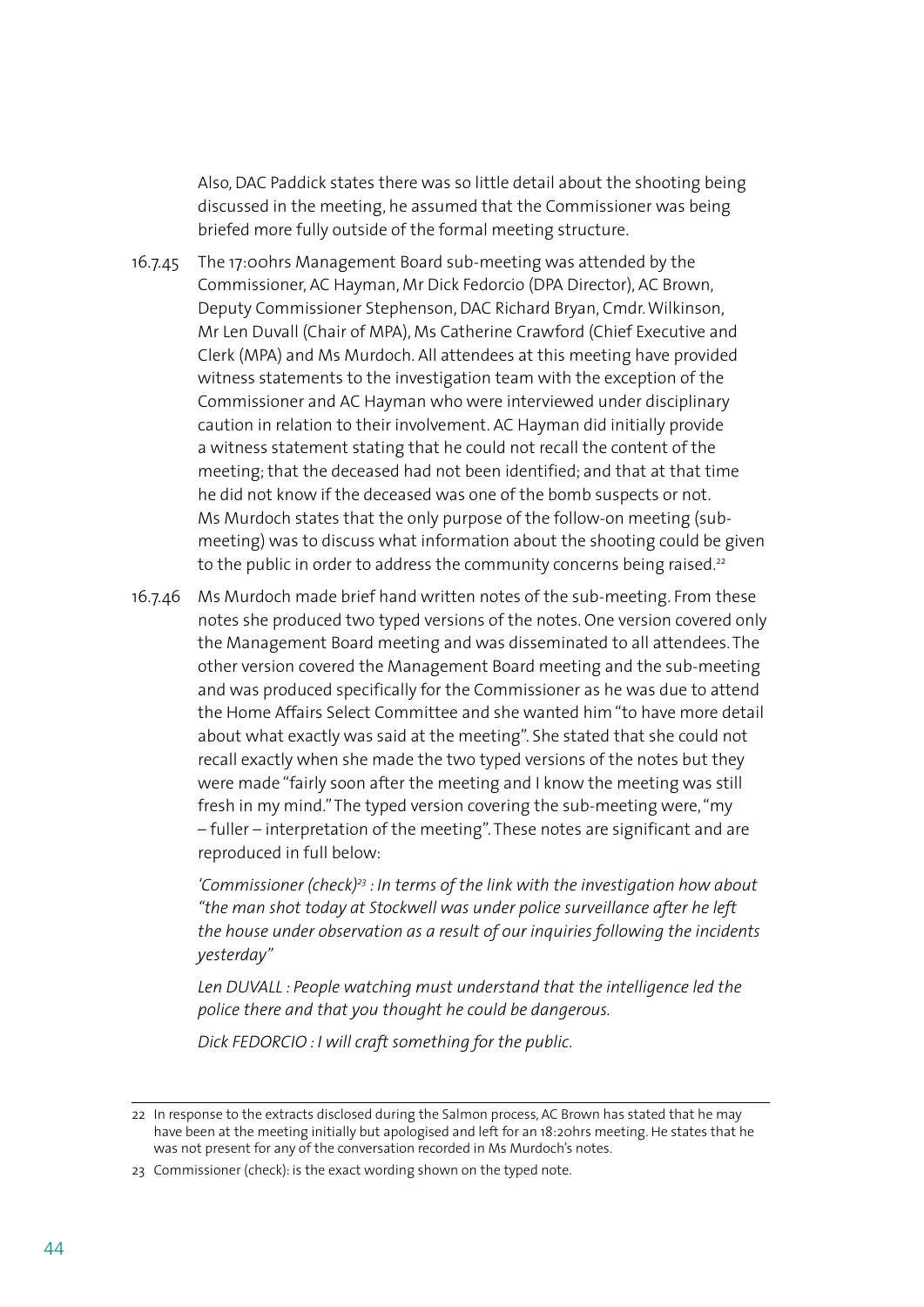*AC HAYMAN: There is press running that the person shot is not one of the four bombers. We need to present this that he is believed to be. This is different to confirming that he is. On the balance of probabilities, it isn't. To have this for offer would be low risk.*

 *Commissioner : Also his behaviour reported at the scene added to the circumstances. So, he came from the address, his behaviour, he was followed by officers, this led to shooting.* 

 *The second point is that for the time being the CT (Counter Terrorism) investigation is pre-eminent. In due course we will discuss handing over to the IPCC. We must have this space.*

 *Action agreed that Dick Fedorcio is to produce the above and issue as an official statement. The IPCC will take over Monday'.* 

- 16.7.47 As discussed in paragraphs 16.10.11 to 16.10.24 below, the IPCC has witness evidence that about 16:30hrs AC Hayman briefed members of the Crime Reporters Association (CRA) that the shot man was not one of the bombers from the day before. It was the recovery of Ms Murdoch's typed note of the sub-meeting of the 17:00hrs Management Board coupled with witness evidence indicating the terms in which AC Hayman had briefed the CRA that changed the status of AC Hayman from a witness to being under investigation. The comments attributed to AC Hayman in the typed note appeared to contradict what he had told the CRA and gave rise to concern about his actions.
- 16.7.48 Ms Murdoch was asked if she was able to expand on the meaning of the above notes. She states that her interpretation of the notes was that AC Hayman commented that whilst he believed, on the balance of probabilities, that the man was not one of the four, the MPS needed, at that stage, to say that he still might be, as they did not yet know that he was not. During the conversation AC Hayman suggested that this would be "low risk". Her interpretation is that by stating "we believed" the MPS would not be making any inaccurate statements, but would be putting as much information as it could into the public domain. Ms Murdoch states that the Commissioner suggested that the statement should refer to the behaviour of the deceased in relation to the circumstances of the shooting. She believes that he was referring to the individual getting off and then back onto the bus.
- 16.7.49 Mr Fedorcio is the Director of the DPA and is responsible for media relations and internal communications. He states that during the meeting he was unaware of the identity of the deceased, or whether he was one of the four bomb suspects. Mr Fedorcio states that given the media coverage, and questions following the press conference about whether the person shot was one of the four suspected suicide bombers whose pictures had been issued,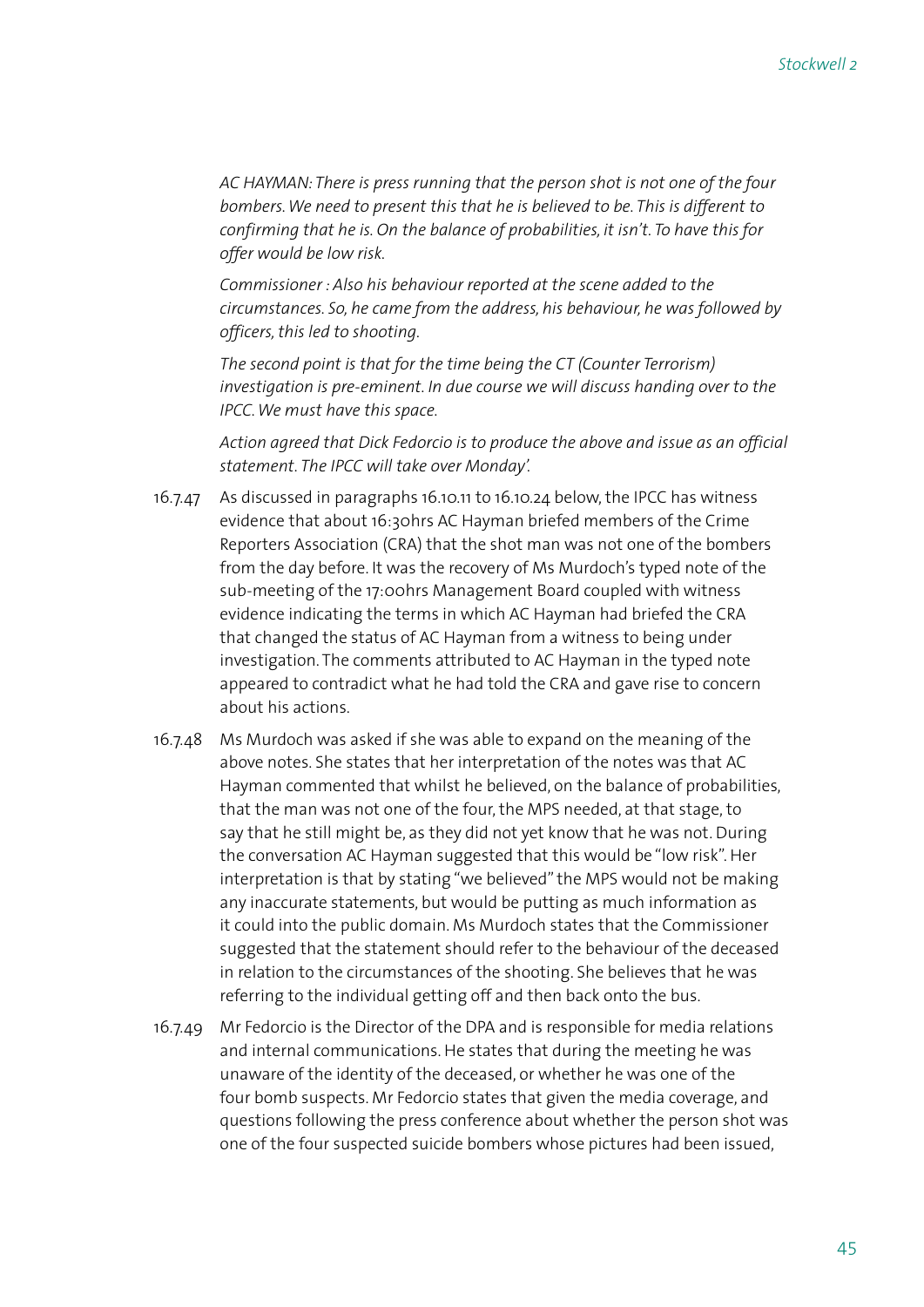the general view from the sub-meeting was that there was a need to provide more clarity about the shooting and, specifically what the man's link to the attempted bombings and ongoing operations had been.

- 16.7.50 Mr Fedorcio states that the Commissioner had said at the press conference that he understood the man had been challenged. He (Mr Fedorcio) had heard that the man had worn a bulky jacket. He had also learned, possibly from the sub-meeting, that the man had got onto a bus and got off it again which had been perceived to be an anti-surveillance technique. He agreed to draft a press release following the meeting (not 'craft' as recorded in the typed note). He states that he had used the words 'clothing and behaviour' rather than specifying what had been discussed, because he wished to protect witness integrity<sup>24</sup>. He drafted the press release on a computer outside the Deputy Commissioner's office with the Commissioner reading it over his shoulder. The Commissioner then approved the release subject to minor grammatical amendment.
- 16.7.51 Cmdr. Wilkinson recalls a discussion at the sub-meeting around the importance of finding a form of words to inform the public in a way that was not misleading or inaccurate. The Commissioner tried to clarify with AC Hayman what he could say. She considered AC Hayman to be the most appropriate person to advise the Commissioner as he would have had the most detailed knowledge of events as head of the counter terrorism investigation. Her recollection is that AC Hayman was unable to confirm whether the deceased was one of the four bombers wanted in connection with the attempted bombings on 21 July 2005 and that the Commissioner asked several times whether the deceased was directly connected to the ongoing operation. She recollects that AC Hayman 'did not, could not or was not prepared to confirm or deny that to be the case, and hesitated over his words'. She was aware that identification might take some time but it was apparent to her that the deceased had not been in the process of attempting a suicide bombing when he was shot.
- 16.7.52 Cmdr. Wilkinson is adamant that there was no agreement at the meeting to attempt to mislead or deceive. She considered AC Hayman to be reluctant to make a definitive statement as to whether the deceased was one of the four bombers. It appeared to her that the Commissioner did not know that an innocent man had been shot and AC Hayman could not, or did not, provide the clarification the Commissioner was seeking. She did not know whether this was because of AC Hayman's professional caution or because he was not prepared to speak openly in that environment.

<sup>24</sup> Mr Fedorcio verbally explained to the investigation team that he did not wish to contaminate the evidence of potential witnesses by giving a prescriptive account of what had happened.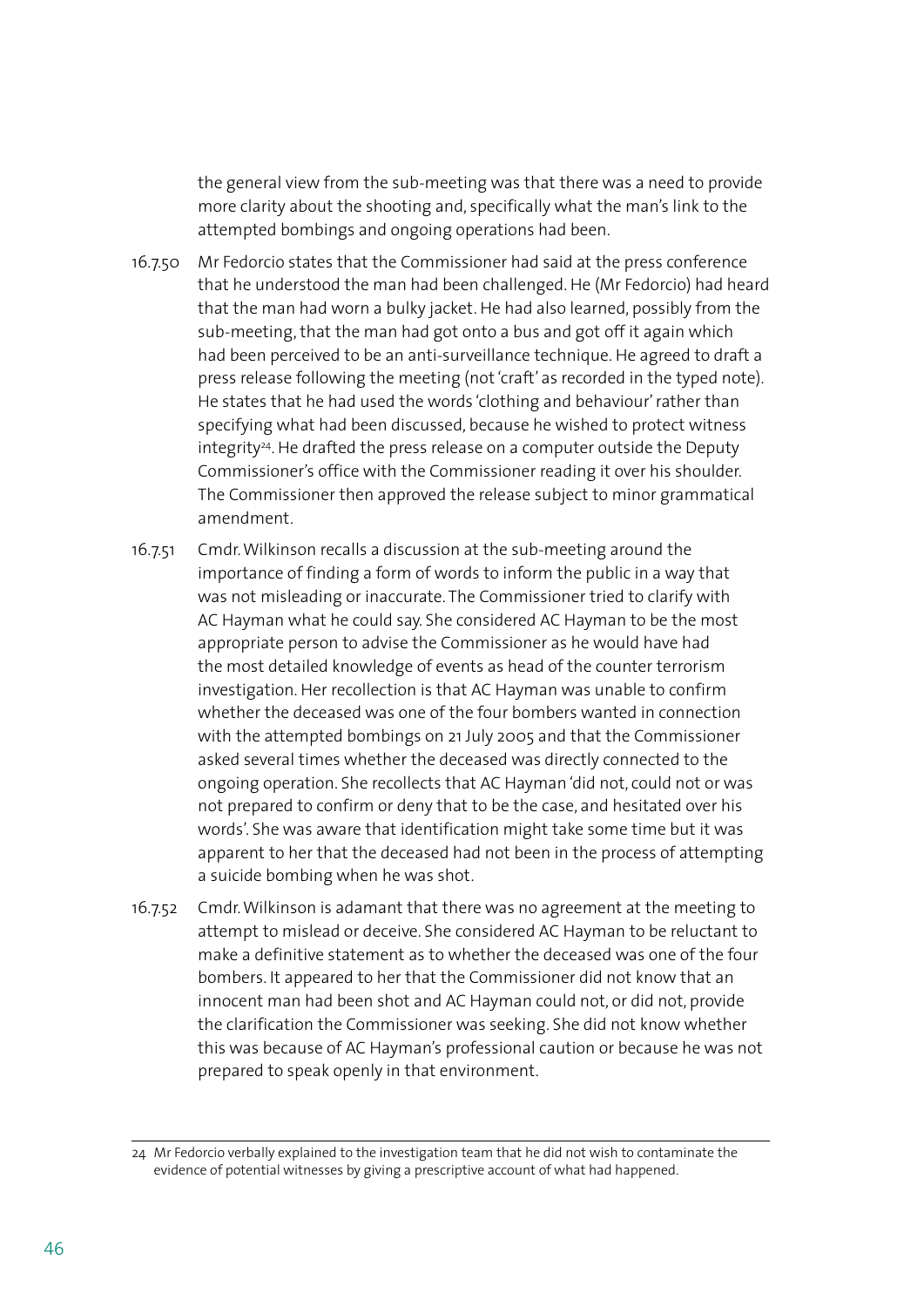- 16.7.53 Ms Crawford is the Chief Executive and Clerk of the Metropolitan Police Authority. She states she received updates from NSY in relation to the shooting investigation. She cannot recollect when she knew the deceased was not one of the four bombers, but states that by late afternoon it was looking as though this might be the case.
- 16.7.54 Ms Crawford attended the 17:00hrs Management Board meeting with Mr Duvall, chair of the MPA. She states there was discussion about the need for proper identification of the deceased and her understanding was that, whilst people might have thought he was not one of the four, it did not mean he was not connected to terrorist activity. She then attended the sub-meeting with Mr Duvall.
- 16.7.55 Ms Crawford states the sub-meeting focused on the identification of the deceased. She states there was a decision to release press lines and the strategy was not to withhold anything the MPS knew to be true. She can recall identification via DNA being discussed and that the MPS needed to be certain of the facts that went into the public domain. She cannot recollect in detail what was said during the meeting, but is certain that there was no intention to conspire to manipulate the facts or information presented to the public.
- 16.7.56 Ms Crawford cannot recall being given a name or potential name for the deceased during the meeting and would not necessarily have expected the recovery of a wallet to have been openly discussed. She states that during the meeting, as far as she can recall, AC Hayman gave the impression that it was looking increasingly unlikely that the deceased was one of the four wanted men. Following the sub-meeting she was contacted by another MPA member who told her a Brazilian tourist had been shot. She thinks that is the first time that she heard a nationality mentioned for the deceased.
- 16.7.57 Mr Duvall states that his recollection of the sub-meeting was that the man was not one of the four people sought in relation to the failed bombings but a connection with terrorism could not be ruled out completely. He states that he was robust in emphasising that information relating to the shooting needed to be put into the public domain and that Mr Fedorcio was to prepare a press release. At this point he was not aware of a possible identity or nationality for the deceased.
- 16.7.58 DAC Bryan stated he briefed the international media on community reassurance following the press conference at 15:30hrs. He attended both the 17:00hrs Management Board and the sub-meeting but could recall none of the detail. When shown the notes made by Ms Murdoch he recalled discussion around the form of words to be chosen for the press release as the MPS needed to be sure that whatever they said could not be misinterpreted or misrepresented. He recalled the emphasis being on the connection between the intelligence leading to the operation and the deceased. This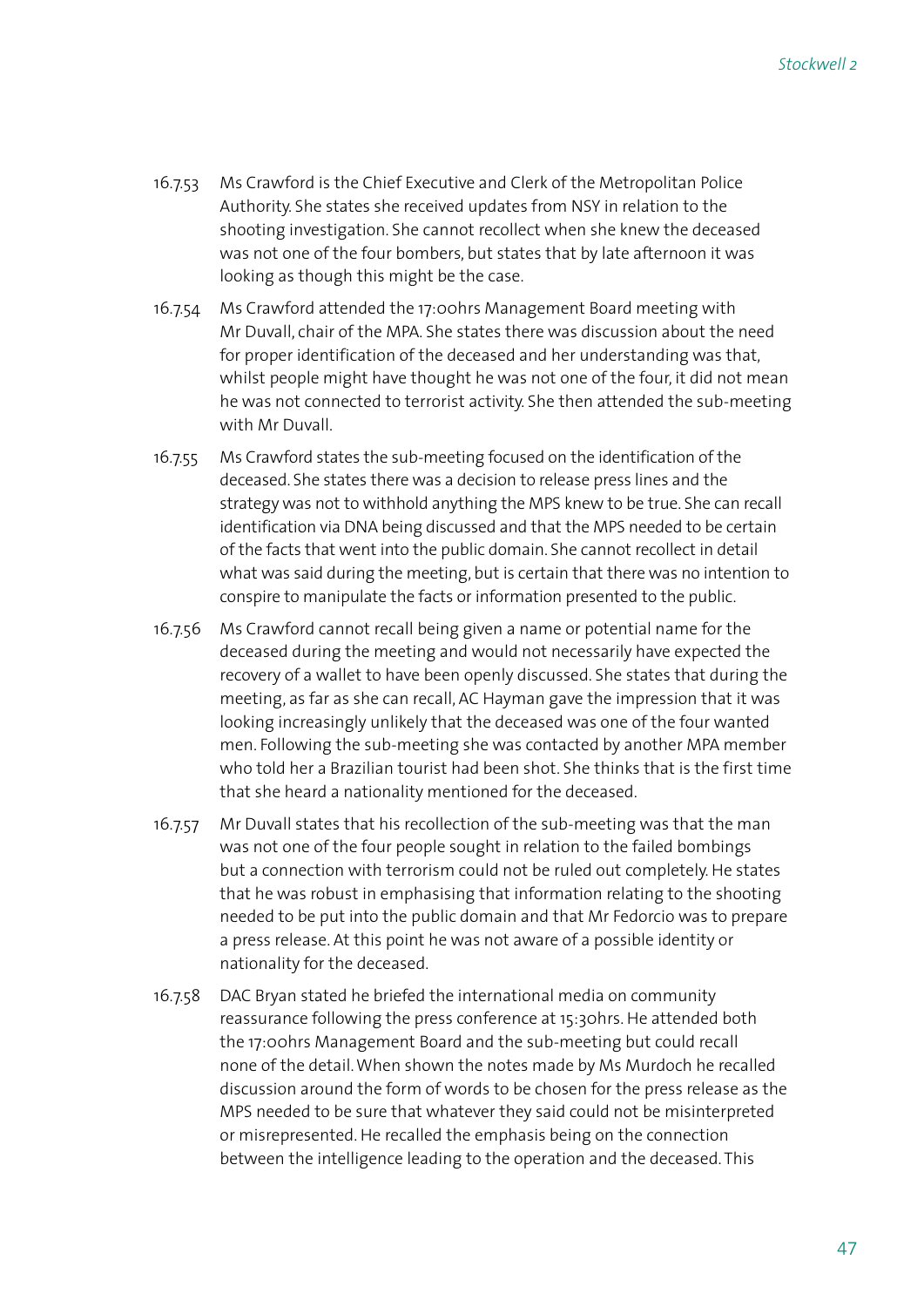was not the same as saying that he was a terrorist or one of the bombers. DAC Bryan had no knowledge of whether or not the deceased was one of the bomb suspects.

- 16.7.59 Deputy Commissioner Stephenson stated he attended the 17:00hrs Management Board meeting where his main concern was that of organisational resilience. He attended the sub-meeting and has been shown the note of that meeting. He states that he is satisfied that there was no attempt to mislead the media or the public and that he did not hear anything that would compromise his personal integrity.
- 16.7.60 The MPS issued a press release following this meeting at 18:44hrs.
- 16.7.61 At 19:00hrs AC Brown states he chaired the Gold Group in which he asked about progress in relation to the 21 Scotia Road address. He was advised that intelligence was developing around the address. He asked for an update on the name of the individual who had been shot and was told that there was no further information.
- 16.7.62 At approximately 20:30hrs AC Brown states he was contacted by A/Cmdr. Gwilliam advising him that when the deceased's body had been moved from the train carriage a bank statement had been discovered in the name of Mr de Menezes with an address of 17 Scotia Road.
- 16.7.63 AC Brown states he went to discuss the consequences of this information with AC Hayman but was advised that he was no longer on duty. He then went to DAC Clarke's office where he discussed the new information with him and Cmdr. John McDowall. (Cmdr. McDowall works to DAC Clarke on national investigation into terrorism). AC Brown states the address of 17 Scotia Road was a critical piece of information, but the on-going operation at 21 Scotia Road prevented enquiries being made at the address. AC Brown knew of the events in Madrid following police intervention in terrorist incidents and he was concerned for the safety of officers and the public. Agreement was reached that no direct approach should be made to 17 Scotia Road at that time, but that the details of Mr de Menezes should be entered onto the missing person's database to facilitate contact with anyone who was looking for him.
- 16.7.64 Sometime before 22:00hrs AC Brown states he was contacted by A/Cmdr. Gwilliam who advised him that Specialist Operations were withdrawing as they had no further interest in the deceased. AC Brown states that he checked with DAC Clarke who agreed that they maintained an interest and had not excluded the man from their enquiries. AC Brown directed the DPS investigators to pursue attempts to identify the deceased through the telephone enquiries and to liaise with Specialist Operations to ensure that the names and addresses were of no interest to them. He advised A/Cmdr. Gwilliam of this decision.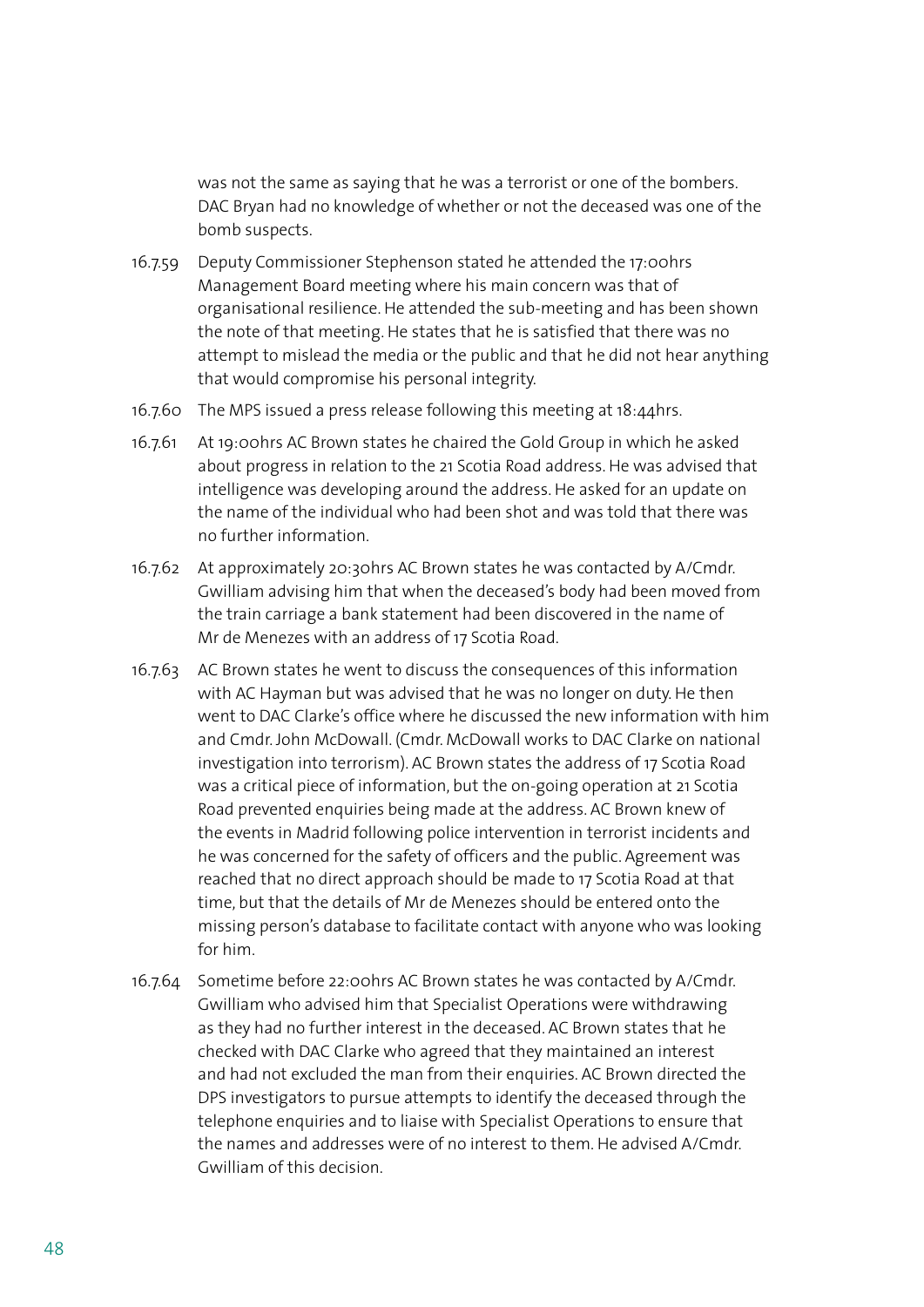- 16.7.65 On 23 July 2005 AC Brown states he chaired a Gold Group at 09:00hrs and sought an update from the investigation via D/Supt. Kavanagh. As the update was similar to the previous night's position AC Brown directed D/Supt Kavanagh to make further enquiries. AC Brown states D/Supt. Kavanagh returned with information that during the night contact had been made with a friend of Mr de Menezes, 'Gesio,' and there was now no doubt that the deceased was Mr de Menezes and there were no known links to Islamic fundamentalism.
- 16.7.66 AC Brown stated that he called a meeting at 10:15hrs on 23 July 2005 with the Commissioner, DAC Clarke, and Mr Fedorcio. Also present were Ch/Supt. Osborne and Ch/Supt. Stewart. AC Brown advised them that the deceased had been identified<sup>25</sup> and discussions took place around the covert operation at 21 Scotia Road. He states it was agreed that no press release would be made until the operation was complete, that DPS would continue with the inquiry but no approaches would be made to 17 Scotia Road until Specialist Operations had completed their operation.
- 16.7.67 During the afternoon AC Brown stated he was informed that a number of friends and relatives of Mr de Menezes were aware of his death and there was a risk of compromise to the operation at 21 Scotia Road. AC Brown states he therefore requested the release of the press statement which confirmed his identity.
- 16.7.68 D/Supt. Kavanagh spoke to A/Cmdr. Gwilliam at 13:47hrs. He states that A/Cmdr. Gwilliam expressed concerns to him regarding the safety of the family of Mr de Menezes. Members of his family had apparently been to the Scotia Road address which was still subject of a covert surveillance operation and media interest was likely to impact on the investigation. D/Supt. Kavanagh states that A/Cmdr. Gwilliam suggested the family members were asked to attend Brixton Police Station in order for liaison to take place.

<sup>25</sup> In response to the extracts disclosed during the Salmon process AC Brown made a further witness statement in which he clarified the extent to which he had briefed the Commissioner on the morning of 23 July. He states that he briefed the Commissioner fully regarding the sequence of events in the identification of the deceased and the rationale behind his decision making. He states he (AC Brown) had been aware of the recovery of the mobile phone, wallet and bank statement the previous day but that address checks were precluded due to the continuing operation at Scotia Road and the opportunity to obtain comparative data for DNA, fingerprint and odontology testing to confirm identity was not available. He states that he made the Commissioner aware that he (AC Brown) had not been certain of the deceased's identity on the 22 July and had only become certain of it upon receipt of information from the DPS at 09:30hrs that morning (23 July). He confirms that he told the Commissioner about the finding of the documents near to the deceased on the 22 July at the same briefing on the 23 July.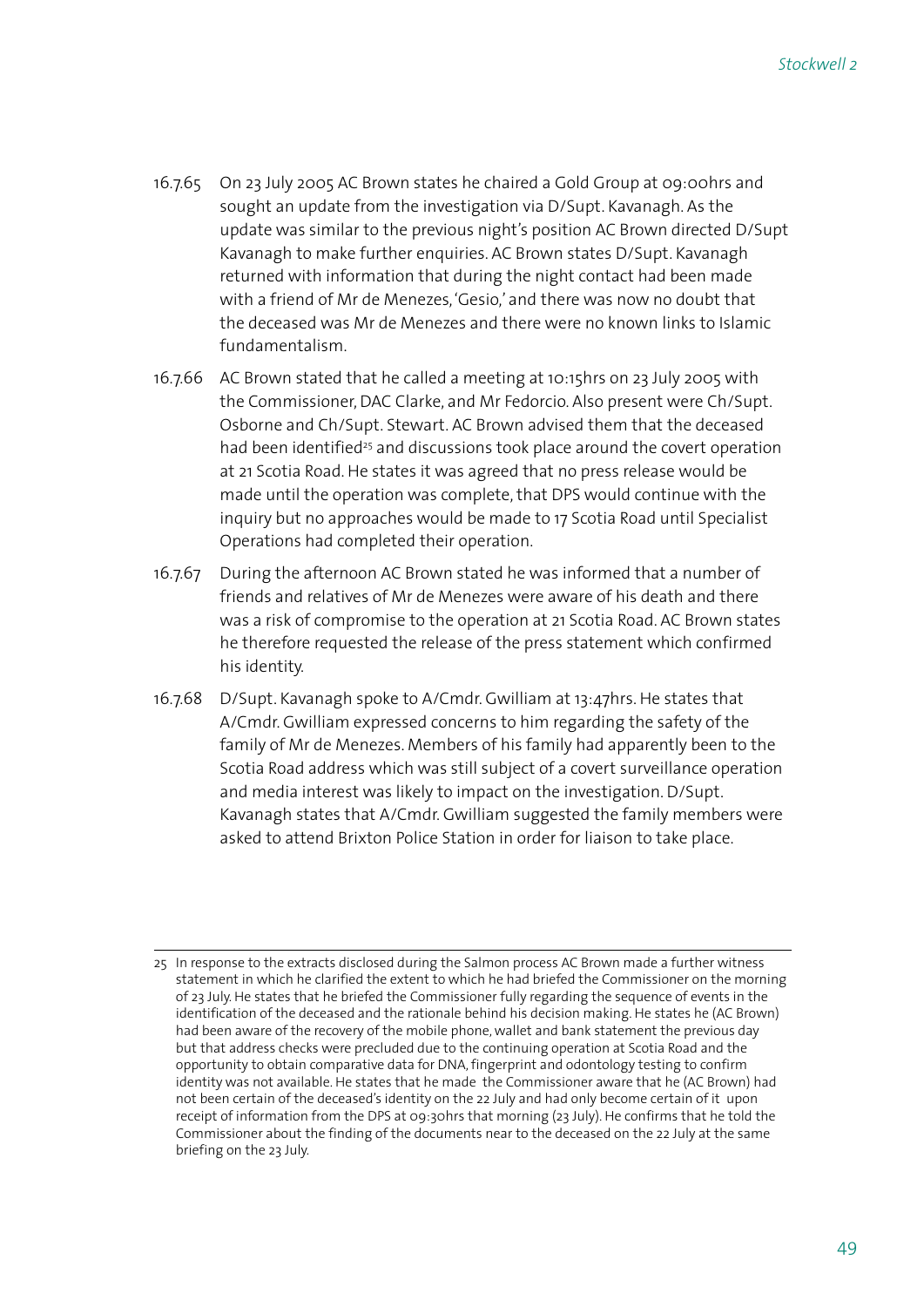16.7.69 At 15:50hrs D/Supt. Kavanagh states A/Cmdr. Gwilliam advised him that a sister of Mr de Menezes had arrived at Brixton Police station in a distressed state and he (Gwilliam) was concerned that with the growing number of people aware of the identity of Mr de Menezes, the security of the Scotia Road operation was about to be compromised. D/Supt. Kavanagh states that he updated AC Brown who authorised him to direct the press office to release the previously prepared statement.

## 16.8 **Information flow within the Commissioner's office**

- 16.8.1 The Commissioner believes that AC Hayman told him at some point between 10:00hrs and 10:30hrs on 22 July 2005 that somebody had been shot seven times at Stockwell and was dead. At that time the Commissioner understood that the deceased was one of the bombers from the previous day. This information was re-iterated to him by Ch/Supt. Stewart following his visit to the Special Operations room in NSY. The Commissioner contacted Sir John Gieve, the Permanent Secretary at the Home Office and discussed with him that the IPCC should not become involved in the investigation into the shooting because of the impact this would have on the counter-terrorist operation.
- 16.8.2 At approximately 10:50hrs Mr Hardwick states that he advised the then IPCC Director of Investigations, Mr Roy Clark, that there had been a police shooting and asked him to contact the MPS. Mr Hardwick states he had earlier been notified of the shooting by Sir John Gieve at the Home Office. He states that following a conversation between Mr Clark and the Commissioner, the Commissioner spoke to him on the telephone. The Commissioner taped the conversation with Mr Hardwick which included the following :

*'We've now shot somebody, I think dead, who refused to respond to anything that we were asking him to do...'*

*and* 

 *'I've got three more potential suicide bombers out there...'*

- 16.8.3 Mr Clark states that he spoke to the Commissioner at 10:52hrs. He states the Commissioner told him that a terrorist suspect had been shot and had refused to do what was being asked of him. The Commissioner said he would be contacting the Home Office asking for a suspension of Section 17 of the PRA 2002 for incidents relating to terrorism and that he would speak to Mr Hardwick.
- 16.8.4 At 13:55hrs AC Brown met with the Commissioner and other senior staff members as outlined previously in paragraph 16.7.11.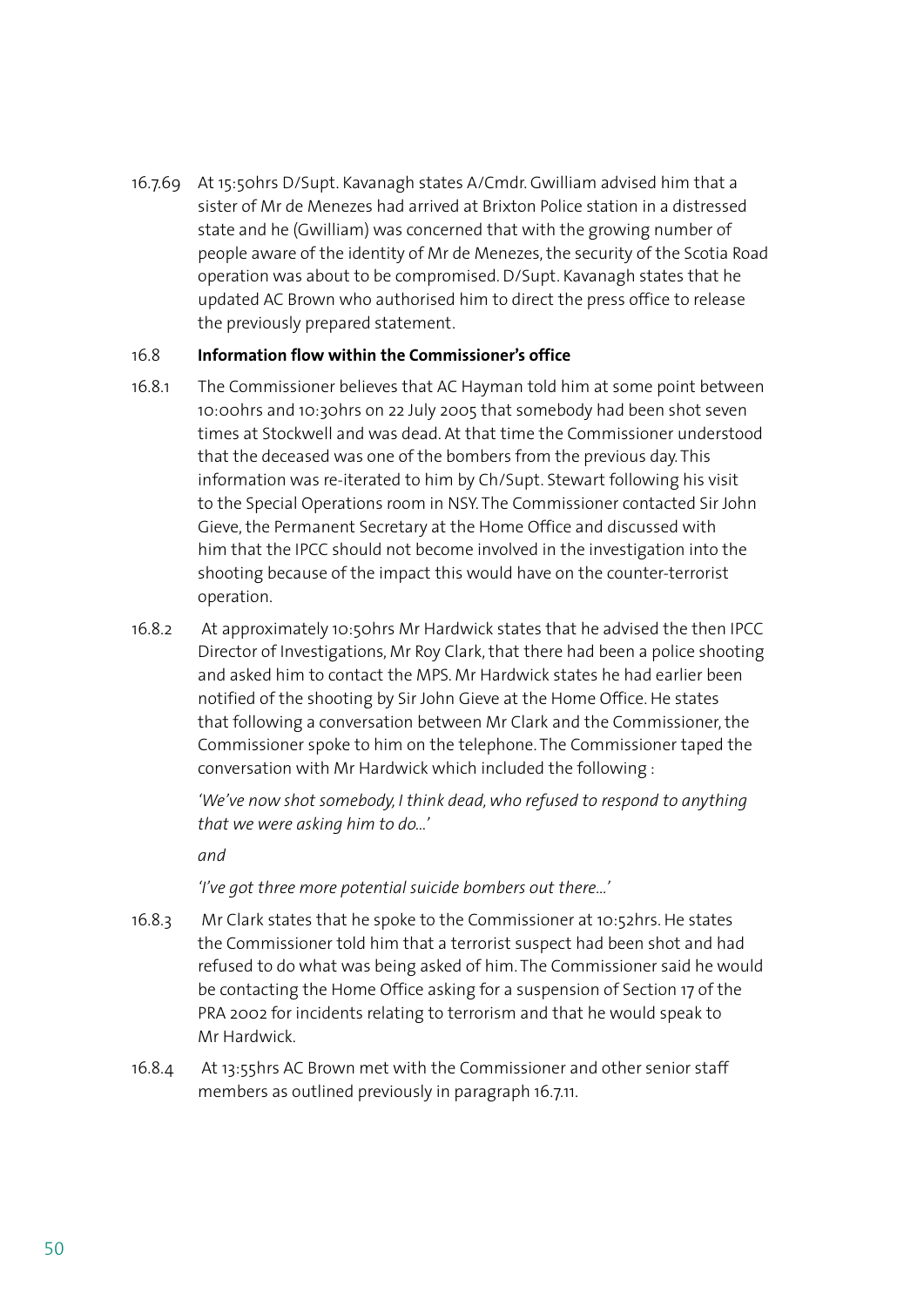- 16.8.5 At 14:20hrs DI McDonald Payne states he was asked to make an entry in the policy log 'fast track action from Comm (Commissioner's) office – deceased wallet' by either the SIO or Acting D.Ch/Supt. Wolfenden. He cannot recall any further detail about this entry and states that the information did not come direct to him.
- 16.8.6 Shortly before the 15:30hrs press conference DAC Paddick was with the Commissioner's staff when he says he was told by Ch/Supt. Stewart that a Brazilian tourist had been shot. DAC Paddick states that the Commissioner walked by about the same time, he presumed on his way to the press conference, but without saying anything and without anything being said to him by his staff.
- 16.8.7 Ms Murdoch states that neither she nor Ch/Supt. Stewart told the Commissioner that they had been informed a wallet containing identity documentation relating to a Brazilian national had been found. They explain that this was because the identity had not been confirmed.<sup>26</sup>
- 16.8.8 The Commissioner attended the 15:30hrs press conference at the QEII Centre and included in his address:

*'The information I have available is that this shooting is directly linked to the ongoing and expanding anti-terrorist operation. Any death is deeply regrettable, I understand the man was challenged and refused to obey'.*

- 16.8.9 Ms Murdoch believes, but can provide no supporting note or other evidence, that by the time she attended the 17:00hrs Management Board meeting, AC Hayman had briefed the Commissioner to the effect that the deceased was not one of the four wanted men.
- 16.8.10 The Commissioner attended the 17:00hrs Management Board meeting and sub-meeting and was involved in the drafting of the subsequent 18:44hrs press release as previously described in paragraph 16.7.50.
- 16.8.11 Following the 17:00hrs Management Board meeting and sub-meeting, the Deputy Commissioner states he held a meeting in his office with the MSF. The Commissioner joined the meeting briefly to thank them for their efforts.
- 16.8.12 D.Ch/Supt. de Brunner was deployed to AC Hayman's office to act as a conduit for information between the Deputy Commissioner's office and that of ACSO. She states her brief was to read secret intelligence material and update ACSO accordingly.

<sup>26</sup> In response to the extracts disclosed during the Salmon process, Ch/Supt. Stewart has stated that Ms Murdoch and he did not pass the information on to the Commissioner because a huge amount of information had been passed to him and they made a conscious decision not to overburden him with unconfirmed information.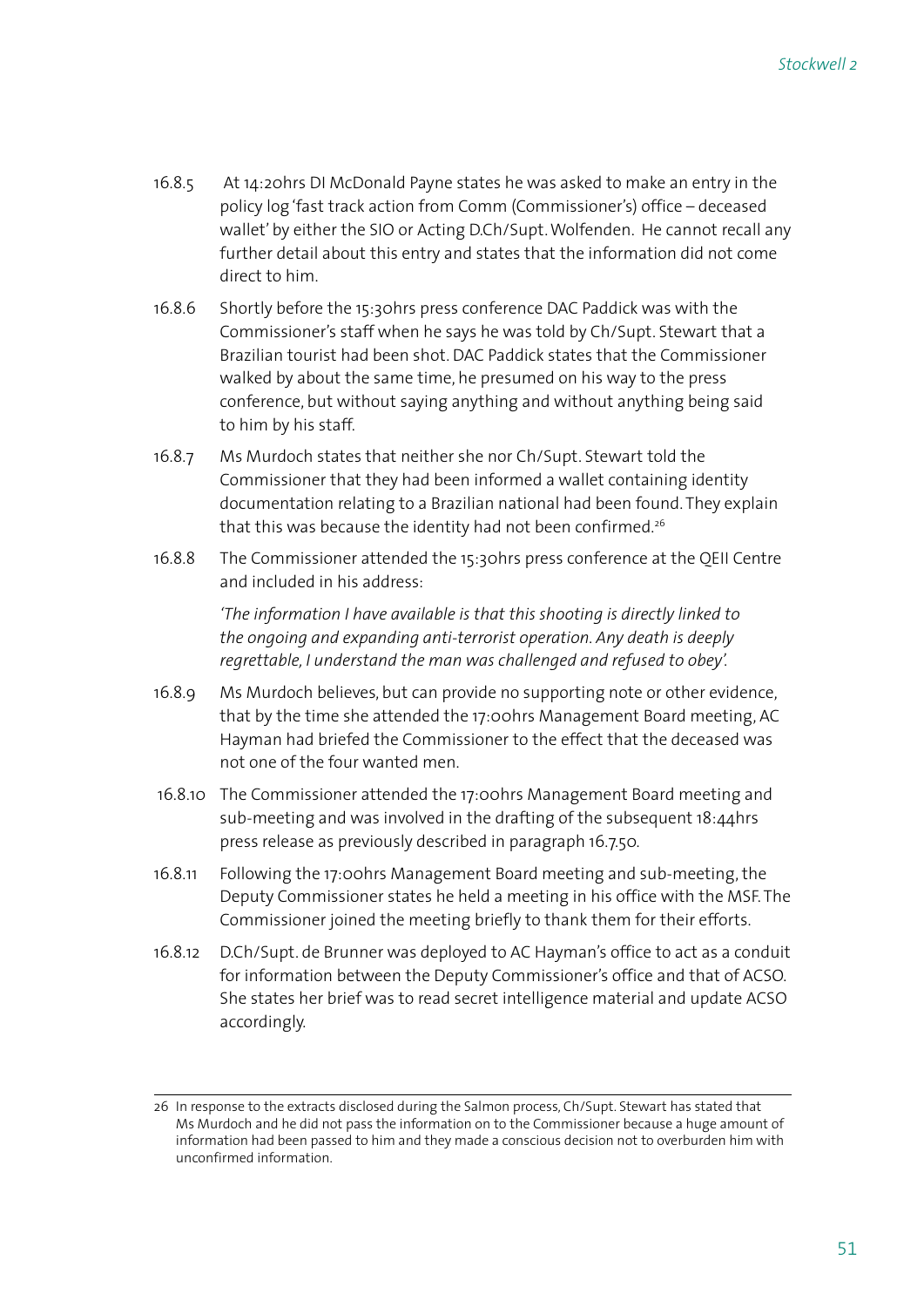- 16.8.13 About 19:00hrs D.Ch/Supt. de Brunner states she met the Commissioner outside the Deputy Commissioner's office. She said the Commissioner asked, *'Do we know who this man is who we have shot?'* She replied, *'No sir'*, and he said, *'Why not?'* – to which she replied, *'Because we can't visually identify the man and we must wait for DNA'* "He said *'Do we know if he was a terrorist or not?'* She said, *'No sir, not to my knowledge'.*
- 16.8.14 She considered the Commissioner to be concerned and frustrated that he did not know the facts. She then saw him enter the Deputy Commissioner's office to address the MSF.
- 16.8.15 The Commissioner left NSY shortly after his conversation with D.Ch/Supt. de Brunner.
- 16.8.16 Despite her deployment it was not until a meeting about 20:00hrs with DAC Susannah Becks and Cmdr. Gormley that D.Ch/Supt. de Brunner was given the details of Mr de Menezes in an intelligence briefing by AC Hayman's private office staff. D.Ch/Supt. de Brunner raised the issue that the Commissioner would like to be able to say to the public whether the deceased was a terrorist or not. This followed her conversation with the Commissioner before the meeting. It was discussed that it was still not possible to say as DNA identification was awaited. She states AC Hayman joined the meeting after it had begun and she believes that he originally stated that DNA identification was required but she cannot be certain for how long he was present at the meeting. Her notes show "suspect shot – out of address, foot journey, bus – tube. Not consistent with a compliant person, slim chance that he was one of the four bombers". Although she had emerging doubts in her mind about the identity of the shot male she was still of the opinion when she left NSY that evening that he was connected to terrorism.
- 16.8.17 On 23 July 2005 the Commissioner returned to NSY at about 08:15hrs. He went to visit officers at Buckingham Gate and on his return to NSY he was advised that AC Brown wanted to meet with him and Mr Fedorcio.
- 16.8.18 At 10:15hrs, a meeting was held in the Commissioner's office between the Commissioner, AC Brown, Ch/Supt. Stewart and Mr Fedorcio. AC Brown advised that the deceased had been identified as Jean Charles de Menezes and was unconnected to terrorism. Discussions then centred on the operational and associated matters which arose. It was agreed that no press release would be made until the covert operation at 21 Scotia Road was complete; that DPS would continue with the inquiry but no approaches would be made to 17 Scotia Road until Specialist Operations had completed their operation.

#### 16.9 **The Muslim Safety Forum**

16.9.1 Mr Azad Ali is a civil servant and Chair of the MSF. His role as Chair is to meet regularly with the MPS in order to discuss safety and security issues within the MSF remit. Mr Tahir Butt is a fellow MSF representative.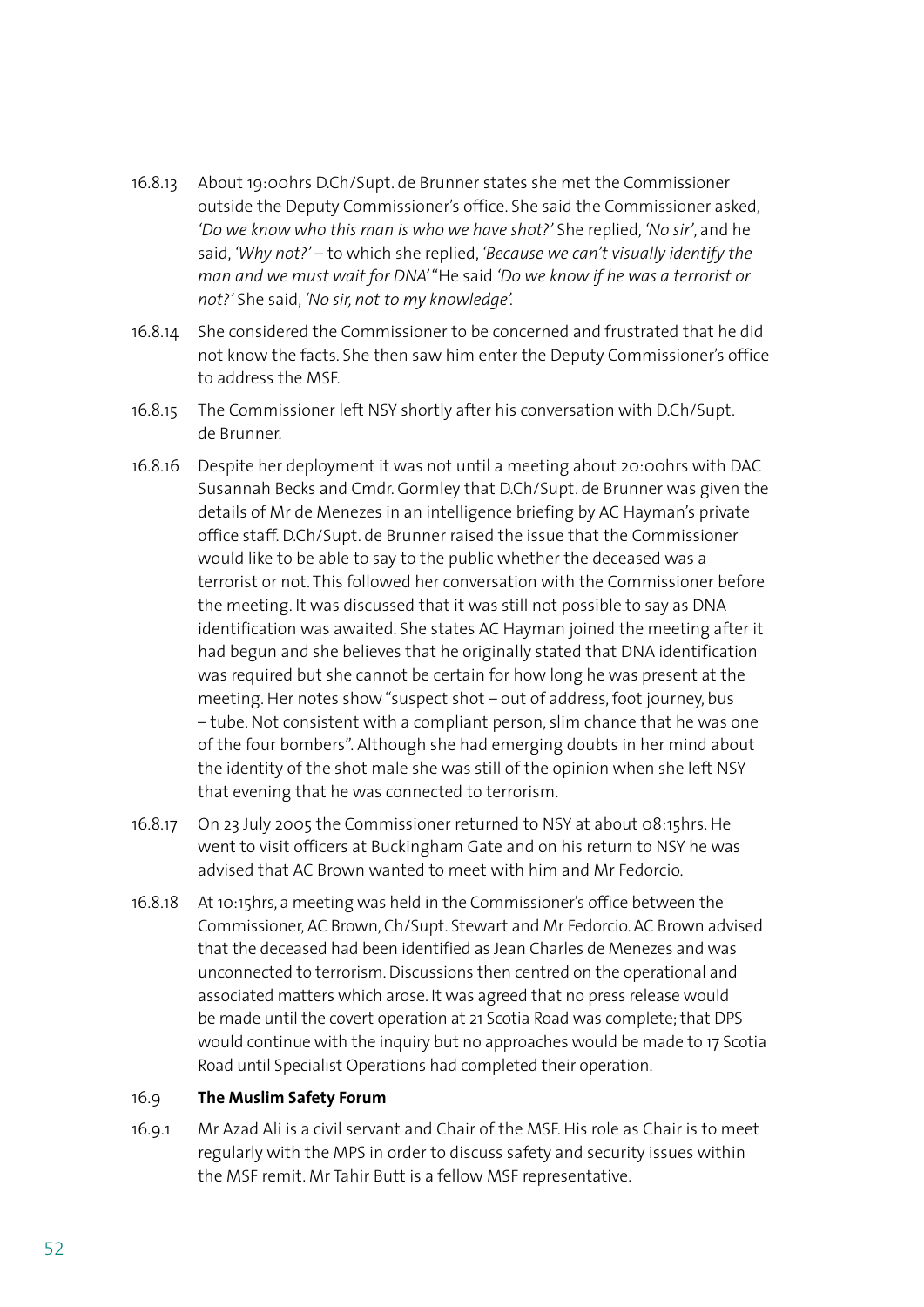- 16.9.2 Cmdr. Jarman assumed the lead on strategic community engagement following the bomb attacks on 7 July 2005 working with Cmdr. Hitchcock. He resumed this role following the failed bombings of 21 July 2005. On 22 July 2005 he stated he had a meeting with Mr Butt and Mr Ali between 11:00hrs and 12:00hrs. He felt that they were becoming increasingly frustrated at the lack of information being given to them and suggested a visit to the scene where they could speak with the SIO. Cmdr. Jarman states that AC Brown agreed this course of action during the 15:30 Gold Group meeting. Cmdr. Jarman attended the beginning of the subsequent meeting chaired by AC Brown relating to community confidence issues but left almost immediately to attend Stockwell station with Mr Ali and Mr Butt.
- 16.9.3 Having raised growing community concerns within the MPS following news of the shooting Mr Ali states he was invited to a meeting with Cmdr. Jarman at 15:00hrs on 22 July 2005. He was accompanied by Mr Tahir Butt. He states his knowledge of the shooting at that time was limited to media coverage and numerous calls taken from people who thought that an innocent Muslim had been shot. He states he was then taken to Stockwell Underground Station where he attended a meeting at either 16:00 or 17:00hrs with D.Ch/ Supt. Levett and Acting D.Ch/Supt. Wolfenden. Mr. Butt states that the latter provided information about the investigation. The information included:

*'An update on the time the shooting had taken place, when his team had arrived on scene, that he had taken witness statements; paramedics had confirmed death, that a pathologist, coroner, biologist, photographer and forensics had attended the scene. The police officers were going through a post incident procedure and the deceased had been identified'.* 

- 16.9.4 In response to Mr Ali's question as to whether there had been a challenge he says his notes show a response of 'can't comment' and this was indicative of a number of answers to his questions. Although nothing was said at this meeting to indicate that the person shot was innocent it was what was not said rather than what was said which led him to form the opinion that an innocent man had been shot.
- 16.9.5 Mr Butt states that he believes that although the police officers present did not reveal the identity of the deceased, they knew that an innocent man had been killed. He states that Cmdr. Jarman confirmed this to him on the drive back to NSY.<sup>27</sup>
- 16.9.6 Cmdr. Jarman states he met Acting D.Ch/Supt. Wolfenden and A/Cmdr. Gwilliam who asked him for the terms of reference for the proposed meeting with the representatives of the MSF. He advised them to focus on the facts

<sup>27</sup> In response to the extracts disclosed during the Salmon process, Cmdr, Jarman has stated that he did not tell Mr Butt that an innocent man had been killed and he did not establish that as fact until the following day (23.7.05)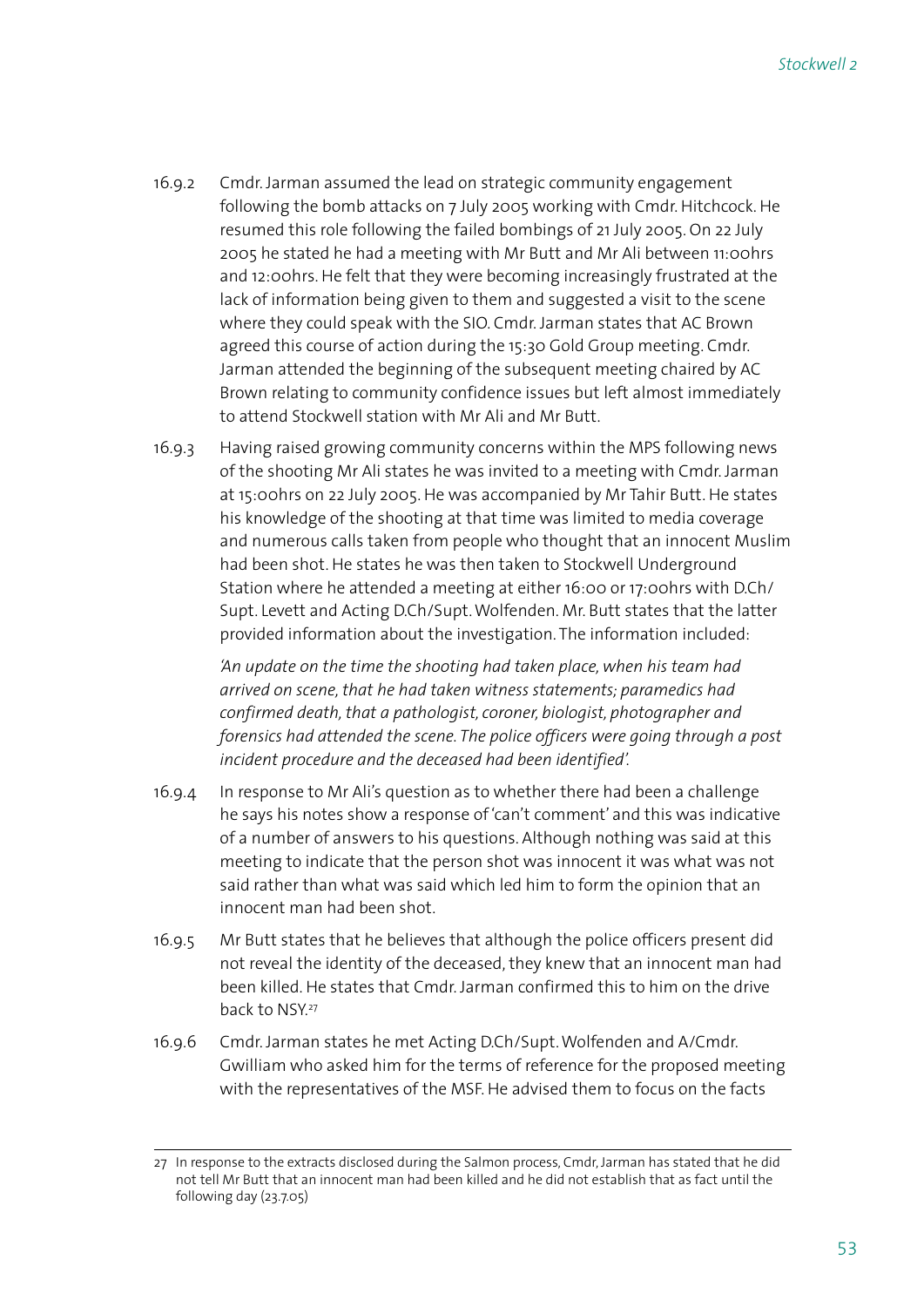and not on speculation. About 16:30hrs they met with Mr Butt and Mr Ali who asked many questions relating to the investigation which they could not answer. Three possible outcomes were discussed;

- a The police had done the right thing for the right reason.
- b The police had done the wrong thing for the wrong reason
- c The police had done the wrong thing for the right reason.
- 16.9.7 Cmdr Jarman states that the discussion centred around the last statement, was very emotional, and with hindsight he acknowledges that more could have been read into his comments than was intended. However, he does not think they could have misunderstood the conversation. The discussions continued during the car journey on the way back from the meeting during which the first and third of the above potential outcomes were discussed. He states both Mr Ali and Mr Butt pushed him to focus on the third and this was debated heavily.
- 16.9.8 ACC Beckley states about 19:00hrs a meeting was held in the office of the Deputy Commissioner, Paul Stephenson, attended by Cmdr. Hitchcock, Mr Ali, Mr Butt and himself. The Commissioner joined the meeting briefly.
- 16.9.9 During the meeting neither Cmdr. Hitchcock nor Deputy Commissioner Stephenson mentioned the deceased's name and nationality. ACC Beckley was surprised that this was held back, but assumed there must have been reasons for so doing. ACC Beckley states Deputy Commissioner Stephenson did acknowledge that it was unlikely that the deceased was connected to the investigation, but emphasised that the exact circumstances were still subject to inquiry.
- 16.9.10 Deputy Commissioner Stephenson states that he met Cmdr. Hitchcock prior to the meeting and approved the text that Cmdr. McDowall had agreed for sharing with the MSF. He states the text included that the deceased was South American but of similar appearance to someone of Asian heritage. At the meeting he (Stephenson) states that Cmdr. Hitchcock delivered the approved text without any additions from himself. He states that Mr Ali did raise the potential for the deceased not to be a terrorist and if this transpired the community impact would need to be considered as it would be a key issue.
- 16.9.11 Mr Butt states that Cmdr. Hitchcock began the meeting with an update of events around the events of 7 and 21 July and covered the shooting incident in the following terms:

*'He described the Stockwell shooting incident, how the victim was shot from the front as he got up ….that the victim shot was not one of the four alleged bombers….. and that the victim was described as Brazilian / South American and not a Muslim'.*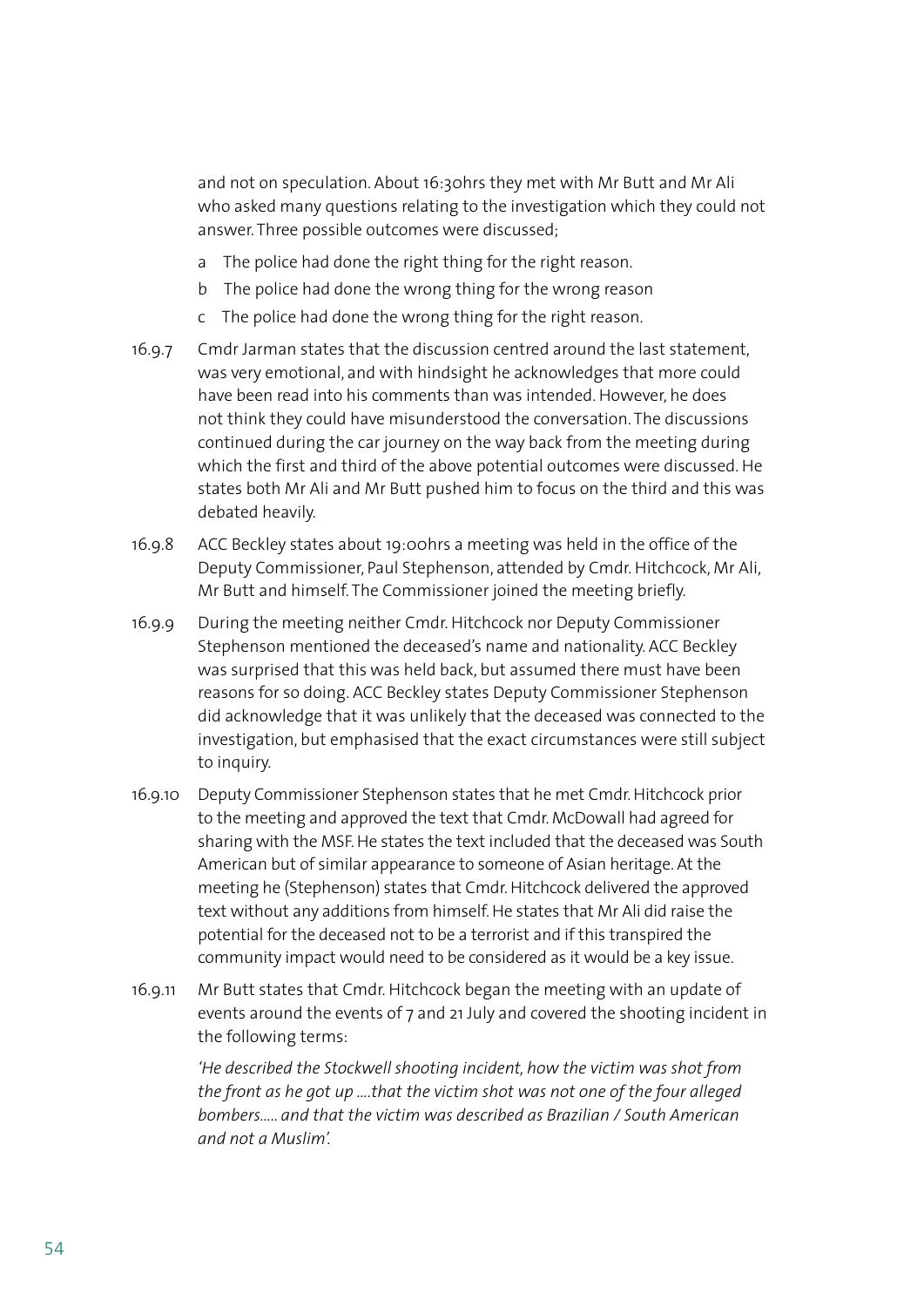16.9.12 Mr Butt states that at the meeting, Mr Ali and he advised the Deputy Commissioner that the police needed to be as open as possible about the shooting incident, to carry out detailed community impact assessments and to ensure that such an incident did not happen again. Looking back at the meeting, Mr Butt is convinced that everybody present, including the Commissioner, knew that an innocent man had been shot. Mr Ali cannot remember which part of the meeting the Commissioner would have heard. He concedes that it is possible that, on the basis of what he heard at that meeting, the Commissioner did not know that an innocent man had been shot but feels that this would be a remote possibility. Mr Butt states that the meeting finished at approximately 20:00hrs.

## 16.10 **MPS media releases (MPS and IPCC press releases are reproduced in Appendix C)**

- 16.10.1 Mr Fedorcio as Director of the DPA for the MPS is responsible for media relations and internal communications. On 22 July 2005 he attended the Management Board meeting at 09:15hrs. He states it was established that the DPA priority was to optimise press coverage for the planned release of the photographs of the four bomb suspects from the previous day's attempted bombings and to establish an appeal for information. This was primarily dealt with by the DPA Specialist Operations Team.
- 16.10.2 Sometime before 10:00hrs Mr Fedorcio states he was in a meeting with AC Hayman and other Specialist Operations staff when a call came in, he thinks to D/Supt. Prunty, to say that shots had been fired. Whilst he cannot recall the detail of the conversation he was of the opinion that the shooting had resulted in a fatality.
- 16.10.3 Ms de Vries states she is a Senior Information Officer in the DPA. Her role was to provide a link between the DPA and the Gold Group chaired by AC Brown. She learned of the fatal shooting whilst in the 10:00hrs Gold Group meeting and was tasked with handling the media issues. She drafted the initial press line which was agreed by AC Brown and asked her colleague in Special Operations to have it approved. It was duly approved by Cmdr. McDowall and released at 10:46. It stated:

# **'We can confirm that just after 10.00 today 22 July 2005 armed officers shot a male at Stockwell LT station. We are not in a position to release further information at the moment'.**

16.10.4 Ms de Vries states she then collected a copy of the Command and Despatch (CAD) log for the incident and prepared a further release. This was based on information from the first release, the CAD log and her previous knowledge of firearms procedures and incidents. Her belief was that it was standard practice with police shootings that a suspect would be challenged. AC Brown states he approved the draft release at approximately 11:20hrs. He states his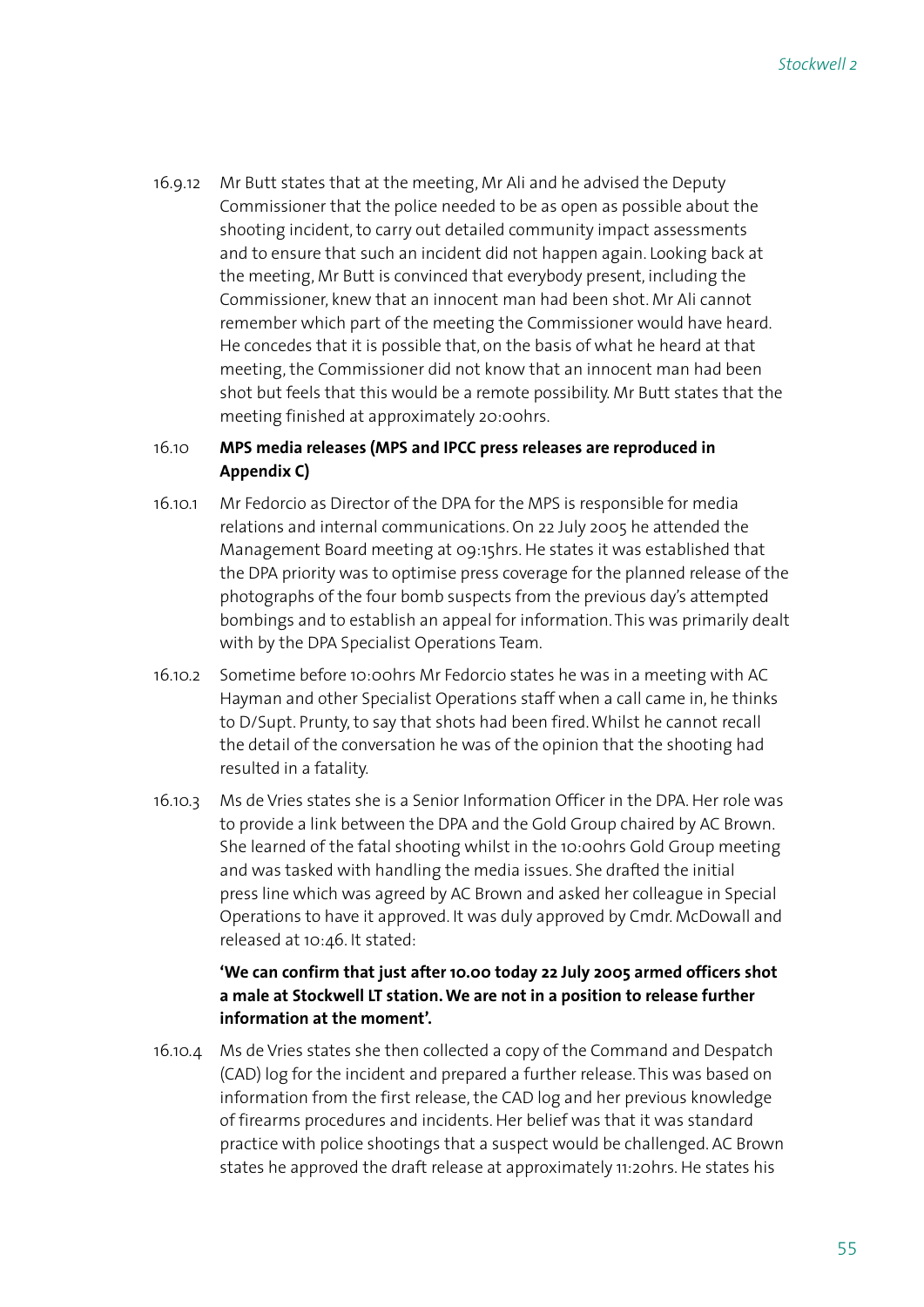responsibility in relation to the press release was to consider the implications for the wider police response. He did not contribute to its composition or have access to information to suggest it was not factually correct. AC Brown is aware that Cmdr. McDowall also approved the release from a Specialist Operations perspective. At 11:41hrs the following release was issued:

**'We can confirm that at just after 1000 this morning, Friday 22nd July 2005, armed officers from the MPS entered Stockwell Tube station. A man was challenged by officers and subsequently shot. LAS and HEMS both attended the scene. Life was pronounced extinct at the scene. Stockwell Tube station is closed and cordons of 200 metres are in place. As is routine officers from the Directorate of Professional Standards has been informed'.**

- 16.10.5 Mr Paul Halford states he worked as a press officer on the MPS Specialist Operations desk. Following the failed bombings of the previous day he was expecting to provide media support to the SO13 investigation. At an early morning meeting of chief officers, chaired by AC Hayman, he states a strategic decision was taken to release the images of the four suspected bombers with an appeal for public information.
- 16.10.6 He states he attended a further operational meeting at 09:30 hrs to discuss the draft wording to inform the public when they should call 999 or use the anti-terrorist hotline. During this meeting he believes that he was informed by Cmdr. McDowall that a man had been shot. He does not recall that he was given any further details about the deceased at that stage and he was not sure whether the terrorist investigation was limited to just four suspects. He did not assume that it automatically followed that the deceased was one of the four known suspects.
- 16.10.7 Mr Halford states as a result of his existing commitment to the public appeal for information, he played no part in dealing with media relating directly to the shooting except to pass an initial holding line, prepared by DPA colleagues, to Cmdr. McDowall for approval. He states that having received news of the fatal shooting it became clear to him that the planned press conference could not proceed without reference to it. He included a brief reference to the shooting in his initial drafts for the press conference because the strategy was to focus media and public attention on the urgent appeal for information in identifying the four suspects.
- 16.10.8 Mr Halford states that AC Hayman was to lead the press conference but he was later advised that the Commissioner would also be participating. He therefore worked in conjunction with Ms Joy Bentley, the Commissioner's press officer, to develop further drafts of the planned statement. They agreed the Commissioner would open and close the conference with AC Hayman, as ACSO continuing to deliver the main section around the terrorist investigation.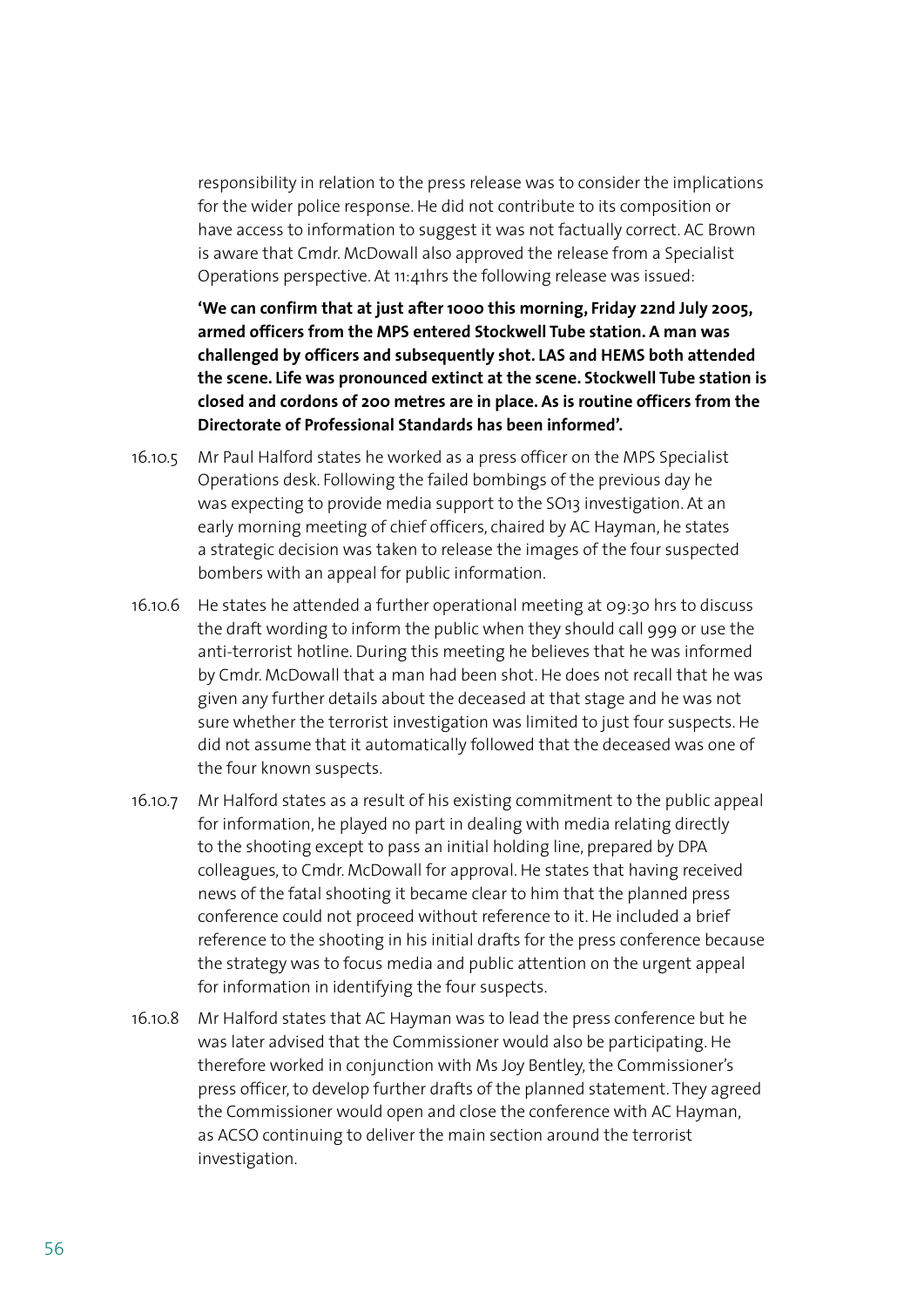- 16.10.9 Mr Halford states the statement went through numerous edits and drafts and Ms Bentley took the final version to the Commissioner for approval. Mr Halford states the Commissioner made some handwritten amendments to the draft which Mr Halford recollects included reference to further detail around the shooting at Stockwell. These amendments were incorporated into the final version given to AC Hayman as he left to attend the press conference.
- 16.10.10 At the 15:39hrs press conference at the QEII Centre the Commissioner said:

## **'The information I have available is that this shooting is directly linked to the ongoing and expanding anti-terrorist operation. Any death is deeply regrettable, I understand the man was challenged and refused to obey...'**

- 16.10.11 Mr Halford states that following the conference there was much media interest and it was agreed that Mr Robert Cox, the MPS Chief Press Officer, would host a further briefing which would be delivered by AC Hayman at NSY. (This briefing was exclusively to members of the Crime Reporters Association (CRA).)
- 16.10.12 Mr Cox states he greeted the reporters on arrival and was continually asked which one of the four bomb suspects, whose images had been released at the press conference, had been shot. When AC Hayman and Mr Halford arrived Mr Cox advised them that the reporters would seek to establish this. Mr Cox states Mr Halford indicated that it was his understanding that the deceased was not one of the four suspects. Mr Halford states he believed this because at about 16:30hrs he had been telephoned by Ms de Vries who had been attending the Gold Group meetings as the DPA representative. He states that she informed him that it was now her understanding that the deceased was not believed to be one of the four bomb suspects whose photographs had been released. Mr Halford states that AC Hayman made a telephone call and then discussed with him and Mr Cox that the waiting reporters would be advised that it remained clear that the MPS were still looking for all four suspects. As a result, the media would continue to run all of the photographs and descriptions. It was felt that media speculation regarding who had been shot could mislead the public and potentially be harmful to the investigation.
- 16.10.13 Mr Halford states that the briefing to the CRA lasted approximately twenty minutes. He states AC Hayman reiterated the appeal for witnesses and dealt with questions from journalists which focused mainly around the four suspects and police activity at various addresses. In response to a question regarding the identity of the deceased AC Hayman confirmed that the MPS did not believe the man was one of the four suspects. The briefing was not tape recorded but Mr Halford made contemporaneous notes.
- 16.10.14 Mr Halford and Mr Cox have been interviewed twice by IPCC investigators and both remain adamant that, in relation to his actions at the CRA briefing,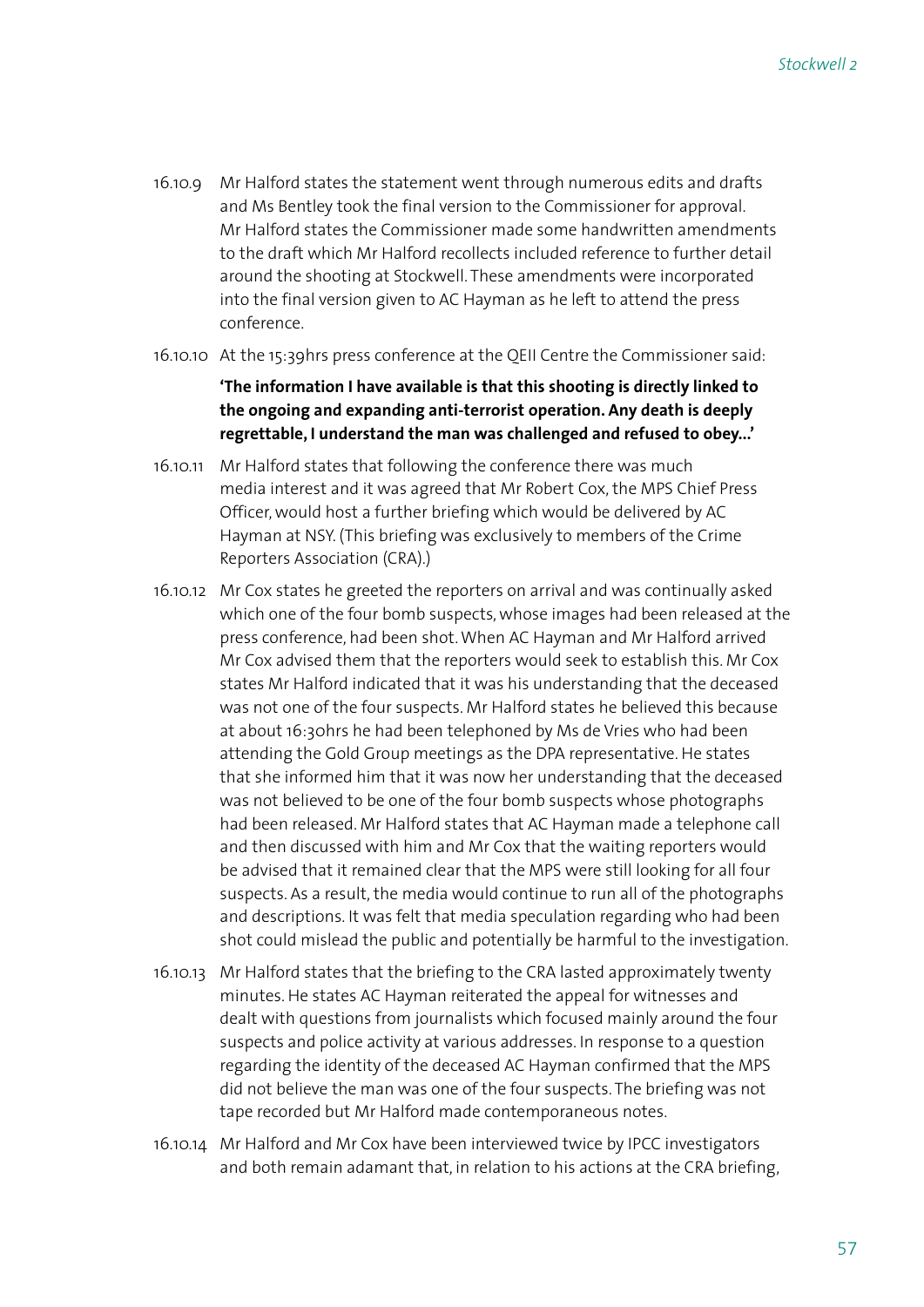AC Hayman made a telephone call before the briefing. Mr Cox maintains that AC Hayman then told the CRA that the deceased was not one of the four wanted pictured suspects. Mr Halford stated that AC Hayman told the CRA that the deceased was not believed to be one of the four.

- 16.10.15 Subsequent to interview under disciplinary caution AC Hayman volunteered his mobile telephone records for the afternoon of the 22 July. He made a number of telephone calls which are not thought to be relevant but at 16:21hrs called Cmdr. McDowall at SO13. Cmdr. McDowall confirms that the number dialled was his but is now unable to recall any conversation with AC Hayman confirming or not confirming if the deceased was one of the four bombers. Had he known that the deceased was not one of the four wanted bombers at that time he states that he may have told AC Hayman. However, he feels it that it was evening rather than afternoon when he learned that the deceased was not one of the four. He made no notes and therefore cannot be sure of his timings.
- 16.10.16 A list was obtained of CRA members believed to have been present at the CRA briefing but no actual register of attendees appears to have been kept. It would appear that there were somewhere in the region of 15 to 20 reporters in attendance.
- 16.10.17 Attempts were made to contact all of the CRA members who were believed to be present. The majority were located and three were prepared to make witness statements. Other members assisted but either could not remember what had been said or verbally confirmed that the CRA had been told that the deceased was not one of the four.
- 16.10.18 One of the reporters present made contemporaneous notes of what was said at the briefing and retained them. He states that the CRA members, including himself, wanted to know if the deceased had been identified and in particular if he was one of the four bombers from the previous day. He clearly recalls that in response to a direct question from the floor, it was said that the deceased was not one of the four that the MPS were seeking but he was believed to be a terrorist suspect. He believes that this was said by AC Hayman. He also recalls that it was said that the MPS were still not certain of the deceased's identity. His account is supported by his contemporaneous note of the CRA briefing in which he wrote 'Not one of 4 people…. but believed to be terrorist suspect',
- 16.10.19 At 17:07hrs, shortly after the CRA briefing, BBC Television News 24 reported the following:

**'A line just in about the shooting in Stockwell earlier. The man shot dead at the tube station is not thought to be one of the four men shown in CCTV pictures released this afternoon'.**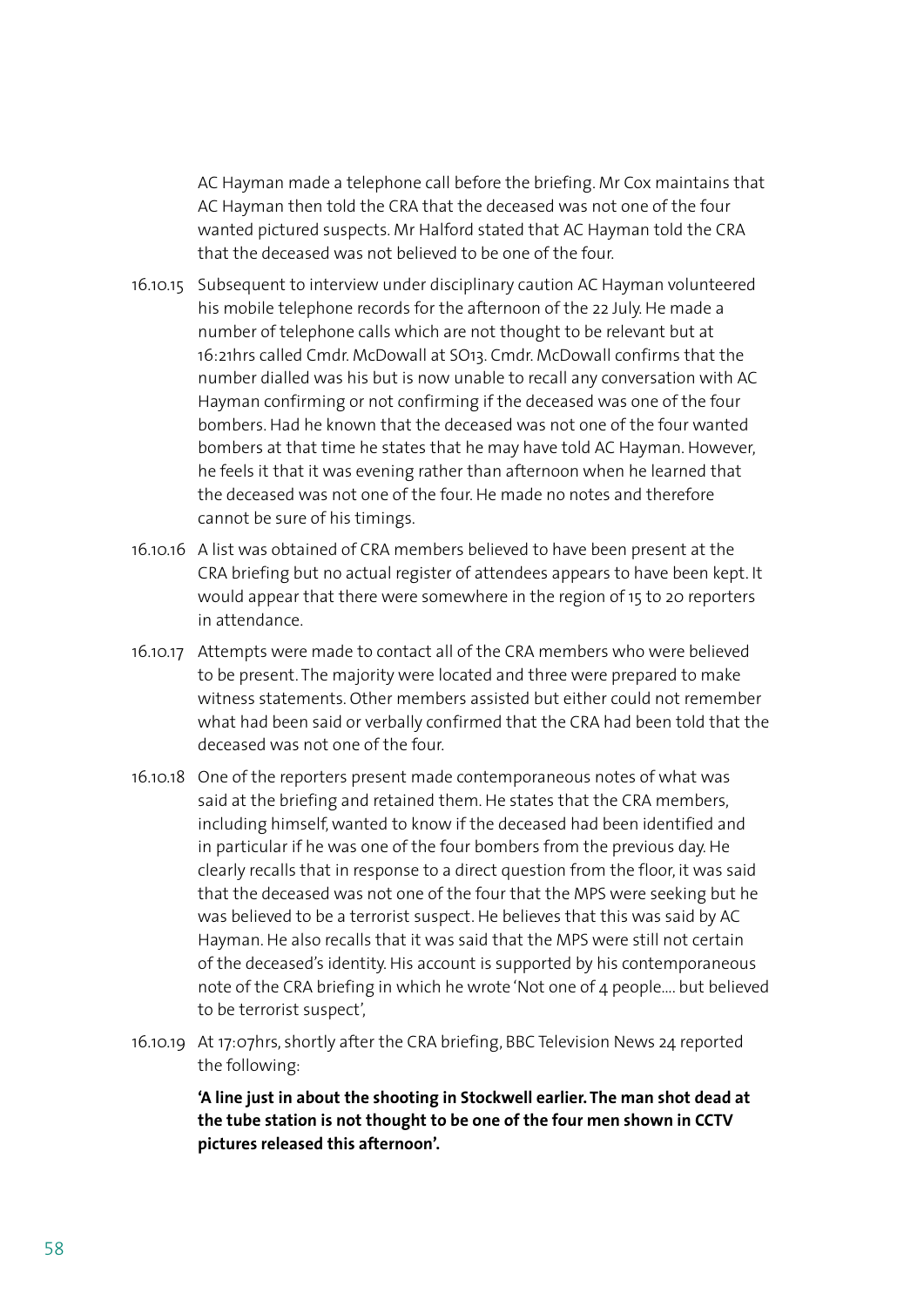16.10.20 This was followed at 17:18hrs by footage of a BBC reporter outside NSY confirming that there had been a special police briefing and stating:

> **'…We don't know anymore than the police have said for sure that he was challenged, he refused to obey instructions, he was subsequently shot and he was not one of the four people whose images were released by police a little earlier'.**

- 16.10.21 It has been established that the reporter shown outside NSY was not at the CRA briefing. It is believed by the BBC that the information he provided about the 'special briefing' would have been as a result of the information fed to their news desk by a reporter who had been present at the briefing.
- 16.10.22 A second reporter who attended the CRA briefing at 16:30hrs on 22 July is unable to trace his notes of that meeting. However, he can recall that it was made clear at the meeting that the person shot was not one of the four bombers being hunted by the police. He believes that information was provided by AC Hayman, although without his notes he cannot be certain.
- 16.10.23 The third reporter who provided a statement states that at the CRA briefing AC Hayman volunteered the information that the man shot at Stockwell was not one of the four men sought for the 21 July bombings. However, when pressed on who the deceased man was, AC Hayman said that he thought that he may have been linked to the terror plot in some way but refused to answer any more questions on the subject.
- 16.10.24 Following the press conference Mr Fedorcio stated he remained in the QEII centre whilst the Commissioner and AC Hayman left. He returned to NSY and attended the sub-meeting of the 17:00hrs Management Board. He stated Ms Bentley attended the main meeting in his absence.
- 16.10.25 Mr Fedorcio states the press release was drafted by him on a computer outside the Deputy Commissioner's office. He states the Commissioner read the copy over his shoulder and approved the release, subject to minor grammatical amendment. Two copies were printed. One was taken to AC Hayman who was in his office with Cmdr. McDowall. He handed a copy to AC Hayman who approved it with Cmdr. McDowall. The copy was then taken to AC Brown who also approved it and retained a copy. No one who was asked to approve the press release queried any material part of it. The release was duly issued at 18:44hrs in the following terms:

**'The man shot at Stockwell station is still subject to formal identification and it is not yet clear whether he is one of the four people we are seeking to identify and whose pictures have been released today. It therefore remains extremely important that members of the public continue to assist police in relation to all four pictures. This death, like all deaths related to police operations, is obviously a matter of deep regret. Nevertheless the man who was shot was under police observation because he had emerged from a house**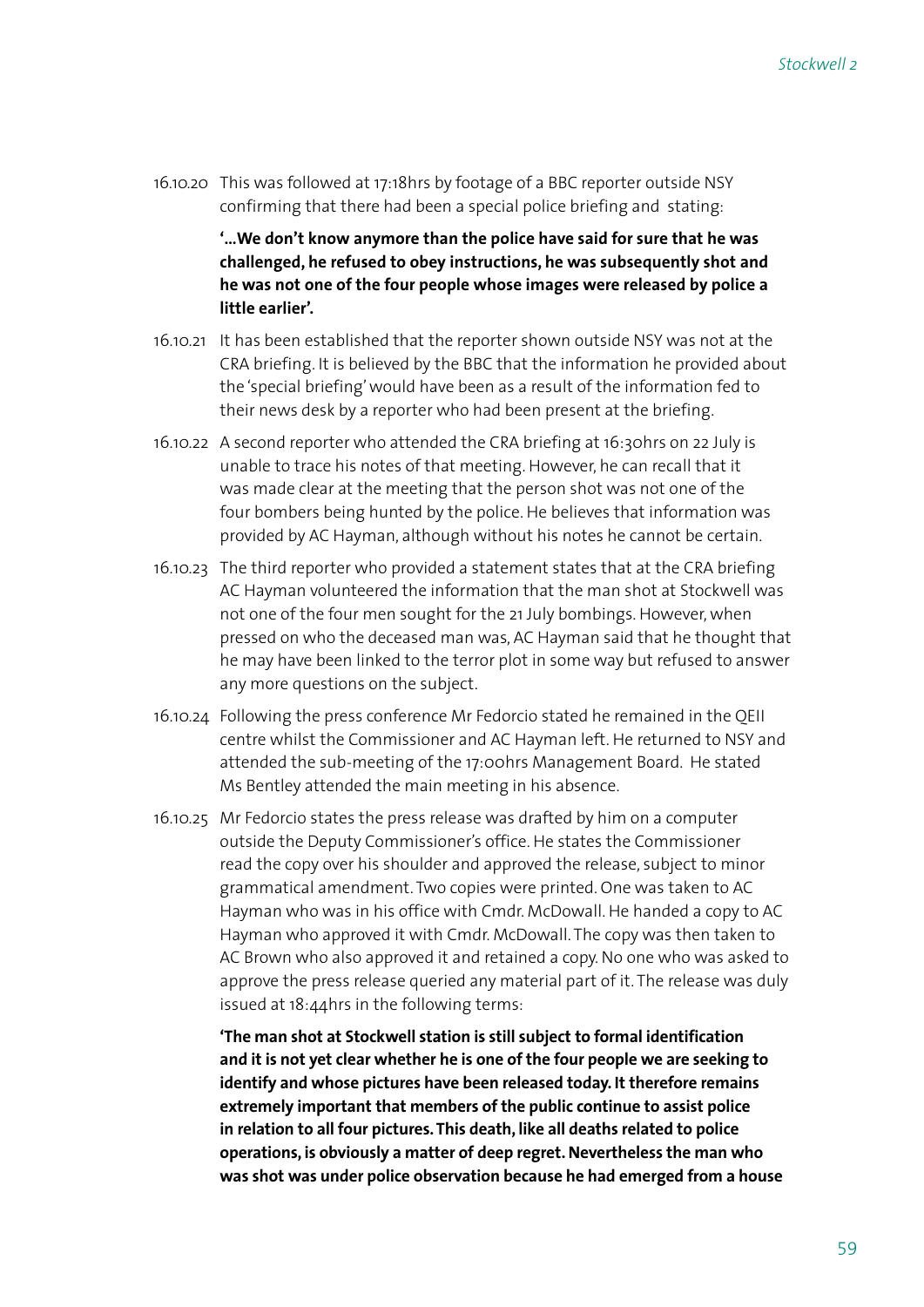**that was itself under observation because it was linked to the investigation of yesterday's incidents. He was then followed by surveillance officers to the station. His clothing and his behaviour at the station added to their suspicions. While the counter terrorist investigation will obviously take pre-eminence, the investigation into the circumstances that led to his death is being pursued and will be subject to scrutiny through the IPCC in due course'.**

16.10.26 The IPCC then issued a press release at 19:51hrs in the form of a statement by Nick Hardwick, as follows:

> **'This morning's shooting at Stockwell Station is being referred to the Independent Police Complaints Commission for investigation, in line with formal requirements under the Police Reform Act 2002. The IPCC independently investigates all fatal police shootings. In carrying out this investigation, the IPCC will ensure that nothing is done to hinder the urgent police priority of tracking down and bringing to justice those responsible for the recent London bombings and their vital work in preventing further outrages'.**

16.10.27 About 23:05hrs, following a meeting with D/Supt. Levett, DCI Evans states he contacted the MPS press office and provided the following update. This was released as an 'if asked' press release. (This would have been given out had there been media contact but was not openly issued) :

> **'On Friday 22nd July 2005 at approx 10am armed police entered Stockwell underground station. There they confronted a 27 year old male. As a result of the confrontation the male was shot and suffered fatal injuries. The Directorate of Professional Standards are investigating the matter. A post mortem will take place at 8 am on Saturday 23 July'.**

> About 23:37hrs 22 July 2005, the MPS issued the final press release for that day in the following terms:

**'…On Friday 22.07.05 at approx 10am armed officers from the MPS entered Stockwell tube station. A man was challenged by officers and subsequently shot. LAS and HEMS both attended the scene. Life was pronounced extinct at the scene. As is routine officers from the Directorate of Professional Standards have been informed. The man shot is still subject to formal identification and it is not yet clear whether he is one of the four people who attempted to cause explosions. The man who was shot was under police observation because he had emerged from a house that was itself under observation because it was linked to the investigation of yesterday's incidents, Surveillance officers then followed him to the station. His clothing and behaviour at the station added to their suspicions. While the counter terrorist investigation will obviously take pre-eminence, the investigation into the circumstances that led to his death is being pursued and will be subject to scrutiny through the IPCC in due course'…**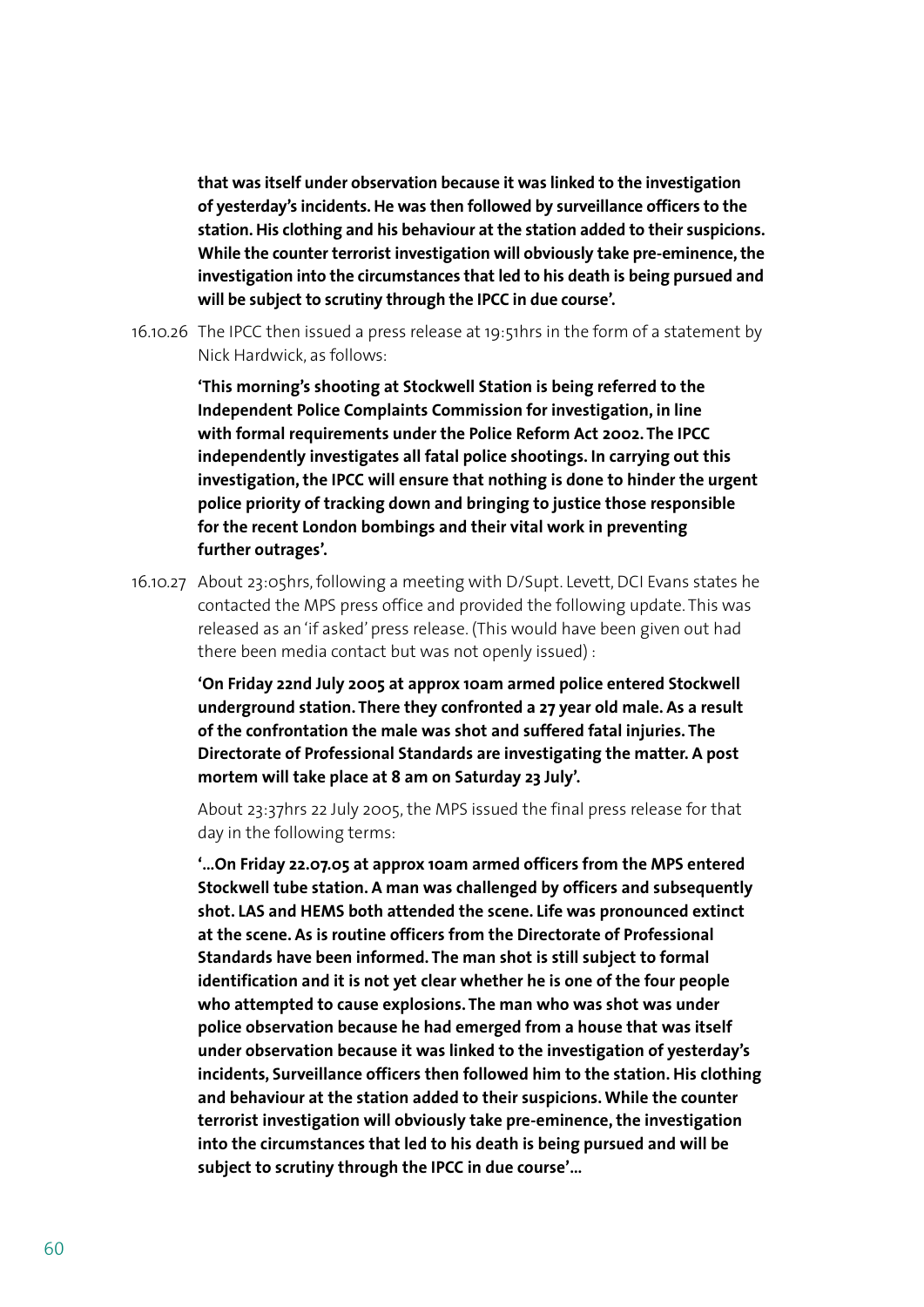16.10.28 On 23 July 2005 around 11:00hrs Ms Bernadette Ford, a Senior Information officer in the DPA states she met with Mr Fedorcio. She was tasked by him with drafting a press release to clarify that the man shot by police officers was innocent. This was the first point at which she was aware an innocent man had been shot. Ch/Supt. Osborne states that AC Brown directed that no press release would be issued until the ongoing covert operation at 21 Scotia Road was complete. She drafted a release which was finally approved for release by AC Brown, DAC Paddick and Mr Fedorcio at around 16:40hrs. She is unable to recall what amendments, if any, were made to the draft and by whom. The following was released at 16:52hrs 23 July 2005:<sup>28</sup>

> **'We believe we now know the identity of the man shot at Stockwell underground station by police on Friday 22nd July 2005, although he is still subject to formal identification. We are now satisfied that he was not connected with the incidents of Thursday 21st July 2005. For somebody to lose their life in such circumstances is a tragedy and one that the Metropolitan Police Service regrets. The man emerged from a block of flats in the Stockwell area that were under police surveillance as part of the investigation into the incidents on Thursday 21st July 2005. He was then followed by surveillance officers to the underground station. His clothing and behaviour added to their suspicions. The circumstances that led to the man's death are being investigated by officers from the MPS Directorate of Professional Standards, and will be referred to the IPCC in due course'.**

- 16.10.29 AC Brown states that in the press release there is an inaccuracy in relation to 'clothing and behaviour'. At the time that the release was drafted he was not aware of any information that contradicted this position.
- 16.10.30 Following publication of the release, Ms Ford states she received a call from a Detective Chief Inspector concerning the matter of the wrong address being given out which was causing concern in the community. She therefore issued an amendment at around 18:13hrs 23 July 2005 to reflect that the man had left premises in Tulse Hill and not Stockwell. The release stated:

**'We believe we now know the identity of the man shot at Stockwell underground station by police on Friday 22nd July 2005, although he is still subject to formal identification. We are now satisfied that he was not connected with the incidents of Thursday 21st July 2005. For somebody to lose their life in such circumstances is a tragedy and one that the Metropolitan Police Service regrets. The man emerged from a house in Tulse Hill that was itself under observation because it was linked to** 

<sup>28</sup> In response to the extracts disclosed during the Salmon process, AC Brown states that it was the Commissioner's decision to delay the press release until the covert operation at 21 Scotia Road had been completed. He (AC Brown) agreed with that decision and directed Ms Ford accordingly.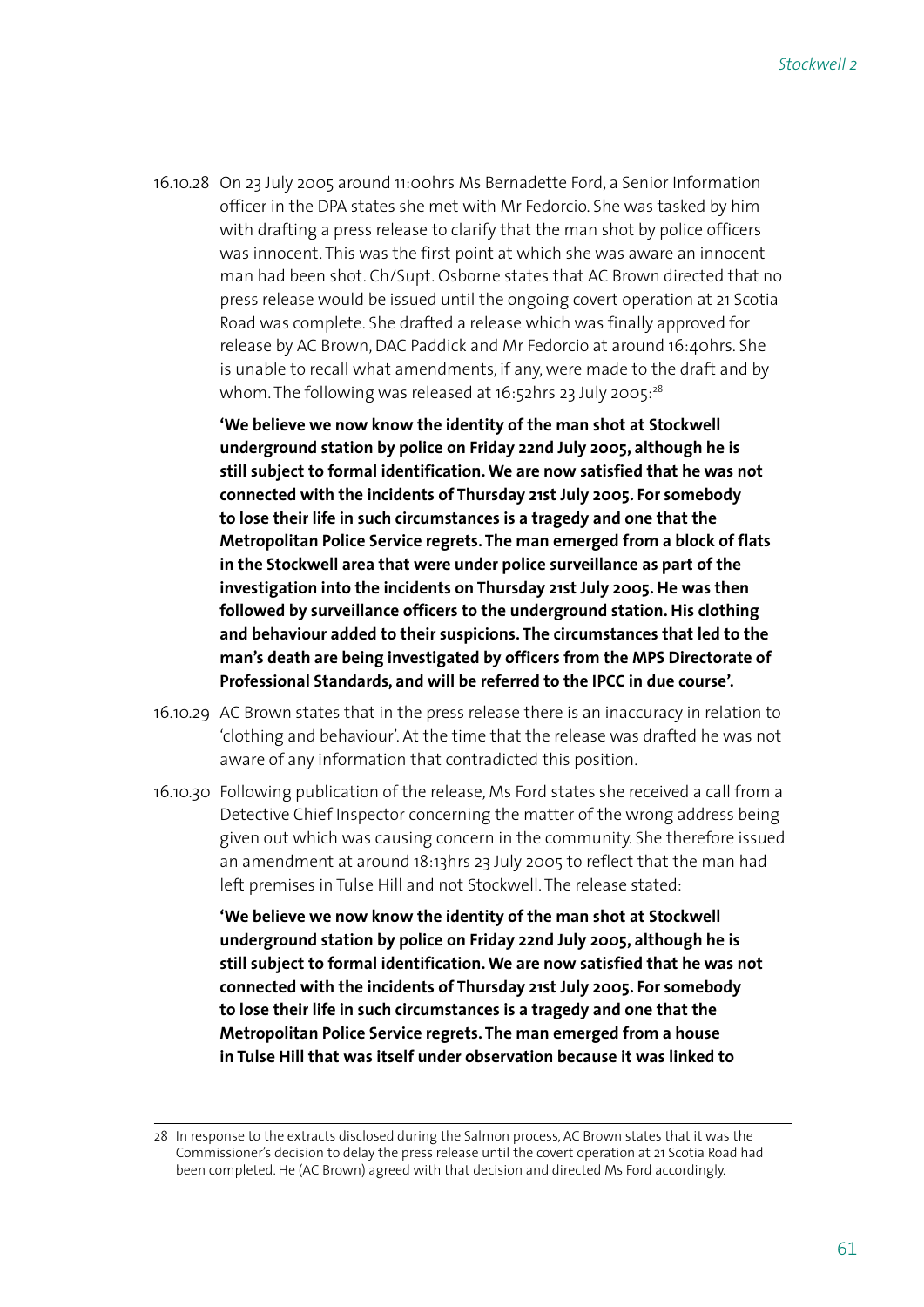**the investigation on Thursday 21st July 2005 . He was then followed by surveillance officers to the underground station. His clothing and behaviour added to their suspicions. The circumstances that led to the man's death are being investigated by officers from the MPS Directorate of Professional Standards, and will be referred to the IPCC in due course'.**

- 16.10.31 About 18:30hrs 23 July Mr Hardwick states he spoke to Mr Leigh Lewis who was the Permanent Secretary Crime, Policing, Counter Terrorism and Delivery at the Home Office. Mr Lewis states he was involved in the discussions as to whether or not the Metropolitan Police Service should involve the IPCC in the investigation into the shooting. Mr Hardwick states it was agreed that the IPCC would not comment further and neither should the MPS until after the two met on 25 July 2005. Mr Hardwick states Mr Lewis advised that the MPS had agreed this but the Commissioner was to give an interview to Sky News on 24 July 2005.
- 16.10.32 Shortly after 21:00hrs on 23 July 2005 Ms Ford states she was made aware that a news agency was preparing to conduct an interview with either a friend or family member of Mr de Menezes. She contacted AC Brown who authorised her to contact the family through the Family Liaison Officer. She secured their agreement to release the name of Mr de Menezes provided she also clarified that he was not a terrorist. The press release was issued at 21:28hrs:

**'The deceased man has been formally identified as Jean Charles de Menezes aged 27 years old (date of birth 07.01.78), a Brazilian national. He was not connected to incidents in Central London on 21st July 2005 in which four explosive devices were partly detonated. An inquest will be opened to acknowledge formal identification and adjourned awaiting the outcome of the investigation into the circumstances surrounding the death'.**

16.10.33 Rachael Collins, IPCC press officer, made representations to the MPS press office that it had breached the agreement not to comment further. No further releases were issued that day.

#### 16.11 **The Home Office**

16.11.1 Helen Bayne is head of the Terrorism and Protection Unit (TPU) at the Home Office. She states she was at the Home Office when she was informed about the shooting on 22 July 2005. She told the Home Secretary's Private Office and the then Permanent Secretary, Sir John Gieve. She was informed about the shooting by the GLT who were working at NSY on a rota basis. She recalled that there was talk of someone running away and jumping barriers, but that there was some confusion at the time about the information that she was getting. She believes that some may have come from the media coverage. She states Mr Page, head of the GLT, gave an update following the 15:30hrs MPS Gold Group meeting on 22 July 2005 in the following terms: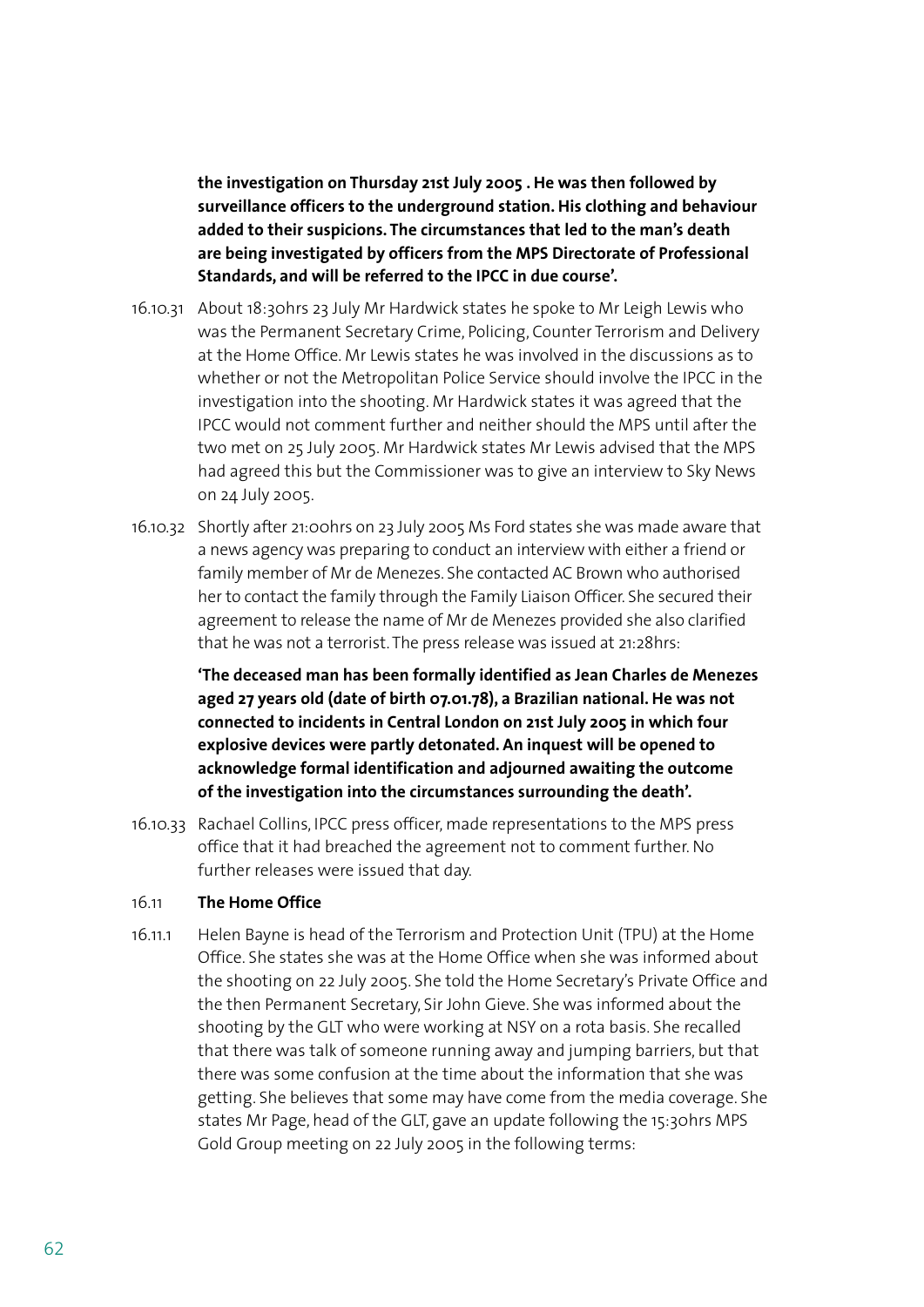*The Directorate of Professional Standards were at the scene of the shooting. The victim had left an address under observation, he had failed to comply with police orders, it was believed but to be confirmed that he had been shot on the underground train, his identity had not yet been established and that there was a strong suspicion that the victim was not one of the four suspects for the failed bombings but this was subject to confirmation. Also, there was reference to the victim's mobile telephone being examined.*

- 16.11.2 Sometime after 18:00hrs Ms Bayne states she was advised by Mr Page that property had been recovered from the victim which showed that he was Brazilian. She cannot recall if she was given the name Mr de Menezes at that time. She went to update Sir John Gieve with this information and was told that he was at NSY with the Commissioner. She assumed that whilst there Sir John would get a full briefing about the shooting investigation.
- 16.11.3 Sir John Gieve attended the 17:00hrs Management Board meeting with Mr Richard Riley, his private secretary. He states the meeting received an update on the role of the DPS in the shooting investigation. Mr Riley states there was discussion about the desirability of putting out a media statement with what was known about the circumstances of the shooting in order to address public concern. Mr Riley stated that at this stage the identity of the deceased had not been confirmed. It was agreed that the MPS would prepare the release, which would be seen by the Home Office, and the IPCC would be asked to comment.
- 16.11.4 Sir John and Mr Riley are sure that there was no mention during the 17:00hrs Management Board meeting that the deceased was a Brazilian national, and no names were discussed at all. Discussion at the meeting focused on the community concerns arising from the shooting, rather than identification issues.
- 16.11.5 Sir John states that had he been made aware of the fact that the man was believed to be a Brazilian national and might be unconnected with terrorism, he would have alerted the Home Secretary and the Prime Minister to such information.
- 16.11.6 Sir John was not aware until 23 July 2005 that the deceased was Brazilian and unconnected to the ongoing terrorism operation. He cannot recall who telephoned him but he was being updated on developments in the terrorist operation. It was still his understanding at this point that the man had behaved strangely and that the events were tragic but accountable. It was not until the following week that he became aware of how misleading the initial eye witness accounts had been and of the full scale of the tragedy.
- 16.11.7 Mr Page states that he met with AC Brown at approximately 18:20hrs. AC Brown authorised the release of the victim's identity to the Foreign and Commonwealth office (FCO). Mr Page states he was told by AC Brown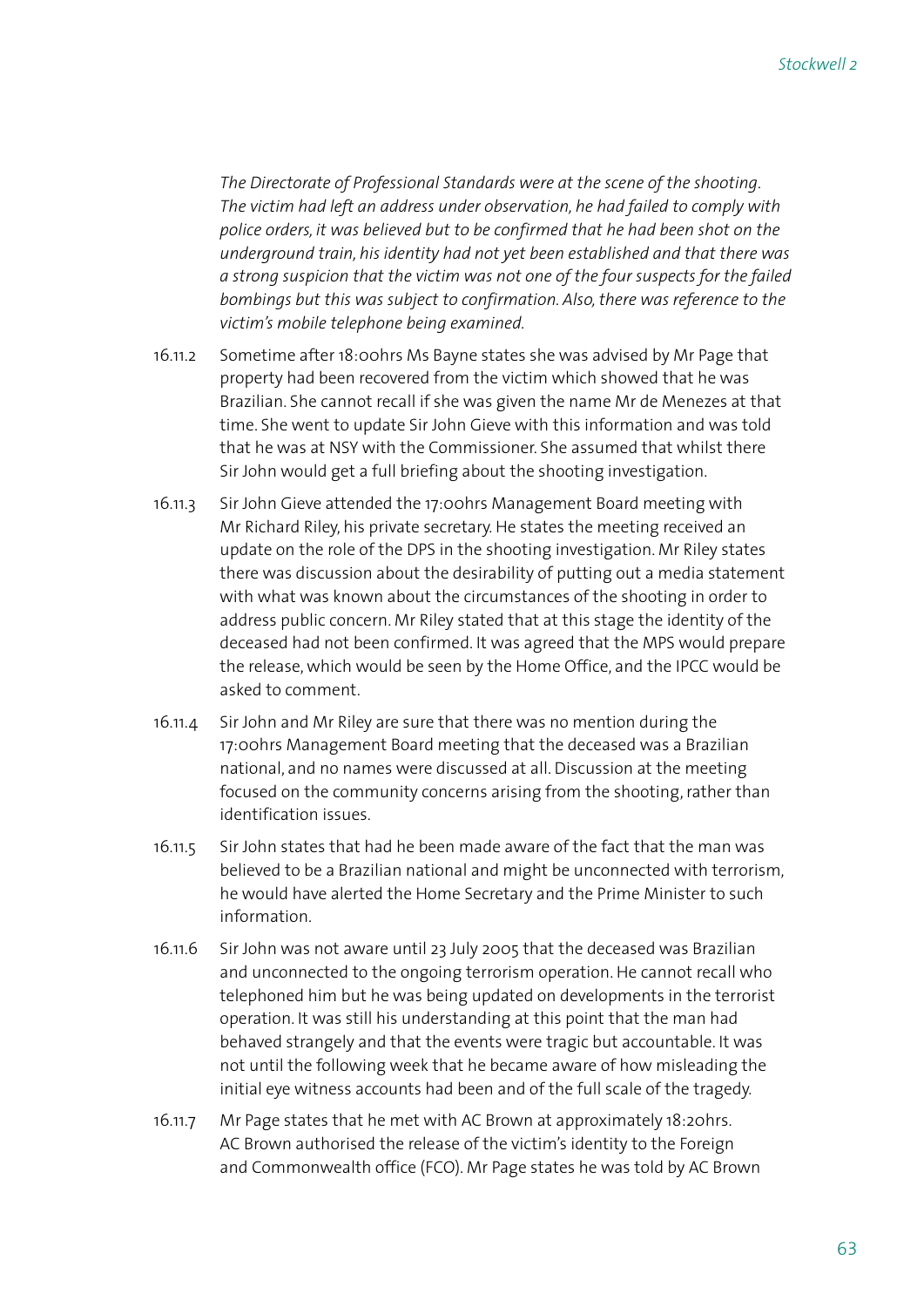that the victim was Mr de Menezes born 07.01.78 in São Paulo, Brazil.<sup>29</sup> He understood that Ms Jacinta Banks at the FCO had requested the victim's details and that it was reasonably certain that this was the victim's identity. The identification was subject to formal confirmation through DNA analysis. He passed this information to the FCO and Home Office at approximately 18:30hrs on 22 July 2005.

- 16.11.8 In contrast to the evidence given above by Mr Page, AC Brown states that he told Mr Page that the identity of the deceased was not known but he did tell Mr Page that he could confirm to the FCO that property in the name Jean Charles de Menezes had been recovered from the scene.
- 16.11.9 Between 09:00hrs and 12:00hrs on 23 July 2005 Ms Bayne states she received a number of telephone updates during which it was made clear that it was definitely a Brazilian national who had been shot.
- 16.11.10 About 12:15hrs on 23 July 2005 Ms Bayne states Sir John Gieve asked her to establish the immigration status of the deceased. About 12:45hrs she got an update from the latest MPS Gold Group meeting when she was told that the victim's name was not to be released at that stage as the post shooting investigation was still continuing. At about 15:25hrs Mr Page telephoned and advised her of Mr de Menezes' immigration status.
- 16.11.11 At approximately 17:00hrs Ms Bayne had read over to her the draft of the press release that the MPS wanted to put out. She then informed the Permanent Secretary, the Private Office of the Home Secretary and others, through the appropriate channels where necessary, about what was happening.

#### 16.12 **The Foreign and Commonwealth Office**

16.12.1 Ms Banks is a Desk Officer for crisis management, contingency planning and exercises planning in the Crisis Management Team of Counter Terrorism Policy Department in the FCO. She telephoned the TPU at the Home Office and requested a situation report about the shooting at Stockwell Underground Station. She received a telephone call from the COBR cell and got an update of the situation following which she sent an email timed at 15:08hrs on 22 July 2005 detailing what she had been told. Her information was that the detail about the shooting was quite scant but in summary:

> *'The police believed they knew who all four bombers were from the previous day. Two of them were under surveillance. One of those under surveillance was the man who was shot at Stockwell. He was followed to the station, did not stop when asked to do so and was shot. His injuries made it difficult to*

<sup>29</sup> In response to the extracts disclosed during the Salmon process, Mr Page clarified that AC Brown did not state that the deceased was Jean Charles de Menezes in the 18:20hrs meeting. AC Brown advised him that property from a Brazilian male had been recovered from the scene in the identity of Jean Charles Menezes, born São Paulo on 7/1/78. AC Brown told him that the identification was subject to further enquiries including DNA analysis.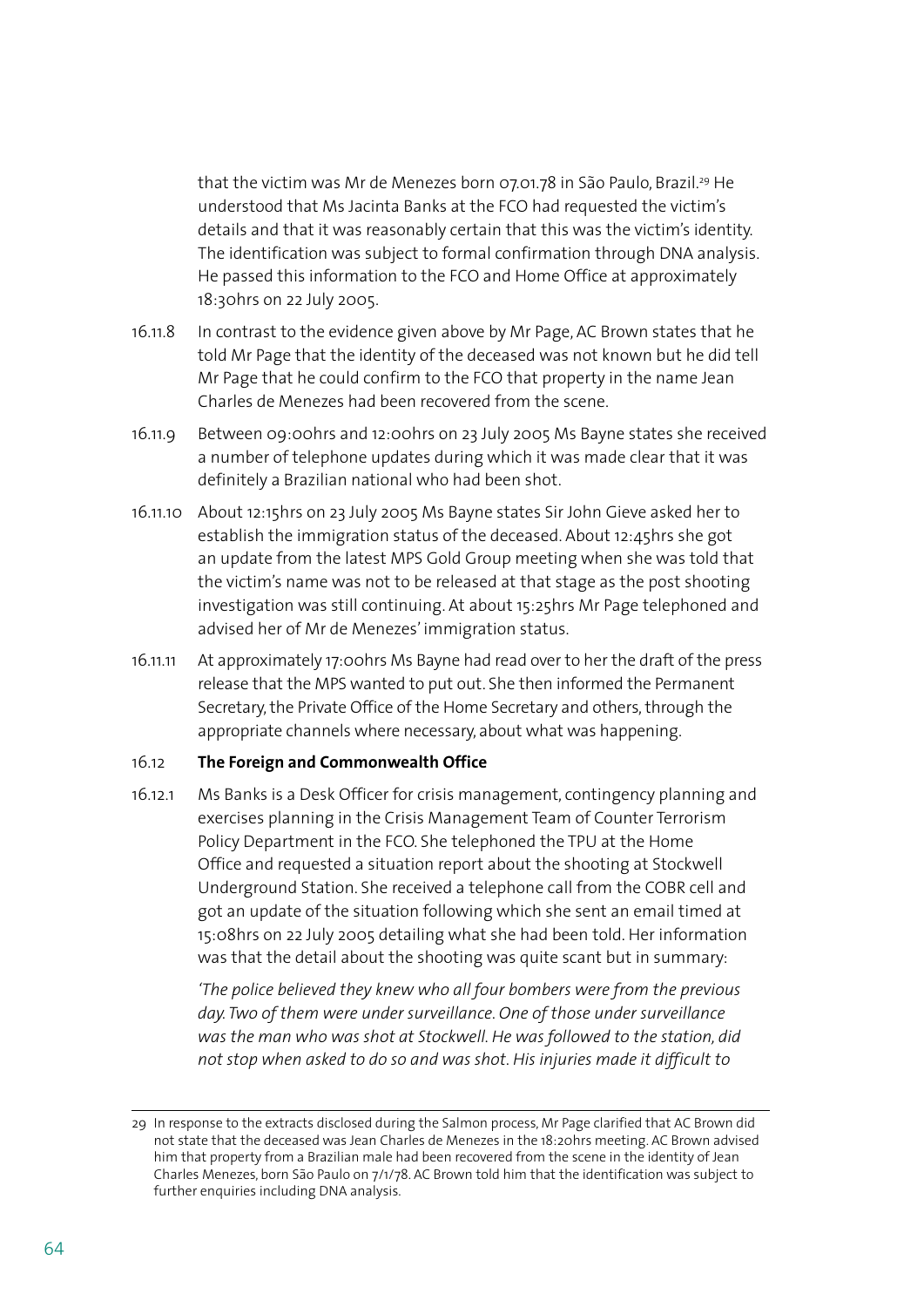## *identify him. The police recovered his mobile and confirmed he was carrying no explosive devices'.*

16.12.2 Later in the afternoon, she states she was asked to make enquiries about the identity of the individual who had been shot. This course of action was required because of concerns about taking necessary security measures at the post in Pakistan should the deceased be of Pakistani origin. At that time it was not known whether the 21 July bombers were associated with those from 7 July 2005 who had links to Pakistan. She called the TPU and spoke to Mr Page and explained the concerns. He advised her that he would consult with the Gold command and call back. Mr Page telephoned back and said that SO13 wanted to identify the person 100 per cent and that it was not yet clear if this was one of the people that they were looking to trace. The deceased had emerged from a house under observation and his clothing and behaviour had added to suspicion. Property recovered from the scene belonged to a Brazilian male called Jean Charles de Menezes born São Paulo on 07.01.78. There would be no chance of formal identification without DNA and there was no reason to believe that there was a Pakistan connection. She stated that he concluded that it was possible the documents were stolen but, until the person reported them stolen or DNA proved the identification, it could not be known for certain.

## 16.13 **Emerging knowledge of Brazilian nationality**

- 16.13.1 Mr Roy Clark (formerly IPCC Director of Investigations) believes that some senior MPS officers were attending a cricket test match at Lord's during the afternoon of 22 July 2005 and had become aware that the Stockwell shooting was a "terrible mistake". He cannot remember the source of the information but believes he was told it in a telephone call.
- 16.13.2 DAC Yates was then the Director of Serious and Organised Crime within the MPS SCD. On 22 July 2005 he attended a cricket match at Lord's. He states at some point during that morning he was contacted on his mobile telephone and advised that the MPS had fatally shot a person at Stockwell. He cannot recall who telephoned him but recollects that one of his staff, Cmdr. Dick, was involved in terms of the command of the operation.
- 16.13.3 He states that he had received a number of calls throughout the day. He cannot recollect exactly the people with whom he spoke except AC Brown with whom he discussed Gold command coverage, and a welfare call he made to Cmdr. Dick.
- 16.13.4 Cmdr. Wilkinson learned of the fatal shooting on 22 July 2005 through the media reports and information openly available in the MPS. In the early afternoon she telephoned DAC Yates, who was off duty, to consult him regarding the welfare arrangements for Cmdr. Dick who was a close colleague of theirs. She states DAC Yates advised her that he had the welfare arrangements in hand and had already spoken with Cmdr. David Armond who was the on call crime Commander in the SCD.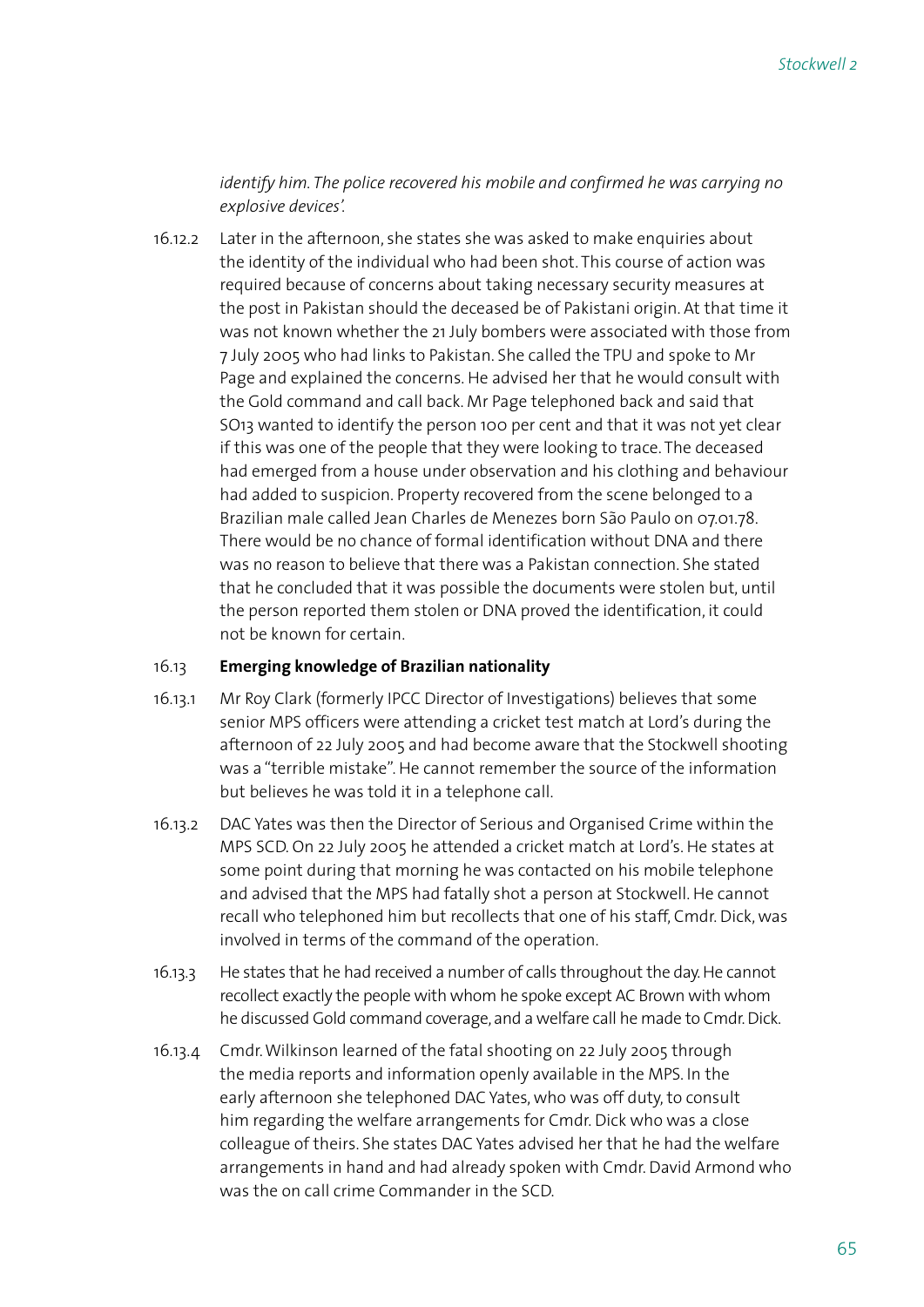- 16.13.5 At sometime after 15:00hrs, Cmdr. Armond states he was asked by AC Brown to relieve the commander for the operation (Cmdr. Dick) that led to the shooting. This was part of the post incident procedure. He states that he chaired an intelligence briefing at 17:35hrs at which time he was aware of the potential identification for the deceased as Mr de Menezes and of his immigration history. He was also aware that work was continuing on intelligence checks around information from the mobile telephone recovered from the scene. Cmdr Armond recalls being contacted twice during the day by DAC Yates, his line manager, but being unable to speak with him due to operational requirements. He states that he cannot recall having any substantive conversations with DAC Yates on 22 July 2005.
- 16.13.6 AC House led the MPS Central Operations Business Group. He was on annual leave on 22 July 2005. He states that he had received a telephone call from his deputy, DAC Alan Given, now retired from the MPS around 16:00hrs. He recalled that DAC Given telephoned to see whether he had heard that the MPS had shot someone. He said that DAC Given did not know the identity of the shot person. AC House believes that DAC Given may have told him that the shot person might be 'Brazilian' but he cannot be absolutely certain. He does not recall DAC Given referring to a 'Brazilian tourist'.
- 16.13.7 DAC Given has no recollection of making a call to AC House on 22 July 2005. On that day he was the most senior line manager on duty for the firearms officers involved in the Stockwell operation. He later gave a lengthy interview to the *Observer* newspaper in which he supported the Commissioner's stance that the Commissioner had not known for 24 hours that an innocent man had been shot. He stated that he based that on the fact that he had not known until the following day and believed he had been well informed. He stated that he did meet the Commissioner on the 22 July and attended Gold Group meetings.
- 16.13.8 DI Peter Howarth works at Marylebone Police station dealing with crimes of a sexual nature. On 22 July 2005 at approximately 17:00hrs he states he had a face to face conversation with a senior officer in a Central London police station. He states it was a social encounter and he was told, 'There has been a massive cock up at Stockwell the person who's been shot was a Brazilian tourist.'
- 16.13.9 DI Howarth stated that he would not divulge the name of the senior officer who spoke to him about the shooting and he came forward only in response to media statements. The statements to which he refers are those made by the Commissioner that he did not know for twenty four hours that there had been a mistake, and to discussion in various newspapers about the time when senior members of the MPS first became aware that an innocent man had been shot.
- 16.13.10 MPS Supt. Andrew Rowell was a DCI working at Marylebone Police station on 22 July 2005. He had no connection with the fatal shooting or the investigation of it on 22 July. He states he was aware that a man had been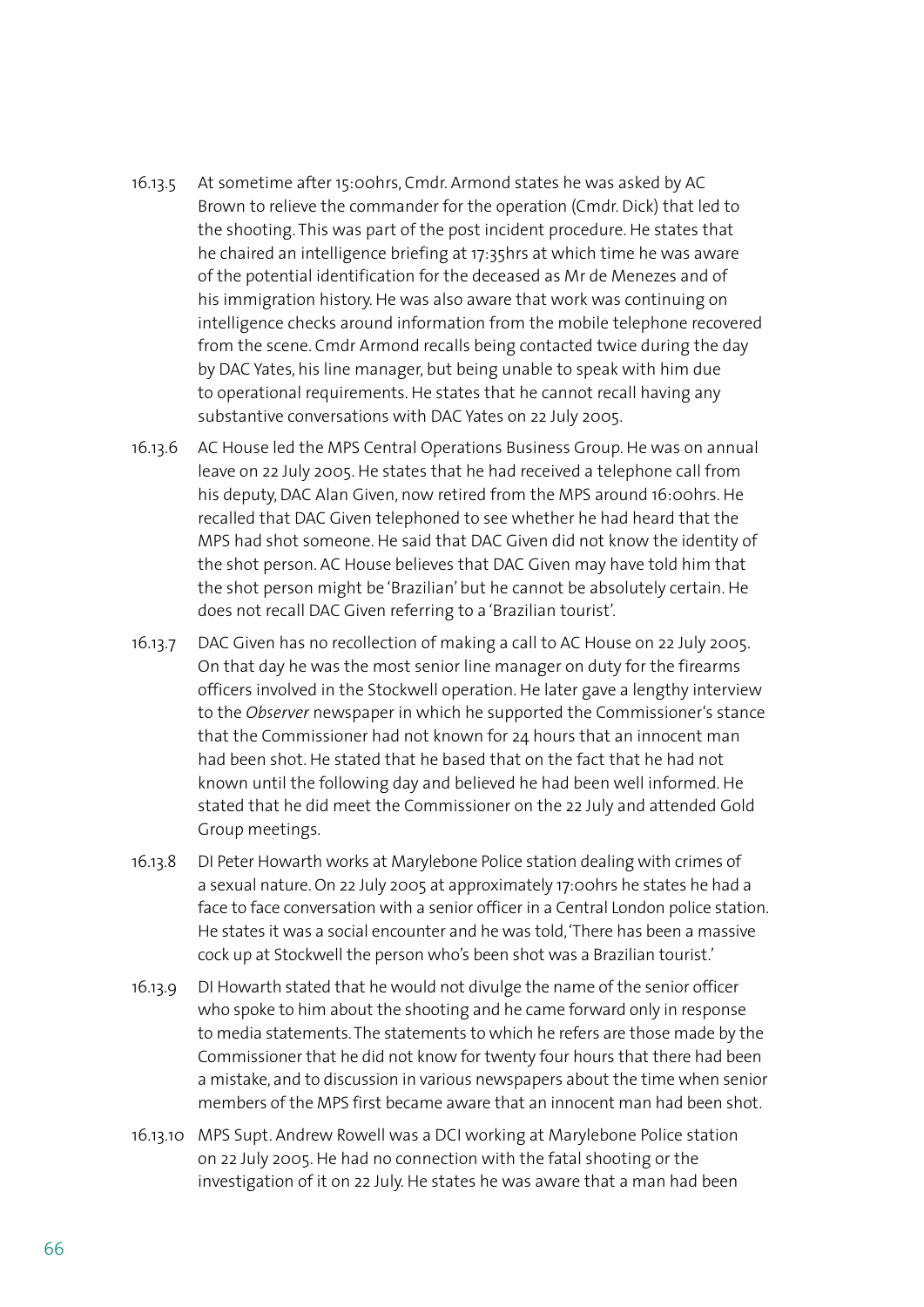shot and that a number of different versions were circulating about the circumstances of the shooting. He states that he cannot be certain of the date and time of these versions or assist with their origins. He recalled that he heard at one point that a 'Brazilian electrician' had been shot and then some days after the event, that a Brazilian tourist had been shot. He confirms that he knows Ch/Supt. Stewart but had not spoken with him for a number of years. He also knows DI Howarth who worked in the same unit as him at the time. As they had offices next door to one another, he concedes it is possible he spoke with DI Howarth on 22 July 2005. He cannot recall the substance of any conversation that may have taken place.

- 16.13.11 It was suggested to the inquiry team, but not evidenced, that Supt. Rowell was the person who informed DI Howarth that a "Brazilian Tourist" had been shot and that Supt. Rowell had got the information from Ch/Supt. Stewart. Supt. Rowell and Ch/Supt. Stewart deny this.
- 16.13.12 PC John Jeffrey is a full time Police Federation Representative for the borough of Lambeth. Around 10:00hrs on 22 July 2005 he received a telephone call from PC Mark Williams, a fellow Police Federation representative for SOI9 firearms officers. He states that PC Williams told him there had been a fatal shooting but thinks he was already aware of that information. He attended the scene at Stockwell but returned to his office to be available if required. He recollects receiving a further call from PC Williams about 15:00hrs the same day advising him that the man who had been shot was Brazilian. He distinctly recalls the phrases 'wrong man', 'mistake' and 'Brazilian' being used. He also observed that the atmosphere in his workplace was subdued.
- 16.13.13 He has since been told by PC Williams that he, Williams, did not get this information until 22:00hrs that evening when DCI Evans updated him. It follows that he could not have passed on the information at 15:00hrs. However, PC Jeffrey remains convinced that he was told of the mistaken identity at 15:00hrs.
- 16.13.14 PC Williams states that, based on the intelligence and information he had received, he understood on 22 July 2005 that the deceased was connected to terrorism. He then received a call from DCI Evans at 21:30hrs that day advising him that the deceased was not involved in terrorism. PC Williams then made a number of telephone calls relating to the officers who had been involved and how this news would impact on them.
- 16.13.15 PC Williams is aware that PC Jeffrey is adamant that he was told by him at 15:00hrs that the shot man was innocent but rejects this stating that he could not have done so as he was not advised himself until 21:30hrs. He has consulted his mobile telephone records which show that he did have an eight minute conversation with PC Jeffrey but that it was on 23 July at 15:14hrs, which is consistent with his account.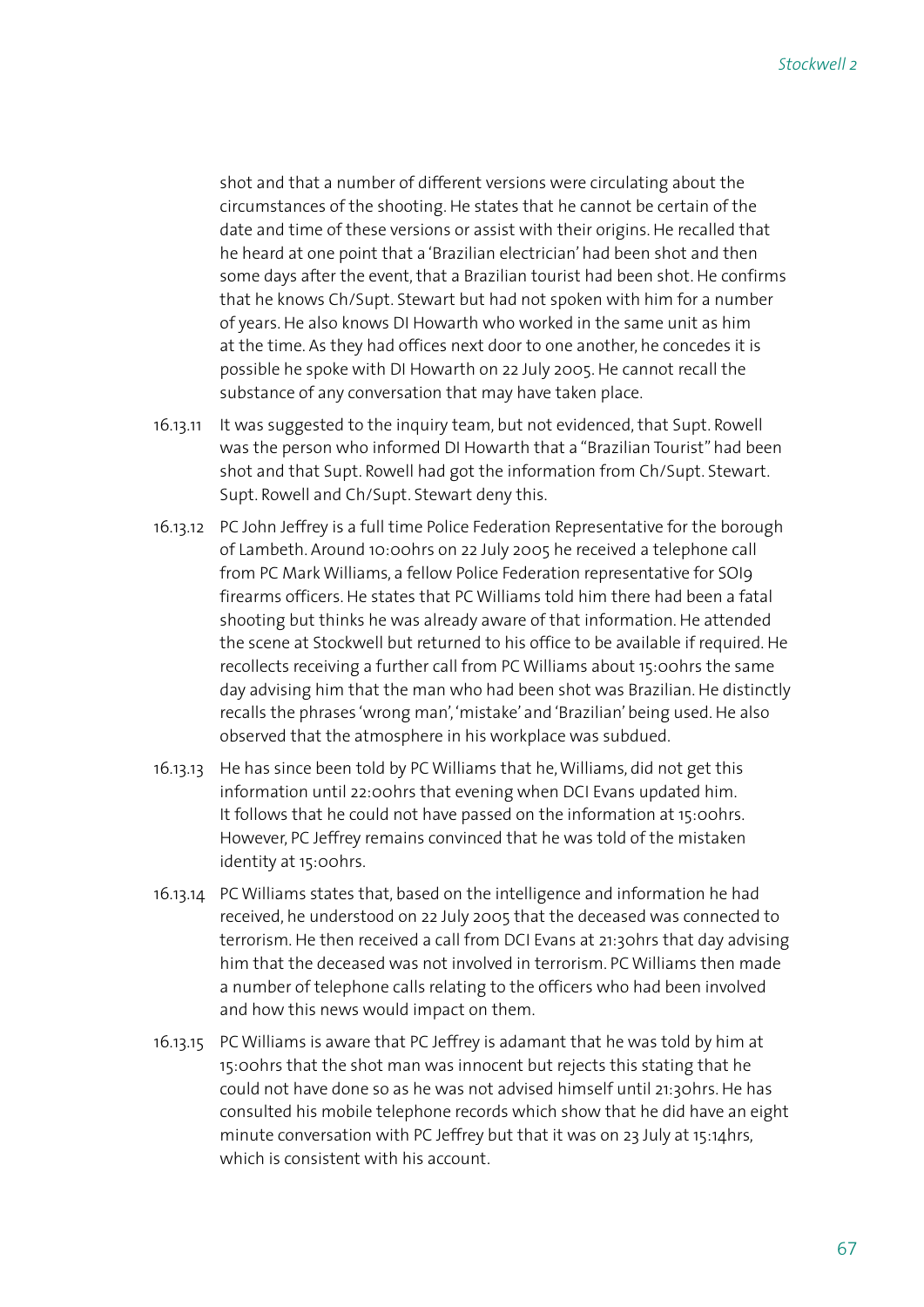#### 16.14 **Newspaper articles**

16.14.1 The *News of the World* newspaper published an article on the 21 August 2005 which contained the following quote attributed to the Commissioner:

> *'The key component was, at that time, and indeed for the next 24 hours or so, I and everybody who advised me, believed that the person who was shot was a suicide bomber'.*

- 16.14.2 DAC Paddick had concerns when he saw the News of the World article referred to above. He states that he requested a transcript of the interview from the DPA and spoke with Cmdr. Hitchcock and Cmdr. Jarman who had also expressed concerns about the article. DAC Paddick states "I was concerned that I had some corroboration of what I believed to be true before I took the matter any further".
- 16.14.3 On 22 August 2005, DAC Paddick went to the Commissioner's office and told him that he had had been concerned since he had heard him (the Commissioner) state at the press conference that the deceased was directly linked to the anti-terrorist operation. He explained to the Commissioner that he had been in the Commissioner's Staff Officer's office when the Commissioner had walked past on his way to the press conference and that he had been told by the Commissioner's Staff Officer and Chief of Staff that the MPS had shot a Brazilian tourist (DAC Paddick does not suggest that the Commissioner was party to or even heard this conversation). He states that the Commissioner disputed this and said he had checked with Ms Murdoch and it was about 19:00hrs when he knew the deceased was Brazilian. DAC Paddick states that the Commissioner told him that the fact that the deceased was Brazilian did not mean that he could not have been a terrorist. He states the Commissioner cited the case of an Argentinean who had been found with a hand grenade at Gatwick Airport.
- 16.14.4 DAC Paddick agrees that he had not been concerned by the Commissioner's assertion that the man was directly linked to the investigation as he had been seen to leave premises which were under surveillance. However, when he read the transcript of the *News of the World* interview, indicating that the Commissioner was saying that for twenty four hours or so he and everybody who advised him believed that the person who was shot was a suicide bomber (or a potential suicide bomber) he was concerned with the accuracy of the statement.
- 16.14.5 In his meeting with the Commissioner DAC Paddick told him about the fact that the Commissioner's staff had given him (Paddick) the impression they did not believe the deceased to be a suicide bomber and that if they had not advised him (the Commissioner) of that then they should have. He states he further told the Commissioner that AC Brown had asked Cmdr. Hitchcock to prepare a Community Impact Assessment based on the fact the MPS had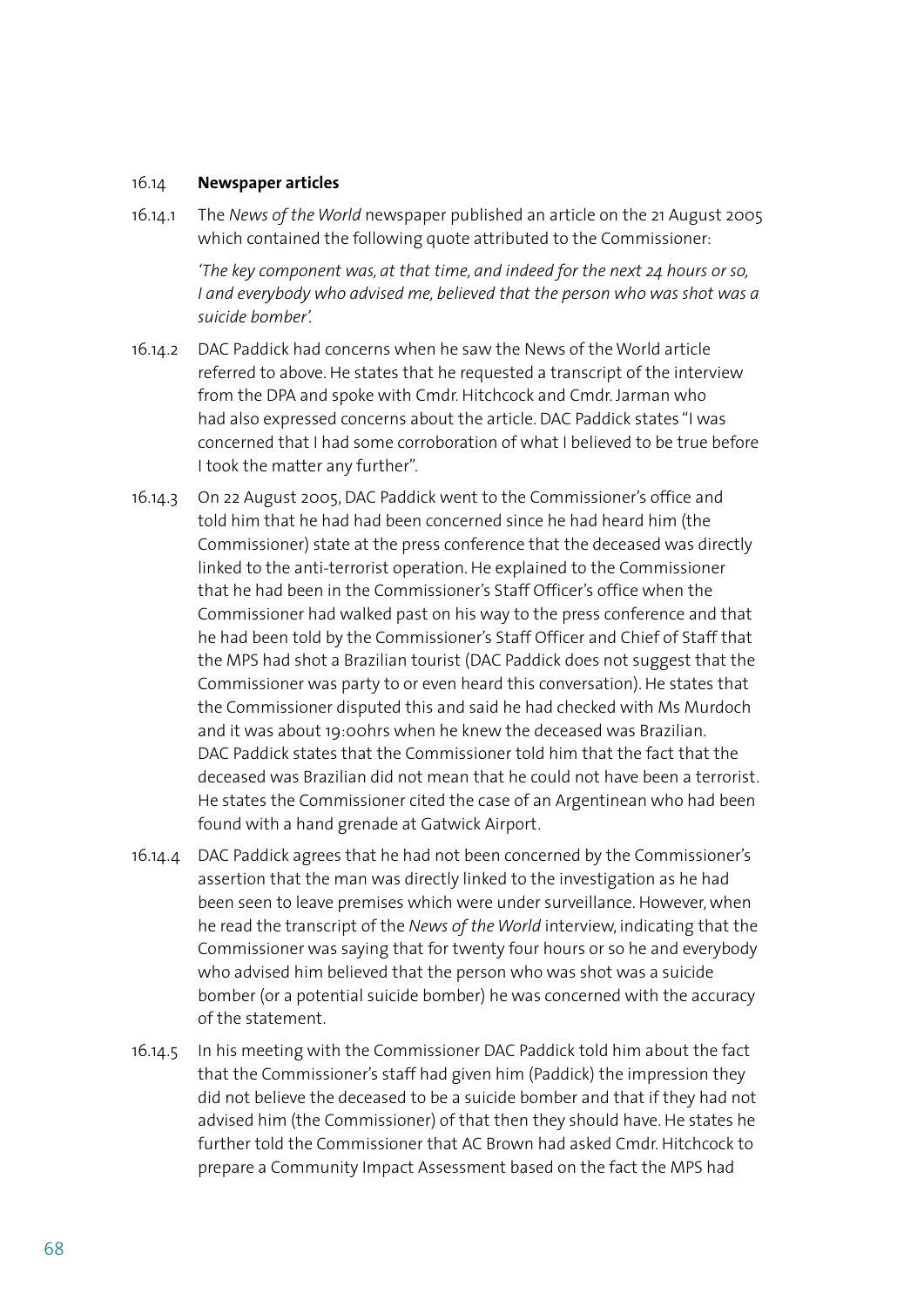shot an innocent person. He says the Commissioner replied that he could not account for this as AC Brown had sanctioned a press release on the evening of the 22 July which would contradict that version of events<sup>30</sup>. He states the Commissioner also said he recalled being in his office on 23 July when AC Brown told him that the MPS had shot the wrong man.

- 16.14.6 DAC Paddick told the Commissioner that Cmdr. Jarman had expressed concerns as he told him (DAC Paddick) that he (Cmdr. Jarman) had attended a meeting with the MSF at 18:00hrs on 22 July when the SIO, A/ D.Ch/Supt. Wolfenden had been reluctant to speak to the MSF because the man that had been shot was a Brazilian national. DAC Paddick states the Commissioner told him that he (the Commissioner) could only say what he believed and that is what he had said all along and that *"we both know the penalty for not telling the truth."* He states that the Commissioner also said that it was important that he told as few people as possible for as long as possible what he (Paddick) had told him.
- 16.14.7 DAC Paddick states that later the same day, following his meeting with the Commissioner, he typed out what he could recall of the conversation between them. He is able to produce a copy of that document<sup>31</sup>. He also produces an agreed record of a meeting between D.Ch/Supt. Beggs and himself after he later met with him to assist in producing a timeline for Operation Erini.
- 16.14.8 Examination of the two documents shows that DAC Paddick made detailed notes of his 22 August meeting with the Commissioner. Those notes, and the notes he agreed with D.Ch/Supt. Beggs, appear wholly consistent with the evidence that he has now given.
- 16.14.9 On the 22 August 2005, DAC Paddick rang Mr Clark at the IPCC. Mr Clark states that DAC Paddick told him that he and a Commander were having difficulties with statements made by the Commissioner *(News of the World)* as apparently the Commissioner was stating that neither he nor those advising him knew of the reality of the incident until 23 July 2005. DAC Paddick said that he and another person were aware that the Commissioner's Chief of Staff and Staff Officer were aware of the fact that the deceased was not a terrorist on the afternoon of the day of the shooting. DAC Paddick told Mr Clark that he thought it inconceivable that the Commissioner would not have had this information as it would have been a prime responsibility for two senior members of the Commissioner's staff to inform him of such a significant matter.

<sup>30</sup> Refers to the press release issued at 18:44hrs on 22 July 2005 which states "it is not yet clear if he is one of the four people we are seeking to identify".

<sup>31</sup> A chart compiled from witness statements and documentation showing events that have occurred at any given time during the period of the investigation.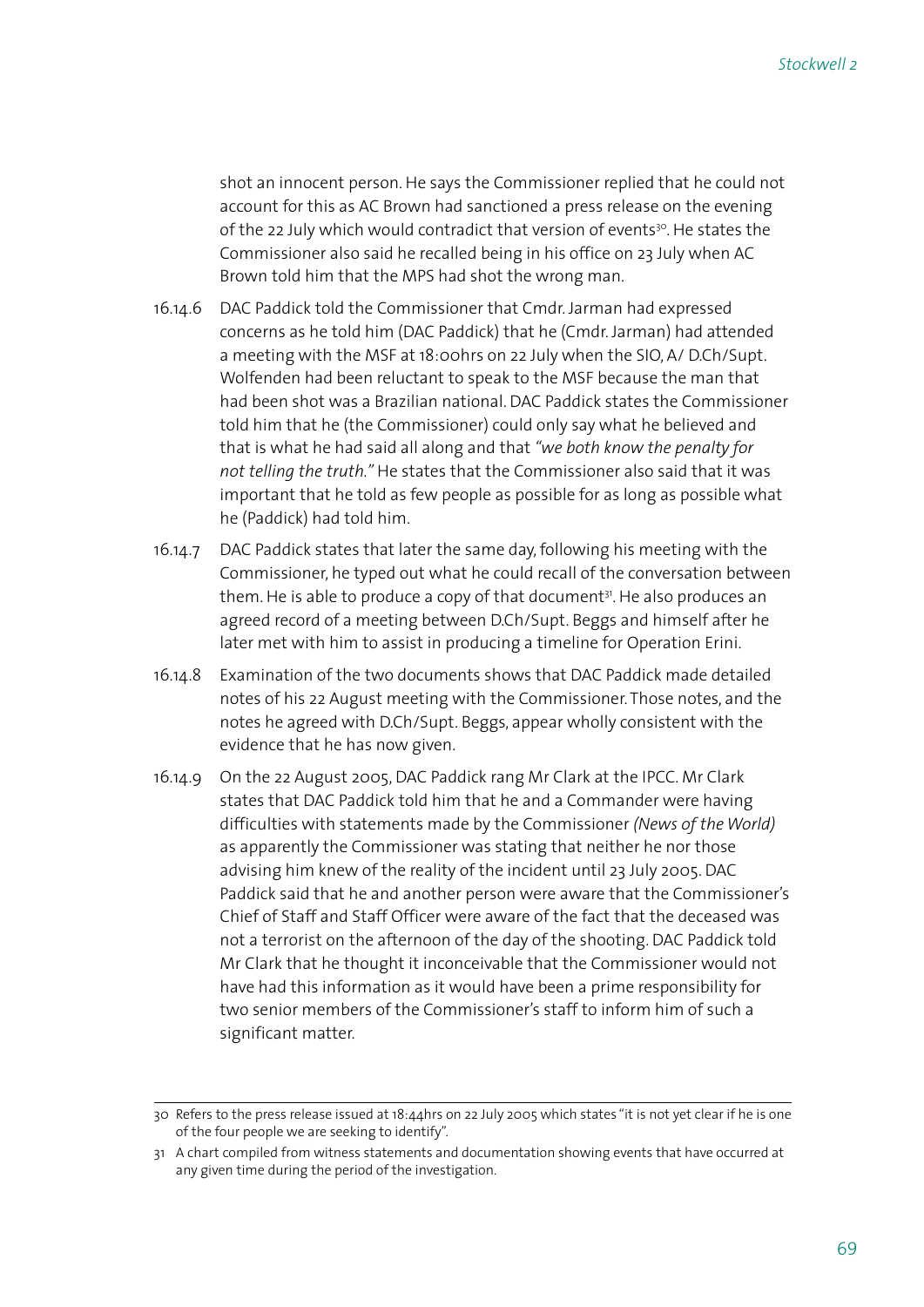- 16.14.10 Later the same day Mr Clark again spoke with DAC Paddick who told him he had been to see the Commissioner about his concerns and that the Commissioner had said, *"I do not see the discrepancy between what you are saying and what I have said."* He also reported the Commissioner as saying, *"the fewer people who know about this for as long as possible the better."*
- 16.14.11 In relation to his meeting with the Commissioner, DAC Paddick states that he sought advice from Ms Crawford before doing so and that she had suggested that he speak to the Commissioner about his concerns. After the meeting he told her that the meeting had taken place.
- 16.14.12 Ms Crawford agrees that DAC Paddick met her on the morning of the 22 August 2005. She states he told her the *News of the World* article of the previous day had contained material which suggested to him that the Commissioner had not been told what his staff had known in the aftermath of the shooting. He also told her that he had heard a version of events which was different from that presented by the Commissioner and he was concerned that the Commissioner was unaware of this situation. She advised him to speak to the Commissioner about his concerns. She states that he later telephoned her to say that he was glad he had spoken to the Commissioner and was grateful for the advice she had given him. Ms Crawford states he did not specifically say what was said between them but, as the Commissioner had said he did not think the *News of the World* had misrepresented events, he was still concerned that the Commissioner was not in possession of the facts as he understood them.
- 16.14.13 Assistant Commissioner Tim Godwin was on leave on 22 July 2005 and states that DAC Paddick was deputising for him with responsibility for the Territorial Policing Command of the MPS. On 22 August 2005 AC Godwin states he was approached by DAC Paddick. He states that DAC Paddick had concerns over the accuracy of the article published in the *News of the World* quoting the Commissioner, which was published on 21 August 2005. AC Godwin states that he advised DAC Paddick that if he had concerns over the accuracy of the Commissioner's statement in the article he should speak to the Commissioner about it. Following confirmation from DAC Paddick that he wished to speak with the Commissioner, AC Godwin states that he offered to facilitate the meeting. AC Godwin states that he spoke to the Commissioner and informed him of DAC Paddick's concerns and request to discuss it with him. AC Godwin states the Commissioner directed him to arrange the meeting. AC Godwin states that both parties expressed a desire to see each other and discuss the matter.
- 16.14.14 Cmdr. Hitchcock states that he had seen a news report which indicated that the Commissioner was only aware of the possibility of the mistaken shooting of Mr de Menezes on the morning of Saturday 23 July 2005. He was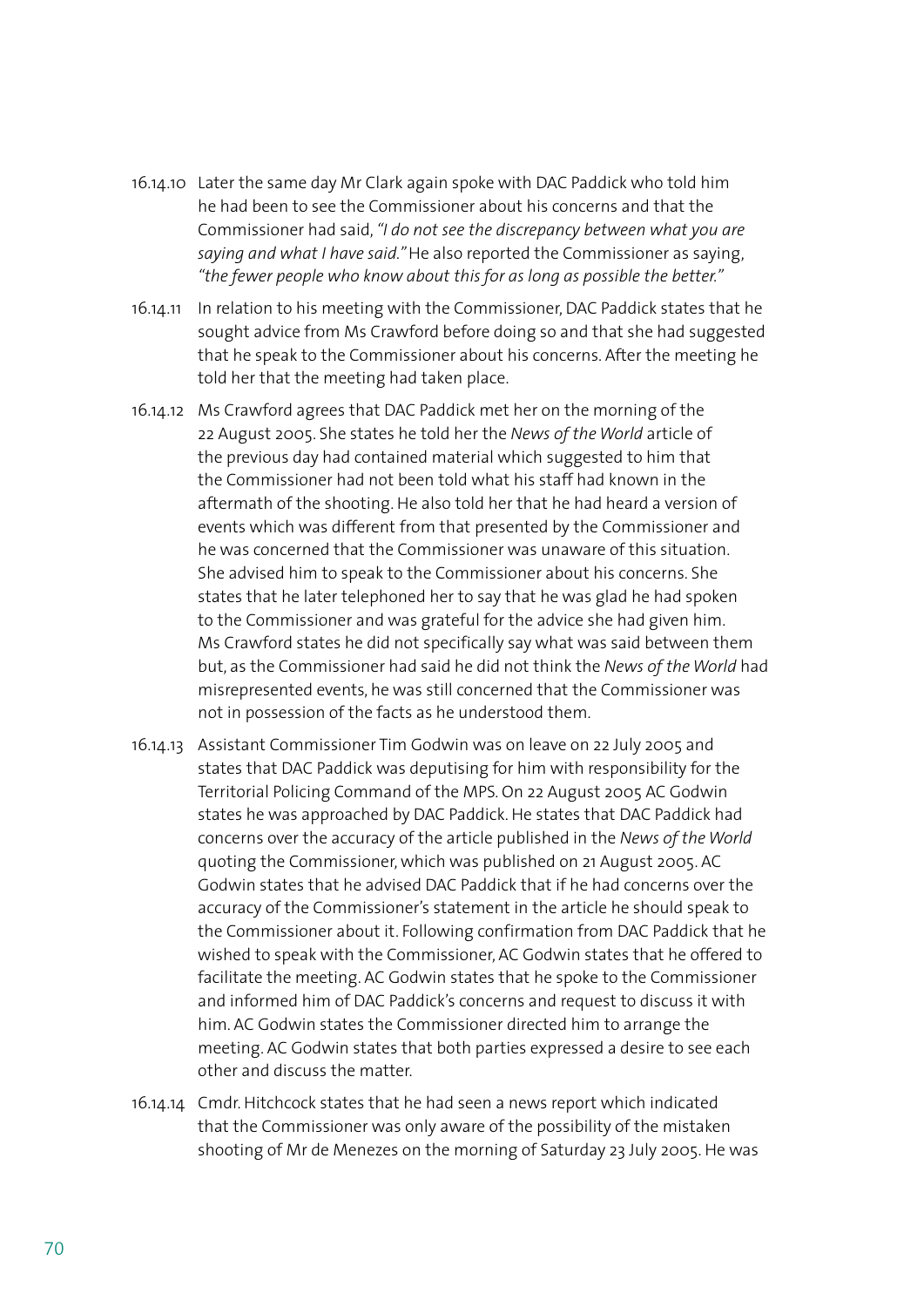concerned that following the briefing by AC Brown on 22 July he had believed that some senior members of the MPS were aware that significant doubts existed during the late afternoon of that day. On 22 August 2005 he shared his concerns with DAC Paddick who went to see the Commissioner to discuss the matters.

- 16.14.15 Cmdr. Jarman is aware that DAC Paddick has indicated that he has concerns with the report in the News of the World relating to the Commissioner in August 2005. However, he stated that he had not read the *News of the World* article at that time. He had a meeting with DAC Paddick on 22 August 2005 and DAC Paddick asked him for his recollection of the meeting alluded to in the article. Cmdr. Jarman told him he had no knowledge about what the Commissioner did or did not know. He can only assume that DAC Paddick thought that he was also at the 16:00hrs meeting chaired by AC Brown following the Gold group. Cmdr. Jarman left this meeting shortly after it began to visit Stockwell Underground station. He states that he had previously expressed concerns about the lack of the involvement of the IPCC and speculates that this had confused DAC Paddick's recollection.
- 16.14.16 In November 2005 the Commissioner gave an interview to the *Guardian* newspaper as part of a series of interviews following his first year as Commissioner of the MPS. On the 30 January 2006 the *Guardian* published the following in response to their question to the Commissioner about when he had known that the deceased was a Brazilian:

*'I'm quite sure that by 7.30pm at night we still had nothing that was identifying him…, otherwise we wouldn't have been putting out the messages that we were putting out'*

- 16.14.17 This statement contradicts what DAC Paddick says the Commissioner told him when they met on the 22 August 2005, namely that he, the Commissioner, had checked with Ms Murdoch and it was about 19:00hrs on the 22 July 2005 when he found out he was a Brazilian.
- 16.14.18 Ms Murdoch has been asked about this and agrees that she has had discussions with the Commissioner about what was known and when. She has no recollection of reaching the conclusion with the Commissioner that it was known by 19:00hrs that the deceased was a Brazilian as stated by DAC Paddick. She states that she can recall being with D.Ch/Supt. de Brunner about 19:00hrs on 22 July 2005 and heard the Commissioner ask D.Ch/Supt. De Brunner if they (MPS) knew who the deceased was. She heard D.Ch/Supt. De Brunner reply that they did not.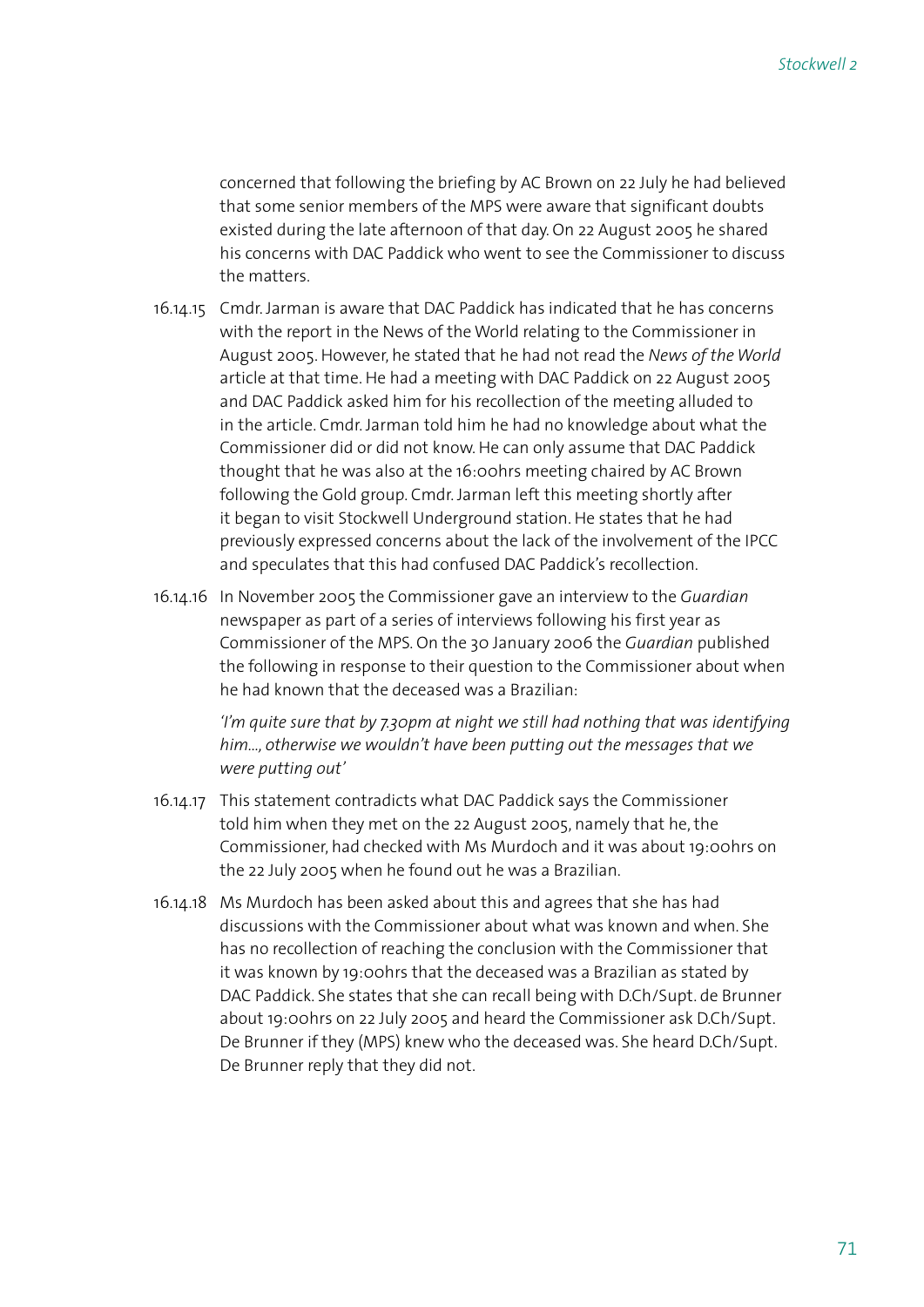# **17 Responses and interviews with officers subject of complaint**

## 17.1 **Interview with AC Hayman**

- 17.1.1 On the 24 July 2006 AC Hayman was interviewed under disciplinary caution by IPCC Acting Director of Operations, Peter Goode and Senior Investigator Mike Grant. The interview was video and tape recorded and conducted at the IPCC London office. AC Hayman was accompanied by his 'friend'32 Insp. Andrew Slater and his solicitor John Harding.
- 17.1.2 Whilst a solicitor would not normally be allowed in a conduct interview, the circumstances in this case were exceptional. The Crown Prosecution Service had already decided that a criminal prosecution should be launched in relation to the death of Mr de Menezes under Health and Safety legislation. It was agreed that the role of Mr Harding was only to interject should he believe that the interview was straying into areas that might be subject of the Health and Safety proceedings.
- 17.1.3 In total, excluding appropriate breaks, AC Hayman was interviewed for 2 hours and 44 minutes. Full transcripts of the interviews have been produced. Below are the salient points:
- 17.1.4 AC Hayman outlined the context in which the MPS were operating following the bombings of 7 July and attempted bombings of the 21 July 2005. He described the differences in the command structure between the MPS and a provincial force. He explained that AC Brown was Gold Commander for London and responsible for ensuring normality, resilience, working with partner agencies and creating an environment where the investigations could proceed. His own role was to head the terrorist investigations, provide support to the Anti Terrorist Branch, advise Government and COBR (Cabinet Office Briefing Room) and advise the Commissioner and senior MPS team.
- 17.1.5 He stated that his role was in connection with the terrorist attacks on 7 July 2005 and attempted attacks on 21 July 2005. He did not have a stipulated role in the investigation into the shooting of Mr de Menezes which he stated would have been led by someone from the DPS. He explained that the SIO would have been looking to see if the deceased was a terrorist.
- 17.1.6 In relation to the reporting of information, he stated that it would happen at his morning and evening team meetings, with anything exceptional being drawn to his attention in between. He stated that there were a number of senior people between himself and the SIO and unless it was something really exceptional most people would have left it until to the end or beginning of a day. He was totally accessible by telephone and could have been contacted with critical information.

<sup>32</sup> The Police (Conduct) Regulations 2004 allow an officer to be accompanied in interview by a fellow police officer who is not connected to the matters under investigation. This person is known as a 'friend'.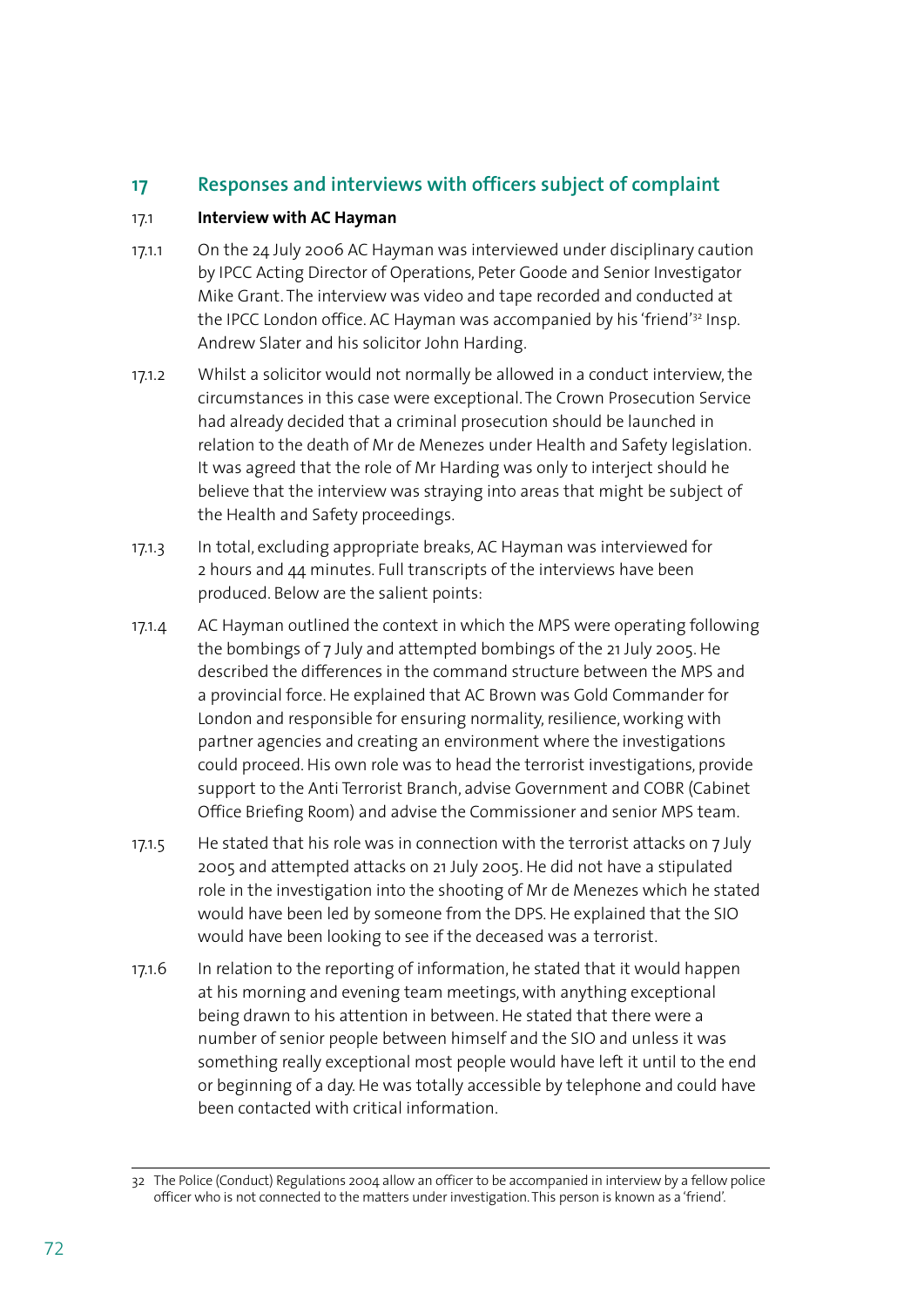- 17.1.7 He stated that DAC Clarke and Cmdr. McDowall would report to him but DAC Clarke was on leave and had then been called back. He stated that he reported to the Commissioner and that there was nobody in the reporting line between the Commissioner and himself.
- 17.1.8 He was asked if he had a role in checking press releases on 22 July 2005. He said that he was aware that colleagues had put in their statements that he was shown specific releases but that was something that he could not recall. He said that he did not want to dispute what people had said but checking press releases was not normally something he would do.
- 17.1.9 He was asked how the Commissioner would be kept appraised of the post shooting events. He stated that it was his responsibility to do so if he had any information that his judgement told him needed to go to the Commissioner. He would not hesitate to ring him or go through a staff officer to contact him. Over and above that he would brief him at the regular morning and evening Management Board meetings.
- 17.1.10 In relation to post shooting contact with the Commissioner he stated that it was difficult to recall the detail but he remembered the press conference at the QEII Centre and there being a short meeting just before they went in. The next occasion he recalled was the 17:00hrs Management Board and the meeting subsequent to it.
- 17.1.11 He explained that he worked from a perspective of "no surprises" and that if he knew anything that was to do with his area of work that had a potential for becoming a major issue he would telephone the Commissioner.
- 17.1.12 He stood by the content of his witness statement of 5 April 2006 and he had not had any further recollections since making it. He was then asked about aspects of the statement and expanded on them.
- 17.1.13 At the time of the 15:30hrs press conference he thought that there were four or possibly five bombers at large from the previous day. There was no precise information about the deceased and he did not know at that time if he was one of the four, associated, or unconnected to them.
- 17.1.14 After the press conference he briefed over 20 reporters from the CRA at NSY. He could not recall what information he gave them but guessed it was to do with the photographs of the wanted men being circulated to the public.
- 17.1.15 He could not recall being told that the deceased had documentation on him in the name Jean Charles de Menezes or whether he had ever been told that. He could not be sure if he was told about the recovery of the wallet and mobile telephone. He said he did have a recollection of being told at some point during the day that there were papers on the body and a possible name which did not accord with the four that the MPS had named. He stated there were lots of possible scenarios which could not be resolved until the deceased was identified.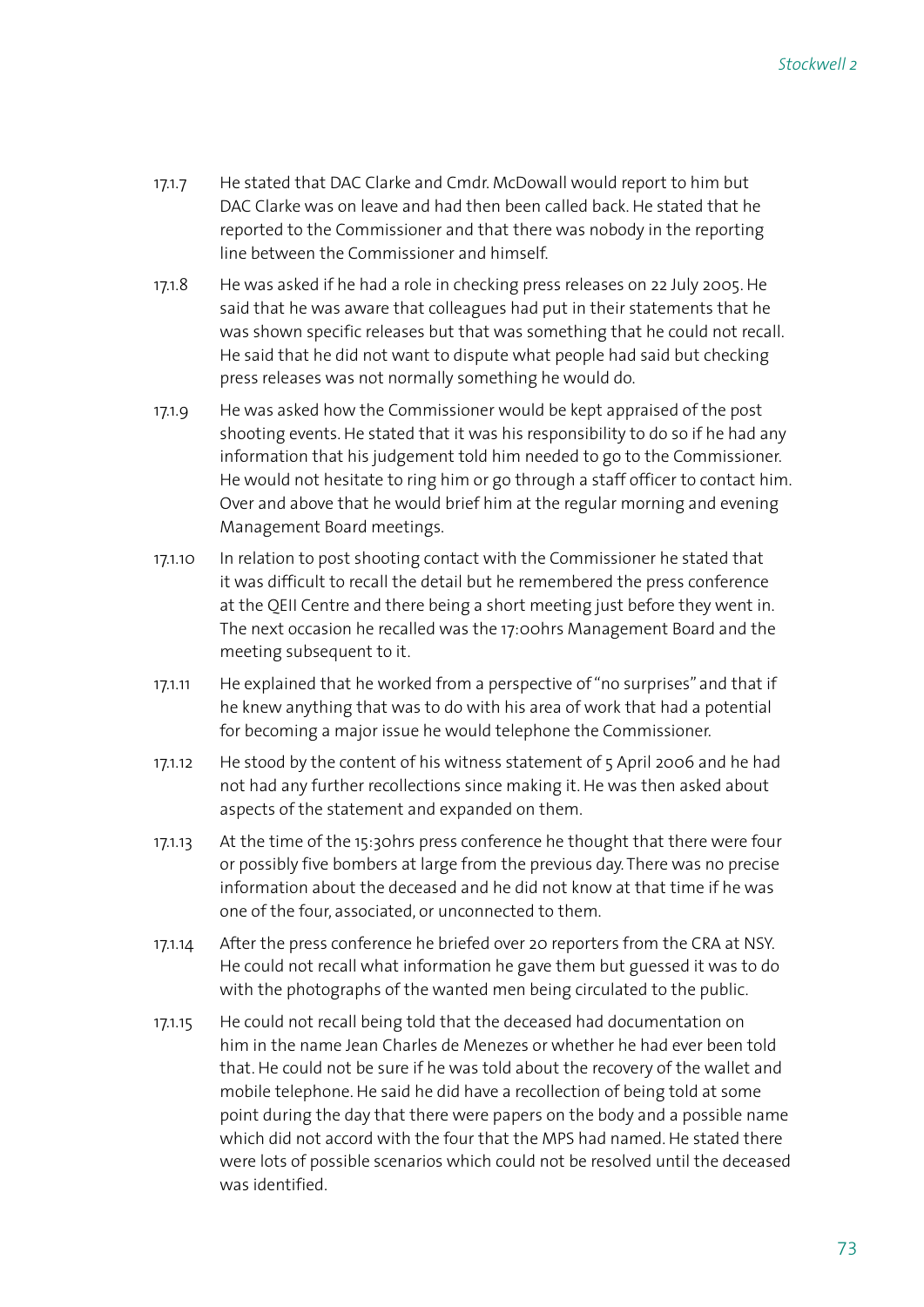- 17.1.16 He was asked what was known at the time of the 18:00hrs<sup>33</sup> (now believed between 17:00 and 18:00hrs) Management Board meeting which he agreed he attended. He answered that he could not be a hundred percent sure but did recall that he probably knew there was documentation on the body that did not accord with the four but there was an absence of any definite identification. He stated that he tried to keep the meeting focused on not saying anything until the deceased's identity was known. He accepts that there were probably people at the meeting, who knowing that there was identification on the body and a wallet would have thought things did not look particularly good, but this was speculation. He stated that he may have come across as difficult in the meeting. He agreed he probably knew about the wallet at the time of the meeting but did not know about the mobile telephone.
- 17.1.17 He stated that his recollection is that he did not know that the deceased was not one of the four wanted men until the Saturday morning and that he had kept an open mind at the time of the 18:00hrs Management Board meeting as it had not been proved or disproved.
- 17.1.18 In relation to the sub-meeting after the 18:00hrs Management Board, he said that it was fairly short and he could recall AC Brown and possibly Mr Fedorcio being present.
- 17.1.19 He was shown the notes of the meeting but said they did not really jog his memory. He could recall repeating what he had said at the Management Board that no one knew the identity of the deceased at that time. He stated that it was highly unlikely that he would have been involved in the preparation of the subsequent press release as it was not his role.
- 17.1.20 He confirmed that he had left NSY for the day sometime between 19:00hrs and 20:00hrs at which time he still had an open mind as to the involvement of the deceased. He could not recall if others had been talking to him before he left about the possibility of the deceased being innocent. He stated that had they done so he would have told them that an open mind was needed until the deceased had been identified. He did not have any contact about the shooting after leaving NSY.
- 17.1.21 On Saturday morning 23 July 2005 he got to work mid to late morning. He could not recall who briefed him but he was told the deceased was not one of the four bomb suspects. He stated that he could not recall when he was told that the deceased was innocent.
- 17.1.22 Questions were put to AC Hayman on the timeline of events and in particular his meeting with the CRA and his actions at the meeting following the Management Board meeting.

<sup>33</sup> During interview reference was made to the 18:00hrs meeting and sub-meeting but, as referred to in the report, this should be taken to mean the 17:00hrs meeting.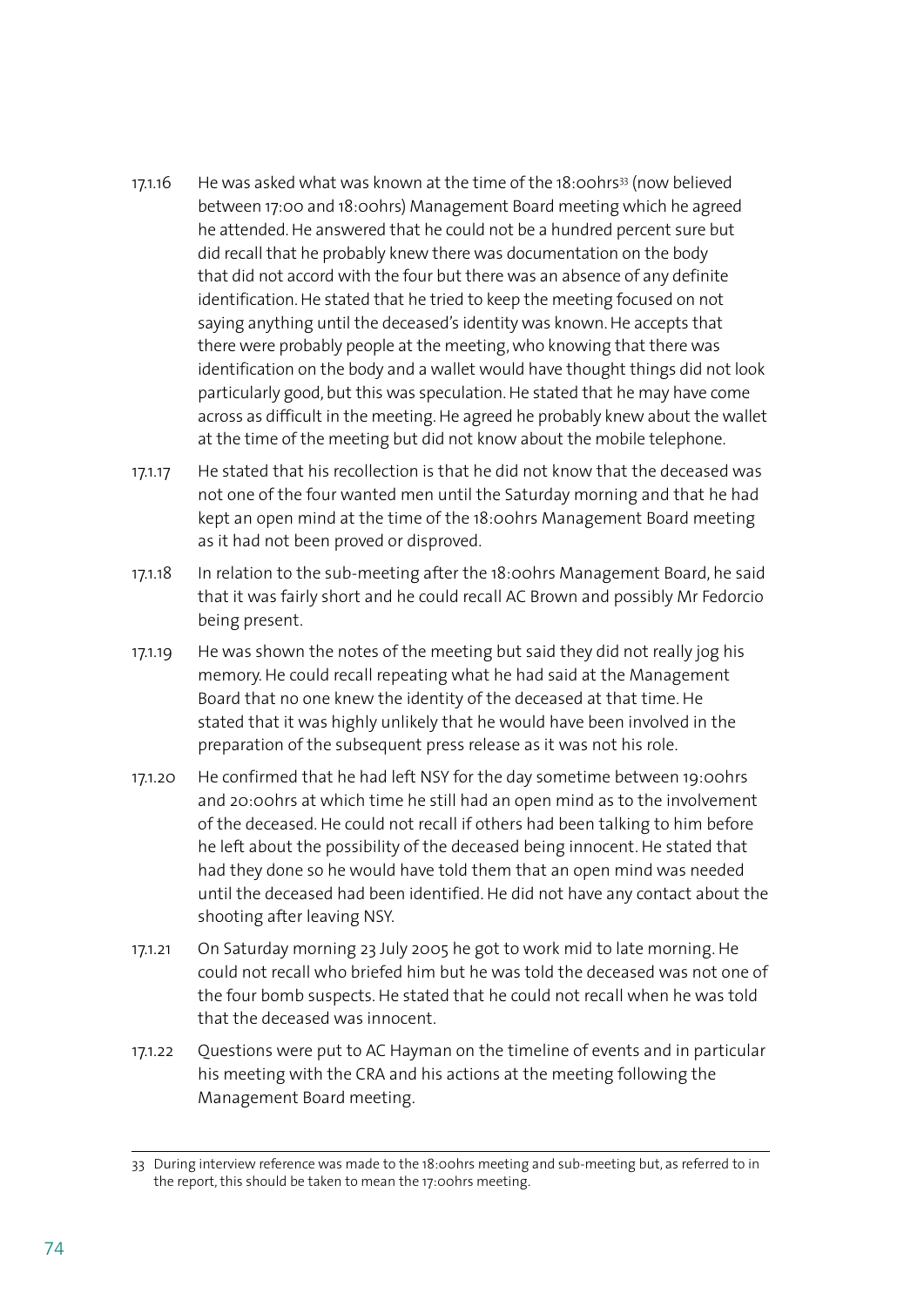- 17.1.23 He denied that he was told just prior to the briefing with the CRA that the deceased was not one of the four bombers. He could not recall it and explained the first the MPS knew for sure it was the wrong person was something like 01:00hrs 23 July 2005 or maybe 21:00 or 22:00hrs 22 July 2005. He said even if he had been told that it would not have been factually and evidentially correct.
- 17.1.24 Having agreed that he knew Mr Halford and Mr Cox he was told that they claimed they had heard that the deceased was not one of the four wanted bombers and passed that information to him before he briefed the CRA. He stated he could not recall that nor could he recall making a telephone call and then confirming to Mr Cox and Mr Halford that what they had heard was right.
- 17.1.25 The relevant parts of Mr Halford and Mr Cox's statements were read to him. He maintained that he could not recall briefing the CRA that the deceased was not one of the four. It was not the known position at that time and he would have been working off the factual evidential position. He stated he did not know whom he would have telephoned for confirmation but it certainly would not have been the SIO.
- 17.1.26 He was asked if he had let the Commissioner down by briefing the CRA with more information than he was prepared to give the Commissioner, the MPA or the Home Office. He stated there was a big difference between saying he was not one of the four bombers, which had not been established at that time, and the possibility or probability that he was not likely to be one of the four bombers.
- 17.1.27 He was told that the allegation against him was that he was told about 16:30hrs, before he briefed the CRA, that the deceased was not one of the four. He stated he could not recall that but what he did know is that they (Mr Cox and Mr Halford) could only have been relaying conversations that had been given to them third or fourth hand. They were not evidential facts.
- 17.1.28 He again agreed that he had told the 18:00hrs Management Board meeting and the sub-meeting that he could not confirm if the deceased was one of the four bombers or not. He could not recall saying it to the CRA but there was no way he would brief on any information until he knew it was accurate and correct.
- 17.1.29 He was asked if he recalled telling the Management Board sub-meeting that *"there is press running that the person shot is not one of the four bombers. We need to present that he is believed to be. This is different to confirming that he is".* He stated he had read that before and it was very confusing. He stated his position at that time was that until they knew for sure who the deceased was they could not discount any scenario.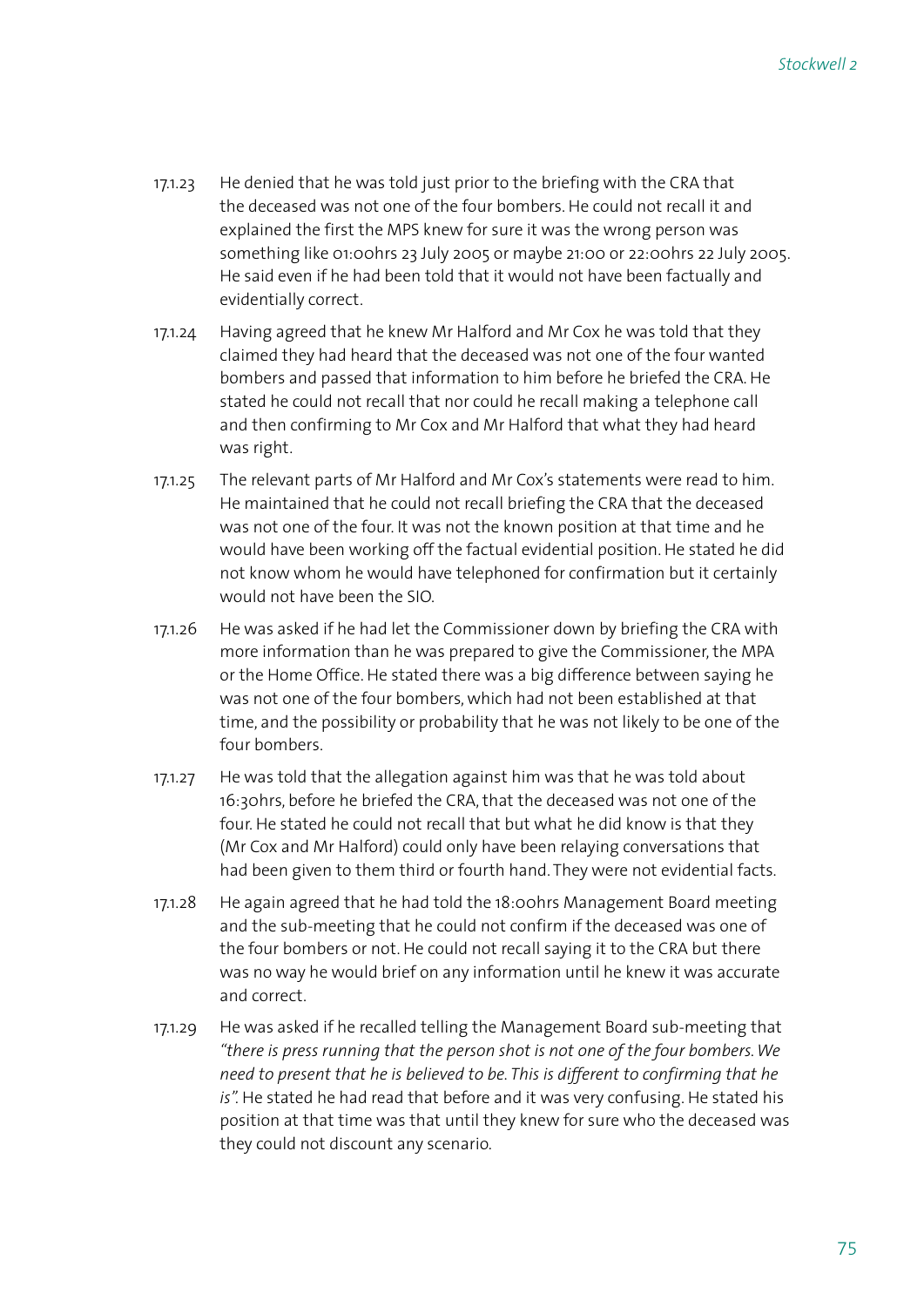- 17.1.30 He was asked if there was a need to present the deceased as being one of the four bombers. He thought the notes of the meeting were confusing and they were not an accurate record of his message that until they knew who the deceased was they had to remain open minded.
- 17.1.31 He did not understand the reference in the notes to presenting the deceased as being one of the four would be a low risk.
- 17.1.32 He was asked if he had briefed the Commissioner before the 18:00hrs meeting that the deceased was not one of the four as evidenced by Ms Murdoch. He responded that he could not recall that and it would not have happened because it was not known at the time.
- 17.1.33 He said that he had not had any involvement in the drafting of the 18:44hrs press release.
- 17.1.34 AC Hayman was then handed a copy of the witness statements of Mr Cox and Mr Halford.
- 17.1.35 Following a break in the interview AC Hayman said that he did not wish to add anything having seen the witness statements of Mr Cox and Mr Halford.
- 17.1.36 He was asked if he admitted or denied the allegations as contained in the Regulation 9 Notice served on him. He stated he denied them.

#### 17.2 **Written responses from the Commissioner**

- 17.2.1 In response to the Regulation 9 Notices served upon him, the Commissioner submitted a written response dated the 7 July 2006. He subsequently submitted an amended version of the response dated the 4 August 2006, offering some minor corrections to his first statement.
- 17.2.2 In his written response the Commissioner states that he and his colleagues were dealing with demands that were unparalleled in recent times and refers to the bombing incidents of the 7 and 21 July 2005. He describes his role and responsibilities and the fact that whilst he relies upon his Assistant Commissioners for advice and information, he is accountable for everything that happens in the MPS. He takes full responsibility for all actions and decisions in which he was involved but points out that there is a limit to the knowledge that he can have about any single incident.
- 17.2.3 In relation to the events surrounding the death of Mr de Menezes, the Commissioner refers to the events of 21 and early 22 July 2005. He believes that AC Hayman told him at some point between 10:00hrs and 10:30hrs that somebody had been shot seven times at Stockwell and was dead. At that time he understood that the deceased was one of the bombers from the previous day. This information was re-iterated to him by his staff officer Ch/Supt. Stewart.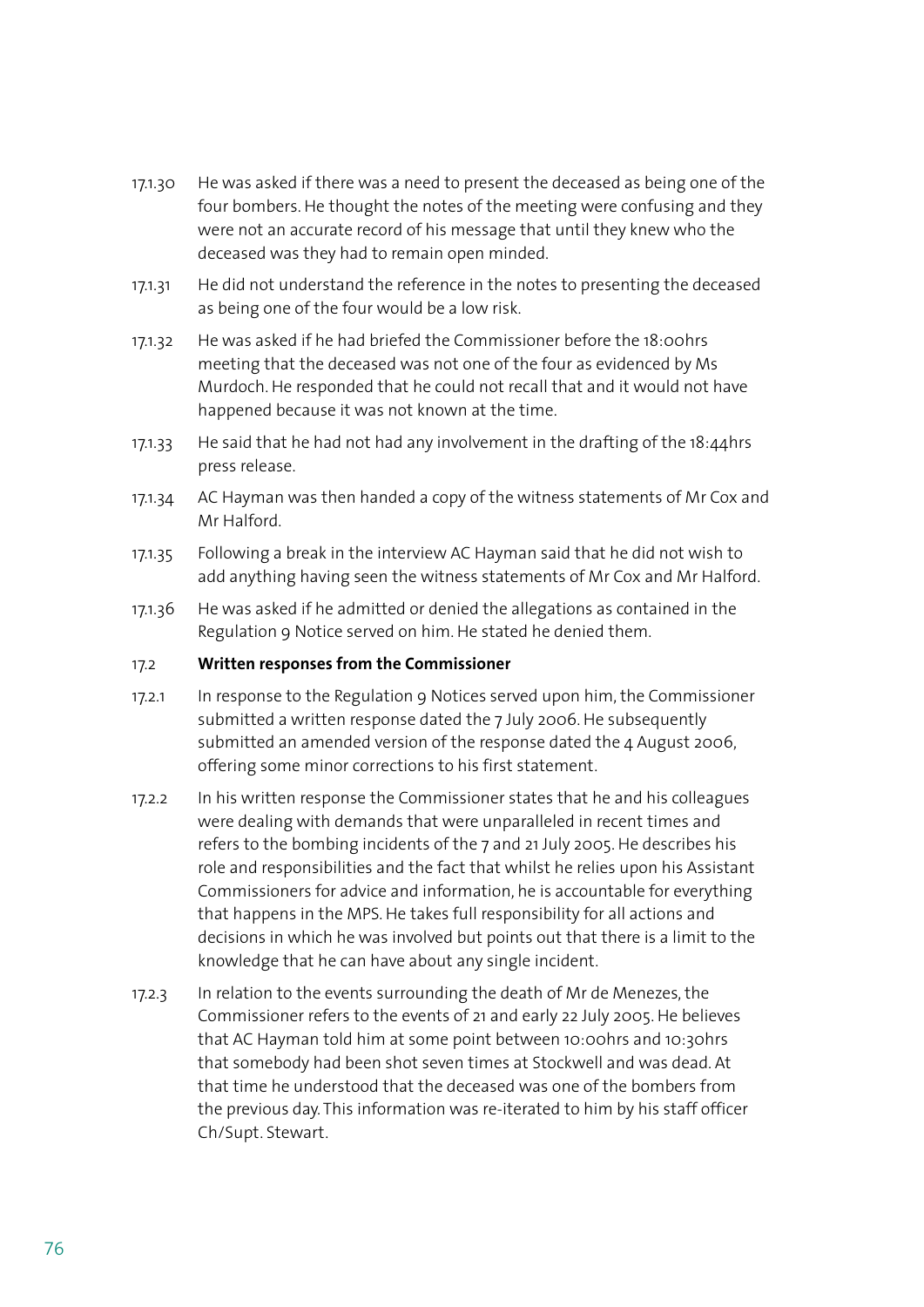- 17.2.4 Having been told of the shooting he informed the Home Office and the IPCC but took no part in the drafting of the press release of 11:41hrs. He refers to his office being full of people coming and going, updating him on events and that he was made aware of the television coverage. He spoke to AC Hayman, AC Brown and DAC Given on occasions during the day but does not have an independent memory of the conversations. He understands that he was briefed by AC Hayman sometime before 1400hrs and that the issue with which he was most concerned was the identification of the deceased and his link to the incidents of the 7 and 21 July 2005.
- 17.2.5 In relation to the press conference of 15:30hrs 22 July 2005, he states that it had been delayed and the whole object was to put the faces of the four wanted suspect bombers before the public. He does not recall being involved in the writing of the press statement for the press conference but thinks he intervened by inserting the words *'the information I have available is'* and *'I understand that'* in relation to the shooting. He knew by that stage that the building from which Mr de Menezes had emerged was one which the terrorists had occupied. He said the press statement stated "I understand the man was challenged and refused to obey" and he had no reason to believe that information was not correct. At the time he believed the press statement to be true and, whilst it was the result of many hands, he takes full responsibility for it.
- 17.2.6 He details his next involvement as the 17:00hrs 22 July 2005 emergency session of the Management Board and that the minutes and subsequent note are available. He states he has no detailed memory of the Management Board or sub-meeting and refers to the minutes and notes. He refers to now being aware that DAC Paddick was at the meeting as acting AC Territorial Policing but he did not raise any concerns about the identity of the deceased at that time or in the hours and days which followed. He encourages and expects open discussions and challenges in Management Board meetings and if anyone thought Mr de Menezes was not connected to terrorism it would have been their duty to say so.
- 17.2.7 He states he first became aware that DAC Paddick had concerns when he had a short meeting with him on the 22 August 2005. He reiterated that whatever anyone else knew, he had not known until the morning of 23 July 2005 that Mr de Menezes was an innocent man. He did not discuss DAC Paddick's own knowledge of events as he thought it inappropriate to do so.
- 17.2.8 He states that at the sub-meeting, after the 17:00hrs Management Board meeting, they began to draft another press statement which was released at 18:44hrs. He refers to the note of the meeting as not being clear but recalls that there was absolutely nothing to suggest that the deceased was unconnected to terrorism. There was a possibility that he was not one of the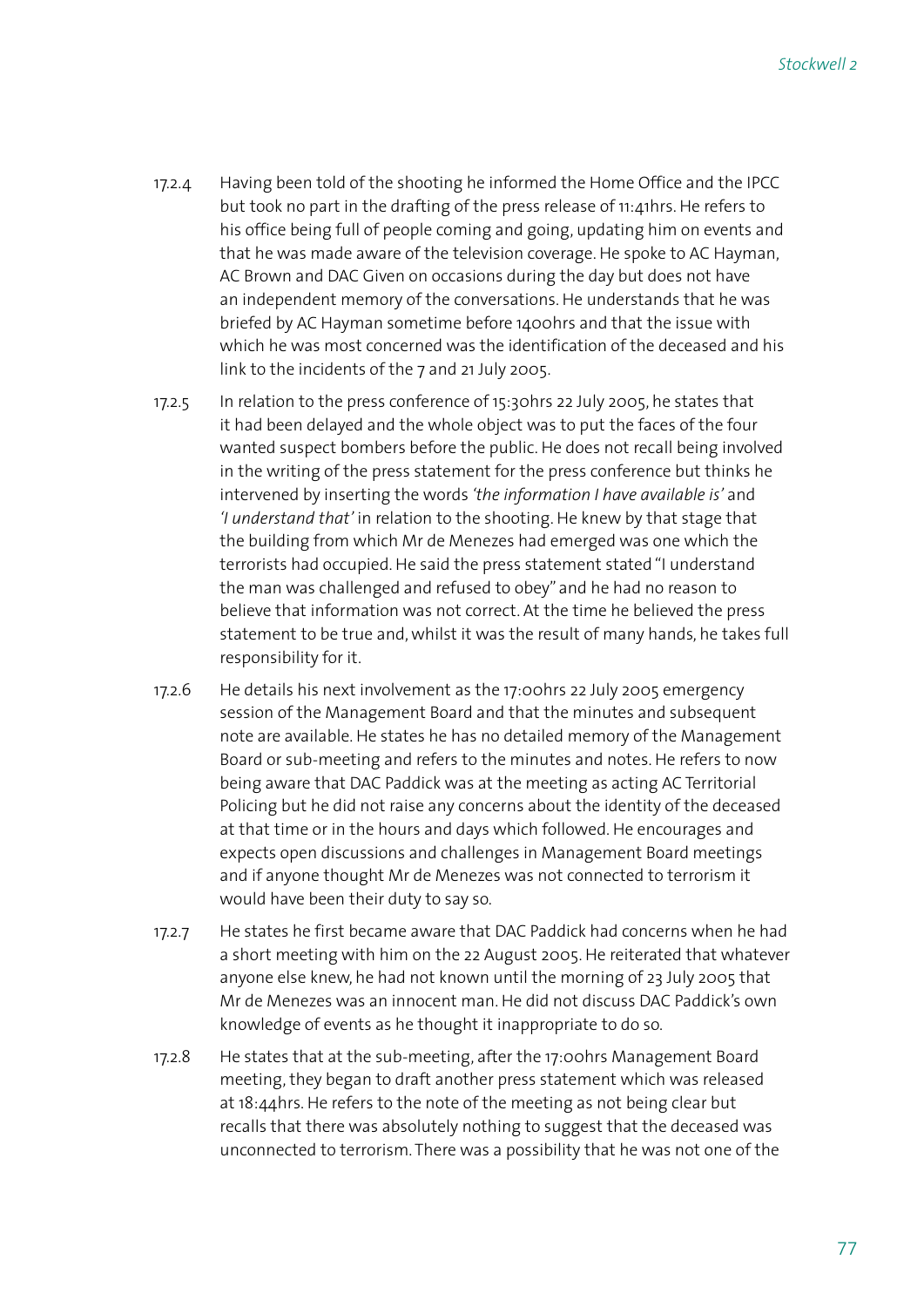four bombers but he was believed to be involved. Because the deceased's role was not certain, the press release said it was not clear if he was one of the four people they were seeking to identify. He wishes to make it absolutely clear that if someone at the meeting had raised a suggestion that there was any reason to believe that the deceased was not a terrorist then there would have been a full discussion on that point which would have been recorded.

- 17.2.9 In relation to the note of the meeting recording that he said the press release should include that the deceased's behaviour added to the circumstances, he can not now recall what he had in mind. He refers to the previous press statements indicating that the man had been challenged and the note of the meeting recording him as having referred to the deceased's behaviour after he left the address. He believes it is likely that he had been told of the deceased's behaviour in getting on and off the bus but, in any event, there was clear agreement to his own view that the deceased's behaviour had contributed to police action.
- 17.2.10 He states he does not recall why the press release (18:44hrs) included a reference to the deceased's clothing and does not recall any discussion on this aspect. The draft was agreed by all present and he had, and still has, no impression that they were trying to hide anything.
- 17.2.11 In relation to speaking to the MSF, he explains that shortly after the 18:44hrs press release the Deputy Commissioner was meeting with them. He joined the meeting briefly to thank them and express the view that they were all working together.
- 17.2.12 He has been informed that he then met the Deputy Commissioner's Staff Officer, D.Ch/Supt. de Brunner and in response to his questions was told by D.Ch/Supt. de Brunner that the deceased had not been identified and the force was not sure whether he was one of the four wanted terrorists. He has no recollection of this conversation. He believes he left Scotland Yard about 20:15hrs.
- 17.2.13 On the following morning 23 July 2005, he states he returned to Scotland Yard about 08:15hrs and went out with Ch/Supt. Stewart to meet operational officers. On the way back he was confronted by a Sky Television reporter and made it clear he was proud of how the MPS were doing. He then returned to his office and just after 10:00hrs AC Brown and Mr Fedorcio informed him of the identity of Jean Charles de Menezes and the fact that he was apparently unconnected to the bombings. He asked them to draft a press release but he did not take any part in it and did not see what went out. He requested that AC Brown confirm that procedures were in place to support the family of Mr de Menezes and the officers involved in the shooting at Stockwell. He then had discussions about the latest developments in the shooting inquiry and the search for the bombers and left NSY about 15:00hrs.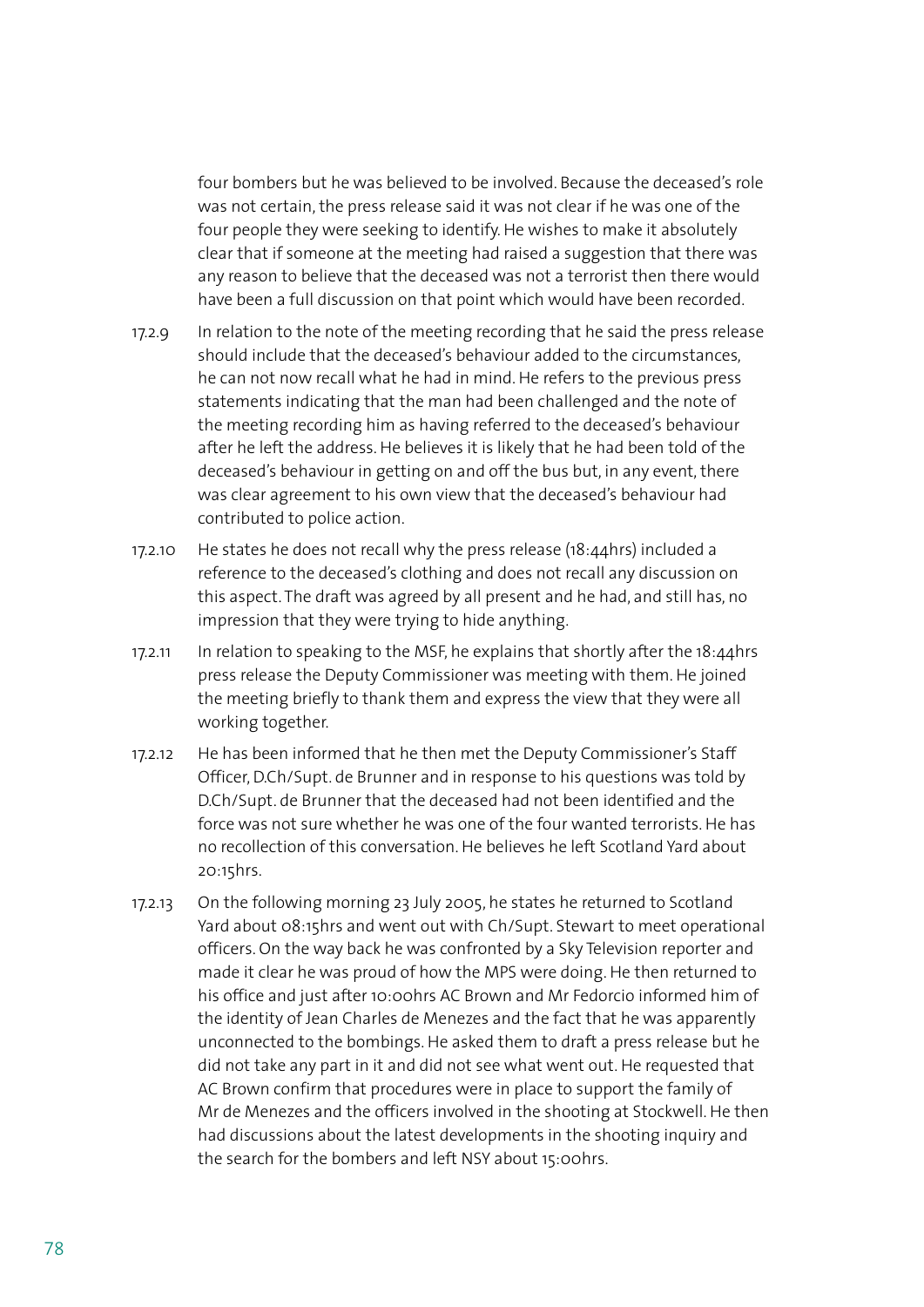- 17.2.14 The following day 24 July 2005 he gave an interview to Adam Boulton for a Sky News programme. He believed it was necessary to give an account of what had happened and it included the first public apology.
- 17.2.15 In response to the second Regulation 9 Notice and the statement attributed to him by the *News of the World*, he stated that it was an abbreviation of what he actually said and attached a transcript of the full interview to the written response. He states that the relevant section is:

*'The key component was, at that time, and indeed for the next 24 hours or so, I and everybody who advised me, believed that the person who was shot was a suicide bomber (or a potential suicide bomber and either one of the four for whom we were looking, or even worse than that, someone else.)'.*

- 17.2.16 He points out that the *News of the World* quote stops after the first use of the term suicide bomber, and argues that the rest of what he said (in bold above) provides clear qualification. He states that the full sentence is consistent with his understanding in the first 24 hours after the events at Stockwell. He reiterates that he believed the deceased was involved in terrorism until around 10:30hrs on 23 July 2005, some 24 hours after the shooting. He understood that to be the position of all those, without exception, who were providing him with advice. During many discussions no contrary view or information was expressed.
- 17.2.17 In relation to the *Guardian* article, he states that the interview took place in November 2005. He believes it is correct that by 19:30hrs on 22 July 2005 they had not identified Mr de Menezes and that the *Guardian* statement that we had nothing identifying him is an incomplete account of the relevant part of the interview with the journalist Ian Katz. He attached a transcript of this interview to his written response.
- 17.2.18 He states that the relevant part of the interview is:

*IK – "Because I suppose the, the punters have this sort of reaction to this whole thing is, sure you might not have known it was absolutely the wrong man until Saturday morning but surely at the point you find out this guy is Brazilian it's a serious worry and you [rein] back on the message".*

 *SIB – "I have no memory of knowing him as a Brazilian at all. Now that doesn't mean that other people did not know it or suspect it in this gigantic organisation, erm, I'm quite sure that by 7.30pm at night we still had nothing that was identifying him at this level, otherwise we wouldn't have been putting out the messages that we were putting out".*

17.2.19 The Commissioner states that what he has underlined was missed out by the newspaper and that he was telling the truth as he knew it. He believes the full transcript makes it clear that he was saying that at the top of the organisation they did not know by 19:30hrs the identity of Mr de Menezes and this is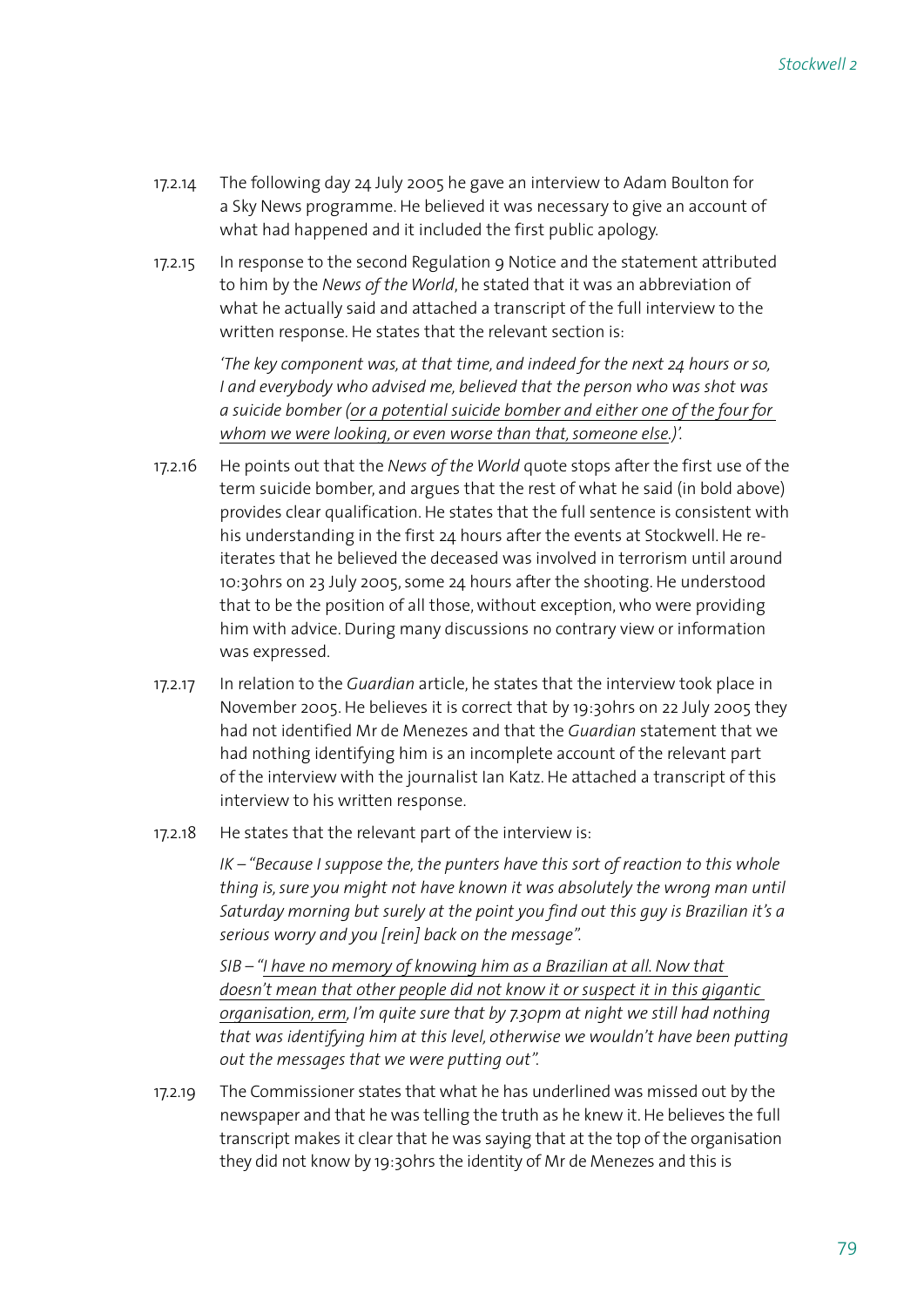entirely supported by his conversation with D.Ch/Supt. de Brunner. He was not commenting on the state of knowledge within the MPS as a whole.

- 17.2.20 He states that he believes it is clear from the full transcripts of the interviews that he did not say anything misleading to the *News of the World* or *Guardian* newspapers.
- 17.2.21 Finally in his written response, the Commissioner documents his own conclusions. A summary follows:
	- The MPS made a dreadful mistake in shooting Jean Charles de Menezes. =
	- The press releases of 22 and 23 July 2005 contained inaccurate information. = These were not corrected by the time the MPS were asked by the IPCC to refrain from further comment at 23:35hrs on 23 July 2005. He apologises for these mistakes.
	- $=$  The information provided to him on the morning of 22 July 2005 was limited given the incident had just occurred, but he had no reason to doubt the accuracy of information provided to him by ACSO (AC Hayman) and his own staff officer.
	- $=$  It would have been unrealistic to have provided no information to the public. There were community concerns and the public needed to be reassured.
	- $=$  He did not become aware of the full extent of the misinformation that had been contained in the press releases until 27 July 2005 by which time the IPCC had requested the MPS to make no further comment. Some true facts then started to emerge into the public domain.
	- $=$  Lessons have been learnt concerning the handling of information as a result of the events of 22 and 23 July 2005 and a review of procedures has been undertaken.
	- $=$  The system of information control internally failed in the face of an enormous incident. This has now been rectified.
	- $=$  He believes that he and everyone involved acted in good faith in circumstances that placed them under unprecedented pressure. He acted with complete integrity. He is very sorry for the de Menezes family and the MPS takes full responsibility for their son's death.
	- = He rejects the substance of the complaints about his personal conduct.

#### 17.3 **Interview with the Commissioner**

17.3.1 On 3 August 2006 the Commissioner was interviewed under disciplinary caution by IPCC Acting Director of Operations, Peter Goode and Senior Investigator Mike Grant. The interview was video and tape recorded and conducted at the IPCC London office. The Commissioner was accompanied by his 'friend' Inspector Peter Richardson and his solicitor Stephen Parkinson.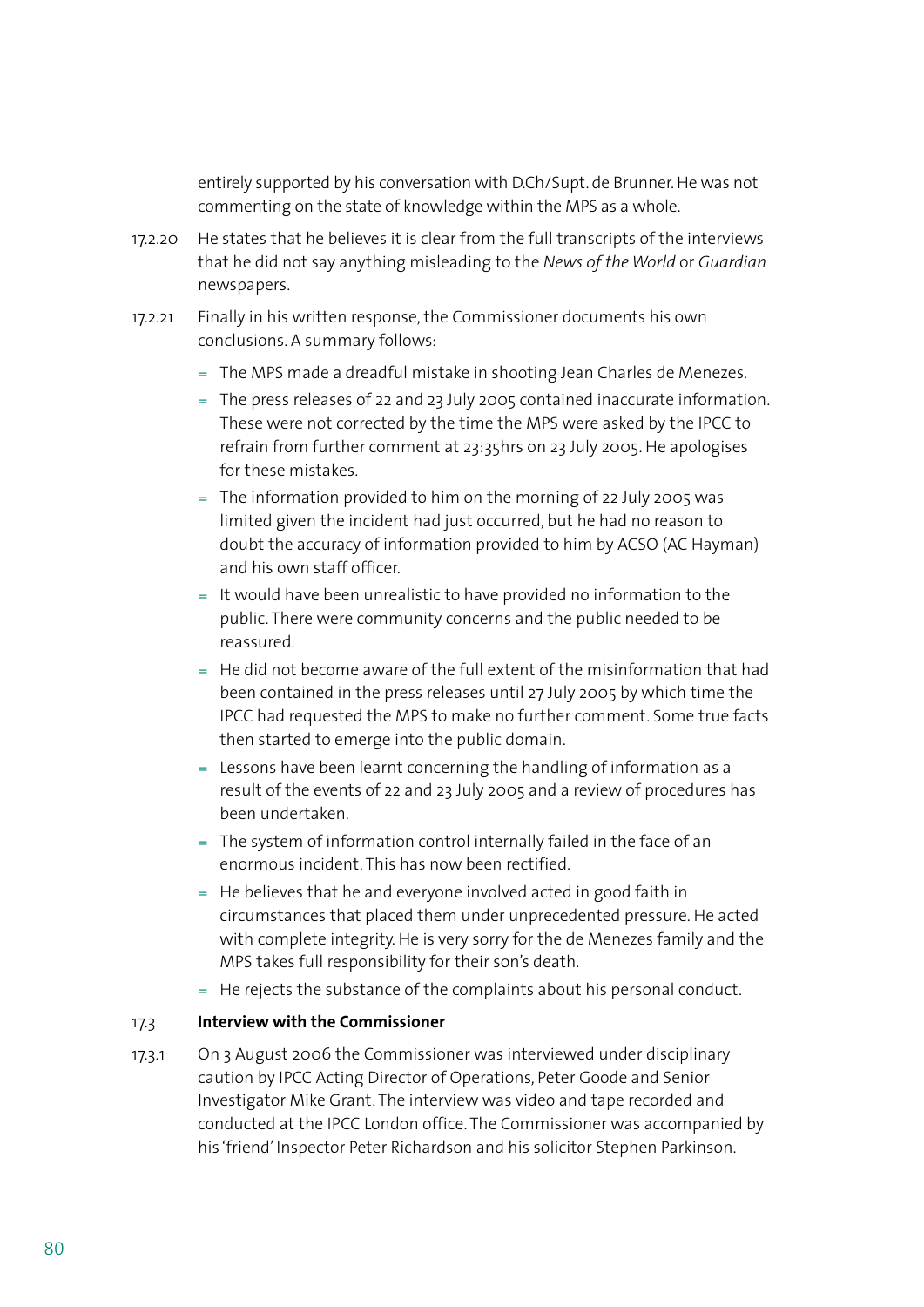- 17.3.2 As with AC Hayman, the Commissioner was allowed to have a solicitor present in a conduct interview because of the impending Health and Safety prosecution. It was agreed that the role of Mr Parkinson was only to interject should he believe that the interview was straying into areas that may be subject to the Health and Safety case.
- 17.3.3 In total, excluding appropriate breaks, the Commissioner was interviewed for 2 hours and 53 minutes. Full transcripts of the interviews have been produced. The salient points are below:
- 17.3.4 At the start of the interview the Commissioner read verbatim from the written statement he handed over immediately prior to the interview. A summary of that statement is shown below:
	- $=$  He confirmed that the MPS accepted full responsibility for the death of Mr de Menezes.
	- $=$  He made a number of minor corrections to his written response of 7 July 2006.
	- $=$  He detailed the significant operational challenges that the MPS were facing throughout July 2005.
	- $=$  He spoke of his unique position as Commissioner as opposed to any other chief officer and his accountability for the actions of the MPS, his need to rely on others and there being a limit to the depth of knowledge which he can have about any single incident.
	- $=$  It being difficult to recall much with confidence due to the passage of time, the inappropriateness of talking to others due to the investigation, the repetitive nature of events between the 7 and 21 July 2005 and the continual media speculation.
	- = His need to rely almost entirely on written records.
	- The need to be judged on what he actually said as opposed to what = newspapers printed.
	- $=$  Lessons had been learned and will continue to be learnt as a result of the death of Mr de Menezes.
	- $=$  He has no doubts about his honesty and integrity in relation to his position and command in July 2005.
	- $=$  He remains immensely sorry for the de Menezes family but rejects the substance of the complaints made on their behalf about his personal conduct.
- 17.3.5 The Commissioner then responded to all of the questions that were put to him about the events following the shooting of Mr de Menezes and the allegations made against him. During interview he re-iterated the contents of his written response dated 7 July 2006 (as subsequently amended on 4 August 2006).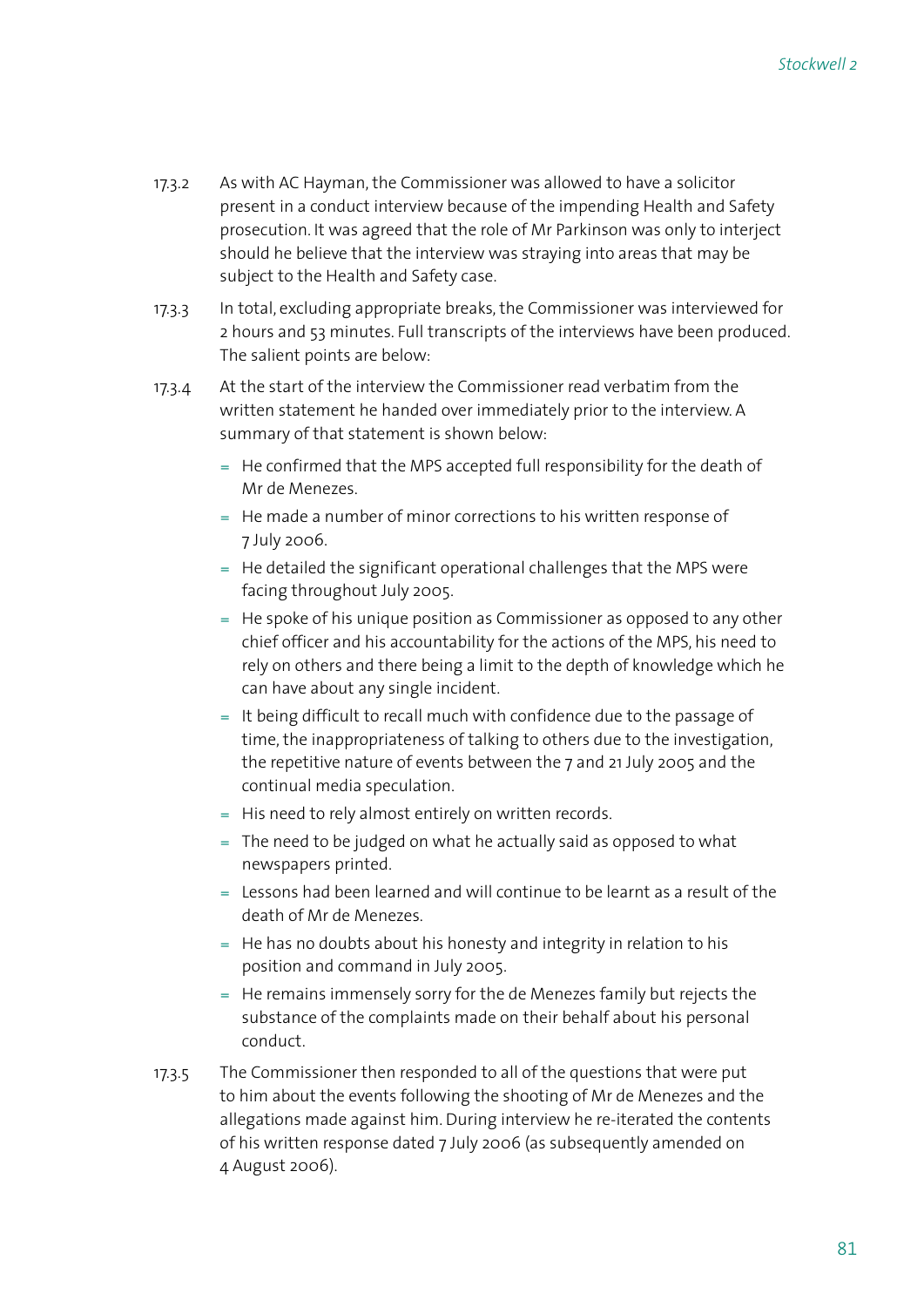- 17.3.6 He detailed the unique management structure of the MPS in comparison with other forces and stated that with 51,000 employees the Assistant Commissioners are amongst the most senior officers in the police service. He spoke about the situation the MPS faced following the events of 7 and 21 July 2005 and the roles of AC Hayman as ACSO and AC Brown as Gold.
- 17.3.7 In response to being asked what his expectations were for being kept informed on the 22 July 2005, he stated that he had received briefings by AC Hayman, AC Brown and DAC Given and that the day was filled with people being in and out of his office. He added that he had to rely on the experience and knowledge of his Assistant Commissioners as to what they told him.
- 17.3.8 He was repeatedly asked about what he should have been told by AC Hayman, AC Brown and others following the shooting. He responded by stating that he relied upon their experience and judgement as to what they would tell him.
- 17.3.9 He was again asked, having seen the material disclosed to him prior to interview, whether AC Hayman and AC Brown should have told him what they knew. He responded again by saying that he relied on their professional judgements. He had not given specific instructions as to what he should be kept informed about in relation to the shooting.
- 17.3.10 He was asked if it was acceptable for others, including ACC Beckley from another police force and the MSF members, to be given information, including a possible identity and nationality for the deceased, and yet he not be told. He stated that the question was being repeated in another way and that those dealing with the incident were amongst the most experienced counter-terrorist officers in the world. He added that Mr Beckley, the MSF and DAC Paddick are not the experts and he relies on experts.
- 17.3.11 It was put to him that as he had engaged himself in the 15:30hrs press conference then there was a responsibility upon him to ensure that he was being given relevant information. He responded by saying that the press conference was not about the actual shooting but the bombings, but it was impossible not to talk about the shooting to some extent.
- 17.3.12 He stated that Mr Fedorcio, as Director of the DPA for the MPS, had been responsible for the media strategy but that it would have been developed by AC Hayman and AC Brown with Mr Fedorcio advising. In relation to his own involvement he stated that he played no part in the morning press release, the second at 15:30hrs was largely written for him but with his additions and the third, the 18:44hrs release, was where he had had a hand in the drafting.
- 17.3.13 He was asked what mechanisms were in place for information that was coming in about the shooting to get through to him. He responded by stating that he relied upon his senior colleagues to update him in a crisis situation.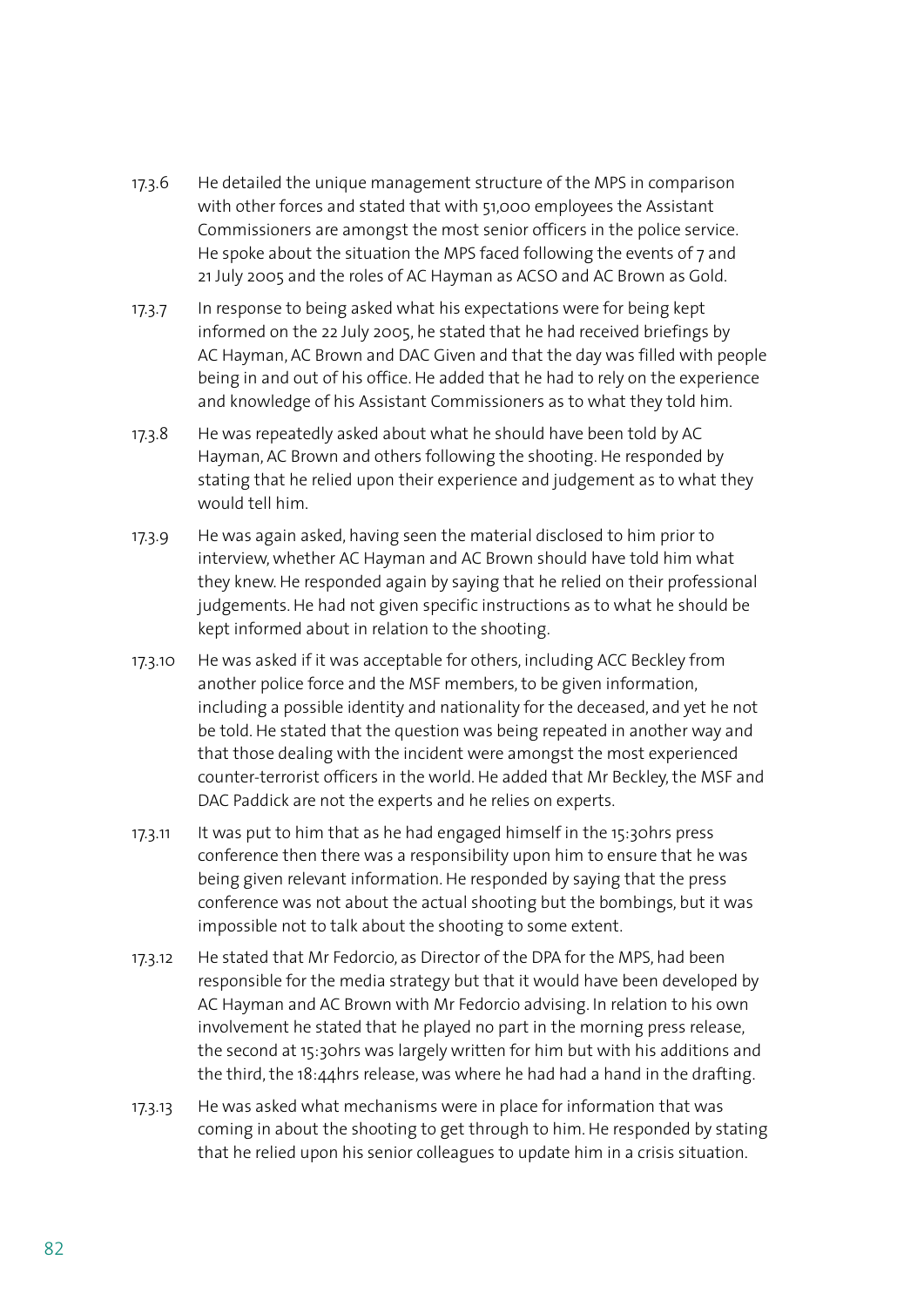He stated AC Brown and AC Hayman had an absolute responsibility to update him, but it was for their judgement as to what they told him.

- 17.3.14 He agreed that having read the pre interview disclosure he now had a good idea of what others knew and again repeated that he relied upon the experience of others. He was asked if AC Brown and AC Hayman had fulfilled their obligations to him on 22 July and again responded by referring to the judgements that they had to make.
- 17.3.15 The Commissioner was again asked if he was happy with the fact that he was not given information about the deceased when ACC Beckley, the MSF, Cmdr. Hitchcock, Mr Halford, the FCO and the HO were told. He responded by stating that it was necessary to distinguish what particular information was provided to which parties and again spoke about relying upon the judgements of others as to what he was told.
- 17.3.16 The Commissioner was then asked questions in relation to his written response of the 7 July 2006. He had provided information to the IPCC shortly after the shooting that the deceased had refused to respond to anything that the MPS had asked him to do. He was asked where he got the information from. He stated that he assumed that he got it from a combination of AC Hayman and his staff officer Ch/Supt Stewart. He accepted the information was wrong but that he believed it at the time. He accepted the 11:41hrs press release was wrong when it referred to the deceased having been challenged, but reiterated that he had not been involved in its drafting. He was asked if he had had access to television coverage at the time. He stated that he did not think he saw any television reporting at that time and was unlikely to have been watching television given the circumstances of the shooting and the telephone calls he was making.
- 17.3.17 In relation to the identity of the deceased and the fact that he had raised his concerns with AC Hayman at 14:00hrs, he was asked if that was not another reason why he should have been told about the identification of the deceased as it unfolded. He responded by repeating that he relied upon the judgements of others and that he was pressing AC Hayman for information. He confirmed that had anyone thought Mr de Menezes was not connected to terrorism then it was their duty to say so.
- 17.3.18 In relation to the 17:00hrs 22 July 2005 Management Board meeting and the subsequent sub-meeting, he was asked if AC Hayman had told him before they started that the deceased was not one of the four wanted bombers. He stated he had no recollection of that happening.
- 17.3.19 Having agreed he was pushing for information at the meetings, he was asked if he would have expected AC Brown or AC Hayman to have told him that there was a possible identification for the deceased by way of name and nationality. He responded by repeating that he had to rely on their judgements.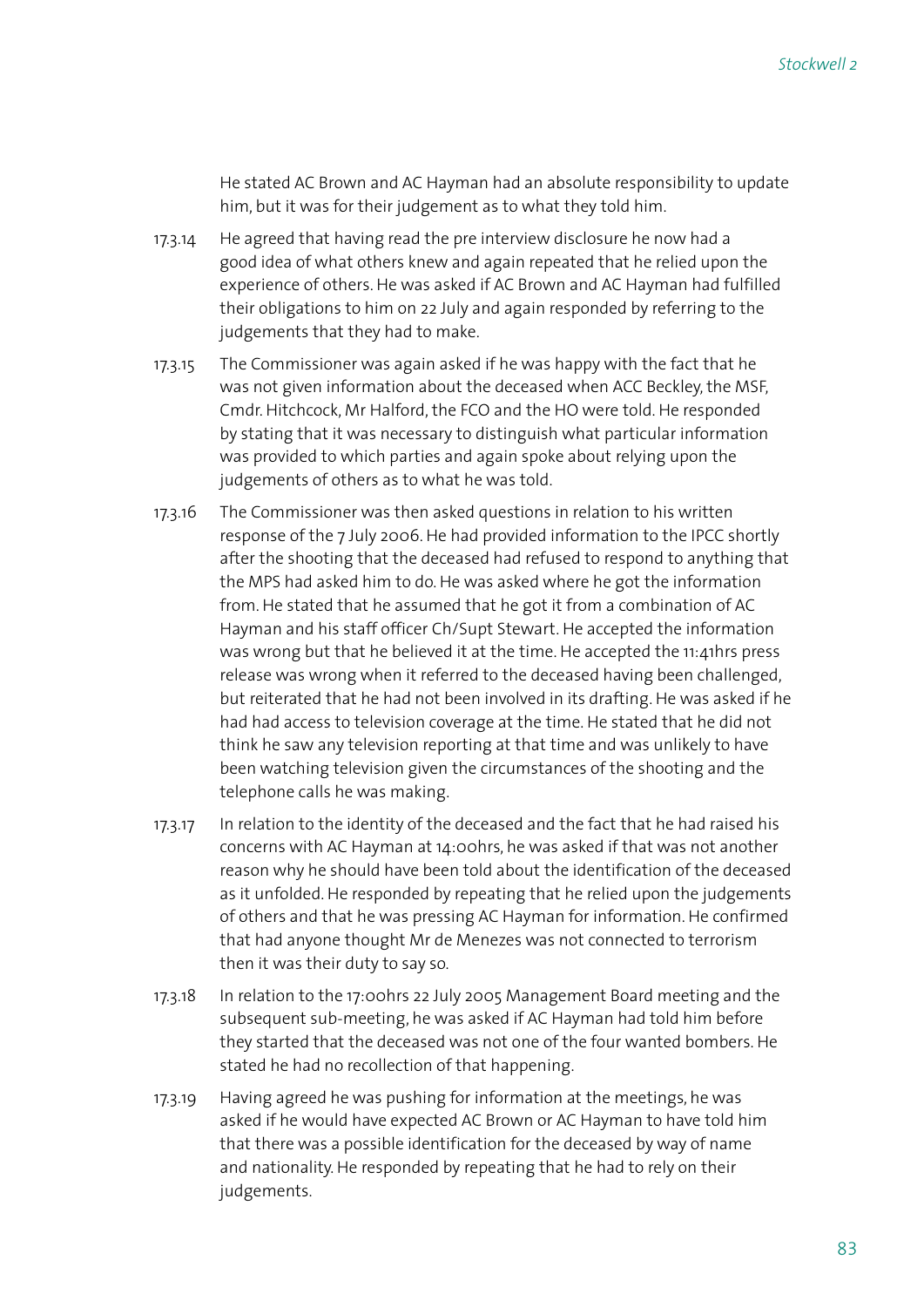- 17.3.20 In relation to the allegation that AC Hayman had told the CRA prior to 17:00hrs that the deceased was not one of the four, he stated that if that is what had happened, then he would have expected and been entitled to have been told the same by him.
- 17.3.21 He agreed that prior to or at the meetings he was not told about the recovery of the deceased's mobile telephone, wallet or of a possible identity and nationality.
- 17.3.22 He was asked what was meant by the notes of the second meeting which referred to there being "press running" that the person shot was not one of the four but it needed to be presented that he is believed to be. He stated he did not understand it and had no memory of it and was genuinely puzzled. He denied that anything untoward had taken place at the meeting stating that he would not have presided over a meeting where press statements were designed to deliberately mislead.
- 17.3.23 In relation to the subsequent press release at 18:44hrs referring to the deceased's behaviour adding to the circumstances, he maintained that was his belief at the time. He stated he thought Mr Fedorcio had left the meeting to draft the press release and he would not challenge what was in Mr Fedorcio's witness statement about the fact that he had read it over his shoulder. He did not believe that this amounted to overseeing the release. He accepted that it was now known that some of the press release was flawed but there had not been any intention to deliberately mislead.
- 17.3.24 He was asked about his attendance at the 19:00hrs meeting between the Deputy Commissioner and the MSF. He stated that he just walked into the meeting and thanked them. He stated that nobody present at the meeting raised any concerns with him and that Mr Butt and Mr Ali are mistaken in their belief that he must have known that an innocent man had been shot.
- 17.3.25 He stated that he believes he left Scotland Yard for the day about 21:00hrs and did not have any contact about the shooting until the next morning. He did not leave any instructions to be contacted in the event of anything happening, but he is available 24 hours a day.
- 17.3.26 In relation to the identity of the deceased he stated that he believes he first heard the name Jean Charles de Menezes and his nationality when AC Brown briefed him at sometime between 10:15hrs and 10:30hrs on Saturday 23 July 2005. In relation to the wallet, mobile telephone and other items found upon the deceased, he stated that he could not be sure when he was told about them but would imagine, logically, that it was at about the same time.
- 17.3.27 In respect of the evidence that an entry had been made in a log at 14:20hrs 22July 2005 that there was a fast track action from the Commissioner's office regarding the deceased's wallet, he stated that he did not have any knowledge of this.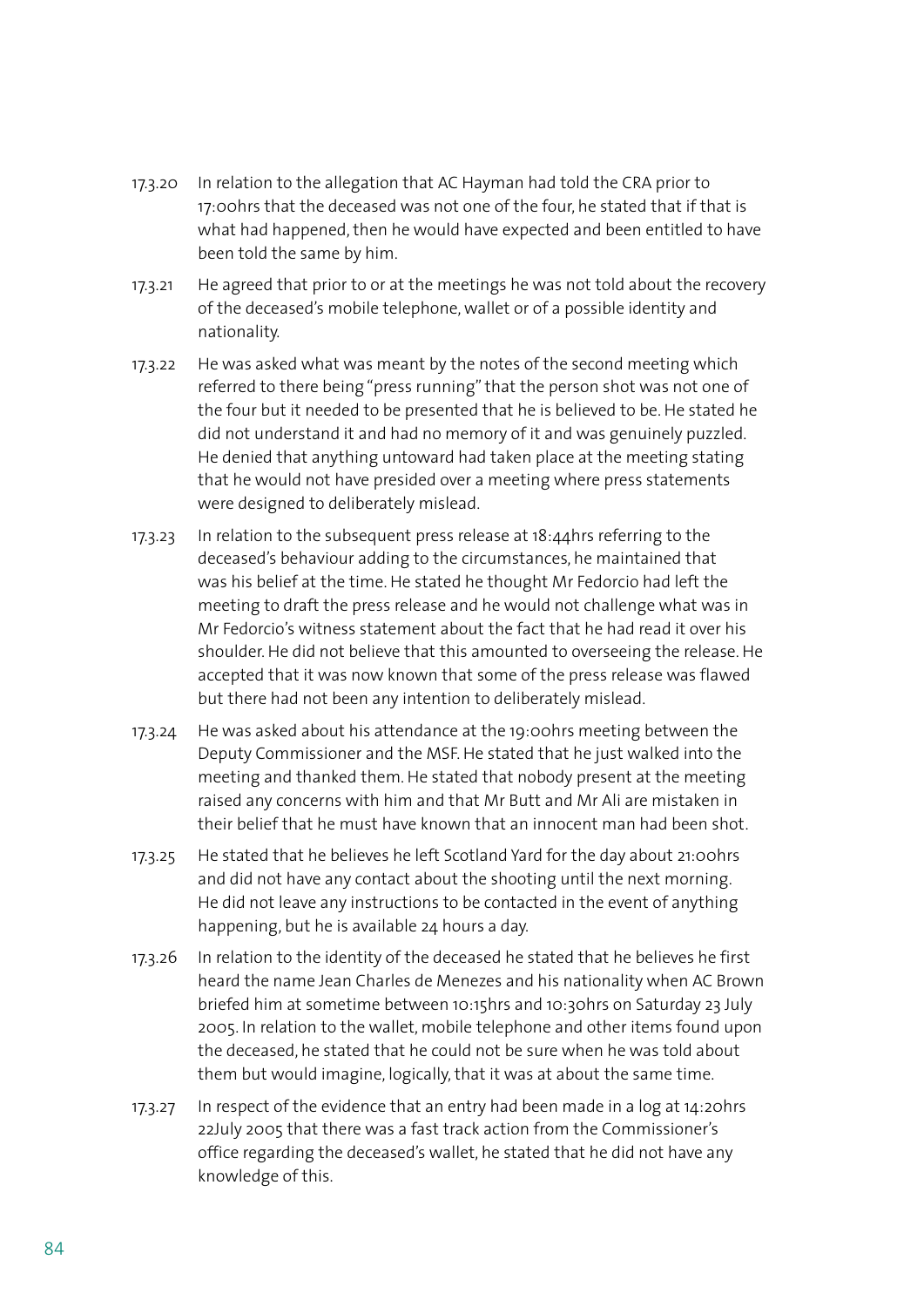- 17.3.28 He confirmed that at no time had his staff officer Ch/Supt. Stewart discussed with him the possibility or rumour that a Brazilian tourist had been shot and that he had not heard the alleged conversation between DAC Paddick and Ch/Supt. Stewart during the afternoon of 22 July 2005.
- 17.3.29 Having stated that he asked AC Brown and Mr Fedorcio to draft a press release once he had been told that Mr de Menezes was innocent, he was asked if he thought he could be criticised for having been prepared to be involved in the drafting of the press release on the evening of 22 July but not once he knew the deceased was innocent on 23 July. He responded by stating that he did not think that would be fair as one had emerged out of a lengthy meeting and a requirement to give more information and he gave direction on the other.
- 17.3.30 He was asked why on 23 July the press release had still contained information about the deceased's clothing and behaviour. He said that there were two issues: firstly, he did not write it or see it and secondly, that at that time the information was still believed to be true. He referred to his written response and the failings that had already been identified by the MPS in relation to how it handled the information.
- 17.3.31 He was then asked about the interviews that he had given to the *News of the World* and *Guardian* newspapers and maintained what he had said in his written response. He stated that he had not misled the reporters and the full transcript of what he actually said had to be considered. He maintained that he stood by the fact that he did not know for 24 hours that that the deceased was not a terrorist.
- 17.3.32 He was asked if he classed AC Brown and AC Hayman as those he referred to in the interviews as his advisors and if he still believed that those who had advised him did not know for 24 hours that the deceased was not a bomber or potential suicide bomber. He confirmed that he did class AC Brown and AC Hayman as his advisors and that he did not think that they had known earlier.
- 17.3.33 It was suggested to him that people looking in would find it hard to believe that it was acceptable for the Commissioner not to be given the information alleged to have been known by AC Brown, AC Hayman and others. He responded to the above by saying that he had already agreed the system had failed, but that he was now being asked if he was blaming the two Assistant Commissioners. They took a professional judgement. He added that 'if you start blaming people for taking a fine judgement and getting it wrong, then you don't have much of an organisation'. In respect of his personal integrity he said he wanted it made clear that it was untrue that he did not take bad news easily as had been suggested in a newspaper article.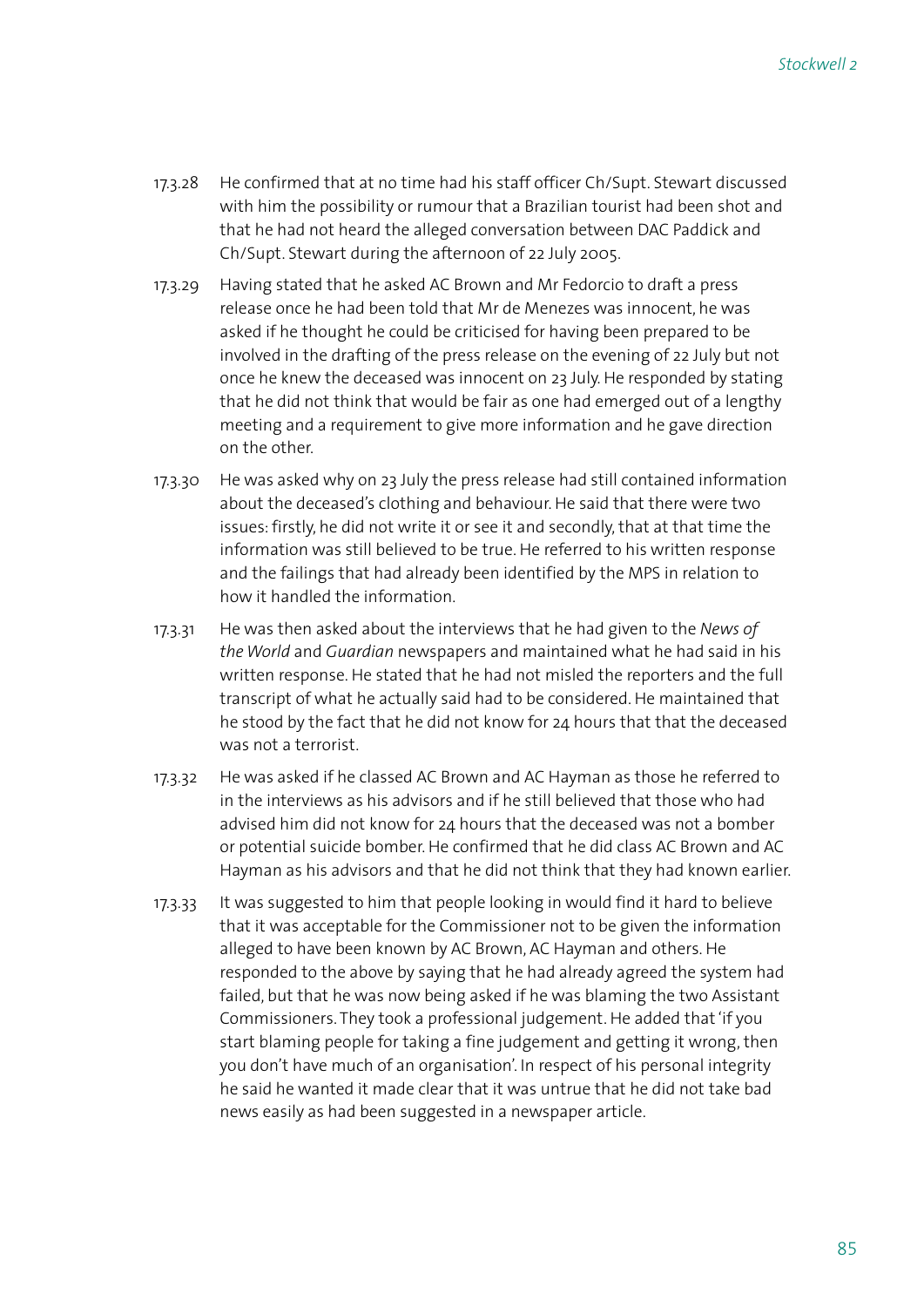- 17.3.34 He was then asked about his meeting with DAC Paddick on the 22 August 2005 and he said that he had not been supplied with a copy of DAC Paddick's statement. He was asked if he wished to expand upon the brief reference to it in his written response. He stated that the meeting took place on the day after the *News of the World* article was published and that DAC Paddick's supervisory officer had told him, or given him the impression, that DAC Paddick believed the article was untrue. He told the supervisory officer to tell DAC Paddick to see him because he ought to say it to his face. He also asked if DAC Paddick was "whistle blowing" in some way as if that was the case DAC Paddick needed to take advice on what he was doing. He could not have DAC Paddick saying it to people without saying it to him and he knew that what he had said to the *News of the World* about his state of knowledge was entirely accurate.
- 17.3.35 He said that DAC Paddick came to see him at about 17:00hrs 22 August 2005 and the meeting lasted about a minute. During the meeting DAC Paddick said that he could not believe that he (the Commissioner) had not known (about the emerging Brazilian identity for the deceased). He told DAC Paddick that they could not discuss the matter, but did say that whatever DAC Paddick thought he (the Commissioner) had known, and what he (the Commissioner) actually knew, may not be the same thing. He told DAC Paddick he was telling the truth and that he should go away and do whatever he needed to do. He stated that he had not made a record of the meeting.
- 17.3.36 In response to being told that DAC Paddick had alleged that during the meeting he (Paddick) had challenged him about when he knew that the deceased was a Brazilian and that he (the Commissioner) had replied that he had been through the timings with Ms Murdoch and it was about 19:00hrs on 22 July 2005. He stated that he did not believe the allegation to be true. It did not make sense and it was not referred to in Ms Murdoch's statement. He continued to deny that he had told DAC Paddick that he had known that the deceased was Brazilian at 19:00hrs and questioned why, if he did, he was then asking D.Ch/Supt. de Brunner at 19:30hrs about the identity of the deceased.
- 17.3.37 He was asked if there was any adverse history between DAC Paddick and himself and he said that there was not. When asked if DAC Paddick was lying, he replied that he was very seriously mistaken and asked if he could see DAC Paddick's witness statement.
- 17.3.38 Following a break in the interview when the Commissioner was provided with a copy of the witness statements of DAC Paddick and Cmdr. Jarman, he said he was disappointed with what DAC Paddick had said. He recalled the meeting between them being shorter, but there were resonances of the conversation that he was prepared to accept. In particular, he referred to having mentioned an Argentinian. He then detailed why he disputed the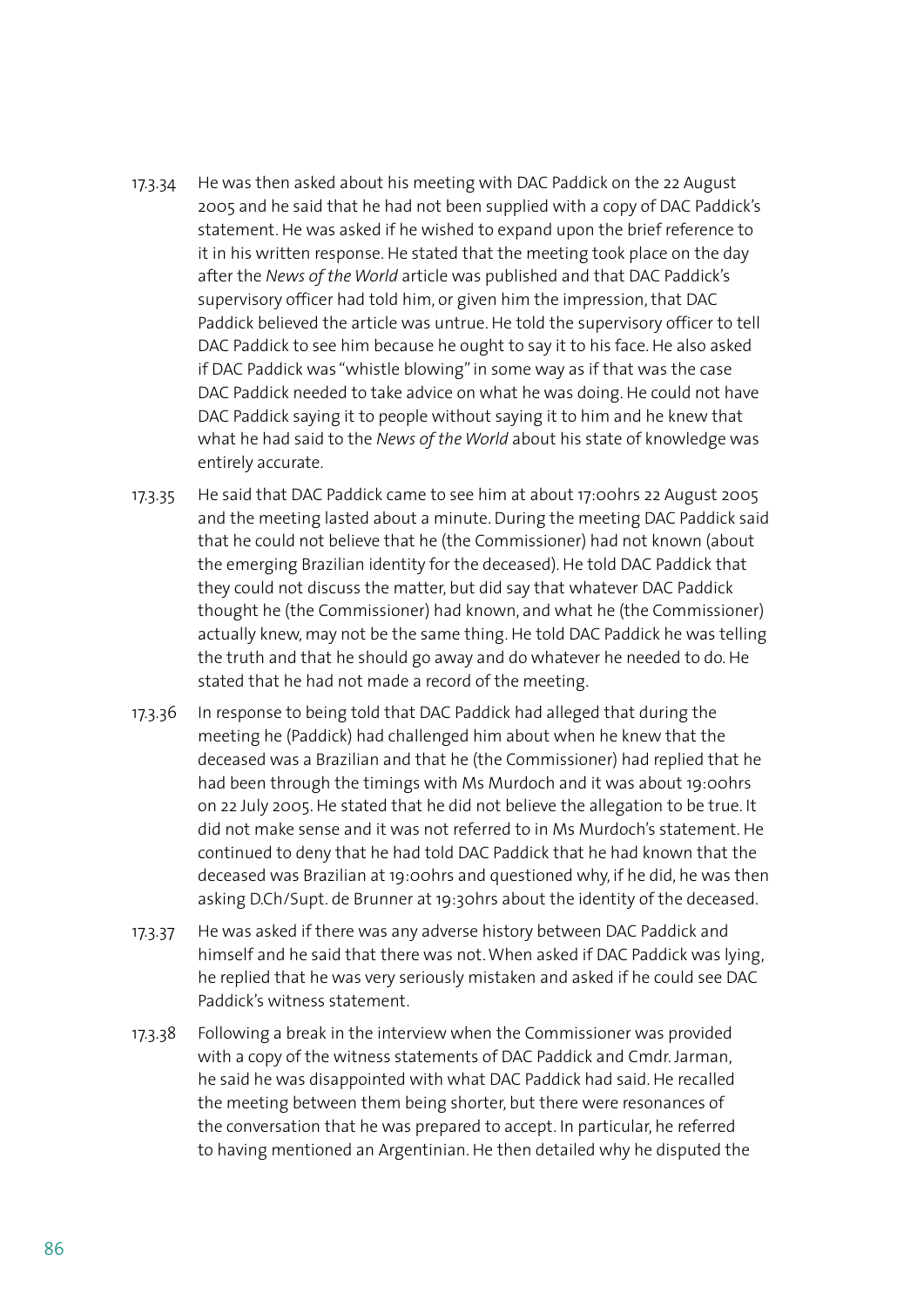allegations being made by DAC Paddick and indicated the evidence that contradicted DAC Paddick's version of events. He said that he had told DAC Paddick to go and talk to the proper authorities and not to spread the issue around because that was not the way to deal with it.

- 17.3.39 He was again asked if he knew of any reason why DAC Paddick was saying what he was. He responded by saying that he had a number of ideas but that it would be unfair to DAC Paddick to make those points and he needed to stop at that. He stated he fundamentally disagreed with the statement and had concerns about why DAC Paddick should say what he had, but without more knowledge, it would be unwise to go any further. He confirmed that this was his position and declined to say what his ideas were.
- 17.3.40 In relation to the alleged failure to correct press releases between 18:44hrs on 22 July and 23:25hrs on 23 July, he stated that he did not think that there was an opportunity to do so.

# **18 Investigation findings and conclusions**

- 18.1 The initial terms of reference provided the parameters for the investigation. The evidence gathered, including the responses obtained during interview, identified six key areas which required analysis and conclusion. Those issues in the context of the terms of reference are set out below at paragraphs 19 to 24:
- **19 Did the Commissioner or anyone within the MPS, following the shooting of Mr de Menezes on the 22 July 2005, knowingly or negligently release misinformation or concur with public statements made by officers or staff of the MPS concerning the circumstances of the death that were inaccurate. This included statements that Mr de Menezes had failed to stop when challenged by police, had leapt over a ticket barrier, was wearing a heavy jacket with wires protruding from it and other indications his behaviour had alerted suspicion?**

 *(Terms of Reference 1–6 – see para 12.1)*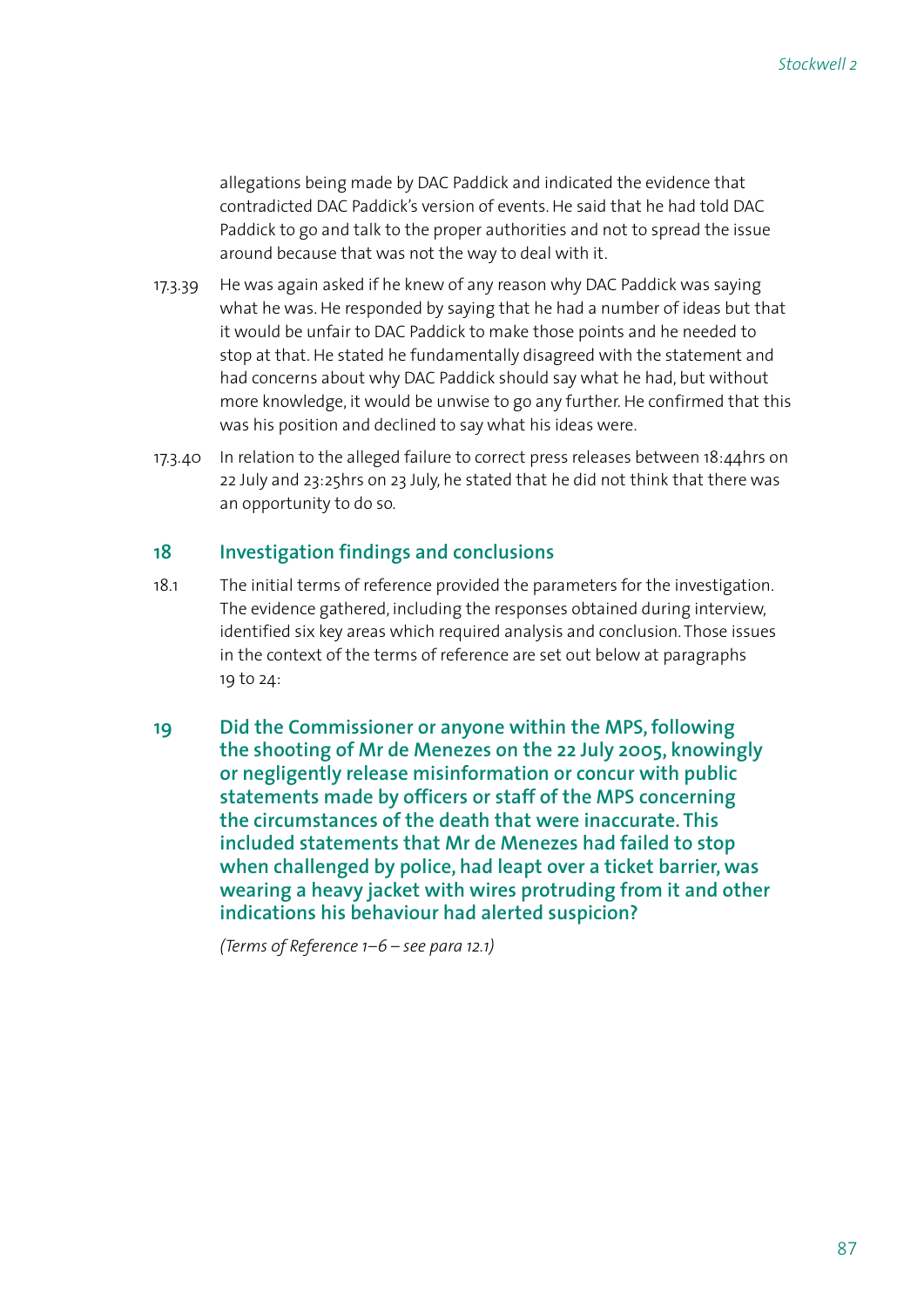# **19.1 Findings**

- 19.1.1 The investigation has established that the MPS did release information that was incorrect. This information was released to the public by the Commissioner in the 15:30hrs 22 July 2005 press conference and then by the MPS DPA in the form of press releases that day and the following day.
- 19.1.2 The releases wrongly stated that Mr de Menezes had been challenged by the MPS and refused to obey them before being shot and had been wearing clothing that added to their suspicions.
- 19.1.3 While this investigation did not examine the circumstances of the shooting, the investigation team understands that Mr de Menezes did not refuse to obey a challenge prior to being shot and was not wearing any clothing that could be classed as suspicious.
- 19.1.4 In relation to Mr de Menezes' actions it is now known they were completely innocent. How they were interpreted by the MPS at the time was not within the remit of this investigation but was covered by the Stockwell 1 inquiry. However, the actions of Mr de Menezes were referred to in the post-shooting media releases and the references included the assertion that his behaviour added to the suspicions of the MPS.
- 19.1.5 Those responsible for drafting and producing the releases are believed to have understood that Mr de Menezes' actions had contributed to the decision to shoot him. The decision to continue with that line, after he was established as being an innocent victim, is the subject of separate consideration *(see para 20.2)*.
- 19.1.6 Whether Mr de Menezes was challenged is disputed and forms part of the Stockwell 1 investigation. However, there is no suggestion that the challenge is one that an innocent man would have understood or that Mr de Menezes was given instructions that he could have chosen to obey.
- 19.1.7 It is clear that the initial reports that Mr de Menezes had been challenged and refused to obey were repeated in briefings to officers undertaking the post shooting investigations and then passed to the senior management of the MPS including the Commissioner. These became accepted as fact and formed part of 11:41hrs press release and then repeated by the Commissioner at the 15:30hrs press conference.
- 19.1.8 There was also human error in the DPA office. Ms de Vries has admitted that she made an error when drafting the 11:41hrs press release in that she inserted a phrase that the deceased had been challenged before being shot. She has explained that she assumed that this would have been standard practice in all police shootings. Her draft was cleared for release by senior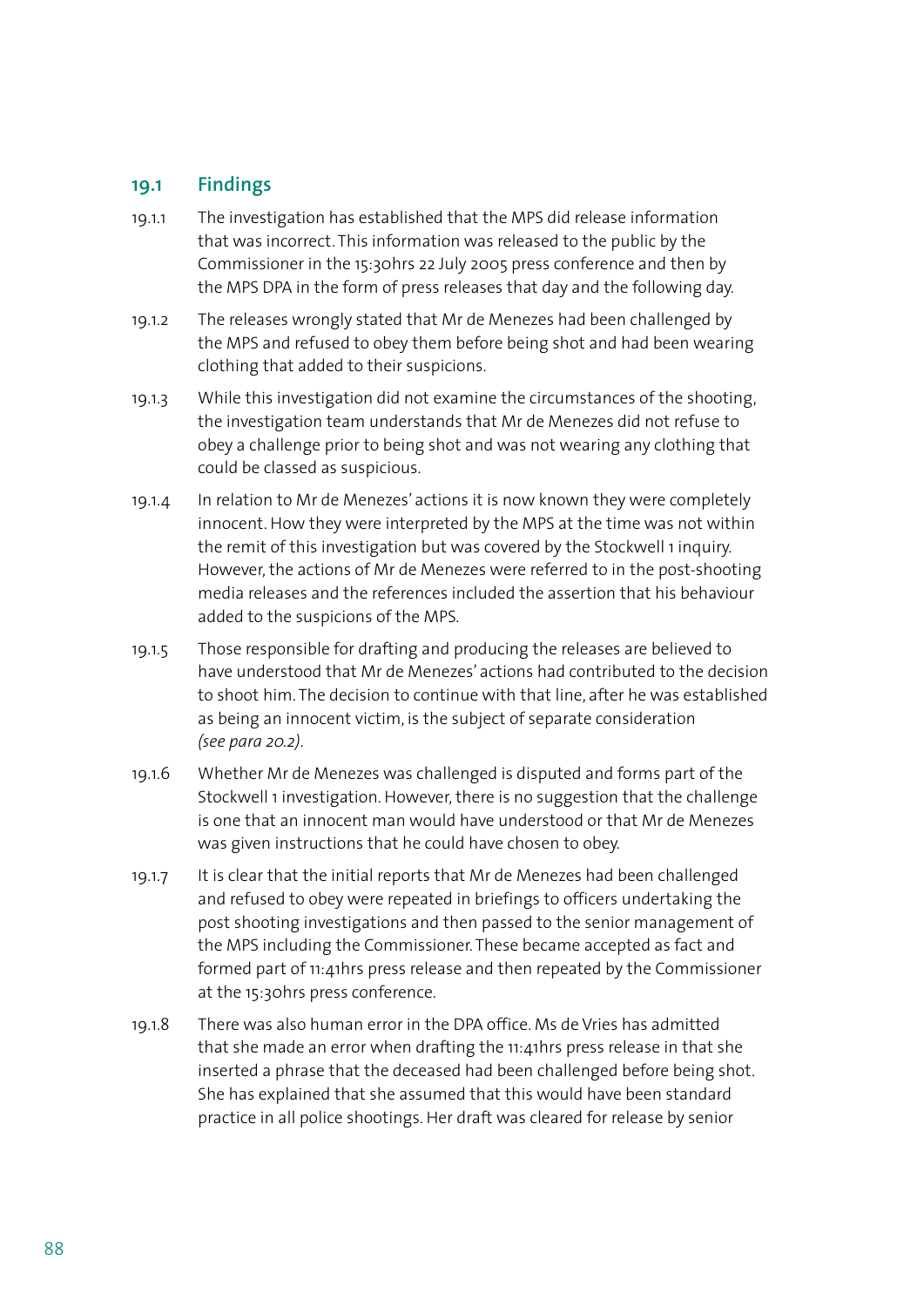MPS officers including AC Brown34 and Cmdr. McDowall. It is coincidental that Ms de Vries made that mistake when it appears that an account may have already been coming from the scene that a challenge had been made.

- 19.1.9 Shortly after Mr de Menezes was shot the Commissioner tape recorded a telephone call he made to Mr Hardwick at the IPCC during which he stated that the deceased had refused to cooperate with the MPS. In interview he stated that he believes he was told this by AC Hayman and his staff officer Ch/Supt. Stewart. AC Hayman stated that he had no recollection of advising the Commissioner that there had been a shooting or of the circumstances. Ch/Supt. Stewart only refers to having told the Commissioner that there had been a shooting.
- 19.1.10 Reference to Mr de Menezes clothing was made in the 18:44hrs 22 July 2005 and 16:52hrs 23 July 2005 MPS press releases. These references sought to explain that Mr de Menezes clothing added to the MPS suspicions about him. The information appears to originate from the MPS and the public. Both had separately described the deceased as wearing thick un-seasonal clothing.
- 19.1.11 There is nothing to indicate that any of the public witnesses who spoke to the IPCC and gave media interviews which described the deceased as wearing bulky clothing, jumping the barrier or running from the police were describing anything other than what they had perceived happened in what were clearly extreme stressful circumstances.
- 19.1.12 The rapid television coverage, which included the interviews with eye witnesses, was seen by staff from the MPS, MPA, HO and other interested parties. A number of them have spoken about seeing the television coverage as the events unfolded following the shooting. It is believed that some of those involved in the anti-terrorist and post-shooting investigation saw the coverage and it is apparent that during subsequent briefings some of what had been seen on television was presented as fact.
- 19.1.13 There appears to have been some confusion at the scene with public witnesses talking to the media and their accounts being broadcast before they spoke to the MPS.
- 19.1.14 The investigation has established that a number of rumours were circulating within the MPS in the hours following the shooting including that a Brazilian tourist had been shot. DAC Paddick states that he heard this from Ch/Supt. Stewart outside the Commissioner's office before the 15:30hrs press conference. Ch/Supt. Stewart denies referring to a Brazilian tourist but states he did give DAC Paddick the information that he had received from D/Supt. Kavanagh that a wallet had been found that contained a Brazilian identity.

<sup>34</sup> In response to the extracts disclosed during the Salmon process, AC Brown reiterated that the purpose of him signing off the press release was to ensure that the policing response could take account of what was being said (in the press release).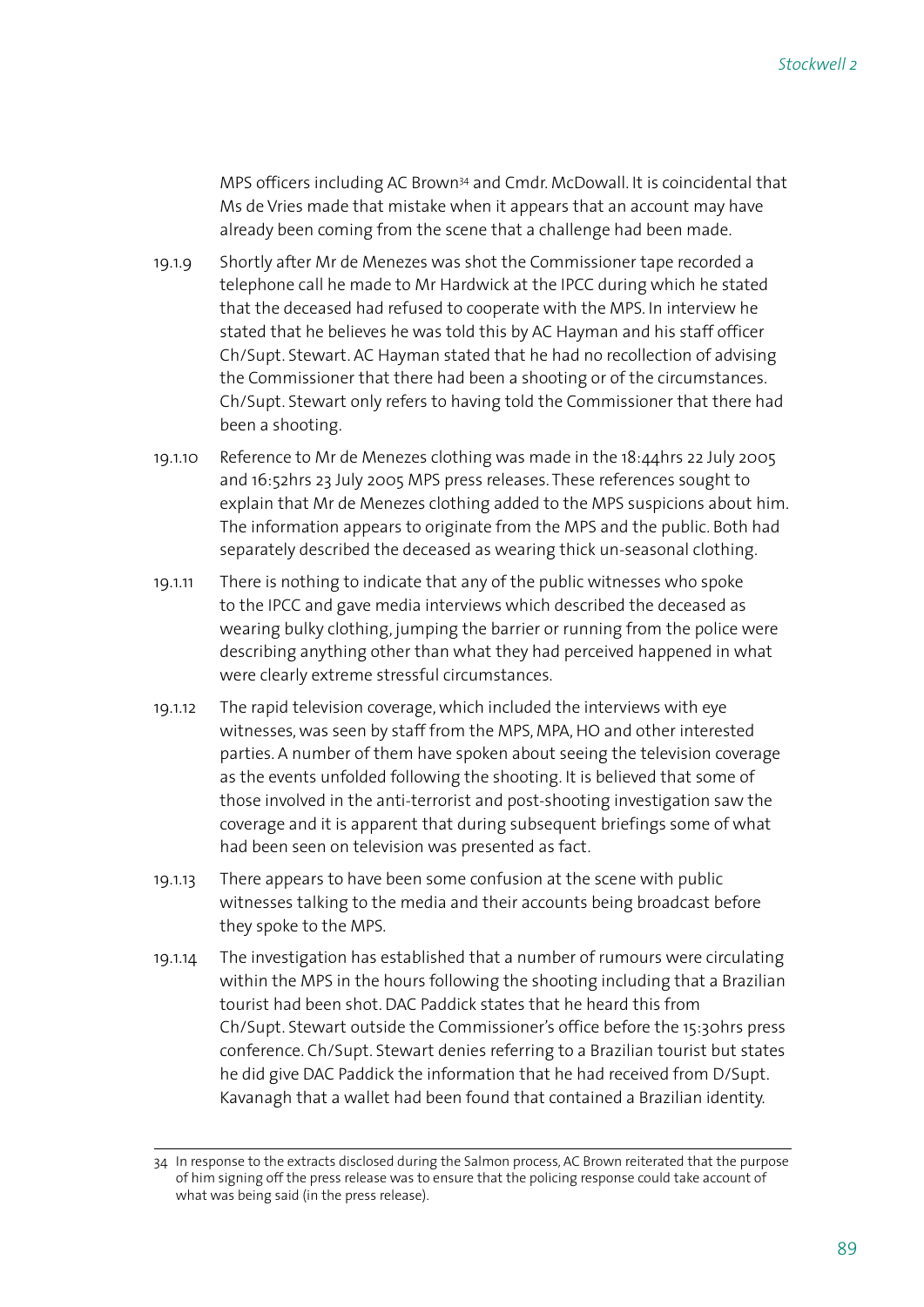DAC Paddick then passed the information on to Cmdr. Hitchcock during the 15:30hrs Gold Group meeting.

- 19.1.15 It is clear that the rumours circulated outside NSY and this is evidenced by D/Insp. Howarth at Marylebone Police Station who had no role in the shooting or terrorism investigations. He was told by a senior officer at 17:00hrs on 22 July that there had been a massive 'cock up' at Stockwell and a Brazilian tourist had been shot. Most disappointingly, despite several requests, he refused to assist the investigation by identifying the officer concerned even though he admitted that he knew of his identity. The IPCC finds it unacceptable that an MPS officer should refuse to cooperate with what at the time was a criminal investigation.
- 19.1.16 Intelligence subsequently provided to the inquiry team indicates that DI Howarth's source of information was probably Supt. Rowell who at the time was a DCI and worked with DI Howarth on the same unit at Marylebone Police station. Supt. Rowell has stated that he did hear rumours on the 22 July and may have had discussions with DI Howarth. There is no evidence that either DI Howarth or Supt. Rowell heard anything other than speculation and rumour following the discovery of the identification items upon or around the body Mr de Menezes. However, with the exception of the deceased not being a tourist, the speculation and rumours proved to be correct.
- 19.1.17 Supt. Rowell denies that he got the information about the deceased being Brazilian from Ch/Supt. Stewart as was verbally suggested to the inquiry team.
- 19.1.18 The dispute in timings between Police Federation representatives PC Jeffrey and PC Williams cannot be resolved. PC Jeffrey is convinced that PC Williams told him during the afternoon of the 22 July that the deceased was innocent and PC Williams is equally convinced that it was later in the evening. Although there is a dispute between the two officers the evidence is that PC Williams was advised by DCI Evans about 21:30hrs on 22 July 2005 that the deceased was not involved in terrorism. This makes it more likely that PC Williams is correct. There is no evidence of malice or intent to mislead by either officer and both are believed to have been trying to assist the investigation.
- 19.1.19 It is also clear that on 22 July 2005, senior officers in the MPS had emerging knowledge that the deceased might not have been a terrorist suspect. DAC Yates was on leave and attending a cricket match at Lord's. He states that he took a number of calls whilst there, but cannot recollect any, save those he made to AC Brown and Commander Dick for whom he is line manager. The evidence of Mr Clark suggests that he may have been told that the shooting was a mistake. Cmdr. Wilkinson confirms that she telephoned DAC Yates during the cricket and he told her that Cmdr. Armond had already telephoned him.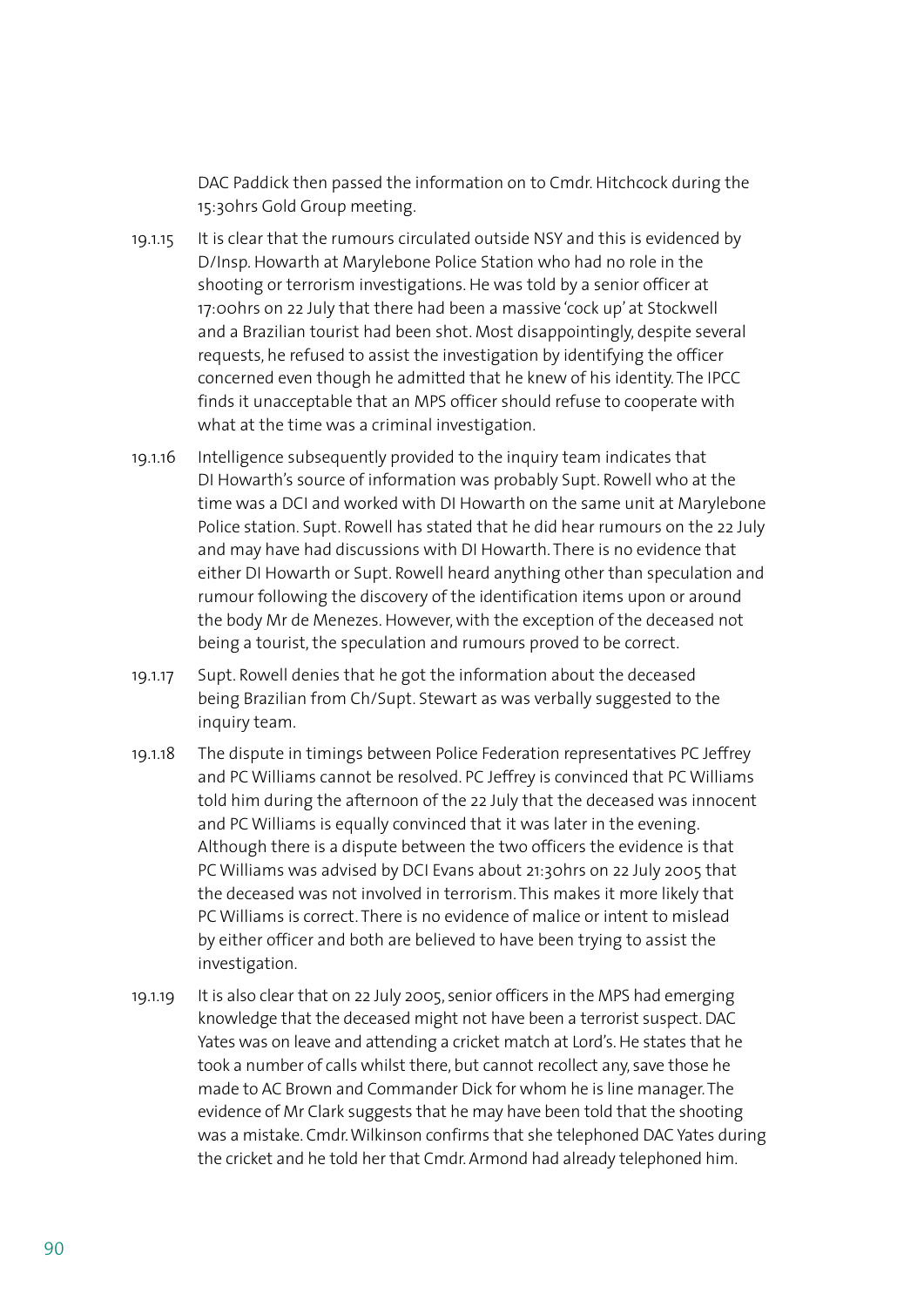#### 19.2 **Conclusions**

 Following the shooting of Mr de Menezes, inaccurate information was released by the MPS on the 22 and 23 July during a press conference given by the Commissioner and in a number of media releases.

 There is no evidence that the Commissioner or any other member of the MPS knowingly released the incorrect information to the media and public that Mr de Menezes had been challenged and that his clothing had added to their suspicions. Whilst they did release this information it was believed by them to have been correct at the time.

 Those within the MPS responsible for preparing the media releases and statements, sanctioning them and actually releasing the material should have ensured that the provenance and veracity of the information they contained had been established. Whilst they could be considered to have been negligent in not doing so account must be taken of the extraordinary pressures under which the MPS were operating at the time.

 Information that Mr de Menezes was wearing unseasonable clothing originated from officers engaged on the anti terrorist operation at Stockwell and members of the public. That information is not correct, but it was passed on and became part of the MPS media releases. The information that Mr de Menezes had been challenged was also released by the MPS. Whether or not that was actually factual is a matter for the Stockwell 1 investigation. Mr de Menezes was not given an instruction by police officers that he could have chosen whether to obey or refuse.

 Ms de Vries in the MPS DPA made a genuine error when she included in the 11:41hrs 22 July 2005 press release that Mr de Menezes had been challenged. She wrongly based it on her assumption that a challenge would always be made. Her text was not changed when it was checked prior to release.

 Public witnesses who gave early televised statements contributed to the release of incorrect information when they stated that Mr de Menezes had been wearing suspicious clothing and had jumped a ticket barrier. Their actions were based upon what they had perceived occurred in a very stressful situation and they were genuinely mistaken. The information they provided to the media was outside the control of the MPS.

 MPS staff and witnesses from other agencies were monitoring 24 hour television news coverage following the shooting. It is believed that some of them may have been influenced by the inaccurate accounts that were being reported.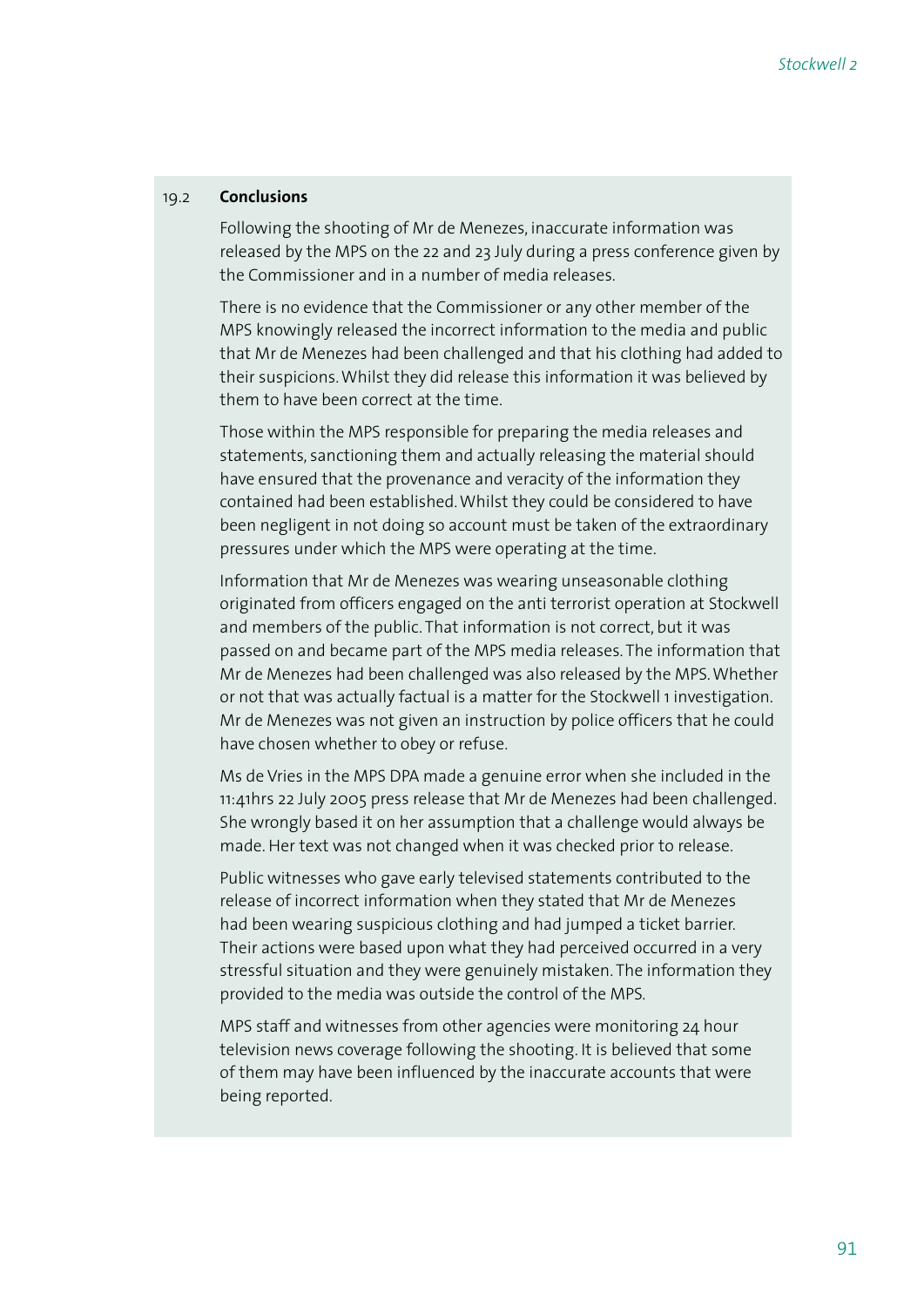Not all of the failures in relation to information handling following the shooting can be attributed to the pressures that the MPS were operating under or as a result of human error. Considerable information about the emerging identity of Mr de Menezes and his likely lack of involvement in terrorism was withheld from the Commissioner, other senior MPS officers, the MPA and HO at the crucial 1800hrs Management Board and sub meeting. AC Brown has explained in a later statement to the investigation that his reason for doing so was because he was Gold Commander for London and that this was an operational matter for which he had responsibility and that the Commissioner had no role to play in the command of the operation. AC Hayman was aware of the emerging evidence and failed in his responsibility to keep the Commissioner informed. In the case of both officers we consider these to have been mistakes; as any indication that Mr de Menezes was innocent was crucial information which would, and subsequently, did have a massive impact on the force.

 Ch/Supt. Stewart and Ms Murdoch as the Commissioner's personal staff must also accept some responsibility for having failed to inform the Commissioner of the discovery of a wallet under the body of the deceased. They received this information during the afternoon of 22 July from D/Supt. Kavanagh and whilst there is some dispute about what DAC Paddick was told, they shared it with DAC Paddick but not the Commissioner. We do not understand this as it was critical information for the Commissioner and the force but there is no evidence that they acted in bad faith in not telling the Commissioner.

 During July 2005 following the suicide bombings of the 7 July and attempted bombings of the 21 July, the MPS were operating under tremendous pressures which stretched resources and staff resilience to levels unprecedented in recent times. The MPS accept that management information structures were severely tested, errors were made and lessons learned.

**20 Did anyone within the MPS fail to take steps to correct the inaccurate information that had been released into the public domain by the MPS prior to requests from the IPCC to the MPS, at 2325hrs on the 23 July 2005, to avoid further comment on the circumstances of Mr de Menezes' death?**

 *(Terms of reference 4,5 and 6 – see para 12.1)*

#### 20.1 **Findings**

20.1.1 During the morning of the 23 July 2005 the Commissioner was told that Mr de Menezes was innocent. He did not become involved in the drafting of the media releases which went out at 16:52hrs and 18:13hrs that day.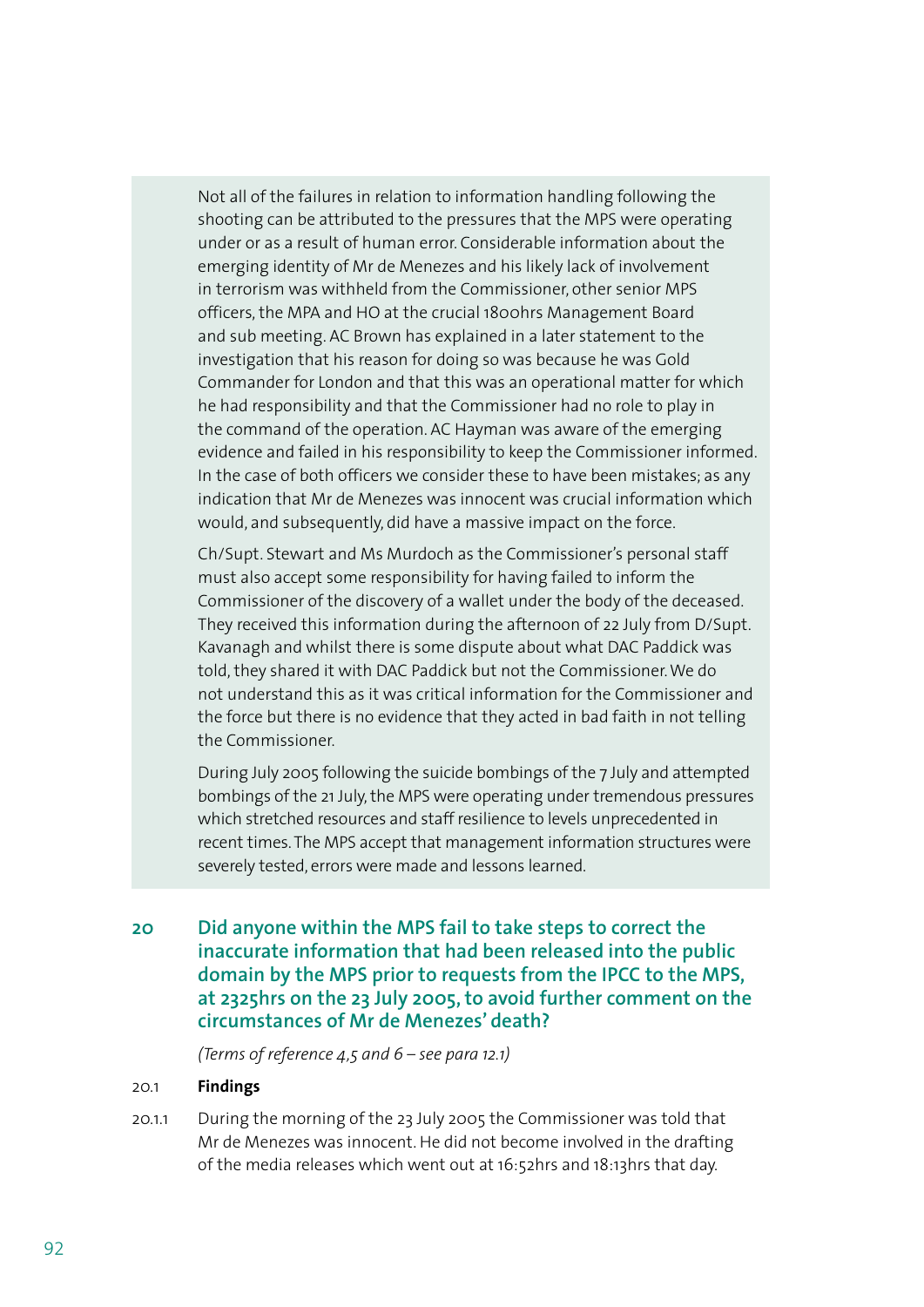The releases confirmed that the MPS believed they knew the identity of the deceased but formal identification was required, he was not connected to the incidents of the 21 July, the shooting was a tragedy, he had been followed from a block of flats under observation and his clothing and behaviour added to MPS suspicions.

- 20.1.2 Whilst it may have been the case that the deceased's actions, as interpreted by the MPS, including getting off and back on the same bus, may have aroused MPS suspicions, it is clearly untrue that his clothing was in anyway unusual and reports of it being bulky or otherwise un-seasonal were incorrect.
- 20.1.3 During the 23 July 2005, prior to the MPS media releases that day, some of the facts were emerging including from the CCTV footage, which showed that Mr de Menezes had not jumped the ticket barrier, and his actual clothing was known following the examination of his body. This information does not appear to have been relayed to Bernadette Ford who prepared the subsequent press releases and the inaccurate information was not spotted by AC Brown and the others who checked them. It is apparent that the emerging information was probably not being passed to those who required it but there is no evidence that anyone deliberately allowed the releases to go out knowing that there was incorrect information in them.
- 20.1.4 The assertion that Mr de Menezes was challenged before he was shot remained in the releases. Whether that assertion is correct is the subject of the Stockwell 1 investigation. It would be inappropriate for this investigation to reach any firm conclusion on whether Mr de Menezes was actually challenged. The investigation has sought to examine whether and when the assertion that he was challenged was known at NSY.
- 20.1.5 The Commissioner personally became involved in the preparation of media releases prior to, during, and after the 17:00hrs 22 July Management Board sub-meeting. He participated in the discussions as to what could go into the 18:44hrs 22 July 2005 media release and supervised Mr Fedorcio when he typed it. He contributed to the release by ensuring that it referred to Mr de Menezes' actions having contributed to the shooting which he has now stated was his understanding at the time.
- 20.1.6 Following the Commissioner being told that Mr de Menezes was innocent on the morning of the 23 July 2005 he chose not to become involved in the drafting and preparation of the releases that followed that day. Those releases continued to refer to Mr de Menezes' clothing and behaviour having contributed to the shooting. Whilst there may have been no intent to do so the releases do suggest that, despite being innocent, Mr de Menezes' actions had some bearing on the MPS decision to shoot him. In interview the Commissioner stated that he gave direction in relation to the press releases on the 23 July 2005. He did not think it was fair that he should be criticised for not remaining personally involved, as he had been the previous day.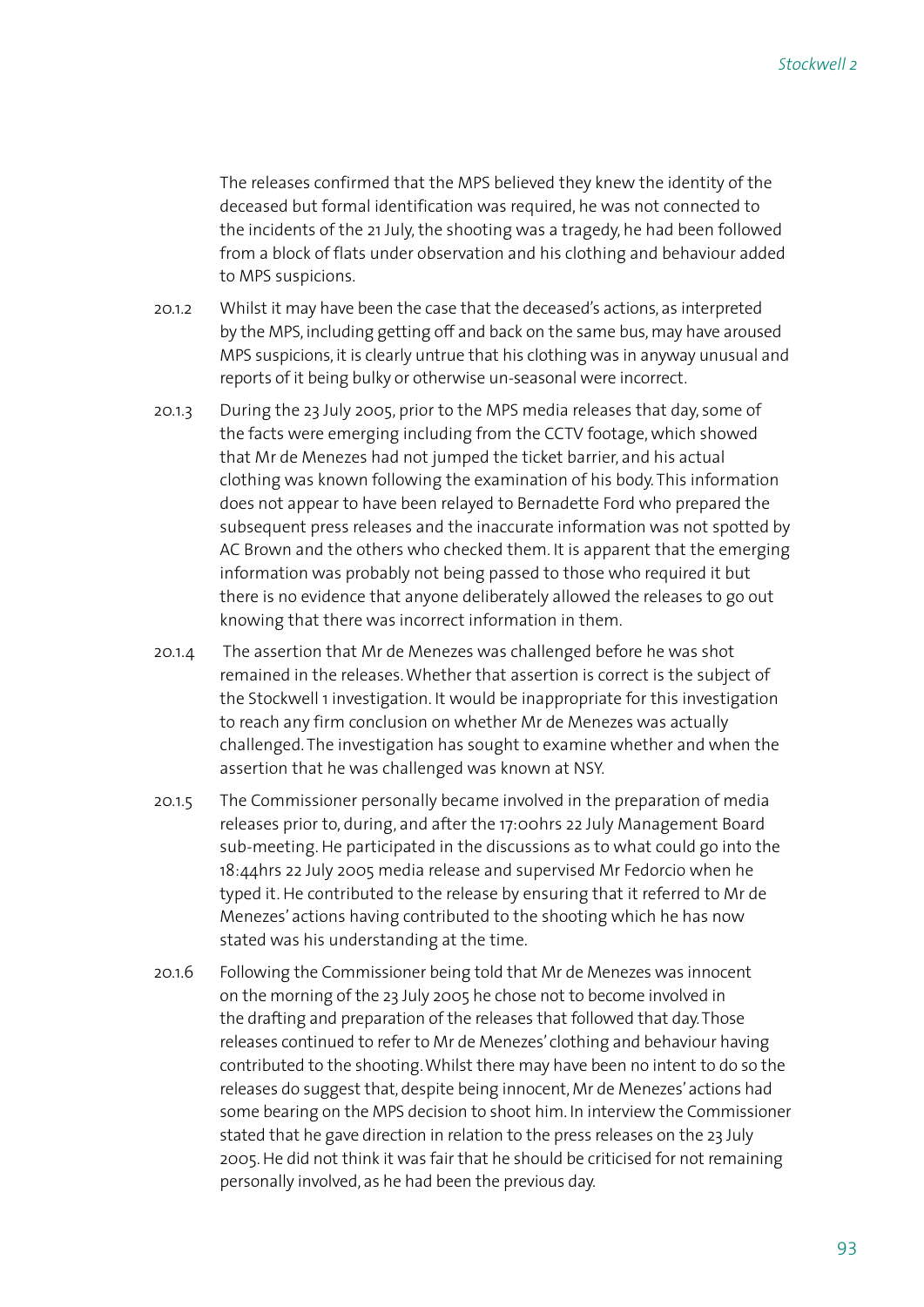#### 20.2 **Conclusions**

 By 23:25hrs on the 23 July 2005 those within the MPS responsible for preparing and checking the media releases are unlikely to have known that Mr de Menezes may not have been challenged and therefore did not realise the information may have been incorrect.

 The failure to correct the information about Mr de Menezes clothing appears to be as a result of the failure by those in possession of the emerging facts to relay them to those drafting or checking the media releases. This appears to have been a communication breakdown and there is no evidence of a deliberate attempt to mislead the media and public.

 By 23:25hrs 23 July 2005 the MPS still considered that Mr de Menezes' actions, albeit subsequently found to be completely innocent, contributed to their suspicions about him and therefore the media releases in that respect were not technically incorrect.

 By 23:25hrs 23 July 2005 the MPS were aware that Mr de Menezes had not jumped the ticket barrier at Stockwell Underground Station but, as they had not released this information, they were not responsible for correcting it. The information originated from a witness who gave a television interview not under the control of the MPS. It is not known if the MPS intended to correct this information but in any event they would have been prevented from doing so after 23:25hrs following the agreement with the IPCC that they would not make any further media releases.

 Once the Commissioner had chosen to personally involve himself in the preparation of media releases he had a responsibility to ensure that they were accurate and reflected the current position. He was prepared personally to contribute to and oversee the drafting of releases when he believed Mr de Menezes may have been a terrorist and then leave them to others once he was established as innocent. Those later releases about Mr de Menezes' innocence had a significance for the MPS, and as such he should have continued to oversee them and ensured their accuracy.

 Once the MPS knew that Mr de Menezes was innocent on the morning of the 23 July 2005 they should have refrained from publicly discussing the shooting until such time as the facts had been fully established. Whilst the MPS admitted to having made a tragic mistake they continued to try to justify the shooting by referring to Mr de Menezes' own actions and clothing.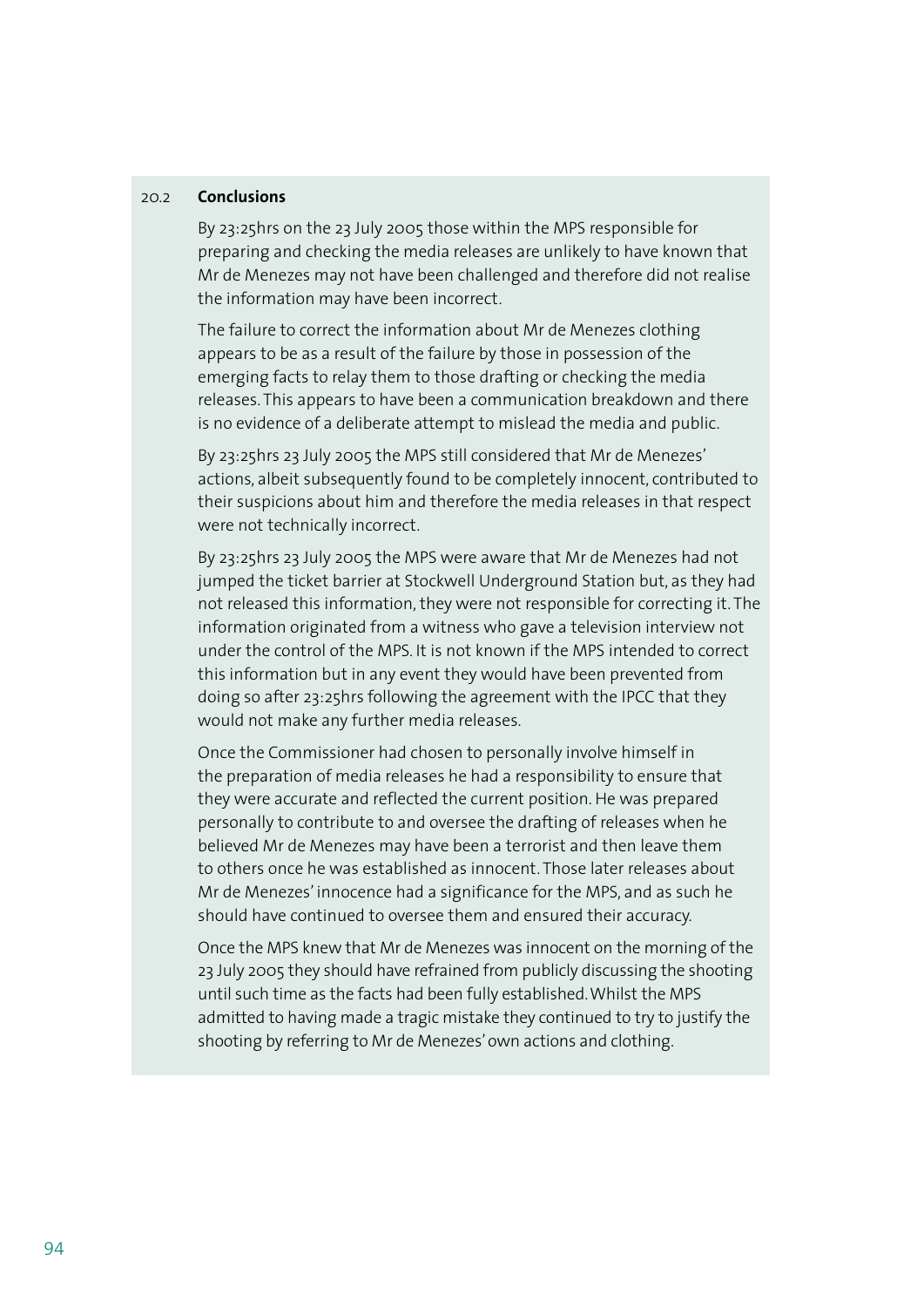**21 Did the Commissioner tell the truth in interviews that he gave to the** *News of the World* **and** *Guardian* **newspapers when he stated that he, and everybody who advised him, believed for 24 hours or so that Mr de Menezes was a suicide bomber or a potential suicide bomber and possibly one of the four they were looking for or even worse someone else, and that by 7.30pm on 22 July 2005 there was nothing identifying the deceased as a Brazilian.** 

 *(Terms of reference 7 – see para 12.1)*

#### 21.1 **Findings**

- 21.1.1 No direct evidence has been found which suggests that following the shooting of Mr de Menezes on 22 July 2005, the Commissioner was informed that day about an emerging identity for him, the recovery of any items from his body and the likelihood that he was not involved in terrorism. All indications are that the Commissioner was first informed on these issues on the following morning, 23 July 2005.
- 21.1.2 Ms Murdoch and Ch/Supt. Stewart, the Commissioner's personal staff, were amongst those who became aware during the afternoon of the 22 July of the discovery of a wallet containing a Brazilian identification document near the body of the shot man. They heard this from D/Supt. Kavanagh. Not keeping the Commissioner informed about what was clearly a major development and critical matter for the force was a mistake on their part.
- 21.1.3 Ms Murdoch has stated that she believes AC Hayman briefed the Commissioner that the deceased was not one of the four wanted men before the 17:00hrs Management Board meeting. No evidence has been obtained to substantiate this and the Commissioner and AC Hayman state that it did not. It is believed that Ms Murdoch is genuinely mistaken in her belief.
- 21.1.4 In his written responses and during interview the Commissioner stated that he was not told of the identity for Mr de Menezes and his innocence until after 10:00hrs on the 23 July 2005. He states that he was not told of the 22 July developments, including the emerging identity for the Mr de Menezes and the recovery of documentation from the body during that day.
- 21.1.5 The only contradictory evidence is that given by DAC Paddick who states that he went to see the Commissioner on the 22 August 2005, having seen the *News of the World* article of the previous day, which quoted the Commissioner as saying that neither he nor those advising him had known for twenty four hours that the deceased was not a suicide bomber. He states that he raised his concerns about the article and told the Commissioner that his (the Commissioner's) Staff Officer and Chief of Staff had told him before the 15:30hrs press conference that a Brazilian tourist had been shot. DAC Paddick claims that the Commissioner told him that he had been through the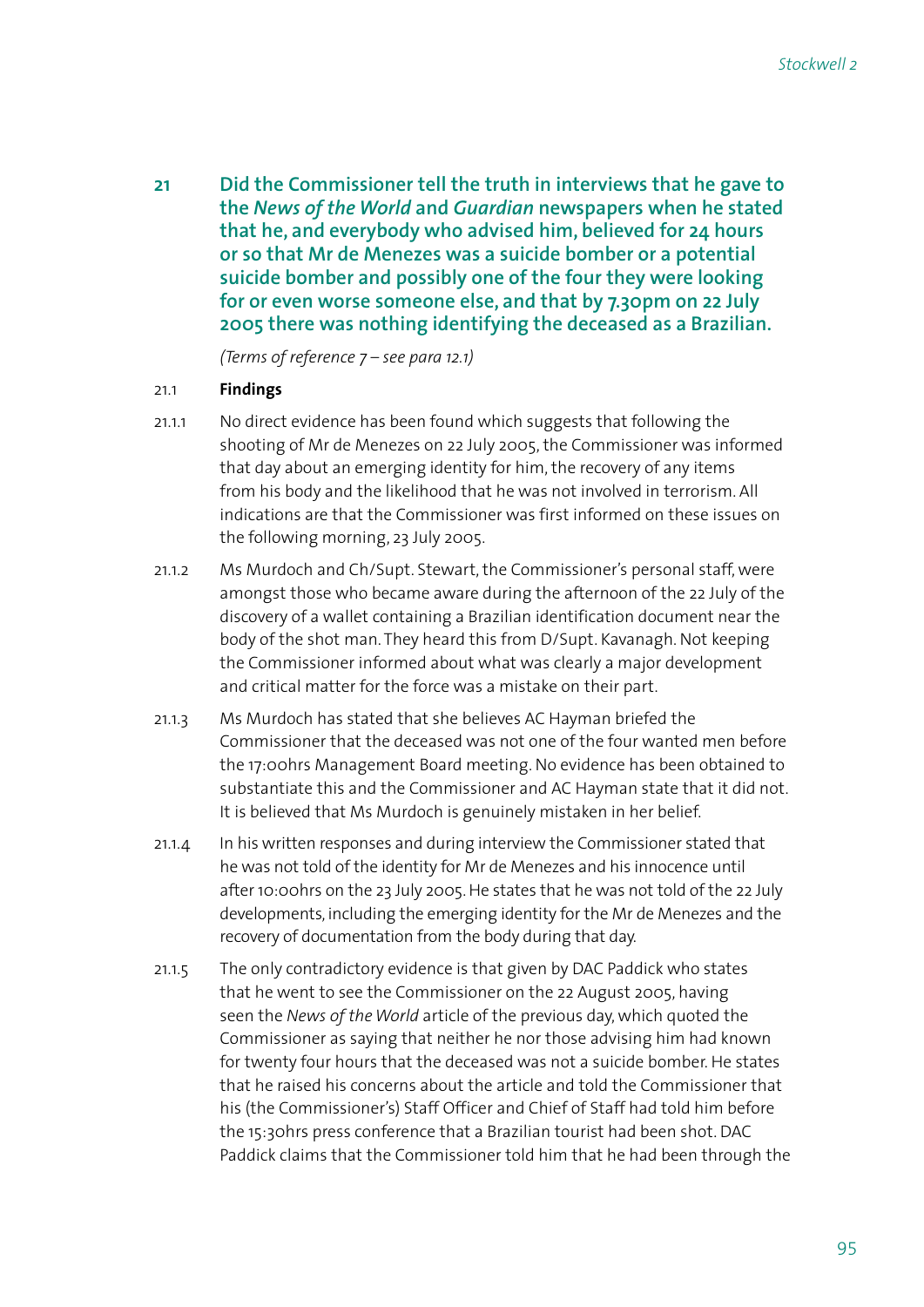timings with Ms Murdoch and it was about 19:00hrs on 22 July that he (the Commissioner) was told the deceased was a Brazilian. Caroline Murdoch has no recollection of reaching this conclusion with the Commissioner although they had been over the timings.

- 21.1.6 Both the Commissioner and DAC Paddick maintain that their contradictory evidence is right. No record was made at the time of the meeting although DAC Paddick made a note later the same day . No other person was present. DAC Paddick also states that during the meeting the Commissioner said to him that they both knew the penalty for not telling the truth and that it was important that as few people as possible knew for as long as possible what he (Paddick) was saying. The Commissioner gives a different account of the meeting and refers to telling DAC Paddick to do what he needed to do and not to spread it about but to talk to the appropriate authorities.
- 21.1.7 The evidence of DAC Paddick and the Commissioner in relation to their meeting on the 22 August 2005 cannot be reconciled. DAC Paddick maintains that the Commissioner told him that he knew by 19:00hrs on 22 July that the deceased was Brazilian and the Commissioner maintains that he did not. DAC Paddick is supported by the notes that he made of the meeting and the Commissioner is supported by Ms Murdoch who states that she does not recollect ever concluding with the Commissioner that he knew of Mr de Menezes' nationality by 19:00hrs. The weight of evidence supports that the Commissioner did not know anything of the emerging identity by the time he left NSY.
- 21.1.8 During interview the Commissioner stated he fundamentally disagreed with DAC Paddick's account of the meeting and that there may be reasons why DAC Paddick was saying what he was. He said it would be unfair on DAC Paddick to discuss those reasons further and declined to give more information to the investigation in relation to it. He did say that he did not know of any adverse history between DAC Paddick and himself.
- 21.1.9 The Commissioner has relied upon the evidence of D.Ch/Supt. de Brunner as support that he did not know at 19:00hrs that the deceased was a Brazilian. Whilst he states that he cannot recall the conversation himself, he was made aware that he questioned her about the deceased's identity before leaving NSY on 22 July.
- 21.1.10 D.Ch/Supt. de Brunner's evidence is that the Commissioner asked her about 18:45hrs if it was known who they had shot and whether or not he was a terrorist. She told him she did not know the answer to either. Ms Murdoch has confirmed that she was present and heard this conversation. This evidence indicates that at that time, as the Commissioner was about to address the MSF, he did not know the identity of the deceased and that he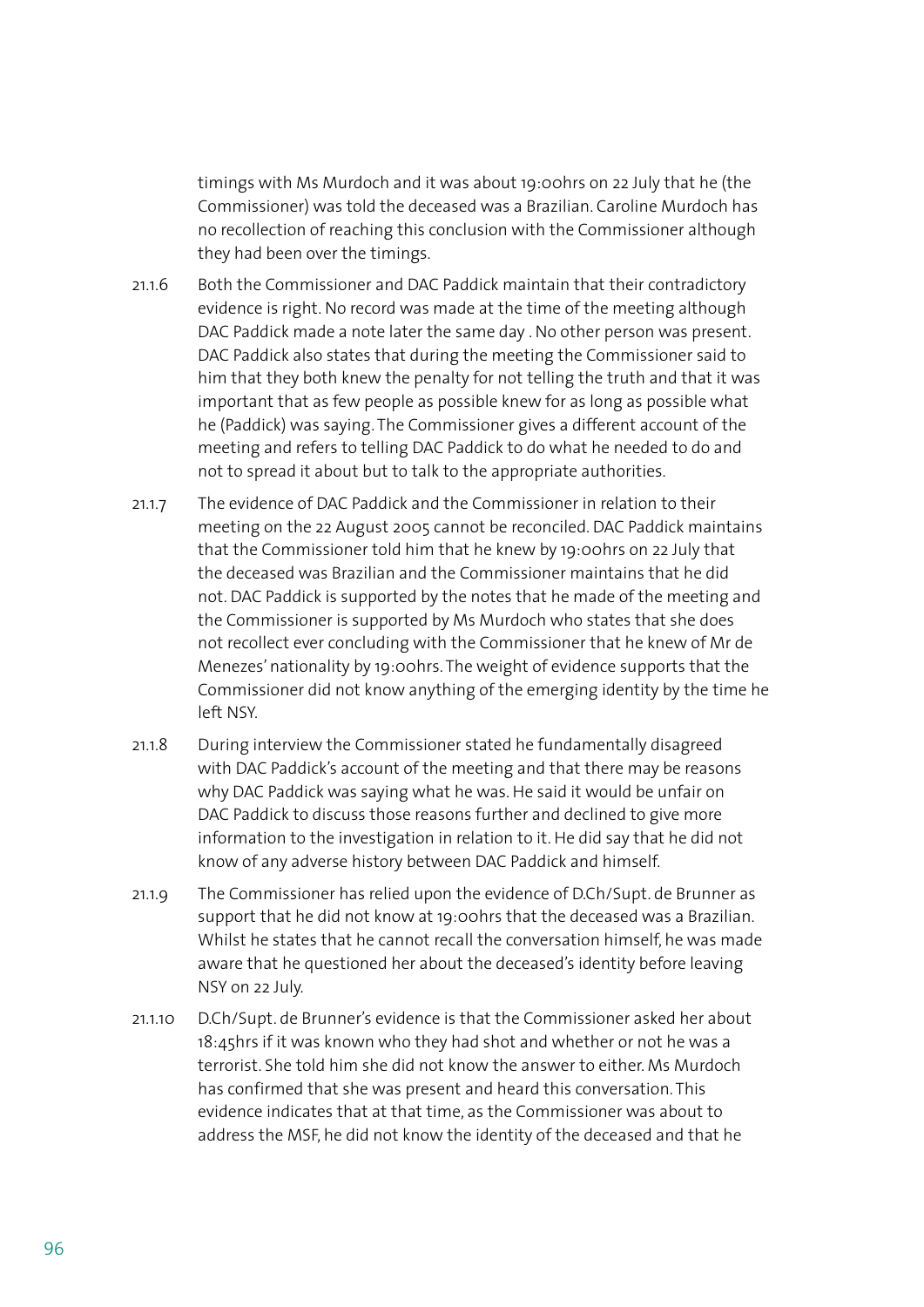was concerned about the lack of information. It appears that Mr Butt and Mr Ali were mistaken in their belief that the Commissioner must have known at the time he addressed the MSF that the deceased was innocent.

- 21.1.11 The Commissioner agrees that he classed AC Hayman and AC Brown as 'those advising him'. In interview he stated that when he gave the interviews to the *News of the World* and *Guardian* newspapers he told the truth when he said that he and everybody who advised him believed the person who was shot was a suicide bomber or potential suicide bomber and he was quite sure that by 7.30pm at night there was still nothing identifying him as Brazilian.
- 21.1.12 The Commissioner maintains that since 23 July he has not spoken to AC Brown or AC Hayman about their knowledge of events on the 22 July because of the IPCC investigations. He acknowledges he was briefed by AC Brown on the identity of Jean Charles De Menezes on 23 July. However, he maintains that at the time he gave the interviews to the *News of the World* and the *Guardian* it was his belief that all those who advised him also believed at that time that the dead man was involved in terrorism.
- 21.1.13 The Commissioner gave the interview to the *News of the World* in August and the *Guardian* in November 2005. The investigation team find it somewhat surprising that in the days following the shooting, let alone by November, nobody sought to inform the Commissioner that AC Brown's and AC Hayman's knowledge of the emerging post shooting events of 22 July was considerable, whilst his own was negligible. The complaint against the Commissioner was not made until October 2005 and therefore there would not have been any criticism of him had he have attempted to establish the facts from AC Brown and AC Hayman before that time.
- 21.1.14 AC Hayman and AC Brown had a different knowledge of events on 22 July to the Commissioner. Both had knowledge of the emerging events of the post shooting investigation. In particular AC Brown was well informed and briefing others.
- 21.1.15 AC Brown agrees he was receiving the information during 22 July 2005 and whilst aspects of it were passed on directly or indirectly to numerous parties including ACC Beckley, the MSF, FCO and the Home Office Government Liaison Team, he did not tell the Commissioner.
- 21.1.16 It is believed that the failure to pass important information to the Commissioner could have, and probably has, caused embarrassment to him and the MPS. In interview he maintained that AC Hayman and AC Brown were very experienced and that he relied upon their judgement as to what they told him. He would not criticise them but accepted that mistakes had been made and lessons learnt.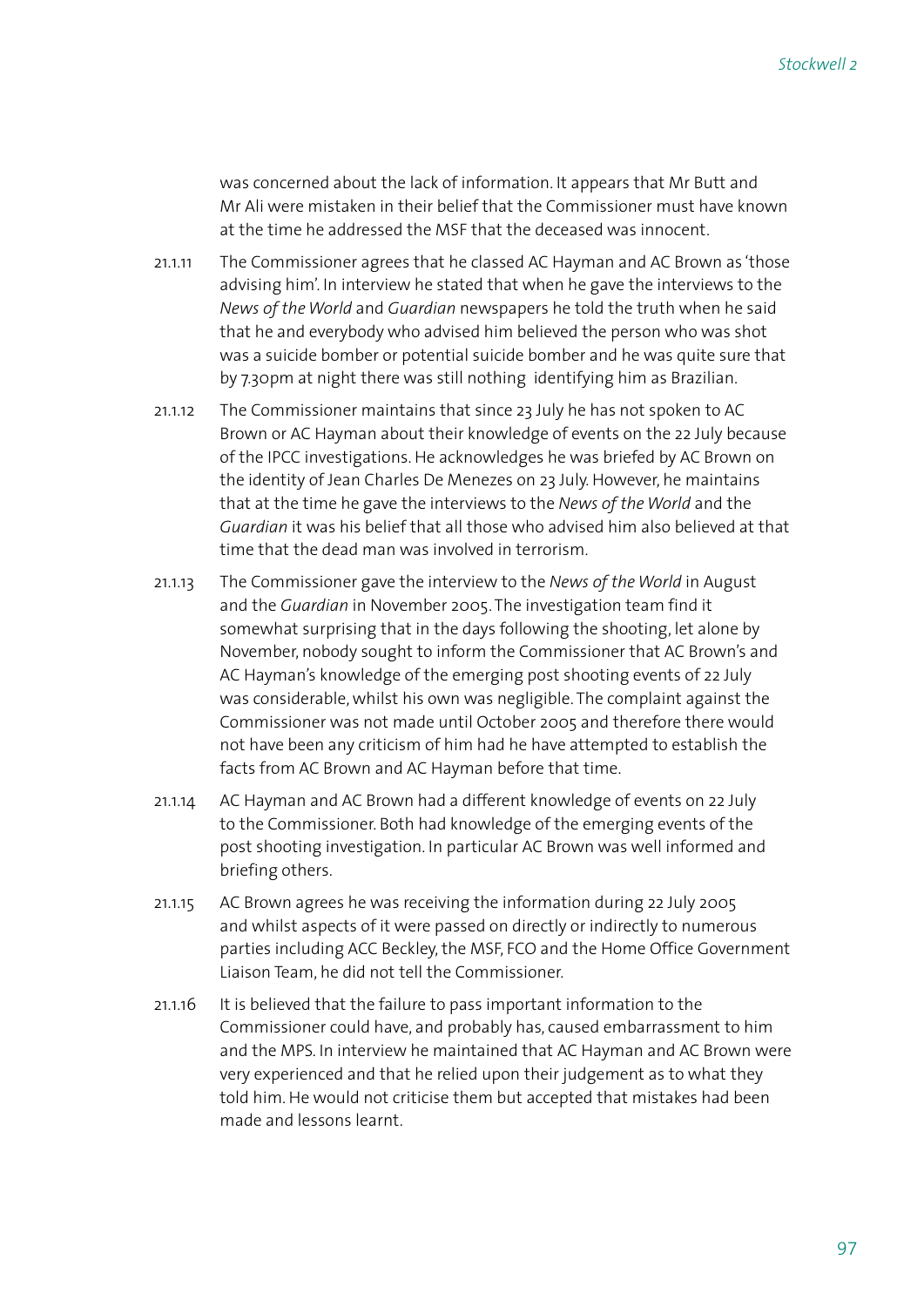#### 21.2 **Conclusions**

 When the Commissioner left NSY mid evening on the 22 July 2005 he was almost totally uninformed about the post shooting events at Stockwell. He did not know of the considerable information within the MPS in relation to the emerging identity for Mr de Menezes and the likelihood that he was not involved in terrorism. Numerous others within the MPS did know.

 There is insufficient evidence to substantiate the claim that the Commissioner deliberately misled the *News of the World* newspaper when he told them that he and everybody who advised him believed for 24 hours that the deceased was a suicide bomber or potential suicide bomber.

 There is insufficient evidence to substantiate the claim that the Commissioner deliberately misled the *Guardian* newspaper when he told them in November 2005 that by 19:30hrs 22 July 2005 there was nothing identifying the deceased as being a Brazilian. There was a lot of information identifying Mr de Menezes as a Brazilian prior to that time but no one told the Commissioner.

 Whilst the Commissioner may not have intentionally misled the *News of the World* what he told them was wrong. Whilst he personally may not have known that the deceased was not a suicide bomber or a potential suicide bomber on 22 July 2005 a considerable number of his staff, including those advising him, had serious doubts but no one told him.

 The allegation that the Commissioner deliberately misled the *News of the World* or the *Guardian* newspapers following the shooting of Mr de Menezes is unsubstantiated.

 Although DAC Paddick states that on the 22 August 2005, the Commissioner told him that he had known at 19:00hrs on the day of the shooting that the deceased was a Brazilian, the majority of available evidence indicates that he remained uninformed of the emerging identity, including the potential nationality, until the following day.

 If, despite the briefing by AC Brown on the morning of 23 July, the Commissioner was still not fully aware by November 2005 of the extent to which evidence about the identity of the deceased had emerged on 22 July or the extent to which knowledge of that evidence had spread, then this is another indication of a failure to keep the Commissioner briefed on critical issues. There is no reason why, prior to the complaint against him in October 2005, he could not have established or been told what the actual level of knowledge had been.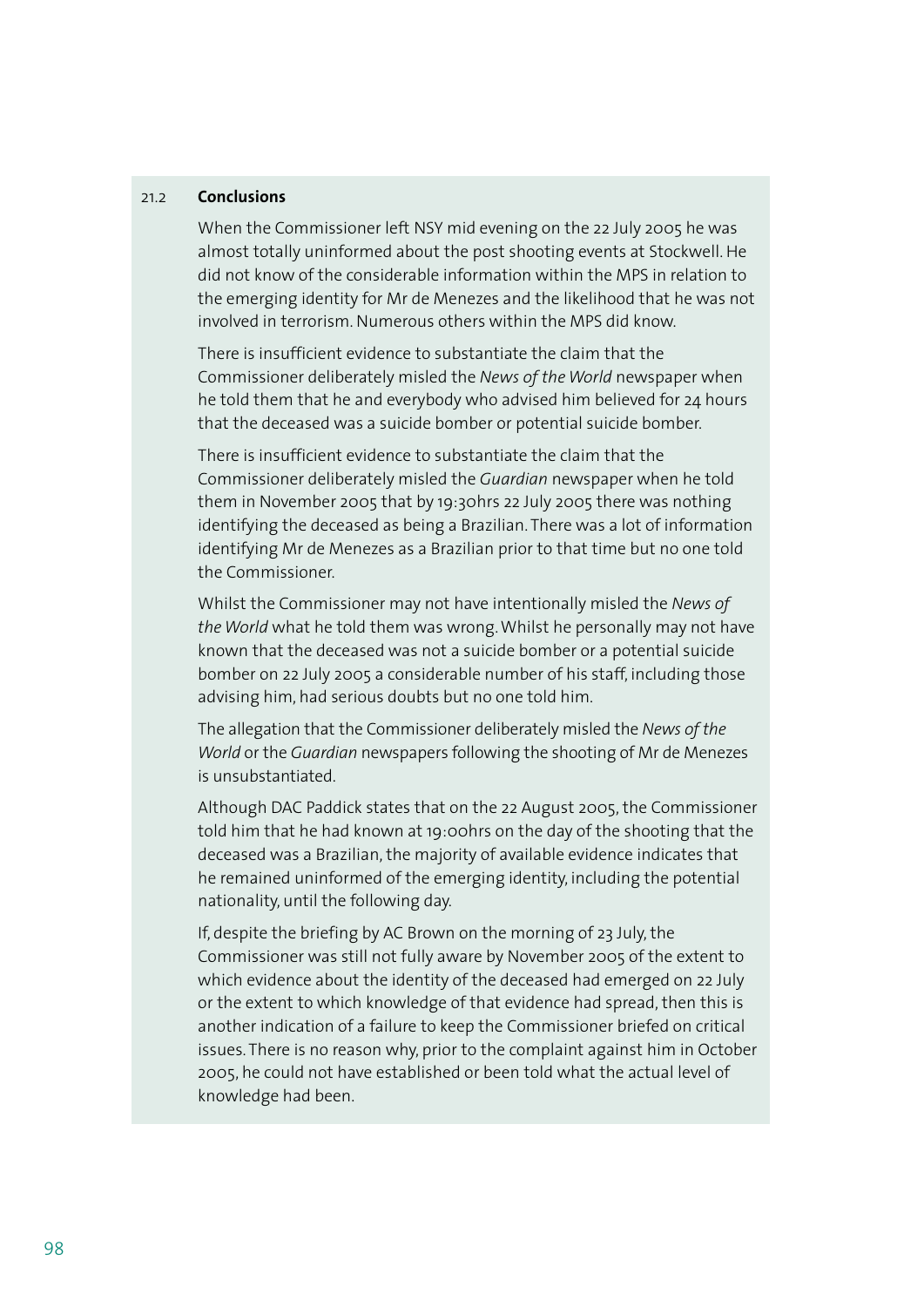**22 Did AC Hayman tell the CRA during the afternoon of 22 July 2005, that the deceased was not one of the four men wanted for the attempted bombings of the previous day and then fail to give the same information to the Commissioner, colleagues, the MPA and Home Office in subsequent meetings?**

 *(Terms of Reference 1, 2 and 3 – see para 12.1)*

- 22.1 In his witness statement and during interview under disciplinary caution AC Hayman stated that he could not recall what he told the twenty plus reporters that he states were present when he briefed the CRA at NSY at about 16:30hrs on 22 July 2005. He did not think that it was known that the deceased was not one of the four wanted bombers at the time and therefore he would not have told them that as it could have only been speculation.
- 22.1.1 The witnesses Mr Halford and Mr Cox from the MPS DPA are adamant that AC Hayman was told by Mr Halford just before the CRA briefing started that he (Mr Halford) had heard from Ms de Vries in the DPA, that the deceased was not one of the four bombers sought from the previous day. They are equally adamant that AC Hayman then made a telephone cal before he briefed the CRA that the deceased was 'not one of the four' (Mr Cox) 'not believed to be one of the four' (Mr Halford).
- 22.1.2 The evidence of Mr Halford is supported by the written record that he made during the meeting. He recorded that AC Hayman told the CRA that the deceased was not believed to be one of the four. Mr Halford is not relying upon his memory many months after the event, but is supported by his contemporaneous record.
- 22.1.3 However, there is compelling corroboration that AC Hayman categorically stated at the CRA briefing that the deceased was not one of the four wanted men. Mr Cox from the MPS DPA states that AC Hayman told the CRA that the deceased was not one of the four. This was also recorded in a contemporaneous note by one of the reporters present and was then reported within a short time by the BBC, first on the lines that he was not thought to be one of the four men, but shortly afterwards, from outside NSY, that the police had said he was not one of the four in national television coverage. The two further reporters who have made statements were present and both recall AC Hayman stating that the deceased was not one of the four.
- 22.1.4 The evidence of Mr Halford and Mr Cox was put to AC Hayman in interview and their initial witness statements were shown to him. Whilst he maintained he could not recall what he had said to the CRA, he stated that he would not have told the CRA that the deceased was not one of the four as that was not known at that time and an open mind needed to be kept. The evidence from the three reporters who were present and made witness statements was obtained after AC Hayman was interviewed and therefore he was not questioned about their evidence in interview. Nevertheless at the time of the interview there was considerable evidence of what he had told the CRA.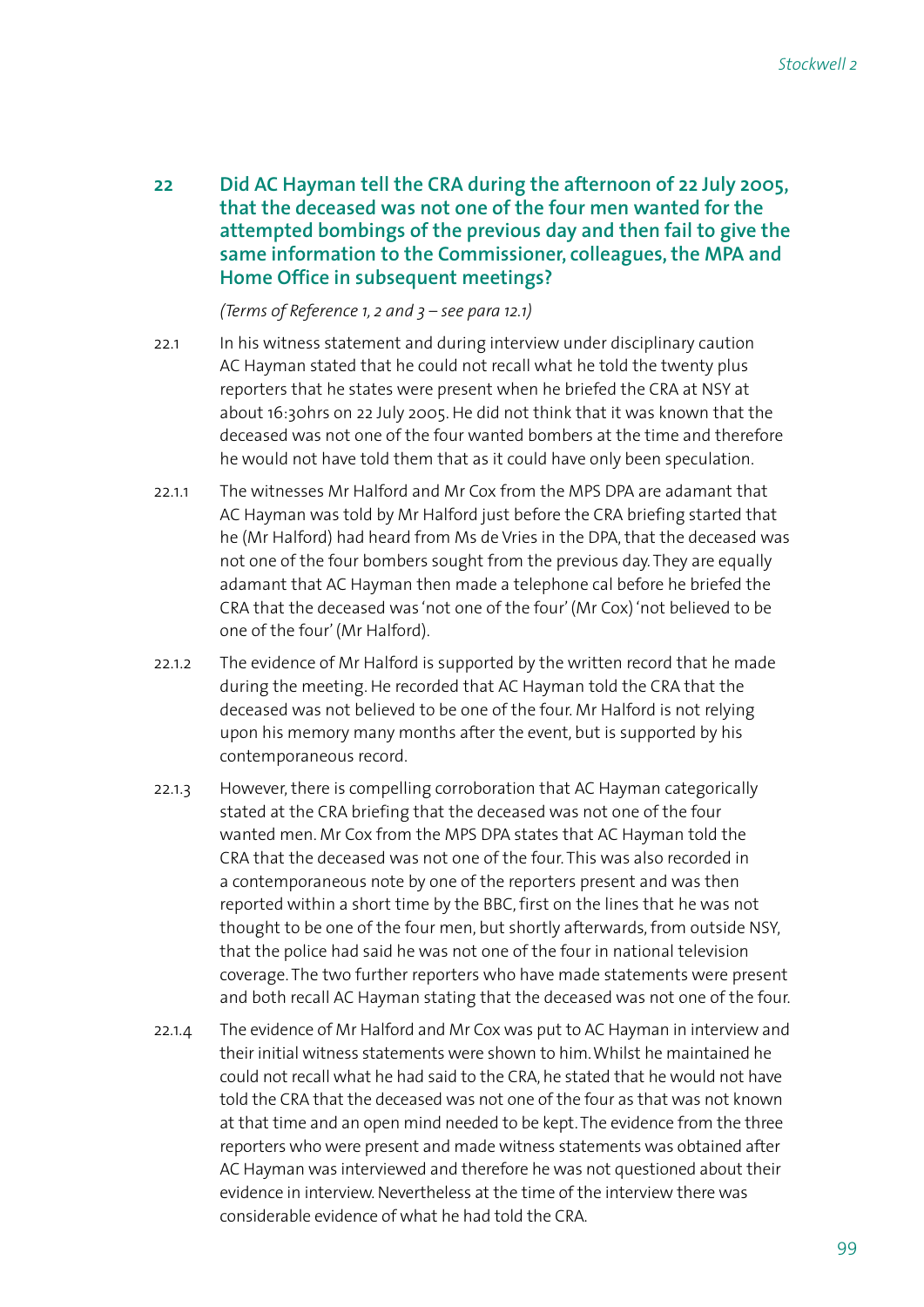- 22.1.5 It is evidenced that by the 16:30hrs briefing of the CRA a considerable amount of knowledge was becoming available in respect of the deceased. Mr de Menezes' wallet, mobile telephone and documentation, including photographic identification, had been recovered from his body. AC Hayman states that at some point during the 22 July he was told about the wallet and papers on the deceased but again he kept an open mind until the deceased was identified.
- 22.1.6 The evidence shows that at 16:21hrs AC Hayman telephoned Cmdr. McDowall at SO13. Whilst Cmdr. McDowall can not now recall the conversation, the timing of the call is consistent with it being shortly before the CRA briefing. It is probable that this was the telephone call following which AC Hayman told Mr Cox and Mr Halford that he had confirmed that the deceased was not one of the four wanted bombers.
- 22.1.7 If there was a motive for telling the CRA that the deceased was not one of the four wanted men, it is likely to have been to ensure that the media ran with the story that the four were still at large. This would have engaged the public in helping to trace them. In itself there would have been nothing untoward in this course of action. It must have been operationally very significant for the MPS as to whether they were seeking public assistance in tracing three or four bombers.
- 22.1.8 AC Hayman telling the CRA that the deceased was not one of the four bombers must have been based upon the emerging evidence providing a possible identification for Mr de Menezes. He had not been formally identified at that time, but it is known that rumours and speculation were rife and a number of MPS staff and others, including ACC Beckley, were beginning to believe that it would transpire that the deceased was not one of the four and probably an innocent man.
- 22.1.9 The brief typed note of the 17:00hrs Management Board sub-meeting records that it was AC Hayman who stated that there was press running that the deceased was not one of the four. Whether he or someone else said it, he must have known that the press coverage on the subject was as a result of his own disclosure to the CRA. There is no evidence that AC Hayman told the meeting that he had just briefed the CRA and what he had told them. It is clear that he did not do so.
- 22.1.10 The 17:00hrs Management Board meeting attendance included the Commissioner, other senior MPS staff, Sir John Gieve, HO representation and the MPA. The sub-meeting was attended by the Commissioner, MPS staff and the Chair and Chief Executive of the MPA. It is clear from the evidence of those who attended the meetings that AC Hayman was stating that the deceased still needed to be identified and it was not known for certain if he was one of the four or not. The latter was not consistent with what he had told the CRA.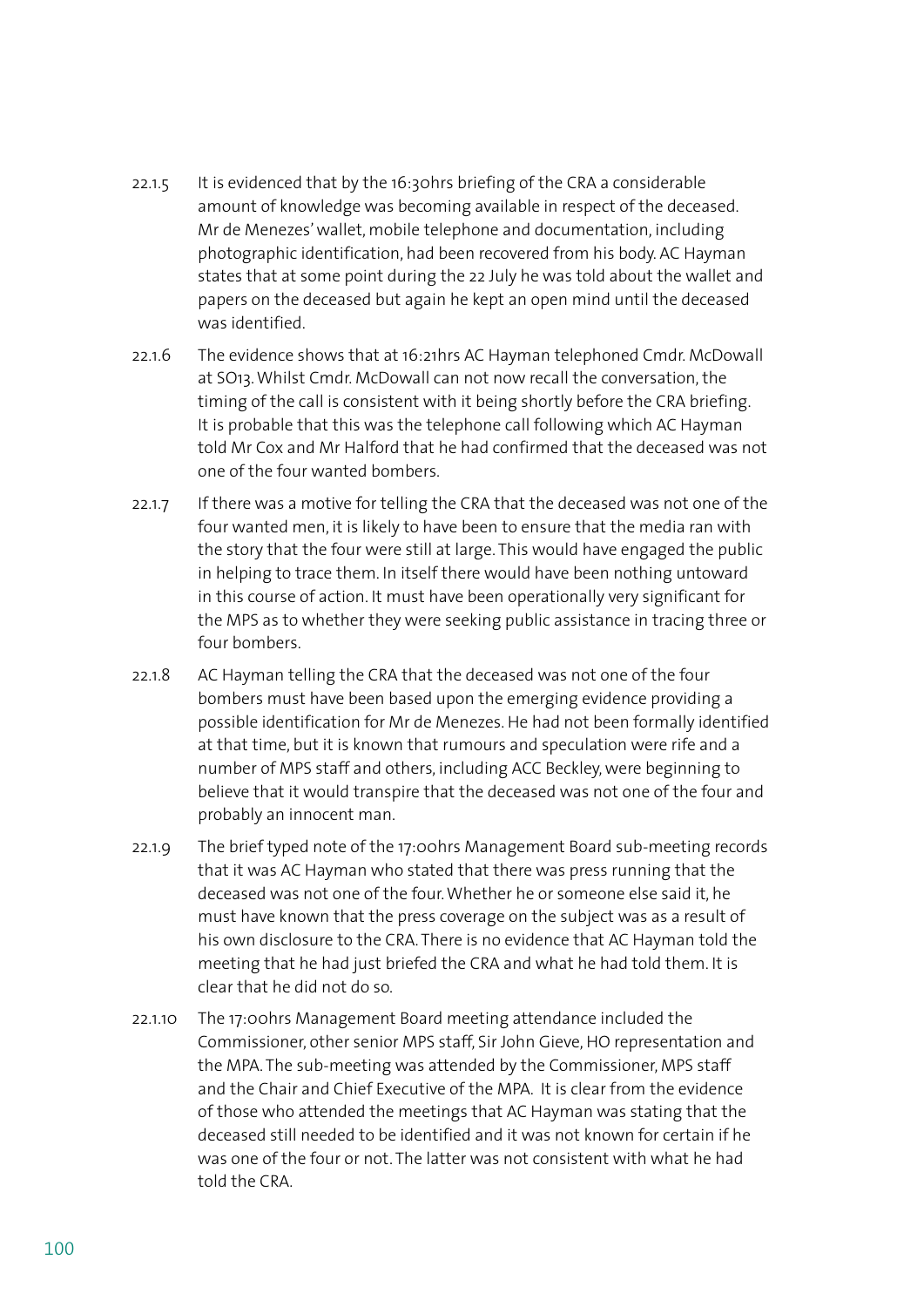22.1.11 In interview the Commissioner made it clear that if AC Hayman did tell the CRA that the deceased was not believed to be one of the four then he would have expected to have been given the same information by him. There is evidence that the Commissioner was pushing AC Hayman in the two meetings for clarity as to what was known about the identity of the deceased. As AC Hayman told the CRA that he was not one of the four then there does not appear to be any good reason why he failed to give those at the meetings and certainly not the Commissioner the same information.

#### 22.2 **Conclusions**

 The weight of evidence is that about 16:30hrs on 22 July 2005 AC Hayman told the CRA members that the deceased was not one of the four wanted bombers from the previous day.

 AC Hayman failed to inform the 17:00hrs 22 July 2005 Management Board meeting and the sub meeting that followed what he had told the CRA some 30 minutes or so earlier. It is apparent that he deliberately withheld the information both that he had briefed the CRA and on the contents of that briefing despite being asked for information by the Commissioner. He therefore misled the Commissioner, other senior MPS officers and representatives from the MPA and HO who were present.

 The attendees at the 17:00hrs Management Board and sub-meeting included the Commissioner and others who were required to make critical strategic decisions about the post shooting events. The withholding of vital information by AC Hayman, including him having been told that the deceased was not believed to be, or was not, one of the four wanted bombers, may have prevented further discussion about the status of the deceased including the possibility that he was an innocent man.

 AC Hayman told the 17:00hrs Management Board sub meeting that there was press running that the deceased was not one of the four wanted bombers. He failed to tell them that this was because he had just briefed the media to that effect via the CRA. The actions of AC Hayman in this respect are of concern.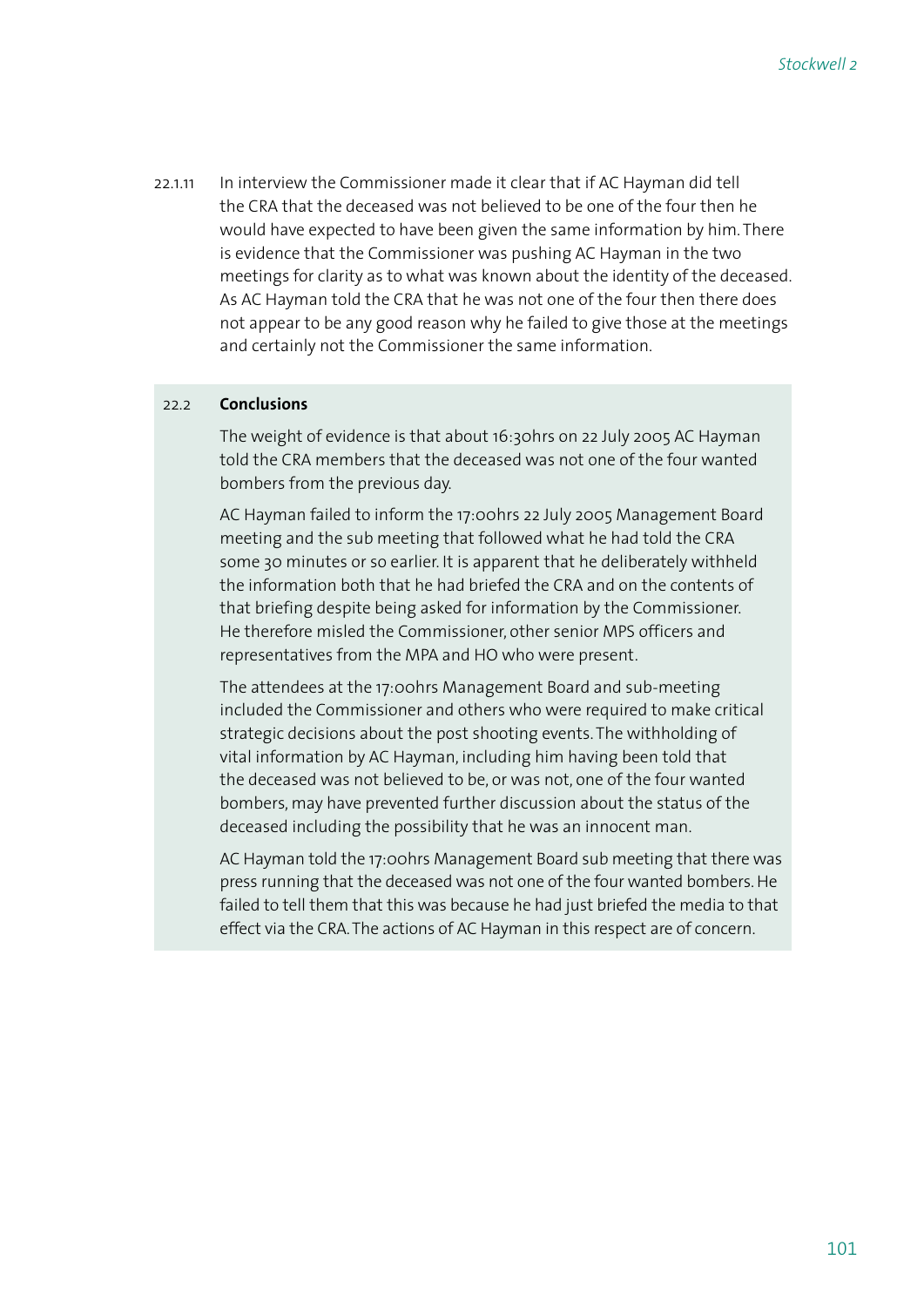# **23 Did AC Hayman's alleged actions, as above, lead to inaccurate or misleading information being released by the MPS?**

 *(Terms of reference 2, 5 and 6 – see para 12.1)*

### 23.1 **Findings**

- 23.1.1 AC Hayman had information that led him to tell the CRA that the deceased was not one of the four at about 16:30hrs 22 July 2005. Consideration must be given as to what impact this had on the information that was released to the media and, therefore, the public by the MPS.
- 23.1.2 AC Hayman placed information in the public domain which was not part of the MPS media strategy at the time. He confirmed in interview that the media strategy was not within his remit. The sub-meeting to the 17:00hrs Management Board, which was debating the content for the next media release, lacked some of the very information they were seeking from him.
- 23.1.3 The MPS press release that went out at 18:44hrs included:

*'The man shot at Stockwell is still subject to formal identification and it is not yet clear whether he is one of the four people we are seeking to identify and whose pictures have been released today. It therefore remains extremely important that members of the public continue to assist police in relation to all four pictures...'*

23.1.4 Had AC Hayman told the meeting that he knew, or had such strong reason to believe that he was prepared to tell the CRA that the deceased was not one of the four, it might have had an impact on those drafting the release and, therefore, its final wording. It is most unlikely that those at the sub-meeting would have agreed to go with the wording *"it is not yet clear whether he is one of the four people we are seeking to identify…."* if AC Hayman had told them that he had already briefed the CRA, and therefore the public, that the deceased was not one of the four.

### 23.2 **Conclusions**

 AC Hayman's actions in relation to his briefing the CRA and then misleading the attendees at the 17:00hrs Management Board meeting and sub-meeting led to inaccurate or misleading information being released by the MPS.

 AC Hayman either misled the public when he briefed the CRA that the deceased was not one of the four or when he allowed the 18:44hrs 22 July press release to state that it was not known if the deceased was one of the four. He could not have believed both inconsistent statements were true.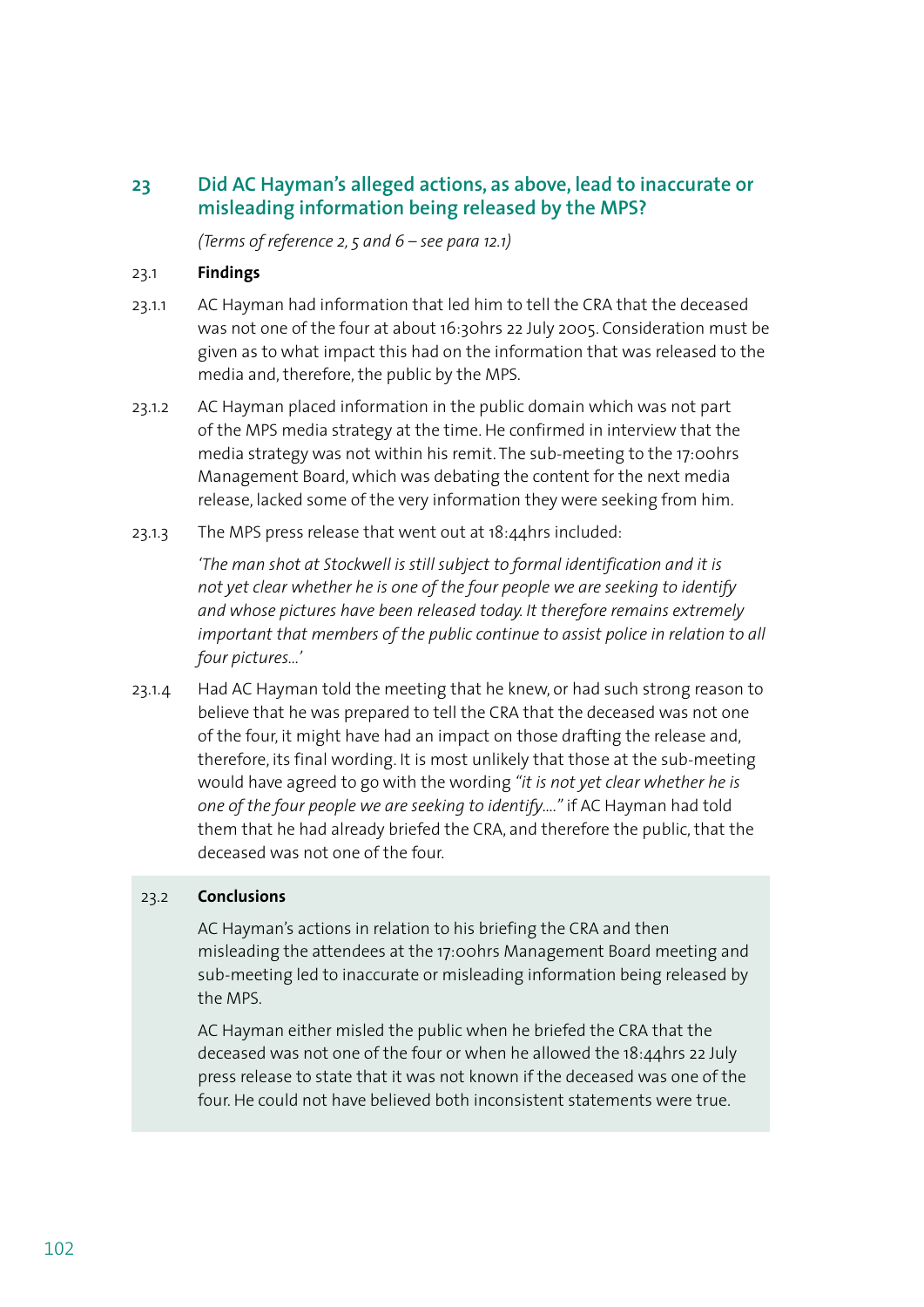**24 Did AC Hayman alone, or with others present at the 17:00hrs Management Board sub-meeting, decide to mislead the public by presenting that the deceased was still thought to be one of the four bombers when they knew or believed he was not?**

 *(Terms of reference 1, 2 and 5 – see para 12.1)*

### 24.1 **Findings**

- 24.1.1 The evidence that indicates the possibility of inappropriate conduct at the 17:00hrs Management Board sub-meeting is contained in the typed notes produced by Ms Murdoch. In the context of an acceptance by AC Hayman that there was *'press running that the deceased was not one of the four bombers'*, the typed notes as written suggest that AC Hayman was proposing to present in the 18:44hrs press release that *'the deceased was believed to be one of the four wanted bombers'*, when he probably was not, and that to do so 'would be low risk'. .
- 24.1.2 If Ms Murdoch's record is correct, there are potentially significant implications. There is no indication that anyone at the meeting challenged AC Hayman when he referred to presenting the deceased as a wanted bomber although it was likely he was not. It would follow that if those at the meeting understood what was proposed and agreed with this course of action then those present were party to an agreement to mislead the media and the public. The attendees were the Commissioner, AC Hayman, Mr Duvall, Ms Crawford and other senior MPS officers.
- 24.1.3 With the exception of AC Hayman and the Commissioner who were interviewed under disciplinary caution, all those present at the meeting have been seen and have provided witness statements. All deny that there was any suggestion that the media should be misled, and all state that they would not have been party to any such agreement. Likewise, during interview, the Commissioner and AC Hayman have denied there was any impropriety at the meeting.
- 24.1.4 The handwritten notes of the meeting are brief. Ms Murdoch states that they were written in haste during the meeting. She does not suggest that they represent a verbatim record but she believes she captured the main points. When she typed her notes she states she was able to give a fuller interpretation of the meeting for use by the Commissioner. She agrees the typed notes were not approved by anyone and they represent her record alone. In her statement she stands by the accuracy of her typed notes stating that both typed versions were made fairly soon after the meeting and whilst the meeting was still fresh in her mind.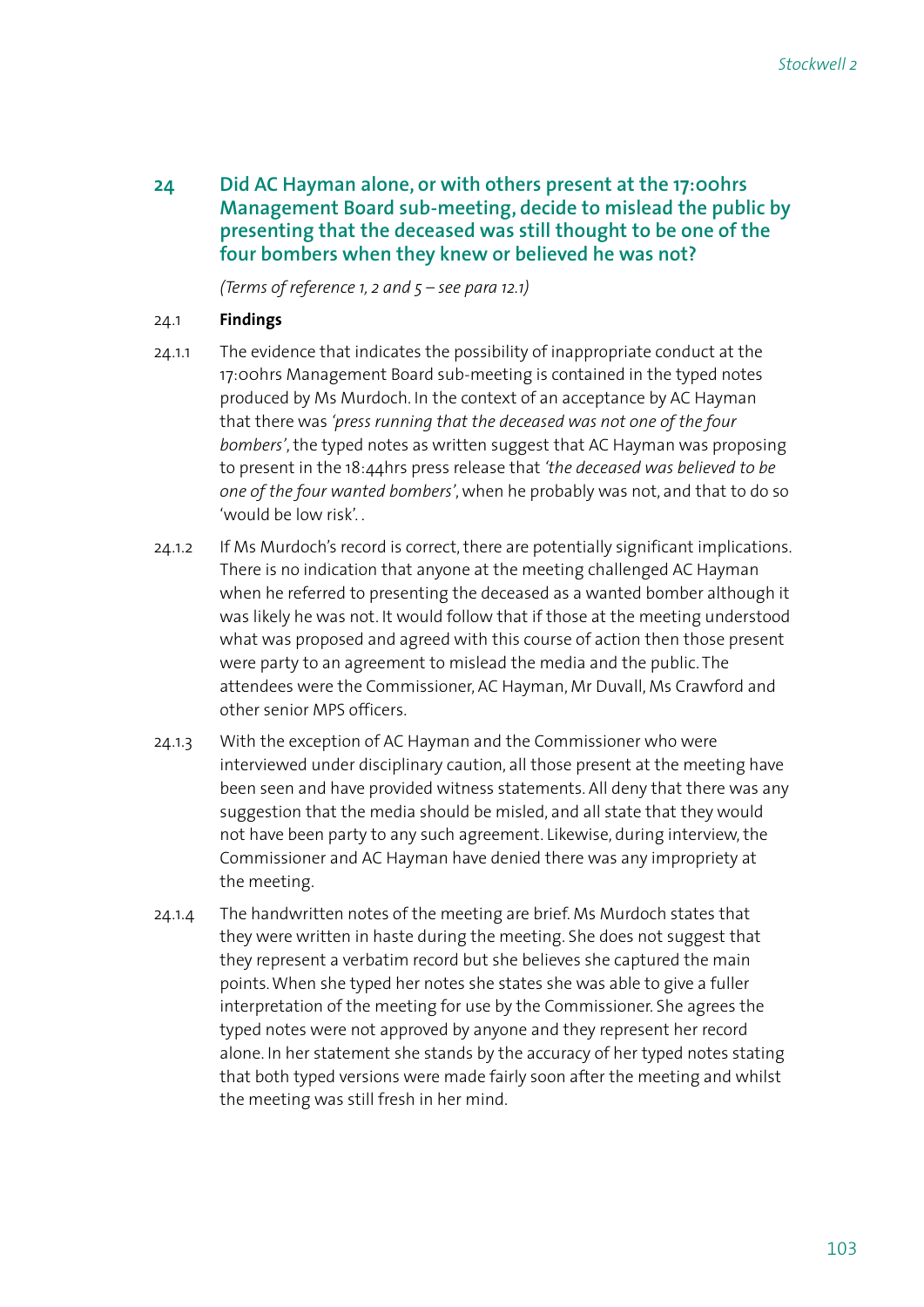- 24.1.5 The issue has arisen as to whether the sentences attributed to AC Hayman in Ms Murdoch's typed notes; *'There is press running that the person shot is not one of the four bombers. We need to present that he is believed to be. This is different to confirming that he is. On the balance of probabilities, it*  isn't. To have this for offer would be low risk', was actually said by him<sup>35</sup>. It is clear that Ms Murdoch says she typed the notes, from her contemporaneous handwritten note, whilst the meeting was still fresh in her mind and maintains they are accurate. However, whether AC Hayman said it or not, does not matter greatly. He was present and had ample opportunity to ensure the meeting was correctly briefed. If what was attributed to him was in fact said by someone else that should have acted as a prompt for him to ensure that the meeting was correctly briefed. He was the person responsible for the press running that the deceased was not one of the four wanted bombers as he had just briefed the CRA to that effect. He was also the very person present at the meeting who could, and should, have updated the meeting that he had been briefed by telephone that the deceased was not one of the four. It is also clear that AC Hayman did not brief the meeting with the fact that a wallet and documentation had been found with the deceased which did not accord with the four wanted bombers. In interview he stated that he probably knew this information at the time of the sub-meeting.
- 24.1.6 The typed notes of the meeting produced by Ms Murdoch cannot be reconciled with the evidence of those present. If Ms Murdoch's recollection and typed notes are correct, there is nothing to indicate that anyone challenged the proposed course of conduct advanced by AC Hayman. Any suggestion that something needed to be presented in a way that was not believed to be factual, and any suggestion of there being a risk, should have raised concerns and objections from those present. The 18:44hrs press line which was issued after the meeting, included the phrase that, *'it is not yet clear whether he is one of the four people we are seeking to identify and whose pictures have been released today.'* This reflects the discussion recorded in Ms Murdoch's notes of the meeting.
- 24.1.7 Given the evidence we have had to consider the possibility that, with the exception of AC Hayman, those present at the sub-meeting, did not fully understand the true situation because of AC Hayman's decision not to brief them in the terms that he had used when speaking to the CRA. They may not have had sufficient information to realise the implications of what the note of the meeting suggests was actually happening. AC Hayman was stating that identification remained an issue that needed to be resolved by the use of DNA; it was still possible that the deceased was connected to terrorism.

<sup>35</sup> Ms Murdoch's typed notes attribute these comments to AC Hayman. The typed notes were not challenged by those who subsequently saw them. However, in response to the extracts disclosed during the Salmon process, AC Hayman stated that the handwritten notes of Ms Murdoch do not attribute the source of these comments.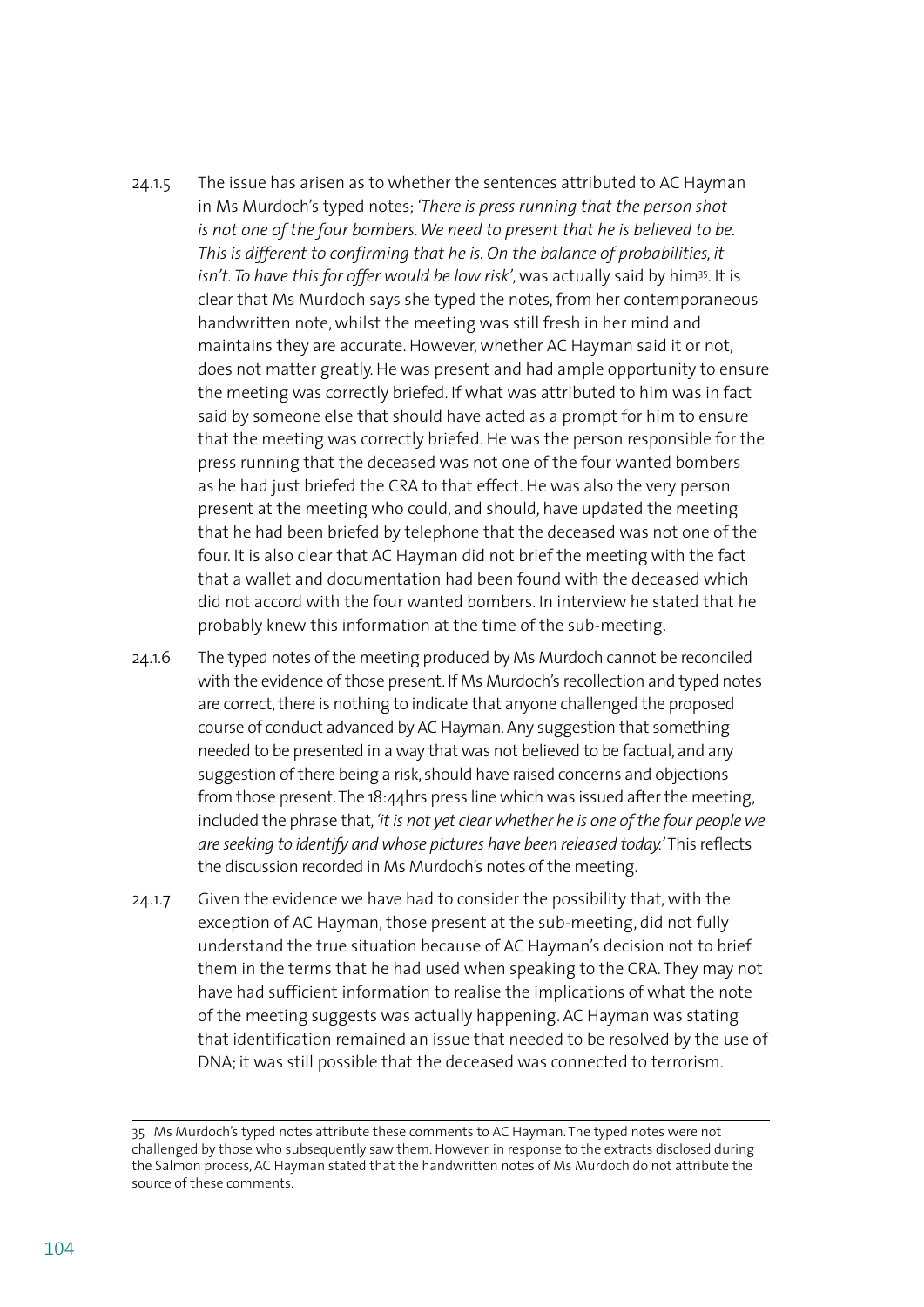- 24.1.8 The investigation team spoke to all of the witnesses who were present at the sub-meeting. There was no evidence to suggest that they were being anything other than truthful and genuinely trying to assist the Commission in relation to what took place and the actions of the Commissioner and AC Hayman.
- 24.1.9 The evidence suggests that AC Hayman gave the CRA specific information and yet, thereafter, deliberately withheld it from the Commissioner and those at the sub-meeting. No motive for such behaviour is apparent and, as he denied the allegation during interview, his reasoning could not be explored.

#### 24.2 **Conclusions**

 Ms Murdoch stands by the accuracy of her handwritten and typed notes of the sub-meeting. On face value the notes do seem to indicate a decision that the public should be told that the deceased was believed to be one of the four whereas the sense of the meeting was that on the balance of probabilities he was not. However, all of those present including Ms Murdoch, deny any intent to mislead the public or that anything untoward took place. There is insufficient evidence to substantiate that all present at the 17:00hrs 22 July 2005 Management Board sub meeting jointly agreed to mislead the media and public. Accordingly, with the exception of AC Hayman, no criticism is levelled at any of the attendees.

 AC Hayman chose to mislead the public by his actions at the 17:00hrs 22 July 2005 Management Board sub-meeting. He was instrumental in the wording of the 18:44hrs press release which stated that it was not clear if the deceased was one of the four wanted bombers from the previous day. This account is not consistent with what he had told the CRA a short time before when he stated that the deceased was not one of the four.

 Why AC Hayman chose to tell the CRA and therefore the public, that the deceased was not one of the four wanted bombers, and then withhold that information from the Commissioner and the others is not known. It is also not known why he allowed a press release to be prepared and released which he knew contradicted what he had previously told the CRA.

### **25 Conduct recommendations**

### 25.1 **The Commissioner**

25.1.1 The complaint against the Commissioner is not substantiated and there is no evidence of misconduct. However the MPA should consider why the Commissioner remained uninformed of key information emerging during the 22 July 2005.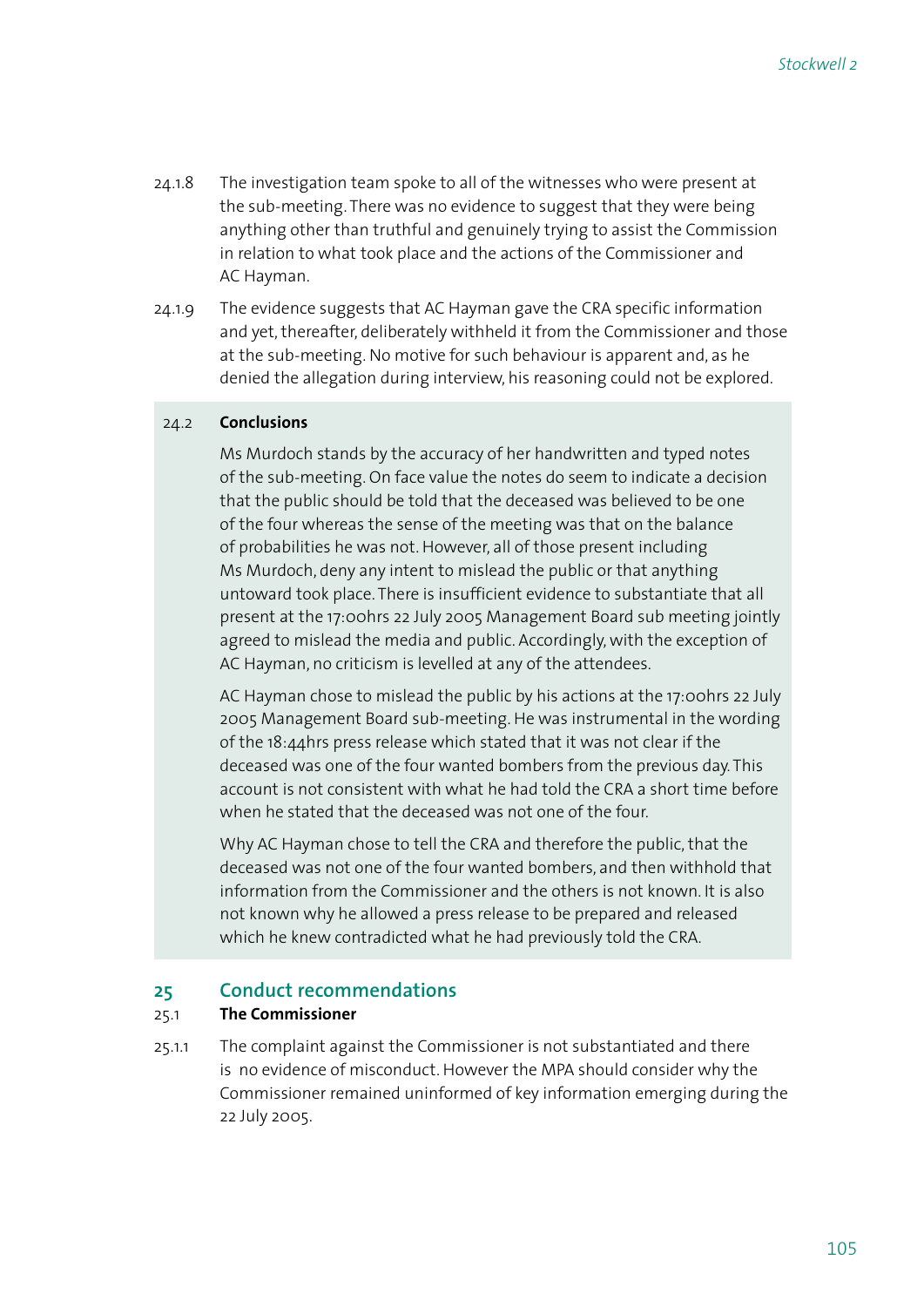#### 25.2 **AC Hayman**

- 25.2.1 The matters relating to AC Hayman are substantiated. Following the shooting of Mr de Menezes he had a responsibility to keep the Commissioner informed and has stated that he used his judgement to decide whether or not that was necessary. He briefed the Commissioner, MPA and senior colleagues at the 17:00 Management Board sub-meeting on lines which he must have known were not consistent with what he had told the CRA. This causes us serious concern.
- 25.2.2 It is recommended that the MPA as the Appropriate Authority, consider what action they intend to take concerning the conduct issues identified in relation to AC Hayman.

#### 25.3 **AC Brown**

25.3.1 There is no evidence of misconduct by AC Brown. An error of judgement does not amount to misconduct and there is no evidence that he acted in bad faith in not telling the Commissioner. However, it was a mistake not to keep the Commissioner informed of critical events on 22 July 2005. If he had still been a serving officer we would have recommended that he receive constructive advice from his managers.

#### 25.4 **Ch/Supt. Stewart**

25.4.1 There is no evidence of misconduct by Ch/Supt. Stewart. An error of judgement does not amount to misconduct. It was a mistake not to keep the Commissioner informed of critical events on the 22 July 2005. It is recommended that he receive constructive advice from his managers.

### 25.5 **Ms Caroline Murdoch**

25.5.1 There is no evidence of misconduct by Ms Murdoch. An error of judgement does not amount to misconduct. It was a mistake not to keep the Commissioner informed of critical events on the 22 July 2005. It is recommended that she receive constructive advice from her managers.

### 25.6 **Ms Anna de Vries**

25.6.1 There is no evidence of misconduct by Ms de Vries. She accepts that she made a genuine error when she included in a media release that Mr de Menezes had been challenged before being shot. The error does not amount to misconduct, but she should receive constructive management advice regarding the need for accuracy and not basing media releases on presumptions.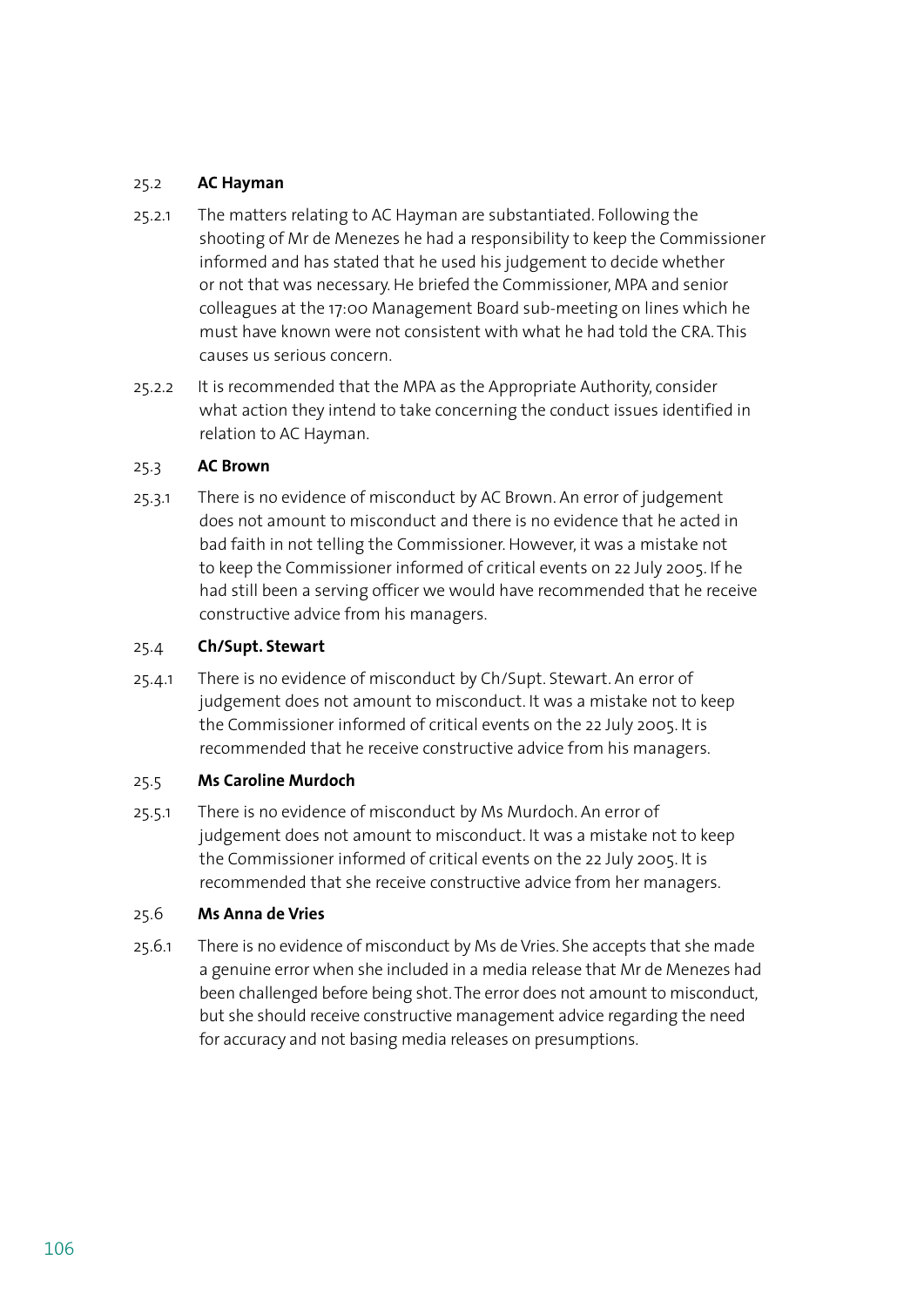### 25.7 **DI Howarth**

25.7.1 There is no evidence of misconduct by DI Howarth but his failure to provide information at the appropriate time to the investigation is a concern. Whilst it is not recommended that any formal disciplinary action be taken against DI Howarth he should receive management advice from the MPS in relation to his failure to cooperate fully with the investigation when asked.

## **26 General recommendations**

- 26.1 The IPCC recognises that following the tragic events of the 22 July 2005 the MPS had already identified the mistakes that were made and lessons that needed to be learned. Through Operation Erini, the MPS has conducted a review of the post-shooting events outside of the IPCC complaint and conduct investigation. Operation Erini has already identified that without change the MPS could again be vulnerable in any given major incident in the following areas:
	- $=$  Lack of clarity regarding who has responsibility for briefing the Commissioner
	- $=$  Lack of processes and a knowledge centre for ensuring that the Commissioner is factually briefed
	- = Public briefings by the Commissioner not being factually correct
	- = Lack of consultation with MPS investigators prior to MPS media briefings
	- Discrepancies in the content of internal briefings =
	- = Absence of clarity at chief officer level with respect to developing situations
	- = Senior police officers failing to make notes or keep logs resulting in later attacks upon their decision making processes
	- Management Board meetings not being updated on all press briefings =
	- Lack of consistency in briefings to the media =
	- = Failure to appoint a nominated person to be the 'media face' for the MPS
	- = Failure to ensure relevant fast track actions regarding identification issues.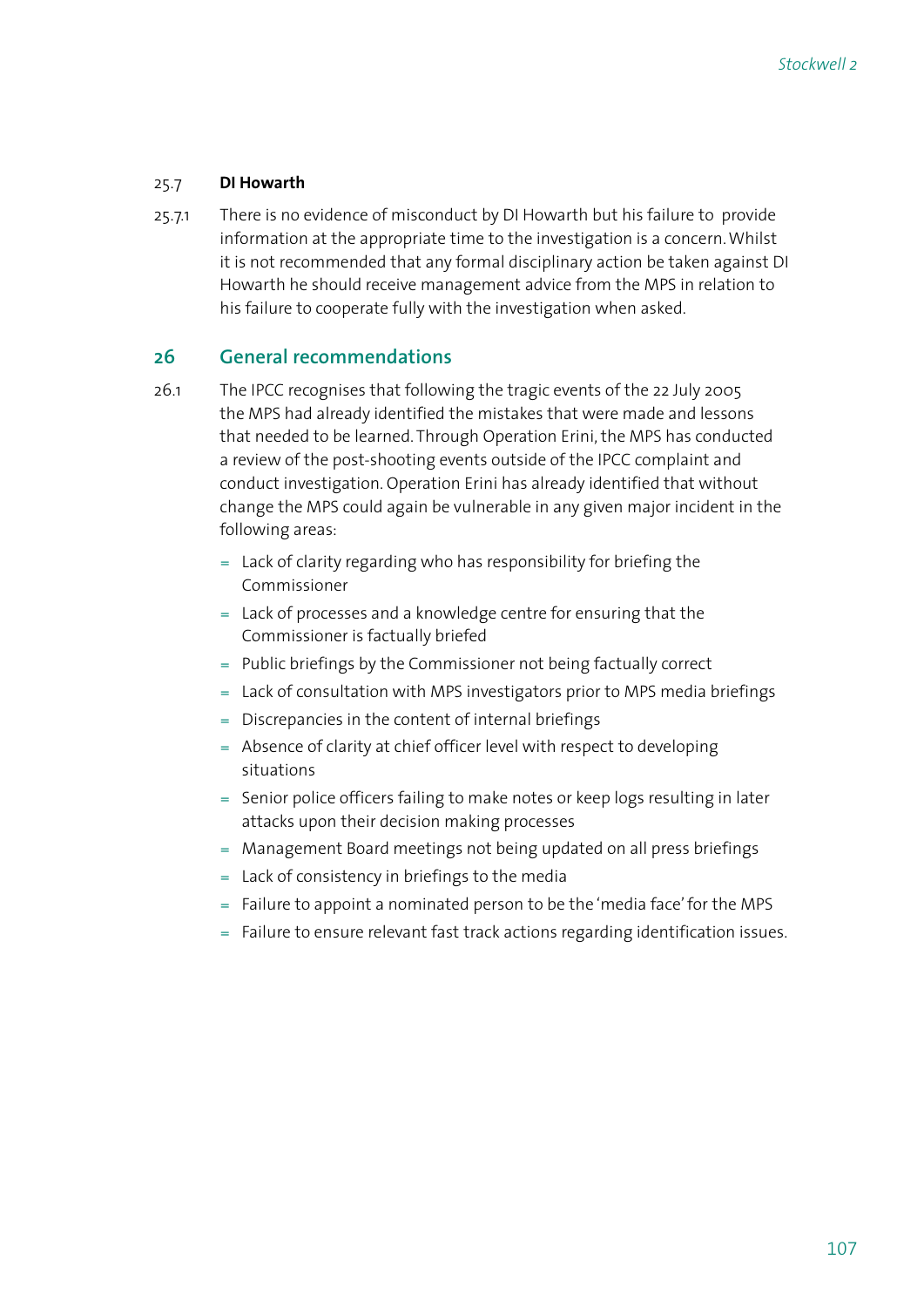# **Recommendation 1**

The investigation has identified serious weaknesses in the MPS in relation to the handling of critical information including within the senior management team. The MPA should consider what management action is required to resolve this and, in view of the serious nature of the failings, the Home Office and Her Majesty's Inspectorate of Constabulary (HMIC) should also consider what action they need to take to address the issues raised.

### **Recommendation 2**

The MPA recognises that the issues identified by Operation Erini are areas of concern within the MPS and that they are fully addressed and systems are implemented to prevent a re-occurrence.

### **Recommendation 3**

The Commissioner sets out to his personal staff his expectations in relation to keeping him informed of events occurring within the MPS area.

### **Recommendation 4**

The responsibility for keeping the Commissioner and other key staff informed of critical information is made clear to the MPS senior management team.

# **Recommendation 5**

The MPS reviews the purpose of the CRA briefings including the potential for the MPS to be compromised if they are briefed outside an agreed media strategy.

### **Recommendation 6**

All strategic meetings convened to discuss critical incidents are appropriately minuted in order that decisions made can be later identified and justified.

M Grant L Edwards IPCC IPCC IPCC 8 June 2007 8 June 2007

Senior Investigator **Deputy Senior Investigator**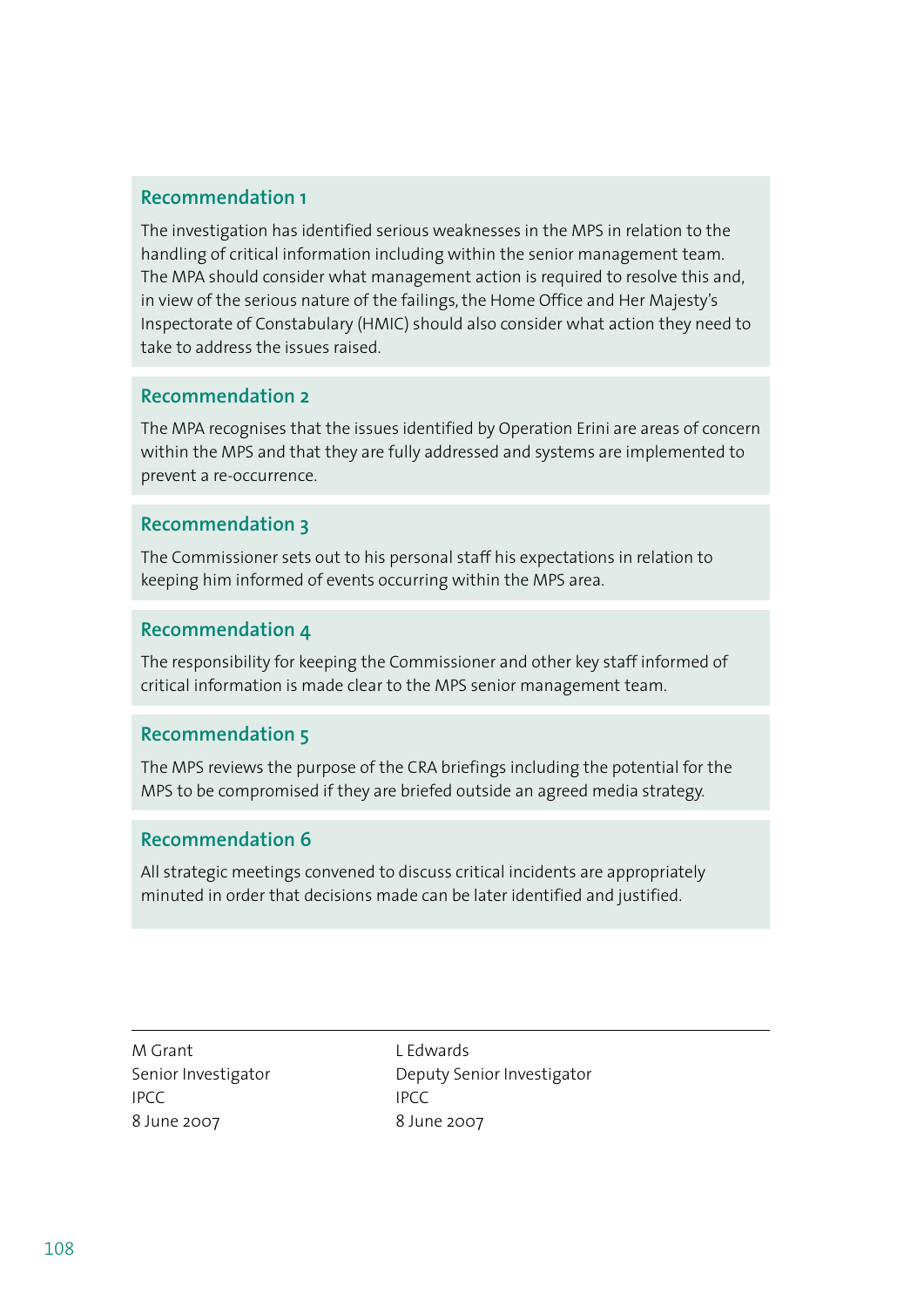## Appendix A

# Glossary of terms

| Association of Chief Police Officers         |
|----------------------------------------------|
| Assistant Commissioner Specialist Operations |
| Counter Terrorism                            |
| Community Impact Assessment                  |
| Cabinet Office Briefing Room                 |
| Crime Reporters Association                  |
| Department of Public Affairs                 |
| Directorate of Professional Standards        |
| Foreign and Commonwealth Office              |
| Government Liaison Officer                   |
| Government Liaison Team                      |
| Senior Management Strategy Group             |
| Her Majesty's Inspectorate of Constabulary   |
| Home Office Large Major Enquiry System       |
| Immigration and Nationality Department       |
| Independent Police Complaints Commission     |
| Metropolitan Police Authority                |
| Metropolitan Police Service                  |
| Muslim Safety Forum                          |
| New Scotland Yard                            |
| Police Reform Act                            |
| Queen Elizabeth II Conference Centre         |
| Specialist Crime Directorate                 |
| <b>Specialist Operations</b>                 |
| Anti Terrorist Branch, MPS                   |
| Terrorism Protection Unit                    |
|                                              |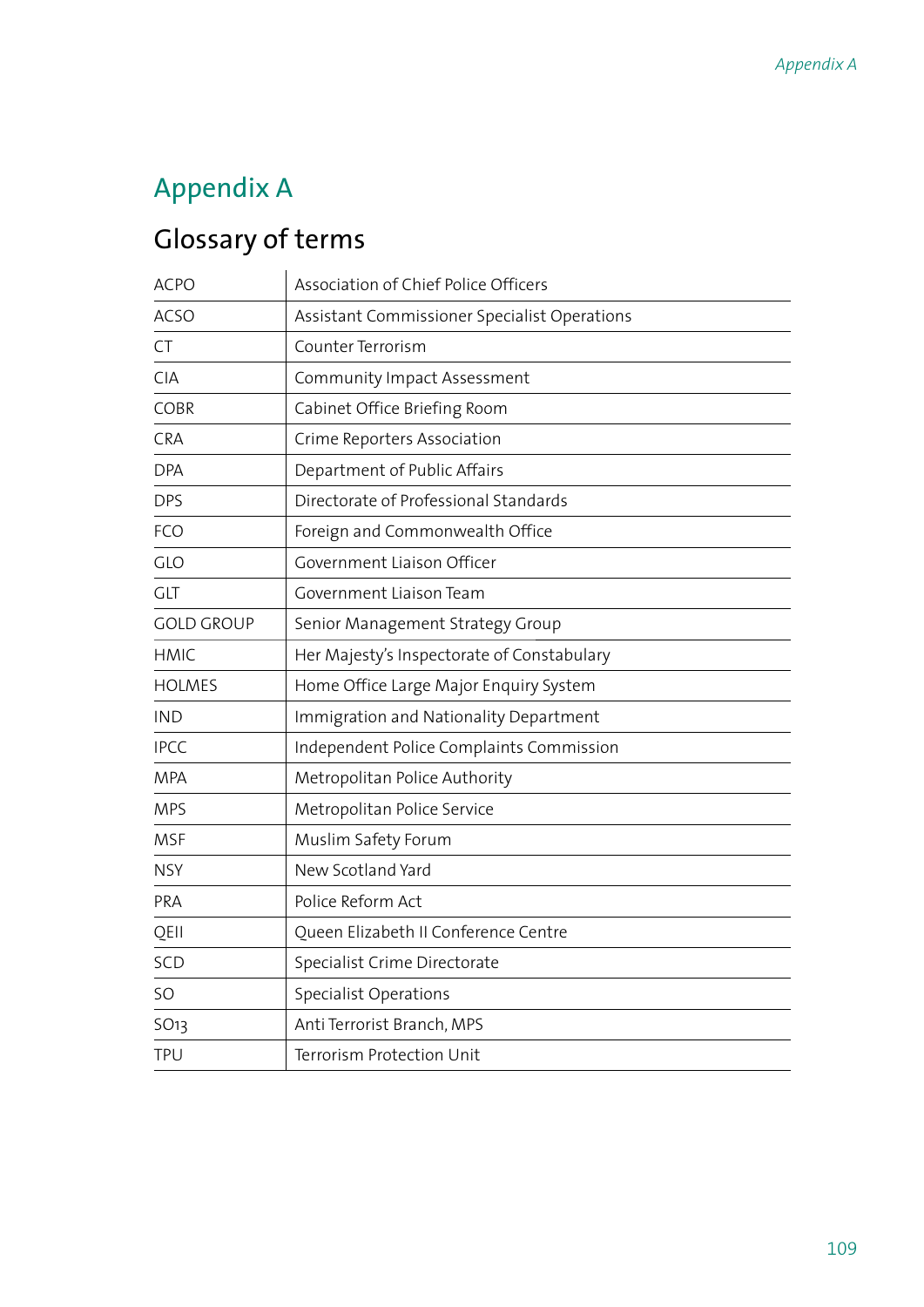## Appendix B

# MPS ranks and persons referred to in the report

| <b>MPS Ranks</b>                  |                                                                                                                   |
|-----------------------------------|-------------------------------------------------------------------------------------------------------------------|
| Commissioner                      |                                                                                                                   |
| Deputy Commissioner               |                                                                                                                   |
| Assistant Commissioner            | AC                                                                                                                |
| Deputy Assistant Commissioner     | <b>DAC</b>                                                                                                        |
| Commander                         | Cmdr.                                                                                                             |
| Detective Chief Superintendent    | D.Ch/Supt.                                                                                                        |
| Chief Superintendent              | Ch/Supt.                                                                                                          |
| Detective Superintendent          | D/Supt.                                                                                                           |
| Superintendent                    | Supt.                                                                                                             |
| Detective Chief Inspector         | <b>DCI</b>                                                                                                        |
| Chief Inspector                   | Ch/Insp                                                                                                           |
| Detective Inspector               | DI                                                                                                                |
| Inspector                         | Insp.                                                                                                             |
| Detective Sergeant                | <b>DS</b>                                                                                                         |
| Sergeant                          | PS.                                                                                                               |
| Detective Constable               | DC                                                                                                                |
| Constable                         | PC                                                                                                                |
| Assistant Chief Constable         | ACC (A rank in forces other than the MPS)                                                                         |
| <b>Acting Ranks</b>               | A/ Denotes officers who have been<br>temporarily appointed to the rank but are not<br>substantively in this role. |
| Persons referred to in the report |                                                                                                                   |
| Mr Azad Ali                       | Chair of the MSF                                                                                                  |
| Cmdr. Chris Allison               | AC Brown's tactical adviser                                                                                       |
| Cmdr. David Armond                | On call crime commander, Serious Crime<br>Directorate                                                             |
| Mr Gesio de Avila                 | Colleague and friend of Mr de Menezes                                                                             |
| Ms Jacinta Banks                  | Foreign & Commonwealth Office, Crisis<br>Management Team                                                          |
| Ms Helen Bayne                    | Head of Terrorism and Protection Unit,<br>Home Office                                                             |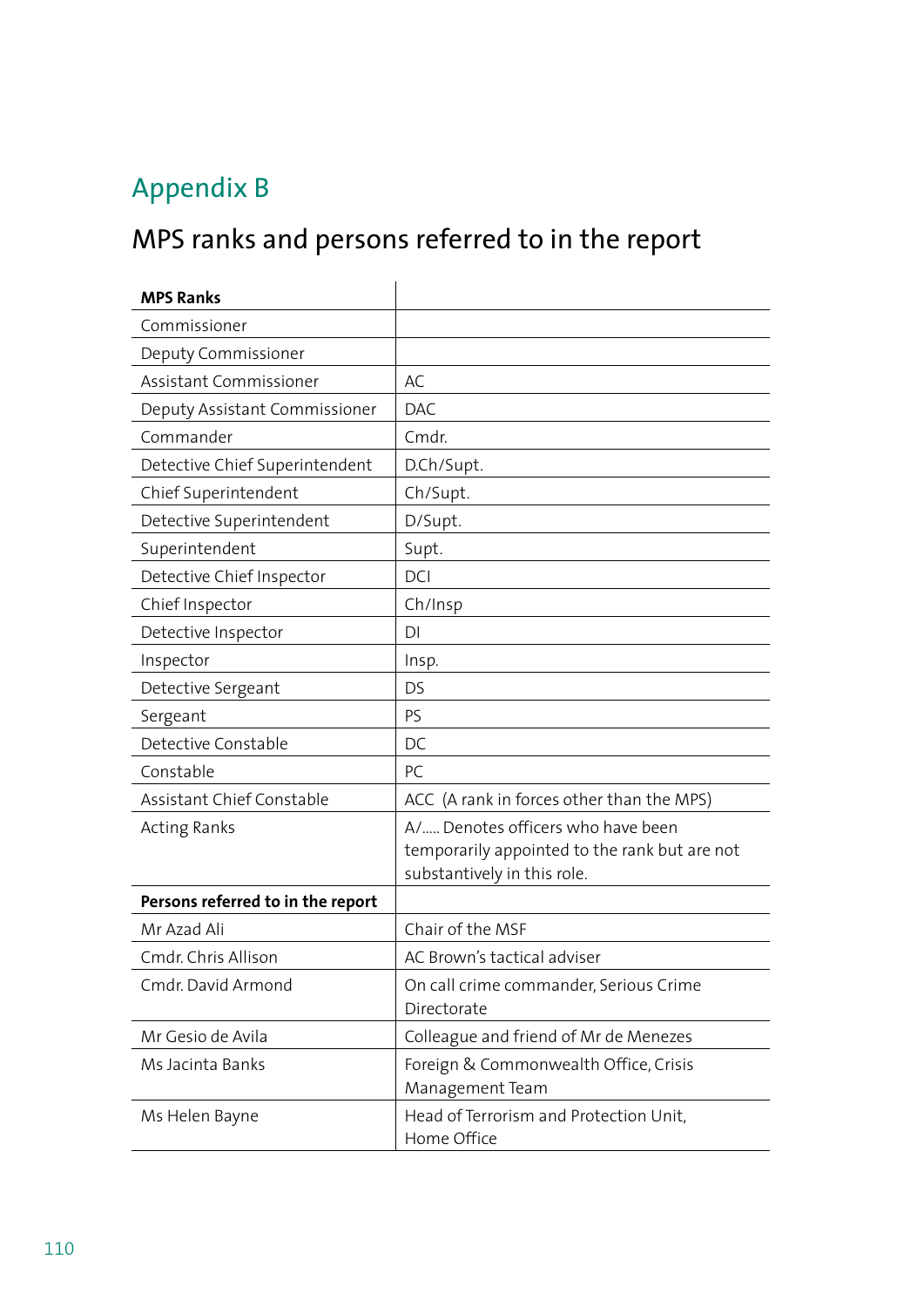| Assistant Chief Constable<br>Robert Beckley | Hertfordshire Police                                        |
|---------------------------------------------|-------------------------------------------------------------|
| DAC Suzanna Becks                           | MPS Resourcing                                              |
| D.Ch/Supt. David Beggs                      | Head of Operation Erini                                     |
| Ms Joy Bentley                              | Sir Ian Blair's press officer (DPA)                         |
| Sir Ian Blair                               | Commissioner of Police of the Metropolis                    |
| <b>AC Alan Brown</b>                        | Gold Command for London                                     |
| D.Ch/Supt. Maxine de Brunner                | Staff officer to Deputy Commissioner<br>Stephenson          |
| DAC Richard Bryan                           | Briefed international media on Community<br>Reassurance     |
| Mr Daniel Budge                             | <b>IPCC Investigator</b>                                    |
| Mr Tahir Butt                               | MSF representative                                          |
| Mr Roy Clark                                | Former Director of Investigations, IPCC                     |
| DAC Peter Clarke                            | Head of Anti Terrorist Branch, SO13                         |
| Ms Rachael Collins                          | IPCC press officer                                          |
| Mr Robert Cox                               | Chief Press Officer, DPA                                    |
| Ms Catherine Crawford                       | Clerk and Chief Executive, Metropolitan Police<br>Authority |
| DC John Davies                              | SO <sub>13</sub> Investigations                             |
| Cmdr. Cressida Dick                         | Officer in charge of the armed operation                    |
| Insp. John Duffy                            | MPS-Gave initial briefing to D/Supt Levett                  |
| Mr James Donaghy                            | <b>IPCC Deputy Senior Investigator</b>                      |
| Mr Len Duvall                               | Chair Metropolitan Police Authority                         |
| Ms Lisa Edwards                             | <b>IPCC Deputy Senior Investigator</b>                      |
| <b>DCI Tony Evans</b>                       | DPS, Specialist Investigations Deputy SIO                   |
| Mr Dick Fedorcio                            | Director, DPA                                               |
| Ms Jo Fendt                                 | Coroner's officer                                           |
| D.Ch/Supt. Philip Flower                    | Department of Professional Standards                        |
| Ms Bernadette Ford                          | Senior Information Officer, DPA                             |
| Sir John Gieve                              | Permanent Secretary at the Home Office                      |
| DAC Alan Given                              | Deputy to AC House                                          |
| <b>AC Tim Godwin</b>                        | MPS, Territorial Policing                                   |
| Mr Peter Goode                              | IPCC Acting Director of Investigations                      |
| Cmdr. Phillip Gormley                       | MPS Commander                                               |
| Mr Michael Grant                            | <b>IPCC Senior Investigator</b>                             |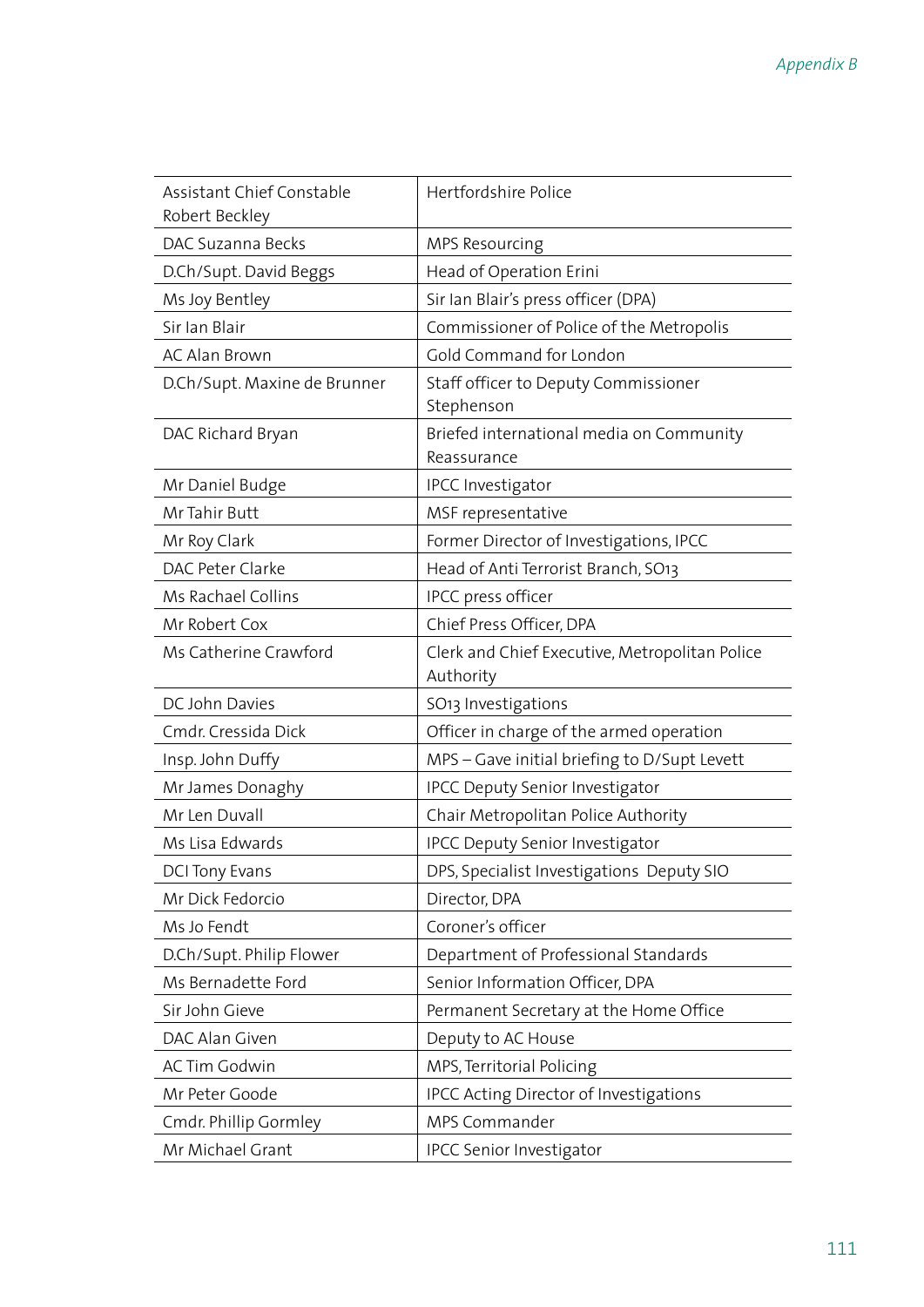| A/Cmdr. Steven Gwilliam   | DPS Anti Corruption Unit                                                                 |
|---------------------------|------------------------------------------------------------------------------------------|
| Mr Paul Halford           | Press Officer, Specialist Operations DPA                                                 |
| Mr John Harding           | Solicitor acting for AC Hayman                                                           |
| Mr Nick Hardwick          | Chair, IPCC                                                                              |
| AC Andrew Hayman          | Assistant Commissioner Specialist Operations<br>(ACSO)                                   |
| Ms Laura Holford          | Personal Assistant to Deputy Commissioner                                                |
| AC Stephen House          | MPS Central Operations Business Group                                                    |
| Cmdr. Alfred Hitchcock    | Holds Safer Neighbourhoods portfolio                                                     |
| DI Peter Howarth          | MPS Marylebone Police Station                                                            |
| Cmdr. Rod Jarman          | MPS Community Engagement                                                                 |
| PC John Jeffrey           | Police Federation Representative                                                         |
| lan Jones                 | MPS Explosives officer                                                                   |
| D/Supt. Stephen Kavanagh  | Staff officer to AC Brown                                                                |
| Mr Calvin Lawson          | Crime Scene Manager                                                                      |
| D/Supt John Levett        | DPS, Specialist Investigations, SIO                                                      |
| Mr Leigh Lewis            | Home Office Permanent secretary responsible<br>for crime, Policing and Counter Terrorism |
| Mr Clive Lucy             | Crime Scene Manager                                                                      |
| Ms Naseem Malik           | <b>IPCC Commissioner</b>                                                                 |
| Ms Liz McBrien            | <b>IPCC HOLMES Team member</b>                                                           |
| Cmdr. John McDowall       | Leads on National investigation into terrorism                                           |
| D/Supt. Douglas McKenna   | SO <sub>13</sub> , SIO                                                                   |
| Jean Charles de Menezes   | The deceased                                                                             |
| Ms Caroline Murdoch       | Commissioner's Chief of staff                                                            |
| Ch/Supt. Stuart Osborne   | Staff officer to AC Brown                                                                |
| Ms Kate Owen              | <b>IPCC Investigator</b>                                                                 |
| DAC Brian Paddick         | Acting AC Territorial Policing                                                           |
| Mr Jeremy Page            | Government Liaison Officer (Home Office)                                                 |
| Mr Stephen Parkinson      | Solicitor acting for the Commissioner                                                    |
| DI David McDonald Payne   | DPS Loggist, Specialist Investigations                                                   |
| Mr David Petch            | <b>IPCC Commissioner</b>                                                                 |
| DI John Pover             | SO13 Duty officer at Stockwell                                                           |
| Ms Mehmuda Mian Pritchard | <b>IPCC Commissioner</b>                                                                 |
| D/Supt. John Prunty       | SO13, Liaison between SO13 and DPS                                                       |
| Insp. Peter Richardson    | MPS acting as 'friend' for the Commissioner                                              |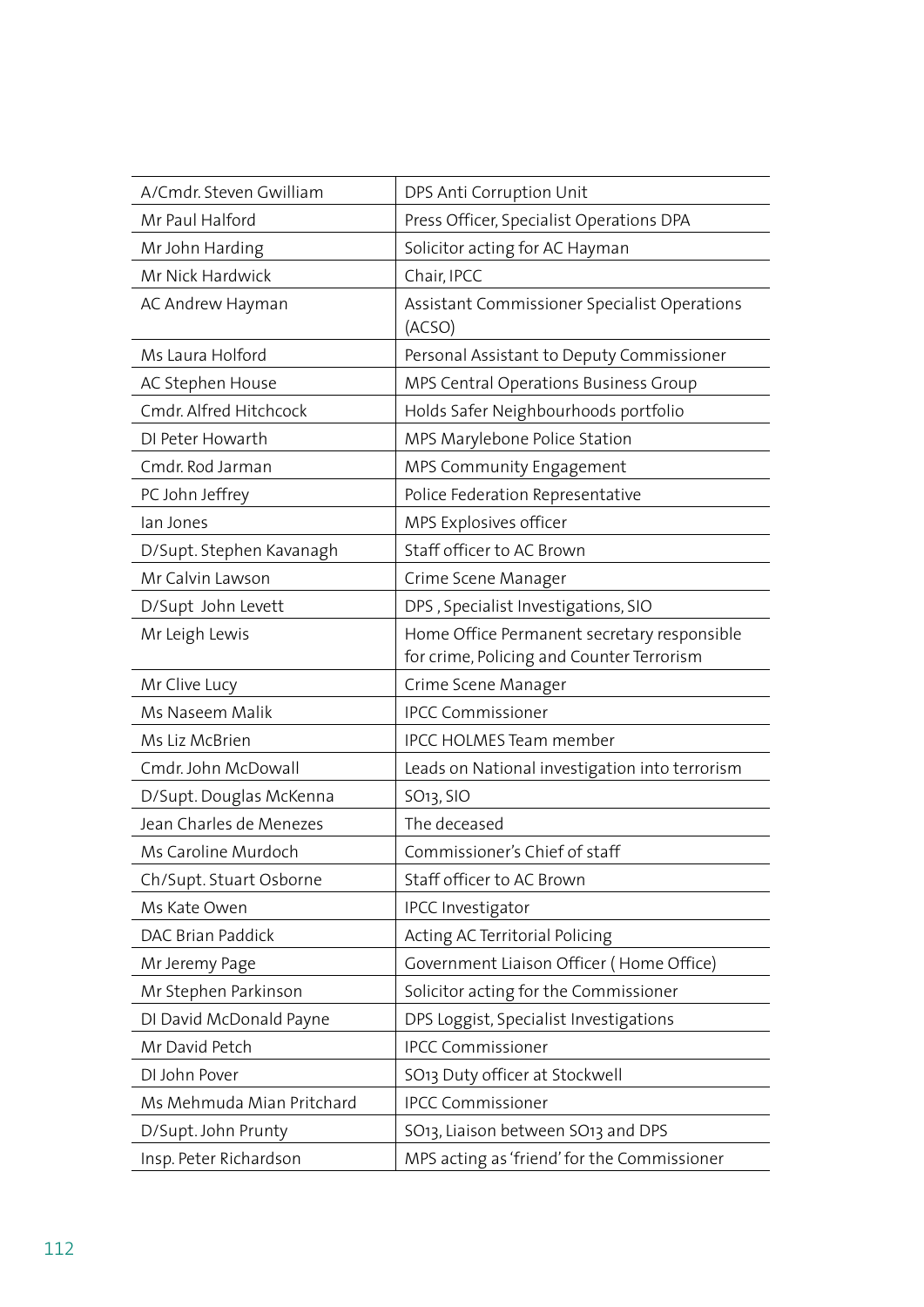| Mr Richard Riley                       | Private secretary to Sir John Gieve                          |
|----------------------------------------|--------------------------------------------------------------|
| Supt. Andrew Rowell                    | MPS Rape Unit, Westminster                                   |
| Mr John Sampson                        | <b>HM Coroner</b>                                            |
| DCI Angela Scott                       | <b>SO13</b>                                                  |
| Ms Karen Scott                         | Private Secretary to MPS Deputy Commissioner                 |
| Dr Kenneth Shorrock                    | HO Pathologist                                               |
| DS Barry Slade                         | DPS Internal Investigations                                  |
| Insp. Andrew Slater                    | MPS acting as' friend ' to AC Hayman                         |
| Deputy Commissioner<br>Paul Stephenson | Deputy to the MPS Commissioner                               |
| Ch/Supt. Moir Stewart                  | Commissioner's staff officer                                 |
| Ms Jennie Sugden                       | IPCC Investigator                                            |
| Mr John Tate                           | <b>IPCC Director of Legal Services</b>                       |
| Ch/Supt. David Tucker                  | National Community Tensions team<br>(Hertfordshire Police)   |
| Ms Anna de Vries                       | Senior Information Officer, DPA                              |
| Mr Darren Wall                         | <b>IPCC Investigator</b>                                     |
| D.Ch/Supt. Tim White                   | 5O13                                                         |
| Cmdr. Sue Wilkinson                    | <b>MPS Serious Crime Directorate</b>                         |
| PC Mark Williams                       | Police Federation Representative                             |
| DC Malcolm Wilson                      | SO <sub>13</sub>                                             |
| Ms Harriet Wistrich                    | Solicitor acting on behalf of the family<br>of Mr de Menezes |
| A/D.Ch/Supt. Richard Wolfenden         | DPS, Internal Investigations supporting<br>D/Supt Levett     |
| DAC John Yates                         | Director, Serious Crime Directorate                          |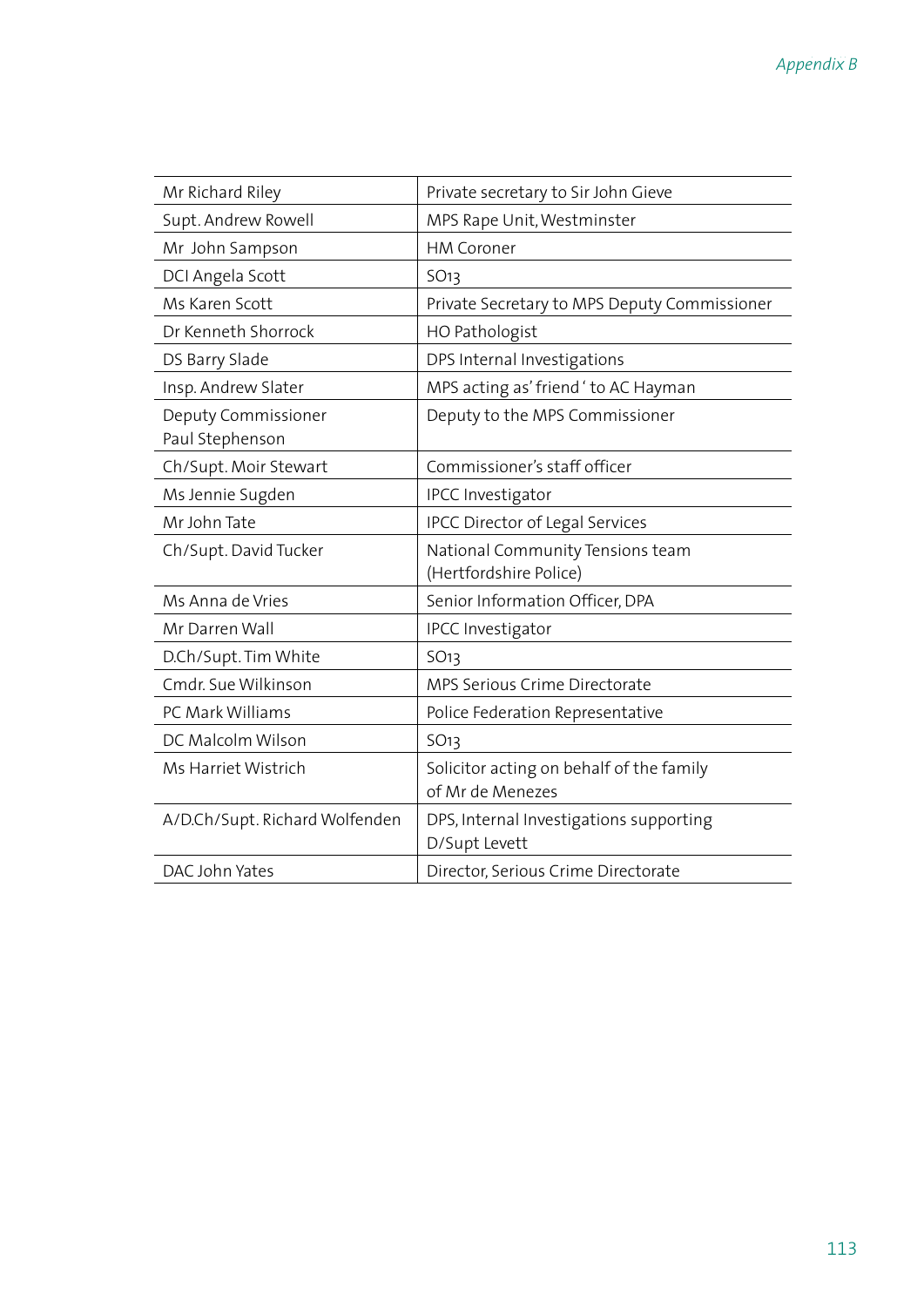### Appendix C

### Summary of MPS and IPCC press releases 22 July 2005 and 23 July 2005

#### **Initial MPS press release 10:46hrs Friday 22 July 2005 prepared by Ms de Vries**

*We can confirm that just after 10.00 today 22 July 2005 armed officers shot a male at Stockwell LT station. We are not in a position to release further information at the moment.*  =

#### **MPS press release 11:41hrs Friday 22nd July 2005 prepared by MS de Vries, approved by AC Brown and Cmdr McDowall**

*We can confirm that at just after 1000 this morning, Friday 22nd July 2005, armed officers from the MPS entered Stockwell Tube station. A man was challenged by officers and subsequently shot. LAS and HEMS both attended the scene. Life was pronounced extinct at the scene. Stockwell Tube station is closed and cordons of 200 metres are in place. As is routine officers from the Directorate of Professional Standards has been informed.* =

#### **MPS Press Conference QEII Centre 15:39hrs Friday 22 July 2005 – the Commissioner said:**

*The information I have available is that this shooting is directly linked to the ongoing and expanding anti-terrorist operation. Any death is deeply regrettable, I understand the man was challenged and refused to obey.* =

#### **About 16:30hrs Friday 22 July 2005 briefing to the CRA by AC Hayman**

*AC Hayman briefed the CRA . The weight of evidence is that he told them that the deceased was not one of the four pictured suspects from the previous day's attempted bombings* =

#### **BBC Television News 24 report 17:07hrs Friday 22 July 2005, shortly after the CRA briefing.**

*A line just in about the shooting in Stockwell earlier. The man shot dead at the tube station is not thought to be one of the four men shown in CCTV pictures released this afternoon.* =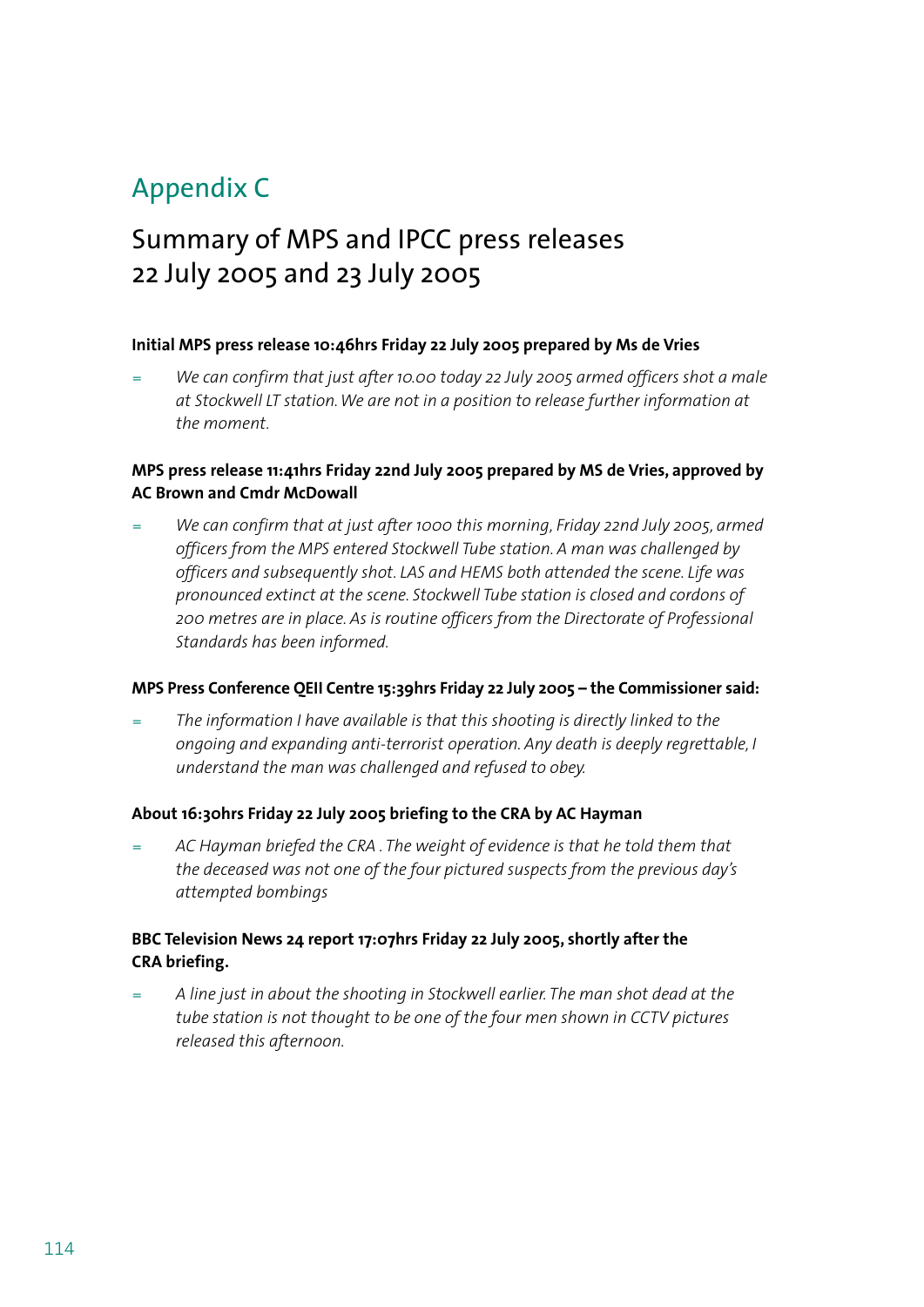#### **MPS press release 18:44hrs Friday 22 July 2005 issued following the Management Meeting sub meeting.**

*The man shot at Stockwell station is still subject to formal identification and it is not yet clear whether he is one of the four people we are seeking to identify and whose pictures have been released today. It therefore remains extremely important that members of the public continue to assist police in relation to all four pictures. This death, like all deaths related to police operations, is obviously a matter of deep regret. Nevertheless the man who was shot was under police observation because he had emerged from a house that was itself under observation because it was linked to the investigation of yesterday's incidents. He was then followed by surveillance officers to the station. His clothing and his behaviour at the station added to their suspicions. While the counter terrorist investigation will obviously take pre-eminence, the investigation into the circumstances that led to his death is being pursued and will be subject to scrutiny through the IPCC in due course.* =

#### **IPCC press release 19:51hrs Friday 22 July 2005 issued by Nick Hardwick**

*This morning's shooting at Stockwell Station is being referred to the Independent Police Complaints Commission for investigation, in line with formal requirements under the Police Reform Act 2002. The IPCC independently investigates all fatal police shootings. In carrying out this investigation, the IPCC will ensure that nothing is done to hinder the urgent police priority of tracking down and bringing to justice those responsible for the recent London bombings and their vital work in preventing further outrages.* =

#### **MPS press release prepared on `if asked` basis, 23:05 Friday 22 July 2005**

*On Friday 22nd July 2005 at approx 10am armed police entered Stockwell underground station. There they confronted a 27 year old male. As a result of the confrontation the male was shot and suffered fatal injuries. The Directorate of Professional Standards are investigating the matter. A post mortem will take place at 8 am on Saturday 23 July.* =

#### **MPS press release at 23:37hrs Friday 22 July 2005**

*On Friday 22.07.05 at approx. 10am armed officers from the MPS entered Stockwell tube station. A man was challenged by officers and subsequently shot. LAS and HEMS both attended the scene. Life was pronounced extinct at the scene. As is routine officers from the Directorate of Professional Standards have been informed. The man shot is still subject to formal identification and it is not yet clear whether he is one of the four people who attempted to cause explosions. The man who was shot was under police observation because he had emerged from a house that was itself under observation because it was linked to the investigation of yesterday's incidents, surveillance officers then followed him to the station.* =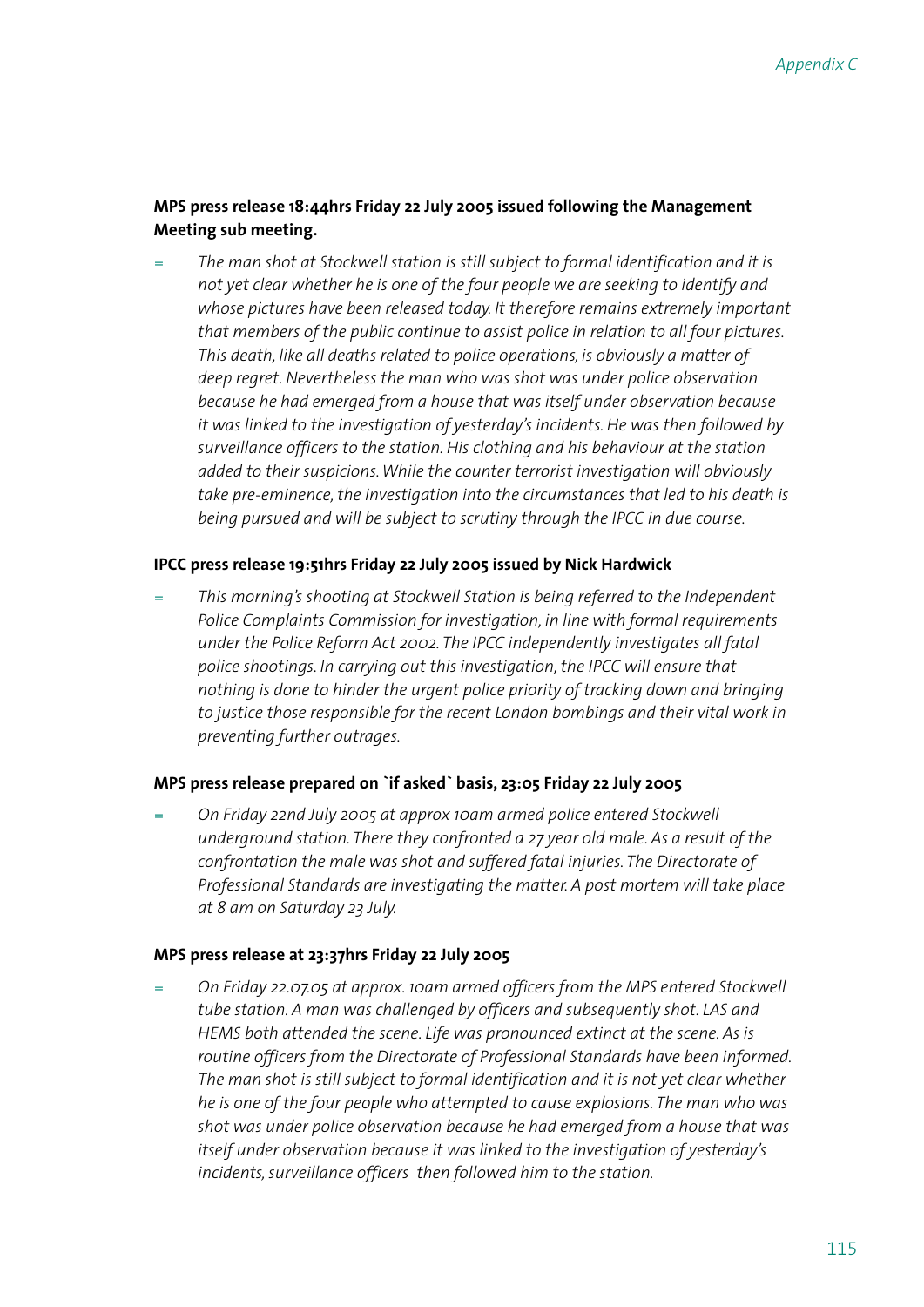*His clothing and behaviour at the station added to their suspicions. While the counter-terrorist investigation will obviously take pre-eminence, the investigation into the circumstances that led to his death is being pursued and will be subject to scrutiny through the IPCC in due course.*

#### **MPS press release 16:52hrs Saturday 23 July 2005 prepared by Ms Bernadette Ford**

*We believe we now know the identity of the man shot at Stockwell underground station by police on Friday 22nd July 2005, although he is still subject to formal identification. We are now satisfied that he was not connected with the incidents of Thursday 21st July 2005. For somebody to lose their life in such circumstances is a tragedy and one that the Metropolitan Police Service regrets. The man emerged from a block of flats in the Stockwell area that were under police surveillance as part of the investigation into the incidents on Thursday 21st July 2005. He was then followed by surveillance officers to the underground station. His clothing and behaviour added to their suspicions. The circumstances that led to the man's death are being investigated by officers from the MPS Directorate of Professional Standards, and will be referred to the IPCC in due course* =

#### **MPS press release 18:01 hrs on Saturday 23 July 2005 as a correction to the previous release**

*….The man emerged from a house in Tulse Hill that was itself under observation because it was linked to the investigation on Thursday 21st July…* =

#### **MPS press release 18:13hrs Saturday 23 July 2005 prepared by Ms Bernadette Ford**

*We believe we now know the identity of the man shot at Stockwell underground station by police on Friday 22nd July 2005, although he is still subject to formal identification. We are now satisfied that he was not connected with the incidents of Thursday 21st July 2005. For somebody to lose their life in such circumstances is a tragedy and one that the Metropolitan Police Service regrets. The man emerged from a house in Tulse Hill that was itself under observation because it was linked to the investigation on Thursday 21st July 2005. He was then followed by surveillance officers to the underground station. His clothing and behaviour added to their suspicions. The circumstances that led to the man's death are being investigated by officers from the MPS Directorate of Professional Standards, and will be referred to the IPCC in due course* =

#### **MPS press release 21:28hrs Saturday 23 July 2005 issued by Ms Bernadette Ford**

*The deceased man has been formally identified as Jean Charles de Menezes aged 27 years old (date of birth 07.01.78), a Brazilian national. He was not connected to incidents in Central London on 21st July 2005 in which four explosive devices were partly detonated. An inquest will be opened to acknowledge formal identification and adjourned awaiting the outcome of the investigation into the circumstances surrounding the death.* =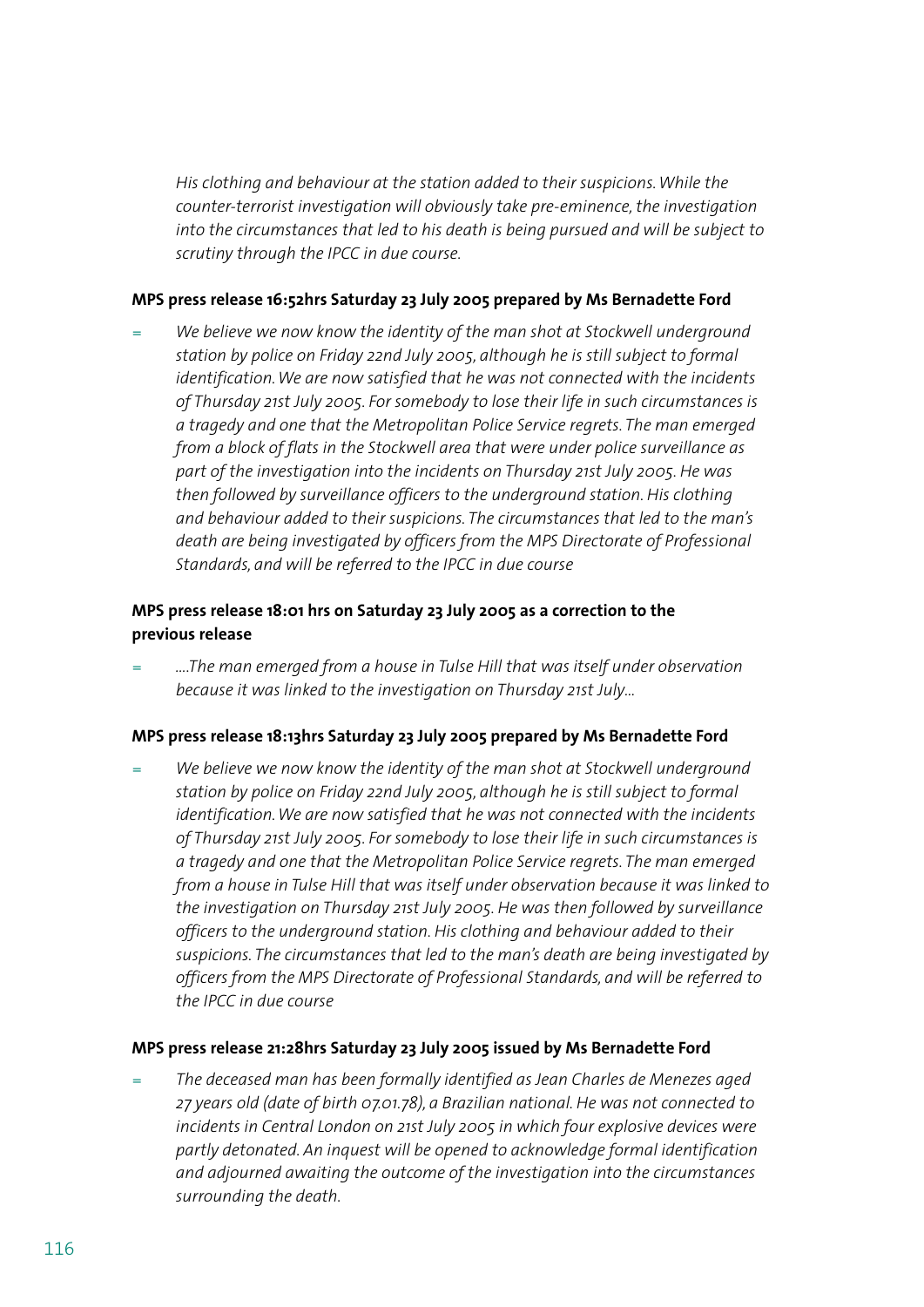### Appendix D

## IPCC Stockwell 2 investigation chronology of events

| DATE/TIME                                                     | <b>EVENT</b>                                                                                                                                                                                                                                                                                                                                                                                                                                                      |
|---------------------------------------------------------------|-------------------------------------------------------------------------------------------------------------------------------------------------------------------------------------------------------------------------------------------------------------------------------------------------------------------------------------------------------------------------------------------------------------------------------------------------------------------|
| 21/07/2005                                                    | <b>ATTEMPTED BOMB ATTACKS</b><br>FOUR FAILED ATTACKS ON LONDON TRANSPORT<br>SYSTEM. HUNT FOR THOSE RESPONSIBLE BEGINS.                                                                                                                                                                                                                                                                                                                                            |
| 22/07/2005<br>APPROX 10:06:00                                 | <b>SHOTS FIRED</b><br>OFFICERS SHOOT A MALE AT STOCKWELL<br>UNDERGROUND STATION.                                                                                                                                                                                                                                                                                                                                                                                  |
| 22/07/2005<br>10:10:00                                        | <b>GOLD GROUP MEETING CHAIRED BY AC BROWN</b><br>DURING THE MEETING, AT APPROXIMATELY 10:10<br>HOURS, IT IS ANNOUNCED THAT THERE HAD BEEN A<br>SHOOTING AT STOCKWELL UNDERGROUND STATION.                                                                                                                                                                                                                                                                         |
| 22/07/2005<br>10:10:00                                        | <b>EXPLOSIVES OFFICER JONES RECOVERS A WALLET AND</b><br><b>MOBILE PHONE. NO EXPLOSIVES FOUND</b><br>DURING A SEARCH HE REMOVED A WALLET AND<br>MOBILE PHONE FROM THE JACKET OF THE DECEASED<br>AND PLACED THEM ONTO A SEAT OF THE TRAIN. NO<br><b>EXPLOSIVES FOUND.</b>                                                                                                                                                                                          |
| 22/07/2005<br><b>IMMEDIATELY AFTER THE</b><br><b>SHOOTING</b> | <b>MEDIA COVERAGE FROM EYE WITNESSES</b><br>IN THE IMMEDIATE AFTERMATH OF THE SHOOTING,<br>CIVILIAN WITNESSES GAVE THEIR ACCOUNT OF<br>WHAT HAD HAPPENED TO THE MEDIA. THESE<br>ACCOUNTS MISTAKENLY DESCRIBED MR DE MENEZES<br>AS WEARING UNSEASONAL CLOTHING, RUNNING<br>AWAY FROM THE POLICE, JUMPING THE TICKET<br>BARRIER AND ACTING SUSPICIOUSLY IN OTHER WAYS.<br>IT IS APPARENT THAT SOME OF THE WITNESSES<br>CONFUSED POLICE OFFICERS WITH MR DE MENEZES. |
| 22/07/2005<br>$10:00:00 - 10:30:00$                           | THE COMMISSIONER STATES HE WAS TOLD OF THE<br><b>SHOOTING BY AC HAYMAN</b><br>AC HARMAN REPORTED THAT SOMEONE HAD<br>BEEN SHOT IN STOCKWELL AND WAS DEAD. IT WAS<br>BELIEVED THAT THIS PERSON WAS ONE OF THE<br>BOMBERS.                                                                                                                                                                                                                                          |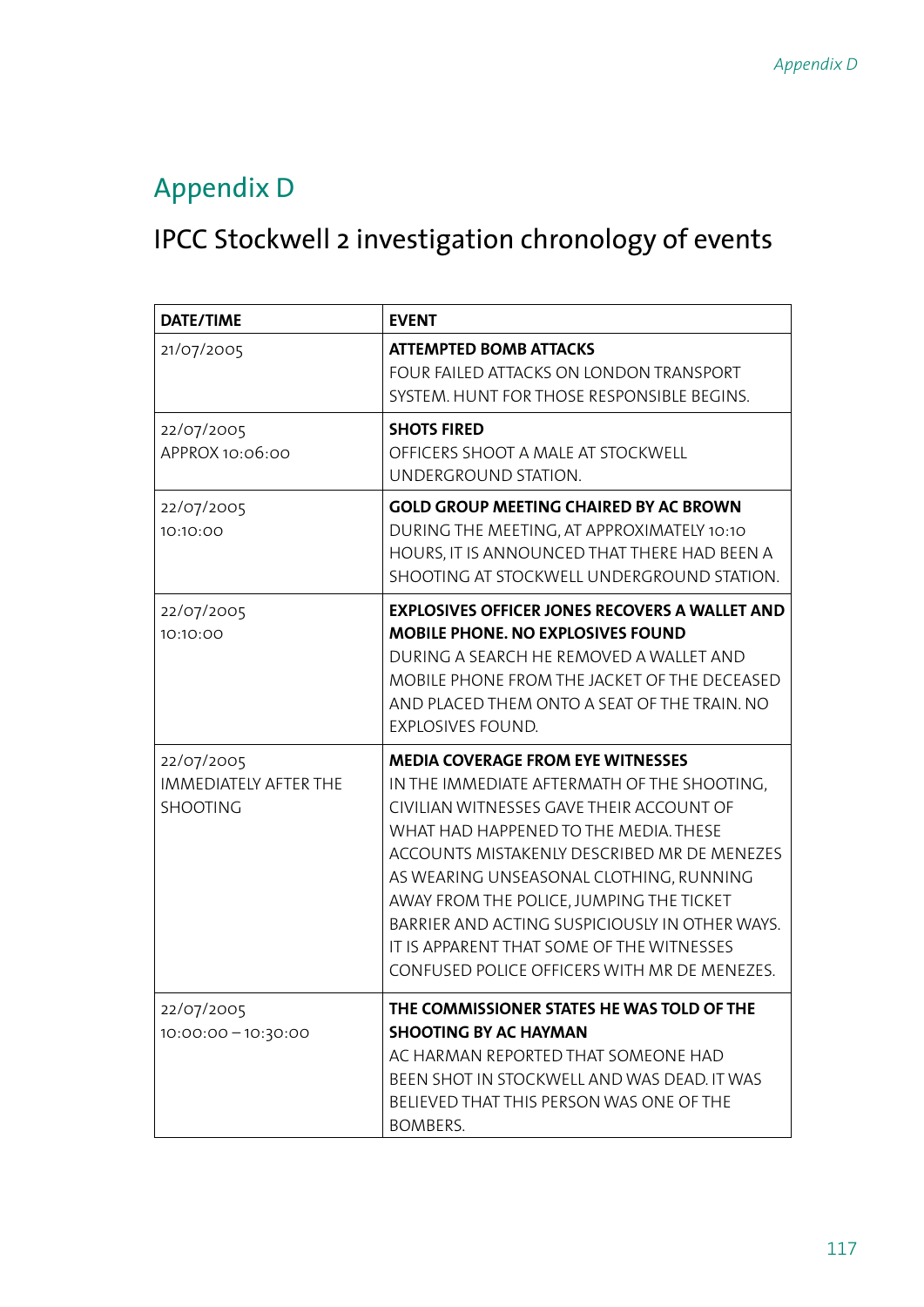| <b>DATE/TIME</b>       | <b>EVENT</b>                                                                                                                                                                                                                                                                                                                                                                                                |
|------------------------|-------------------------------------------------------------------------------------------------------------------------------------------------------------------------------------------------------------------------------------------------------------------------------------------------------------------------------------------------------------------------------------------------------------|
| 22/07/2005<br>10:46:00 | <b>MPS PRESS RELEASE 1</b><br>MPS PRESS RELEASE AGREED WITH AC BROWN, GOLD<br>AND CMDR MCDOWALL (SO13). FOR OFFER.                                                                                                                                                                                                                                                                                          |
|                        | WE CAN CONFIRM THAT JUST AFTER 10.00 TODAY<br>(22.07.05) ARMED OFFICERS SHOT A MALE AT<br>STOCKWELL LT STATION. WE ARE NOT IN A POSITION<br>TO RELEASE FURTHER INFO AT THE MOMENT.                                                                                                                                                                                                                          |
| 22/07/2005<br>10:50:00 | <b>BRIEFING HELD BY D/SUPT LEVETT</b><br>DCI EVANS IS PRESENT AND IS INFORMED THAT AN<br>ASIAN MALE WHO WAS BELIEVED TO BE A TERRORIST<br>TARGET HAD BEEN SHOT DEAD BY FIREARMS<br>OFFICERS IN STOCKWELL UNDERGROUND STATION.                                                                                                                                                                               |
| 22/07/2005<br>11:22:OO | D/SUPT KAVANAGH SPEAKS TO D/SUPT LEVETT<br>HE WAS TOLD THAT A LONE PAKISTANI MAN HAD<br>BEEN SHOT AND THAT HE WAS NOT CARRYING A<br>BOMB. THE MAN WAS IN POSSESSION OF A MOBILE<br>PHONE.                                                                                                                                                                                                                   |
| 22/07/2005<br>11:27:00 | AC BROWN SPEAKS TO D/SUPT KAVANAGH<br>HE WAS INFORMED THAT ONE PAKISTANI MALE<br>HAD BEEN SHOT AND KILLED AT STOCKWELL TUBE<br>STATION. IT WAS REPORTED THAT THE MALE HAD<br>BEEN IN POSSESSION OF A MOBILE PHONE.                                                                                                                                                                                          |
| 22/07/2005<br>11:28:00 | AC BROWN SPEAKS TO DC STEPHENSON<br>HE BRIEFED HIM AS TO HIS UNDERSTANDING OF THE<br>SITUATION AND REASSURED HIM ABOUT THE DPS<br>INVESTIGATION.                                                                                                                                                                                                                                                            |
| 22/07/2005<br>11:37:00 | D/SUPT LEVETT AND DCI EVANS ARE BRIEFED BY THE<br><b>FIREARMS TACTICAL ADVISOR</b><br>THERE HAD BEEN A SURVEILLANCE OPERATION<br>INVOLVING A TERRORISM SUSPECT. JUST AFTER 1000<br>HOURS THE SUSPECT ENTERED THE TRAIN STATION<br>AND THEY HAD BEEN UNABLE TO INTERCEPT HIM<br>PRIOR TO HIM BOARDING THE TRAIN. HE HAD BEEN<br>SHOT BY TWO OFFICERS AND WAS PRONOUNCED<br>DEAD AT THE SCENE BY A PARAMEDIC. |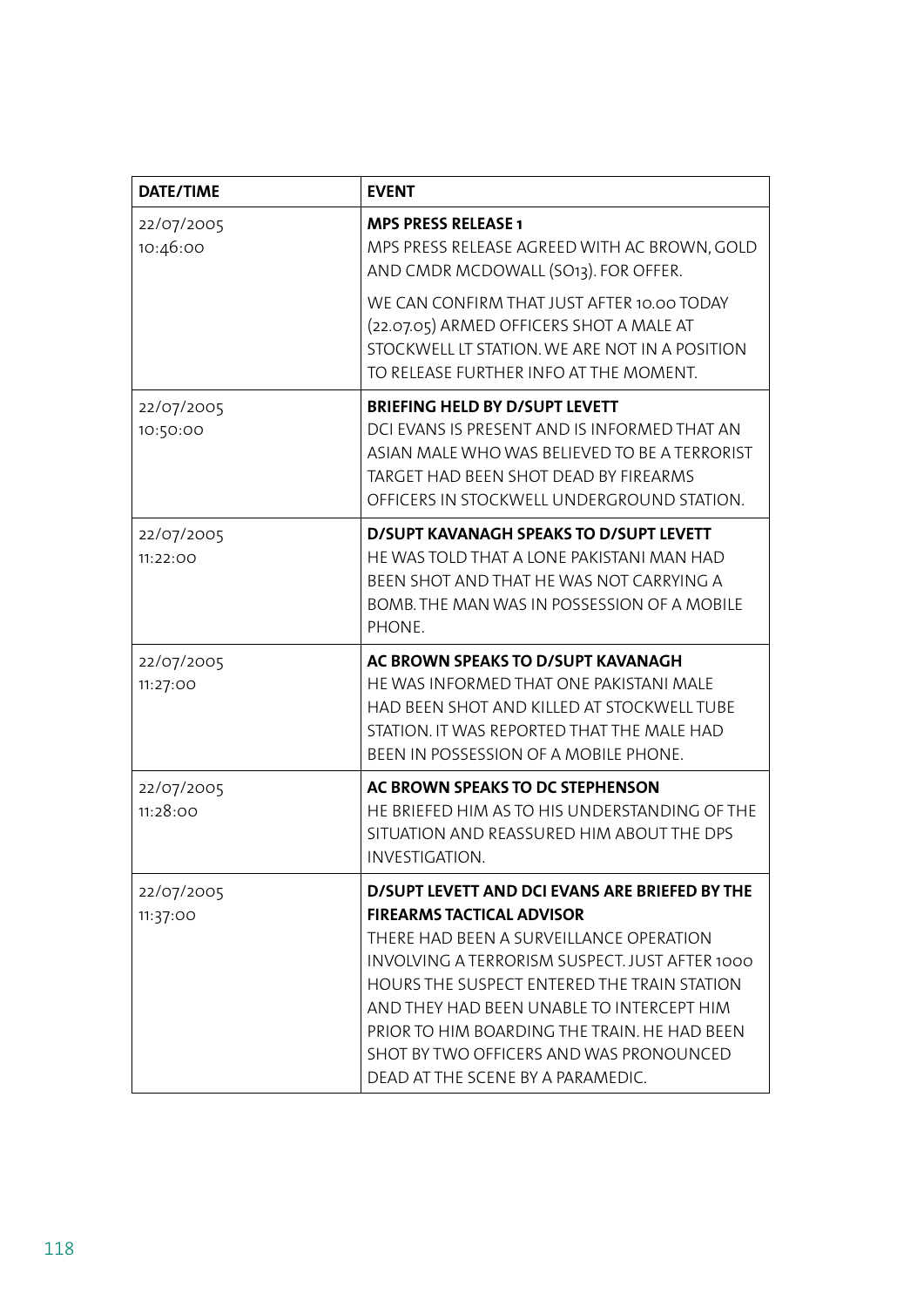| <b>DATE/TIME</b>             | <b>EVENT</b>                                                                                                                                                                                                                                                                                                                                                                                                                                                                           |
|------------------------------|----------------------------------------------------------------------------------------------------------------------------------------------------------------------------------------------------------------------------------------------------------------------------------------------------------------------------------------------------------------------------------------------------------------------------------------------------------------------------------------|
| 22/07/2005<br>11:41:00       | <b>MPS PRESS RELEASE 2</b><br>MPS PRESS RELEASE AGREED WITH AC BROWN, DPS,<br>GOLD AND CMDR MCDOWALL (SO13). FOR OFFER.                                                                                                                                                                                                                                                                                                                                                                |
|                              | WE CAN CONFIRM THAT AT JUST AFTER 1000<br>THIS MORNING, FRIDAY 22nd JULY 2005, ARMED<br>OFFICERS FROM THE MPS ENTERED STOCKWELL TUBE<br>STATION. A MAN WAS CHALLENGED BY OFFICERS<br>AND SUBSEQUENTLY SHOT. LAS AND HEMS BOTH<br>ATTENDED THE SCENE. LIFE WAS PRONOUNCED<br>EXTINCT AT THE SCENE. STOCKWELL TUBE STATION<br>IS CLOSED AND CORDONS OF 200 METRES ARE<br>IN PLACE. AS IS ROUTINE OFFICERS FROM THE<br>DIRECTORATE OF PROFESSIONAL STANDARDS HAS<br><b>BEEN INFORMED.</b> |
| 22/07/2005<br>AFTER 11:50:00 | D/SUPT KAVANAGH SPEAKS TO A/CMDR GWILLIAM<br>HE WAS TOLD THAT THE SHOT MAN HAD NOT BEEN<br>IDENTIFIED, BUT SO13 WERE CONDUCTING URGENT<br>WORK ON THE MOBILE PHONE RECOVERED.                                                                                                                                                                                                                                                                                                          |
| 22/07/2005<br>12:25:00       | AC BROWN SPEAKS TO D/SUPT KAVANAGH<br>HE IS TOLD THAT THE SHOT PERSON WAS MALE<br>AND AS YET UNIDENTIFIED. HE HAD LEFT A HOUSE<br>SUBJECT TO SURVEILLANCE AND HAD TRAVELLED<br>ON BUSES, APPARENTLY CHANGING BUSES, WHICH<br>HAD BEEN REGARDED AS SUSPICIOUS. HE HAD BEEN<br>IDENTIFIED BY A SURVEILLANCE OFFICER AND FATALLY<br>SHOT. SO13 WERE MAKING ENQUIRIES IN RELATION<br>TO THE MOBILE PHONE.                                                                                  |
| 22/07/2005<br>12:30:00       | <b>GOLD GROUP MEETING CHAIRED BY AC BROWN</b><br>D/SUPT KAVANAGH INFORMED THE GROUP THAT<br>A MOBILE PHONE HAD BEEN RECOVERED AND<br>THAT SURVEILLANCE OFFICERS HAD BELIEVED<br>THE DECEASED TO BE ONE OF THE SUSPECTS. NO<br>FURTHER CLARITY ON IDENTIFICATION COULD BE<br>PROVIDED AT THIS TIME.                                                                                                                                                                                     |
| 22/07/2005<br>12:55:00       | DI POVER ARRIVES AT THE SCENE<br>HE IS TOLD BY SO13 OFFICERS THAT THE INDIVIDUAL<br>HAD RUN TO THE TRAIN AND HAD VAULTED THE<br>BARRIER.                                                                                                                                                                                                                                                                                                                                               |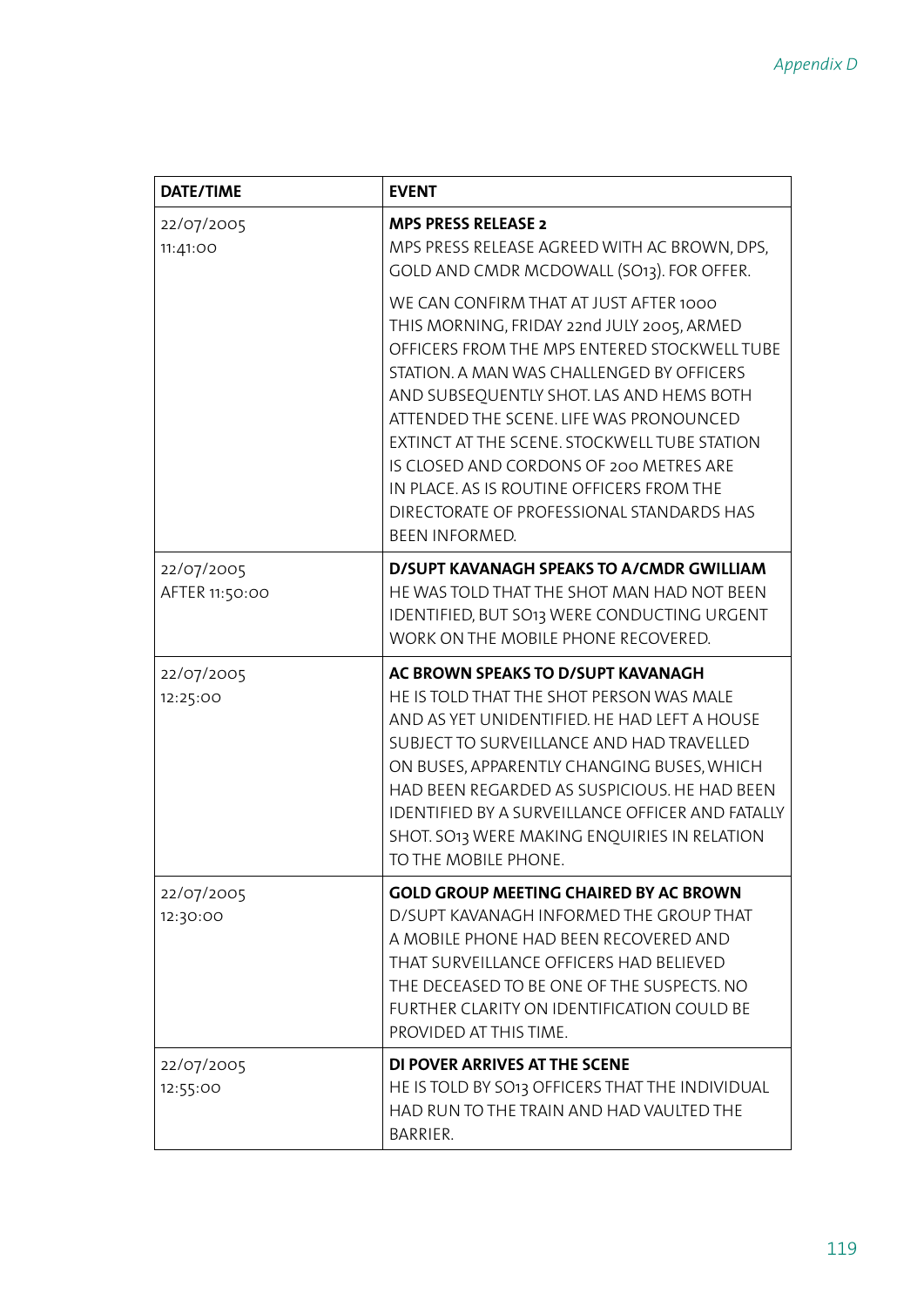| <b>DATE/TIME</b>              | <b>EVENT</b>                                                                                                                                                                                                                                                                                                                                                                                                  |
|-------------------------------|---------------------------------------------------------------------------------------------------------------------------------------------------------------------------------------------------------------------------------------------------------------------------------------------------------------------------------------------------------------------------------------------------------------|
| 22/07/2005 13:15:00           | MOBILE PHONE ENQUIRIES UNDERTAKEN<br>THE MOBILE PHONE FOUND ON THE DECEASED WAS<br>INTERROGATED AND A DOWNLOAD WAS SENT TO<br>NSY FAO SO13.                                                                                                                                                                                                                                                                   |
| 22/07/2005<br>APPROX 13:30:00 | DCI EVANS BRIEFS HM CORONER, THE CORONER'S<br>OFFICER AND HO PATHOLOGIST<br>THE DECEASED WAS AT PRESENT UNIDENTIFIED. HE<br>HAD BEEN FOLLOWED FROM AN ADDRESS UNDER<br>SURVEILLANCE BY ANTI-TERRORIST OFFICERS. HE HAD<br>ENTERED THE TUBE AND WHEN IDENTIFIED TO THE<br>ARMED OFFICERS HE LEAPT TOWARDS THEM AND<br>SHOTS WERE FIRED.THE SUSPECT HAD BEEN SHOT IN<br>THE HEAD SEVERAL TIMES.                 |
| 22/07/2005<br>13:55:00        | <b>MEETING WITH COMMISSIONER</b><br>PRESENT: THE COMMISSIONER, AC BROWN, AC<br>HAYMAN, MR FEDORCIO, DEPUTY COMMISSIONER<br>STEPHENSON, CH/SUPT OSBORNE, D.CH/SUPT DE<br>BRUNNER AND MS MURDOCH.<br>AC BROWN REPORTS THAT AC HAYMAN UPDATED<br>THE COMMISSIONER ON THE INVESTIGATION. THE<br>COMMISSIONER ASKED AC HAYMAN WHETHER THE<br>PERSON SHOT WAS A SUSPECT. AC HAYMAN REPLIED<br>THAT HE DID NOT KNOW. |
| 22/07/2005<br>14:00:00        | MOBILE PHONE ENQUIRIES ARE COMMENCED<br>DC DAVIES WAS PASSED THE PHOTOGRAPHS AND<br>PHONEBOOK FROM THE RECOVERED MOBILE<br>TELEPHONE.                                                                                                                                                                                                                                                                         |
| 22/07/2005<br>APPROX 14:50:00 | DC WILSON RECOVERS A WALLET AND DI<br>MCDONALD-PAYNE MAKES A RECORD OF THIS IN HIS<br><b>NOTEBOOK</b><br>THE RECORD SHOWS 'SIO - DECISION TO EXAMINE<br>WALLET' AND 'WALLET; JEAN CHARLES MENEZES;<br>7.1.78; INLAND REVENUE CARD'.                                                                                                                                                                           |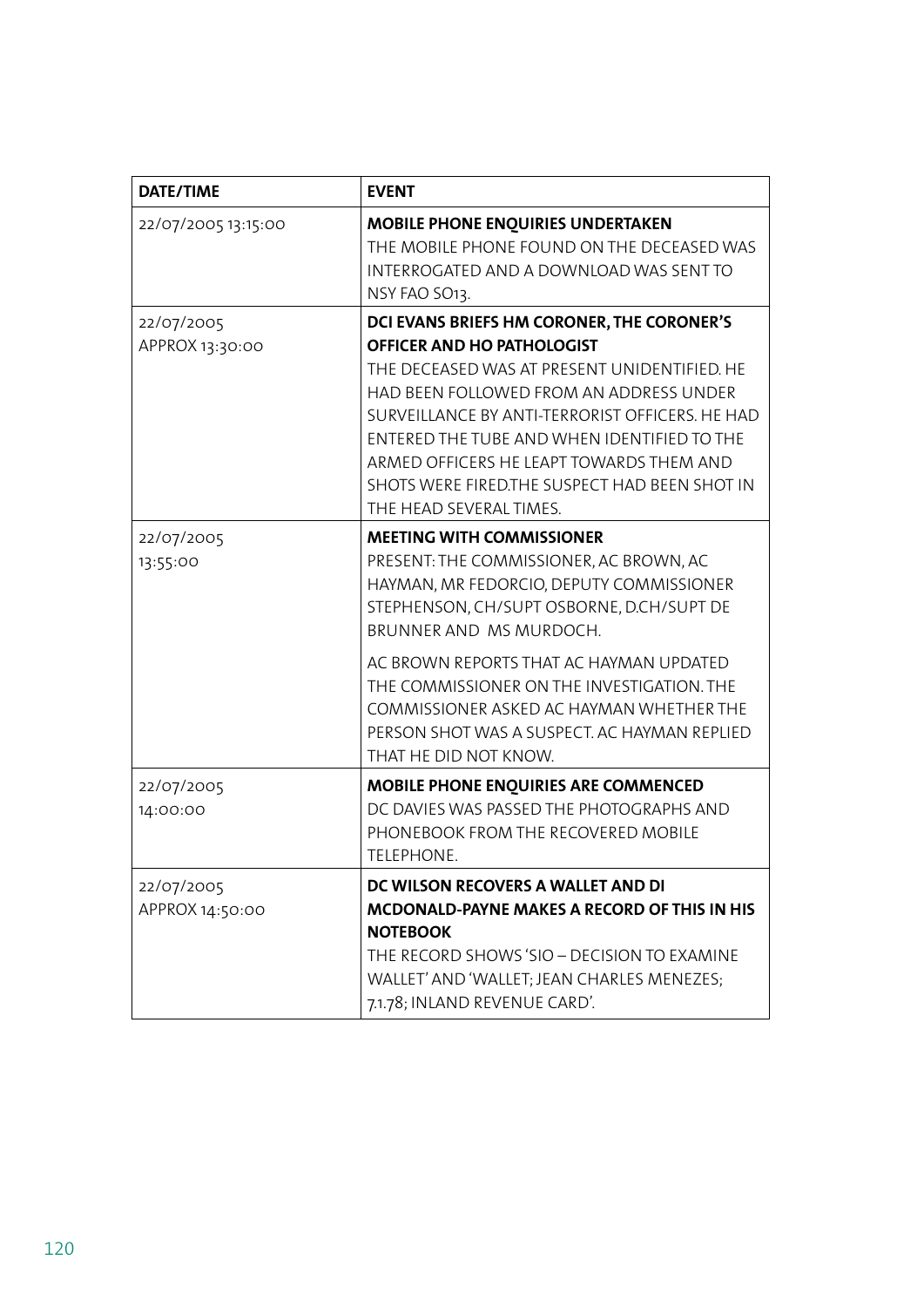| <b>DATE/TIME</b>                     | <b>EVENT</b>                                                                                                                                                                                                                                                                                                                                                                                                                                                                                                                                                                                                                                                                  |
|--------------------------------------|-------------------------------------------------------------------------------------------------------------------------------------------------------------------------------------------------------------------------------------------------------------------------------------------------------------------------------------------------------------------------------------------------------------------------------------------------------------------------------------------------------------------------------------------------------------------------------------------------------------------------------------------------------------------------------|
| 22/07/2005 APPROX<br>15:00:00        | <b>MS BANKS AT FCO SPEAKS TO COBR</b><br>SHE WAS TOLD THAT FOLLOWING THE 14:30hrs<br>GOLD GROUP MEETING, INFORMATION ABOUT<br>THE SHOOTING WAS QUITE SCANT. IN SUMMARY<br>THE POLICE BELIEVED THEY KNOW WHO ALL FOUR<br>BOMBERS WERE FROM 21st, TWO OF WHOM WERE<br>UNDER SURVEILLANCE. ONE OF THOSE UNDER<br>SURVEILLANCE WAS THE MAN WHO WAS SHOT AT<br>STOCKWELL. HE WAS FOLLOWED TO THE STATION,<br>DID NOT STOP WHEN ASKED TO DO SO AND WAS<br>SHOT. HIS INJURIES MADE IT DIFFICULT TO IDENTIFY<br>HIM. THE POLICE RECOVERED HIS MOBILE PHONE<br>AND CONFIRMED HE WAS CARRYING NO EXPLOSIVE<br>DEVICES. JACINTA BANKS THEN EMAILED THIS<br>UPDATE TO HER FCO COLLEAGUES. |
| 22/07/2005<br>APPROX 15:08:00        | <b>D/SUPT KAVANAGH SPEAKS TO D/SUPT LEVETT</b><br>HE IS TOLD THAT A WALLET HAD BEEN RECOVERED<br>FROM A SEAT ON THE TUBE NEAR THE DECEASED. THE<br>CONTENTS INCLUDED BANK CARDS, A TEMPORARY<br>INLAND REVENUE DOCUMENT, A DRIVING PERMIT<br>WITH A PICTURE AND A MOBILE PHONE WHICH HAD<br>A PICTURE OF A MANS FACE ON IT. THE SHOT MAN<br>WAS DESCRIBED AS EASTERN EUROPEAN AND THE<br>NAME SHOWN WAS JEAN CHARLES DE MENEZES,<br>7/1/78 BORN SAN PAULO, BRAZIL. NO ADDRESS WAS<br>APPARENT.                                                                                                                                                                                |
| 22/07/2005<br>15:10:00               | AC BROWN SPEAKS TO D/SUPT KAVANAGH<br>HE IS TOLD THAT A WALLET HAD BEEN RECOVERED<br>FROM A SEAT IN THE CARRIAGE IN WHICH THE<br>SUSPECT HAD BEEN SHOT. THE CONTENTS OF THE<br>WALLET INCLUDED BANK CARDS, TEMPORARY<br>INLAND REVENUE DOCUMENT AND A DRIVING<br>PERMIT. THE DOCUMENTS WERE IN THE NAME<br>JEAN CHARLES DE MENEZES. THE MAN WAS OF<br>EASTERN EUROPEAN APPEARANCE. NO ADDRESS WAS<br>AVAILABLE FOR THE MAN AT THIS STAGE.                                                                                                                                                                                                                                     |
| 22/07/2005<br>SHORTLY AFTER 15:10:00 | AC BROWN SPEAKS TO D.CH/SUPT WHITE<br>HE TELLS D.CH/SUPT WHITE THE INFORMATION HE<br>HAS RECEIVED FROM D/SUPT KAVANAGH.                                                                                                                                                                                                                                                                                                                                                                                                                                                                                                                                                       |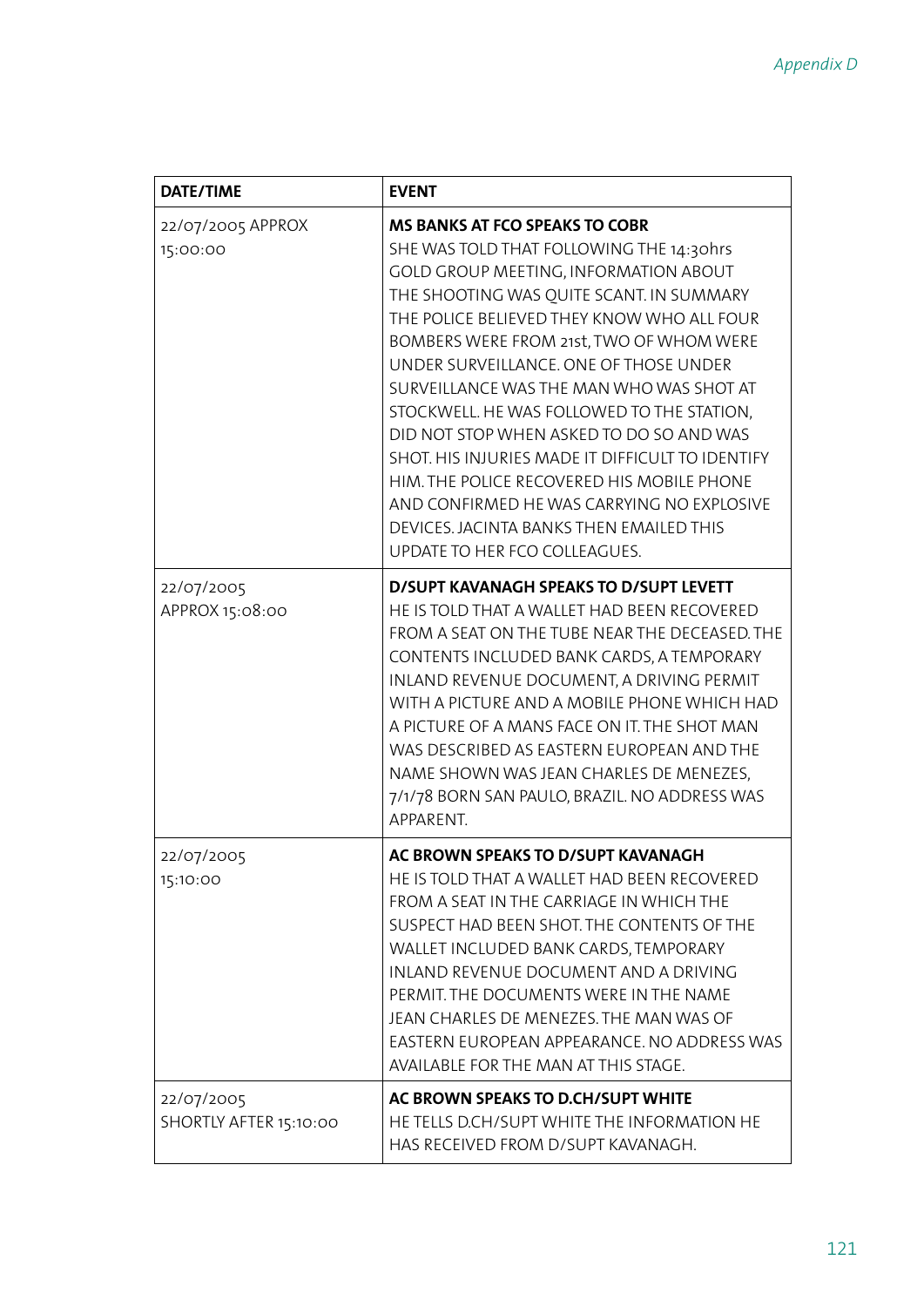| <b>DATE/TIME</b>                  | <b>EVENT</b>                                                                                                                                                                                                                                                                                                                                                                                                                                                                                                                 |
|-----------------------------------|------------------------------------------------------------------------------------------------------------------------------------------------------------------------------------------------------------------------------------------------------------------------------------------------------------------------------------------------------------------------------------------------------------------------------------------------------------------------------------------------------------------------------|
| 22/07/2005<br>SHORTLY AFTER 15:10 | <b>COMMISSIONERS STAFF OFFICERS AWARE OF THE</b><br><b>CONTENTS OF THE WALLET</b><br>CAROLINE MURDOCH, THE COMMISSIONER'S CHIEF<br>OF STAFF AND CHIEF SUPERINTENDENT (CH/SUPT.)<br>MOIR STEWART, THE COMMISSIONER'S STAFF OFFICER<br>SAY THEY WERE TOLD BY D/SUPT. KAVANAGH ABOUT<br>THE CONTENTS OF THE WALLET. THEY DID NOT<br>INFORM THE COMMISSIONER.                                                                                                                                                                    |
| 22/07/2005<br>BEFORE 15:30        | <b>CH/SUPT STEWART SPEAKS TO DAC PADDICK</b><br>DAC PADDICK STATES HE WAS IN THE<br>COMMISSIONER'S STAFF OFFICE PRIOR TO THE PRESS<br>CONFERENCE HELD AT 15:30HRS WHEN HE SPOKE<br>TO CH/SUPT. MOIR STEWART. HE STATES CH/SUPT.<br>STEWART TOLD HIM "WE'VE SHOT A BRAZILIAN<br>TOURIST". HE RECALLS MS MURDOCH SUPPORTED<br>THIS STATEMENT WITH DETAILS OF A DRIVING<br>LICENCE HAVING BEEN FOUND ON THE DECEASED.<br>CH/SUPT. STEWART AND MS MURDOCH DISPUTE<br>THAT THE PHRASE "BRAZILIAN TOURIST "WAS<br>DEFINITELY USED. |
| 22/07/2005<br>15:30:00            | <b>GOLD GROUP MEETING CHAIRED BY AC BROWN</b><br>THE LIVE PRESS CONFERENCE IS VIEWED. D.CH/SUPT<br>WHITE REPORTS THAT THE SCENE AT STOCKWELL<br>HAD BEEN SECURED AND THAT AN EXAMINATION OF<br>A MOBILE PHONE WAS BEING UNDERTAKEN.                                                                                                                                                                                                                                                                                          |
| 22/07/2005<br>15:30:00            | PRESS CONFERENCE AT QEII CENTRE<br>COMMISSIONER IAN BLAIR SAID: "THE INFORMATION I<br>HAVE AVAILABLE IS THAT THIS SHOOTING IS DIRECTLY<br>LINKED TO THE ONGOING AND EXPANDING ANTI-<br>TERRORIST OPERATION. ANY DEATH IS DEEPLY<br>REGRETTABLE, I UNDERSTAND THE MAN WAS<br>CHALLENGED AND REFUSED TO OBEY".                                                                                                                                                                                                                 |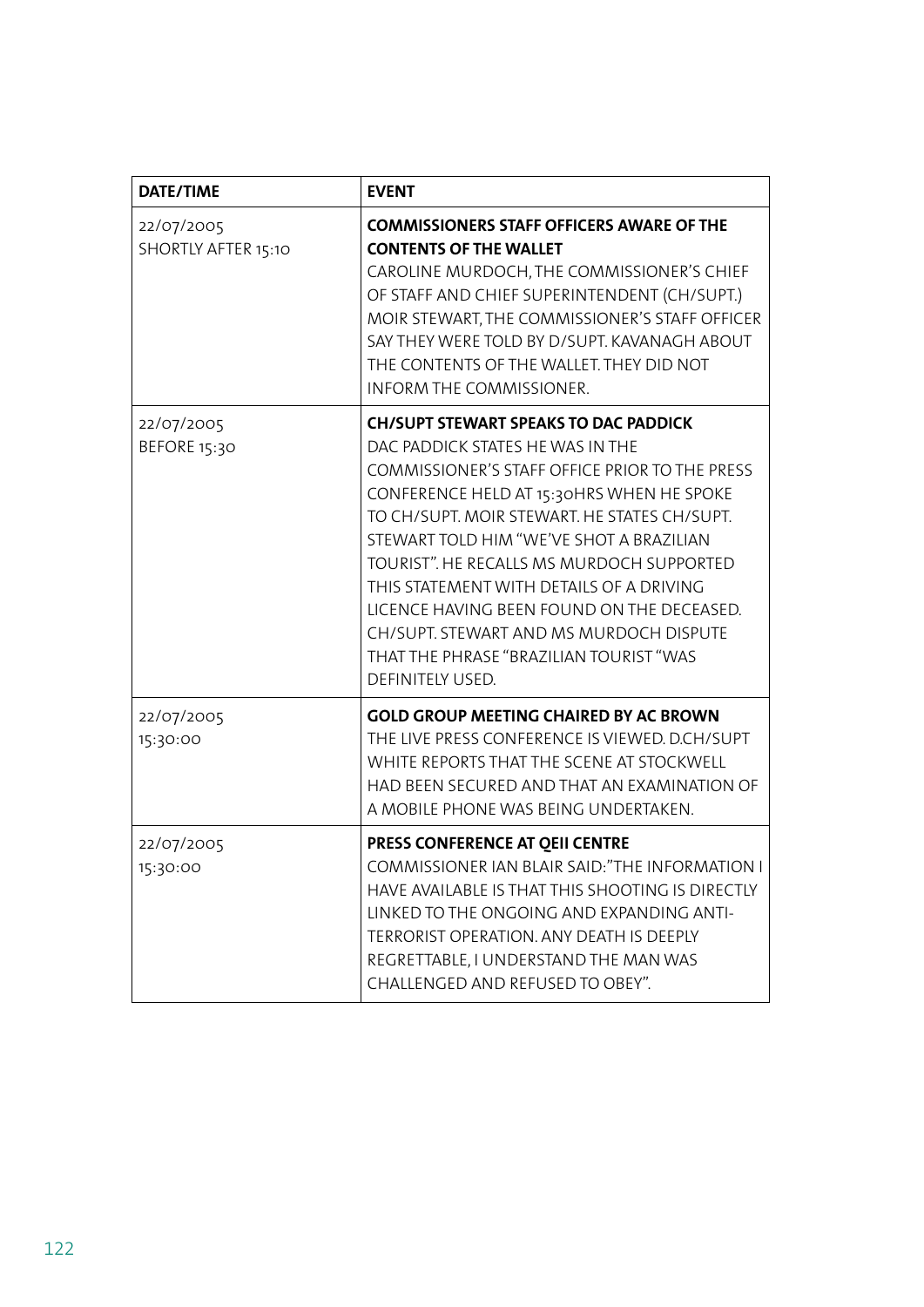| <b>DATE/TIME</b>                                                  | <b>EVENT</b>                                                                                                                                                                                                                                                                                                                                                                                                                                                                                                                                                     |
|-------------------------------------------------------------------|------------------------------------------------------------------------------------------------------------------------------------------------------------------------------------------------------------------------------------------------------------------------------------------------------------------------------------------------------------------------------------------------------------------------------------------------------------------------------------------------------------------------------------------------------------------|
| 22/07/2005<br>SHORTLY AFTER 15:30:00<br><b>GOLD GROUP MEETING</b> | MS BAYNE (HOME OFFICE) SPEAKS TO MR PAGE (GLT)<br>SHE IS TOLD THAT THE CIRCUMSTANCES WERE<br>THAT THE VICTIM HAD LEFT AN ADDRESS UNDER<br>OBSERVATION, HE HAD FAILED TO COMPLY WITH<br>POLICE ORDERS, IT WAS BELIEVED HE HAD BEEN SHOT<br>ON THE UNDERGROUND TRAIN. HIS IDENTITY HAD<br>NOT YET BEEN ESTABLISHED AND THAT THERE WAS A<br>STRONG SUSPICION THAT THE VICTIM WAS NOT ONE<br>OF THE FOUR SUSPECTS FOR THE FAILED BOMBINGS<br>BUT THIS WAS SUBJECT TO CONFIRMATION. THERE<br>WAS ALSO REFERENCE TO THE DECEASED'S MOBILE<br>TELEPHONE BEING EXAMINED. |
| 22/07/2005<br>16:00:00                                            | <b>WALLET ENQUIRIES ARE COMMENCED</b><br>DC DAVIES WAS PASSED A FAXED COPY OF THE<br>CONTENTS OF A WALLET INCLUDING A COPY OF A<br>BRAZILIAN IDENTITY CARD IN THE NAME OF JEAN<br>CHARLES DE MENEZES. HE MADE SEVERAL CHECKS<br>WITH REGARD TO THE JEAN CHARLES DE MENEZES<br>NAME AND PRODUCED ONLY ONE POSITIVE<br>TRACE WHICH WAS FROM THE IMMIGRATION AND<br>NATIONALITY DEPT (IND). THE IND PROVIDED A<br>LAST KNOWN ADDRESS FOR DE MENEZES OF KINGS<br>AVENUE, LONDON.                                                                                     |
| 22/07/2005<br>16:16:00                                            | <b>MEETING CHAIRED BY AC BROWN TO DISCUSS</b><br><b>COMMUNITY ISSUES</b><br>PRESENT: AC BROWN, CH/SUPT OSBORNE, D/SUPT<br>KAVANAGH, DAC PADDICK, CMDRS HITCHCOCK AND<br>JARMAN AND ACC BECKLEY.<br>AC BROWN SAID THAT IDENTIFICATION WAS<br>DIFFICULT DUE TO FACIAL RECOGNITION NOT BEING<br>POSSIBLE. AC BROWN SAID THAT DOCUMENTS HAD<br>BEEN FOUND THAT PERTAINED TO A BRAZILIAN<br>NATIONAL. THE POTENTIAL COMMUNITY ISSUES OF<br>THE DECEASED BEING INNOCENT WERE DISCUSSED.                                                                                |
| 22/07/2005<br>APPROX 16:30:00                                     | <b>MR HALFORD SPEAKS TO MS DE VRIES</b><br>ANNA DE VRIES SAID THAT SHE NOW UNDERSTOOD<br>THAT THE DECEASED WAS NOT BELIEVED TO BE ONE<br>OF THE FOUR SUSPECTS IN THE CCTV IMAGES.                                                                                                                                                                                                                                                                                                                                                                                |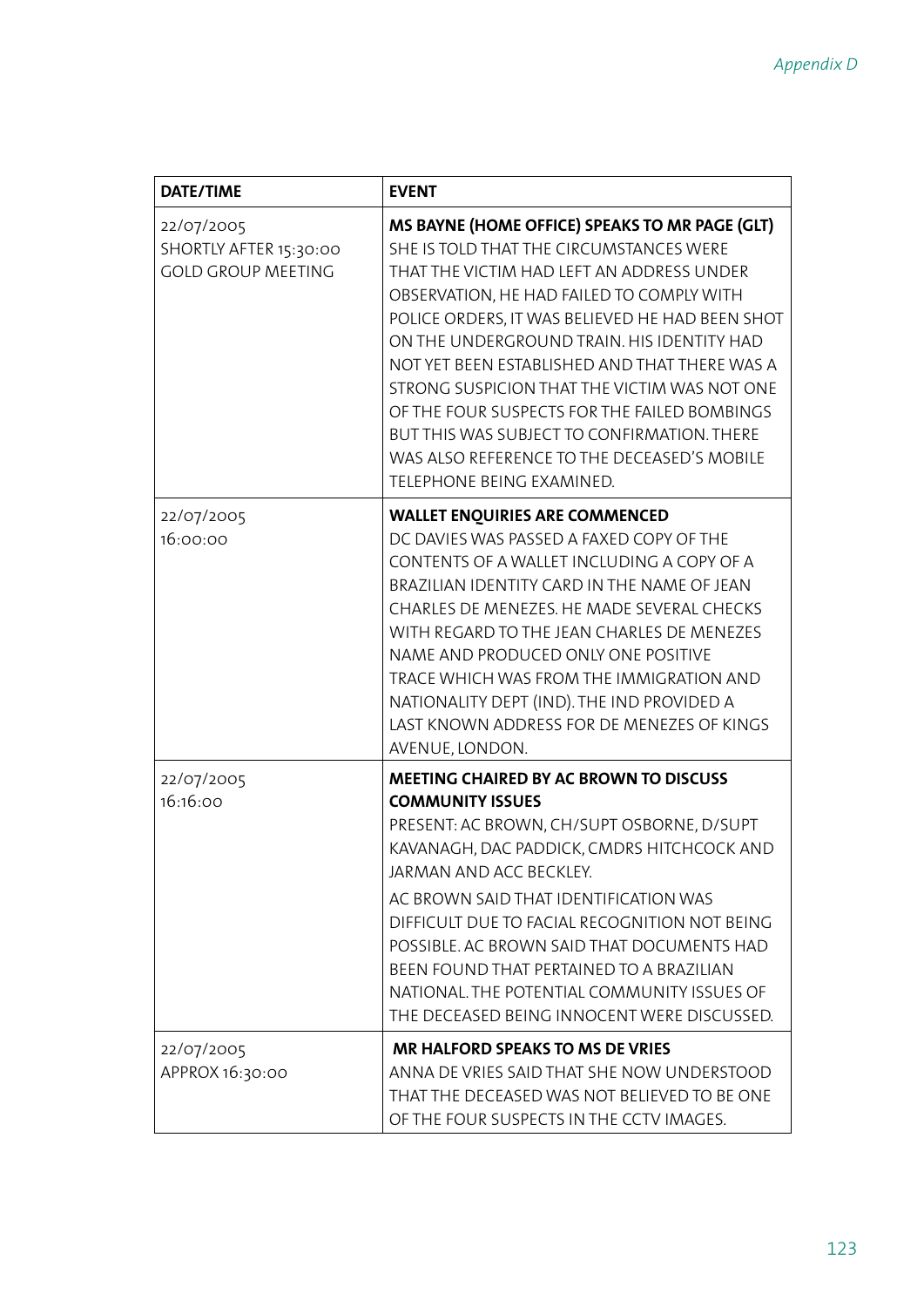| <b>DATE/TIME</b>              | <b>EVENT</b>                                                                                                                                                                                                                                                                                                                                                                                                                                                                                                                                                                                                                   |
|-------------------------------|--------------------------------------------------------------------------------------------------------------------------------------------------------------------------------------------------------------------------------------------------------------------------------------------------------------------------------------------------------------------------------------------------------------------------------------------------------------------------------------------------------------------------------------------------------------------------------------------------------------------------------|
| 22/07/2005<br>APPROX 16:30:00 | MR HALFORD SPEAKS TO AC HAYMAN AND MR COX<br>MR HALFORD TELLS THEM THE INFORMATION HE<br>HAD RECEIVED FROM MS DE VRIES REGARDING THE<br>SHOT MAN NOT BEING ONE OF THE BOMBERS. MR<br>HALFORD AND MR COX STATE THAT AC HAYMAN<br>THEN MADE A COUPLE OF BRIEF TELEPHONE CALLS                                                                                                                                                                                                                                                                                                                                                    |
| 22/07/2005<br>16:21:00        | AC HAYMAN SPEAKS TO CMDR MCDOWALL BY<br><b>TELEPHONE</b><br>CMDR MCDOWALL CANNOT RECALL THE CONTENT<br>OF THE CONVERSATION.                                                                                                                                                                                                                                                                                                                                                                                                                                                                                                    |
| 22/07/2005<br>APPROX 16:30:00 | THE MUSLIM SAFETY FORUM (MSF)<br><b>RESPRESENTATIVES ARE BRIEFED BY OFFICERS</b><br>PRESENT: CMDR JARMAN, A/CMDR GWILLIAM, A/<br>D.CH/SUPT WOLFENDEN, DC WILLIAMS, MR ALI (MSF)<br>AND MR BUTT (MSF)<br>A/D.CH/SUPT WOLFENDEN PROVIDED AN UPDATE<br>ON THE TIME THE SHOOTING HAD TAKEN PLACE,<br>WHEN HIS TEAM HAD ARRIVED ON SCENE, THAT HE<br>HAD TAKEN WITNESS STATEMENTS; PARAMEDICS HAD<br>CONFIRMED DEATH, THAT A PATHOLOGIST, CORONER,<br>BIOLOGIST, PHOTOGRAPHER AND FORENSICS HAD<br>ATTENDED THE SCENE. THE POLICE OFFICERS WERE<br>GOING THROUGH A POST INCIDENT PROCEDURE<br>AND THE DECEASED HAD BEEN IDENTIFIED. |
| 22/07/2005<br>AFTER 16:30:00  | <b>BRIEFING TO CRIME REPORTERS ASSOCIATION BY AC</b><br><b>HAYMAN REGARDING THE FAILED BOMB ATTACKS ON</b><br>21.07.05<br>MR HALFORD REPORTS THAT AC HAYMAN<br>CONFIRMED AT THIS BRIEFING THAT THE POLICE DID<br>NOT BELIEVE THAT THE PERSON SHOT BY THE POLICE<br>WAS ONE OF THE FOUR PICTURED SUSPECTS. MR<br>COX REPORTS THAT AC HAYMAN TOLD THE CRA THE<br>DECEASED WAS NOT ONE OF THE FOUR SUSPECTS.                                                                                                                                                                                                                      |
| 22/07/2005<br>AFTER 16:30:00  | THE CRIME REPORTERS ASSOCIATION BRIEFING<br>JOURNALISTS PRESENT AT THE BRIEFING REPORT<br>THAT AC HAYMAN INFORMED THE BRIEFING THAT<br>THE DECEASED WAS NOT ONE OF THE FOUR THAT<br>THE MPS WERE SEEKING, BUT HE WAS BELIEVED TO<br>BE A TERRORIST SUSPECT.                                                                                                                                                                                                                                                                                                                                                                    |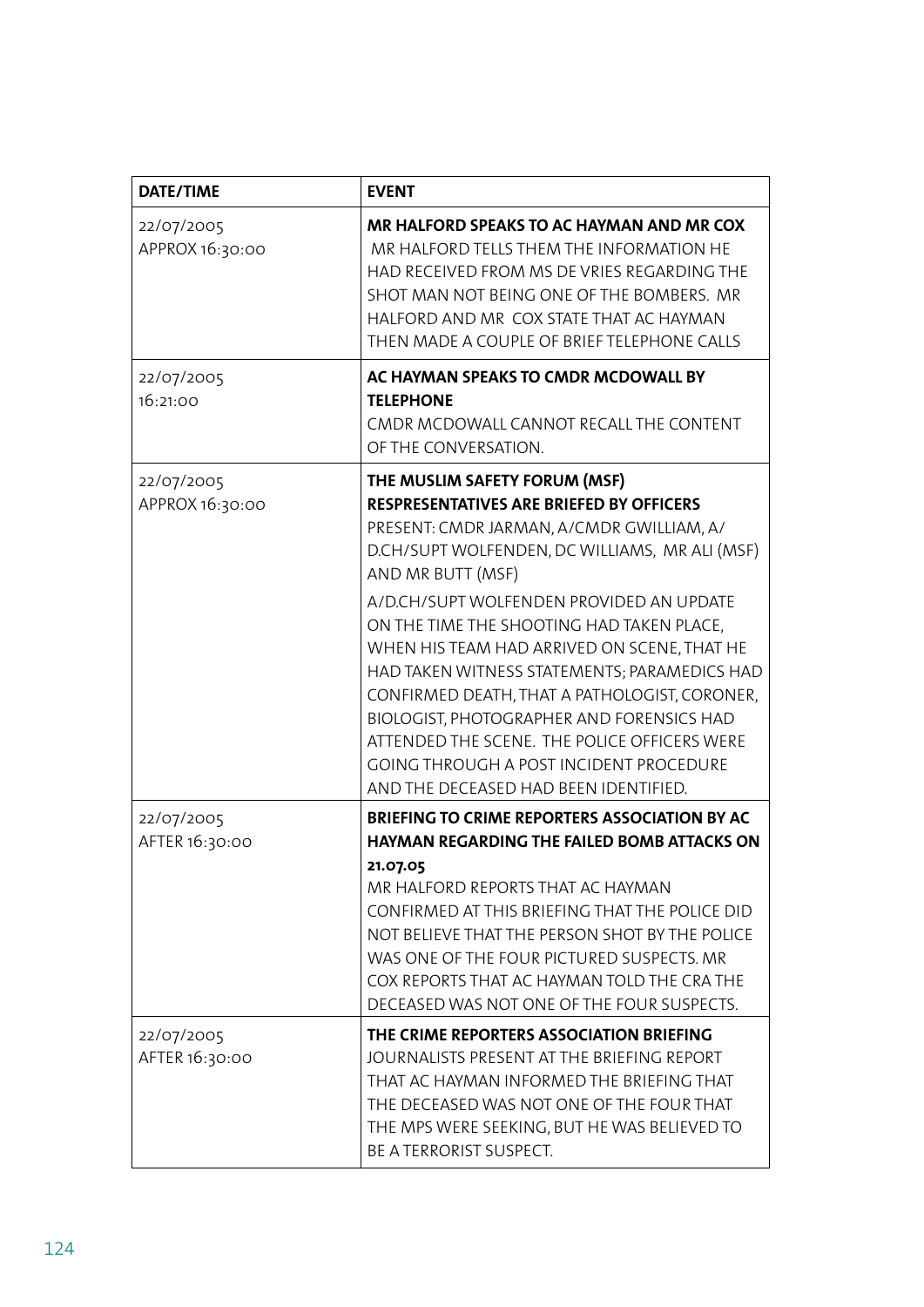| <b>DATE/TIME</b>                                           | <b>EVENT</b>                                                                                                                                                                                                                                                                                                                                                                                                     |
|------------------------------------------------------------|------------------------------------------------------------------------------------------------------------------------------------------------------------------------------------------------------------------------------------------------------------------------------------------------------------------------------------------------------------------------------------------------------------------|
| 22/07/2005<br>EITHER 17:00:00<br>OR 18:00:00               | <b>MANAGEMENT BOARD MEETING CHAIRED BY THE</b><br><b>COMMISSIONER</b><br>ATTENDED BY SENIOR MPS OFFICIALS, HOME OFFICE,<br>MPA AND OTHER AGENCIES.THE MINUTES OF THE<br>MEETING SHOW THAT THE DISCUSSIONS MAINLY<br>CENTRED AROUND THE INVESTIGATION INTO THE<br>EVENTS OF THE PREVIOUS DAY                                                                                                                      |
| 22/07/2005<br>17:07:00                                     | <b>BBC TELEVISION NEWS 24 REPORT</b><br>"A LINE JUST IN ABOUT THE SHOOTING IN<br>STOCKWELL EARLIER. THE MAN SHOT DEAD AT THE<br>TUBE STATION IS NOT THOUGHT TO BE ONE OF THE<br>FOUR MEN SHOWN IN CCTV PICTURES RELEASED<br>THIS AFTERNOON".                                                                                                                                                                     |
| 22/07/2005<br>17;18                                        | THIS WAS FOLLOWED BY FOOTAGE OF A BBC<br><b>REPORTER CONFIRMING THERE HAD BEEN A SPECIAL</b><br><b>POLICE BRIEFING AND STATING:</b><br>'WE DON'T KNOW ANYMORE THAN THE POLICE<br>HAVE SAID FOR SURE THAT HE WAS CHALLENGED,<br>HE REFUSED TO OBEY INSTRUCTIONS, HE WAS<br>SUBSEQUENTLY SHOT AND HE WAS NOT ONE OF THE<br>FOUR PEOPLE WHOSE IMAGES WERE RELEASED BY<br>POLICE A LITTLE EARLIER'.                  |
| 22/07/2005<br>18:00:00                                     | <b>ENQUIRIES REGARDING THE HALIFAX CARD FOUND</b><br>IN THE WALLET ARE COMMENCED<br>DC DAVIES CONTACTED THE NATIONAL TERRORIST<br>FUNDING INVESTIGATION UNIT WHO AGREED TO<br>MAKE ENOUIRIES WITH THE HALIFAX.                                                                                                                                                                                                   |
| 22/07/2005<br>AFTER MANAGEMENT<br><b>BOARD SUB-MEETING</b> | <b>MEETING TO DISCUSS COMMUNICATIONS CHAIRED</b><br><b>BY THE COMMISSIONER</b><br>PRESENT: COMMISSIONER, MR FERDORCIO, AC<br>HAYMAN, AC BROWN, DEPUTY COMMISSIONER<br>STEPHENSON, MR DUVALL, CMDR WILKINSON, DAC<br>RYAN, MS CRAWFORD, MS MURDOCH.<br>MR FEDORCIO IS INSTRUCTED TO PREPARE A PRESS<br>RELEASE FOLLOWING DISCUSSIONS REGARDING<br>WHAT WAS KNOWN AND WHAT COULD PUBLICLY BE<br>SAID AT THAT TIME. |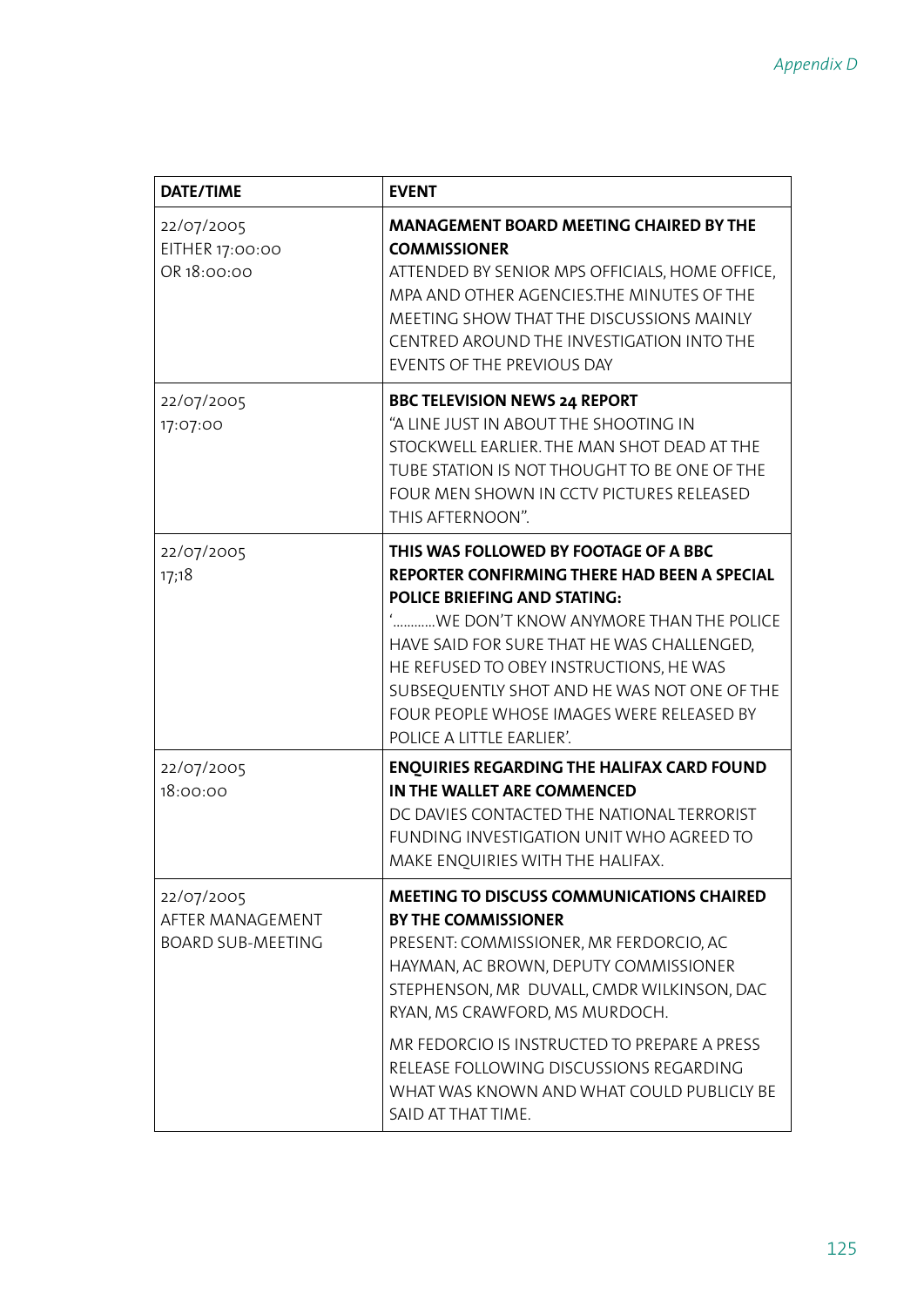| <b>DATE/TIME</b>              | <b>EVENT</b>                                                                                                                                                                                                                                                                                                                                                                                                                                                       |
|-------------------------------|--------------------------------------------------------------------------------------------------------------------------------------------------------------------------------------------------------------------------------------------------------------------------------------------------------------------------------------------------------------------------------------------------------------------------------------------------------------------|
| 22/07/2005<br>18:20:00        | <b>MEETING BETWEEN AC BROWN AND MR PAGE</b><br>AC BROWN CONFIRMED THAT THE IDENTITY OF THE<br>SHOT MAN WAS NOT KNOWN, HOWEVER HE DID<br>TELL HIM THAT HE COULD CONFIRM WITH THE FCO<br>THAT PROPERTY IN THE NAME OF JEAN CHARLES<br>DE MENEZES HAD BEEN RECOVERED FROM THE<br>SCENE. AC BROWN TOLD MR PAGE THAT IT WAS NOT<br>POSSIBLE TO CONFIRM WHETHER THE DECEASED<br>WAS JEAN CHARLES AT THIS TIME AND THAT FACIAL<br><b>IDENTIFICATION WAS NOT POSSIBLE.</b> |
| 22/07/2005<br>APPROX 18:30:00 | MR PAGE SPEAKS TO MS BAYNE AT THE HOME OFFICE<br>HE PROVIDES THE DECEASED'S IDENTITY, SUBJECT TO<br>FORMAL IDENTIFICATION.                                                                                                                                                                                                                                                                                                                                         |
| 22/07/2005<br>APPROX 18:30:00 | MR PAGE SPEAKS TO MS BANKS AT FCO<br>HE PROVIDES THE SHOOTING VICTIM'S IDENTITY,<br>SUBJECT TO FORMAL IDENTIFICATION.                                                                                                                                                                                                                                                                                                                                              |
| 22/07/2005<br>18:40:00        | D/SUPT KAVANAGH SPEAKS TO A/CMDR GWILLIAM<br>A/CMDR GWILLIAM REPORTS THAT<br>CORRESPONDENCE RECOVERED FROM THE SCENE<br>LINKED TO THE DEAD MAN INCLUDED A PAKISTANI<br><b>BUSINESS CARD AND A MOBILE.</b>                                                                                                                                                                                                                                                          |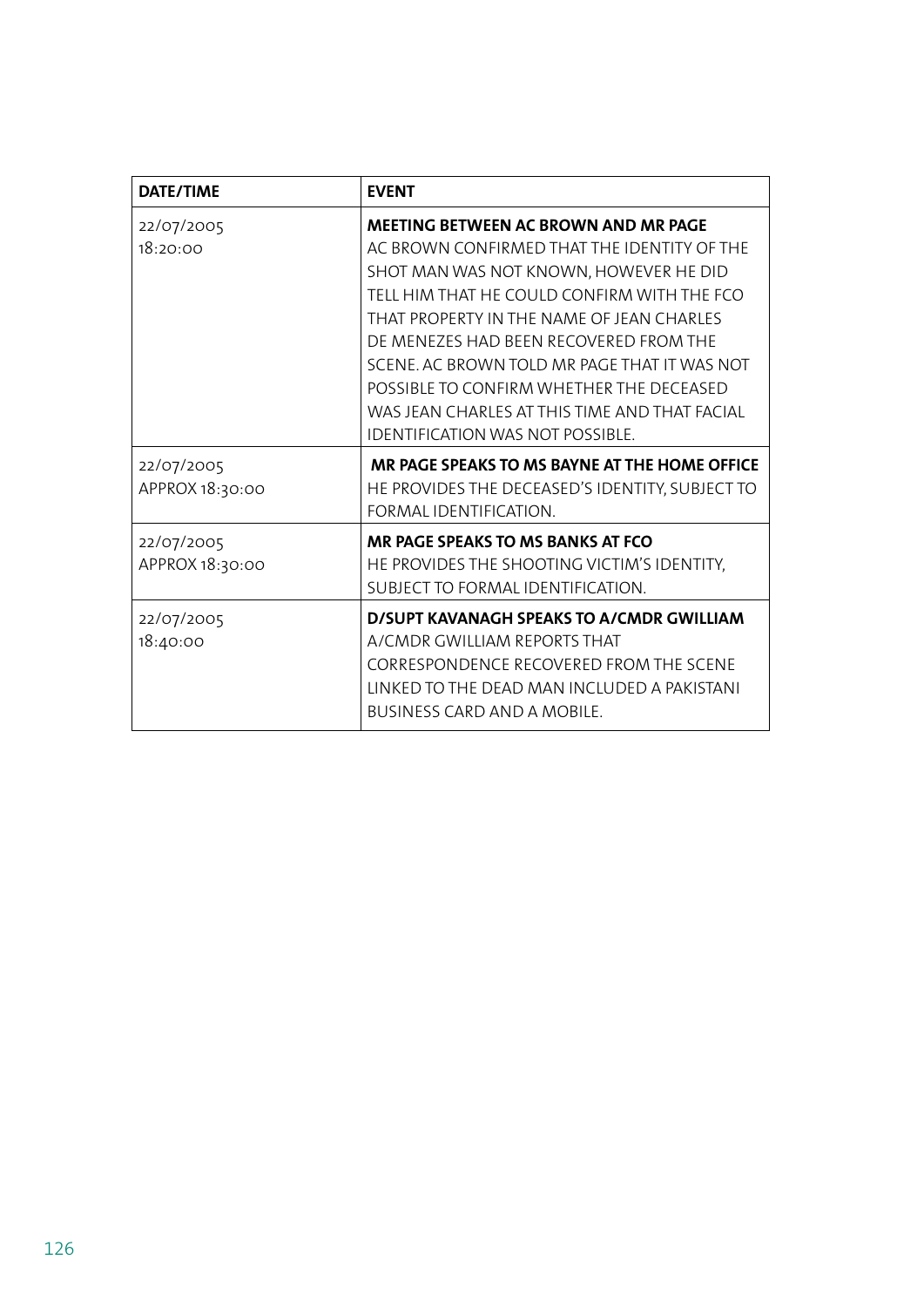| <b>DATE/TIME</b>       | <b>EVENT</b>                                                                                                                                                                                                                                                                                                                                                                                                                                                                                                                                                                                                                                                                                                                                                                                                                                                                                                                                                                                                                                                                        |
|------------------------|-------------------------------------------------------------------------------------------------------------------------------------------------------------------------------------------------------------------------------------------------------------------------------------------------------------------------------------------------------------------------------------------------------------------------------------------------------------------------------------------------------------------------------------------------------------------------------------------------------------------------------------------------------------------------------------------------------------------------------------------------------------------------------------------------------------------------------------------------------------------------------------------------------------------------------------------------------------------------------------------------------------------------------------------------------------------------------------|
| 22/07/2005<br>18:44:00 | <b>MPS PRESS RELEASE 3</b><br>MPS PRESS RELEASE AGREED BY DPA WITH AC<br>HAYMAN, CMDR MCDOWELL AND AC BROWN. ALSO<br>PASSED TO CMDR HITCHCOCK. FOR OFFER.                                                                                                                                                                                                                                                                                                                                                                                                                                                                                                                                                                                                                                                                                                                                                                                                                                                                                                                           |
|                        | THE MAN SHOT AT STOCKWELL IS STILL SUBJECT TO<br>FORMAL IDENTIFICATION AND IT IS NOT YET CLEAR<br>WHETHER HE IS ONE OF THE FOUR PEOPLE WE ARE<br>SEEKING TO IDENTIFY AND WHOSE PICTURES HAVE<br>BEEN RELEASED TODAY. IT THEREFORE REMAINS<br>EXTREMELY IMPORTANT THAT MEMBERS OF THE<br>PUBLIC CONTINUE TO ASSIST POLICE IN RELATION TO<br>ALL FOUR PICTURES. THIS DEATH, LIKE ALL DEATHS<br>RELATED TO POLICE OPERATIONS, IS OBVIOUSLY<br>A MATTER OF DEEP REGRET. NEVERTHELESS<br>THE MAN WHO WAS SHOT WAS UNDER POLICE<br>OBSERVATION BECAUSE HE HAD EMERGED FROM<br>A HOUSE THAT WAS ITSELF UNDER OBSERVATION<br>BECAUSE IT WAS LINKED TO THE INVESTIGATION OF<br>YESTERDAY'S INCIDENTS. HE WAS THEN FOLLOWED<br>BY SURVEILLANCE OFFICERS TO THE STATION.<br>HIS CLOTHING AND BEHAVIOUR AT THE STATION<br>ADDED TO THEIR SUSPICIONS. WHILE THE COUNTER<br>TERRORIST INVESTIGATION WILL OBVIOUSLY TAKE<br>PRE-EMINENCE, THE INVESTIGATION INTO THE<br>CIRCUMSTANCES THAT LED TO HIS DEATH IS BEING<br>PURSUED AND WILL BE SUBJECT TO SCRUTINY<br>THROUGH THE IPCC IN DUE COURSE. |
| 22/07/2005<br>18:45:00 | D.CH/SUPT DE BRUNNER SPEAKS TO THE<br><b>COMMISSIONER</b><br>SHE STATES THE CONVERSATION WAS AS FOLLOWS:                                                                                                                                                                                                                                                                                                                                                                                                                                                                                                                                                                                                                                                                                                                                                                                                                                                                                                                                                                            |
|                        | THE COMMISSIONER SAID "DO WE KNOW WHO<br>THIS MAN IS WHO WE HAVE SHOT?" D.CH/SUPT DE<br>BRUNNER SAID "NO SIR". THE COMMISSIONER SAID<br>"WHY NOT?" AND D.CH/SUPT DE BRUNNER REPLIED<br>"BECAUSE WE CAN'T VISUALLY IDENTIFY THE MAN<br>AND WE MUST WAIT FOR DNA". THE COMMISSIONER<br>ASKED "DO WE KNOW IF HE WAS A TERRORIST OR<br>NOT?" D.CH/SUPT DE BRUNNER ANSWERED "NO SIR,<br>NOT TO MY KNOWLEDGE".                                                                                                                                                                                                                                                                                                                                                                                                                                                                                                                                                                                                                                                                            |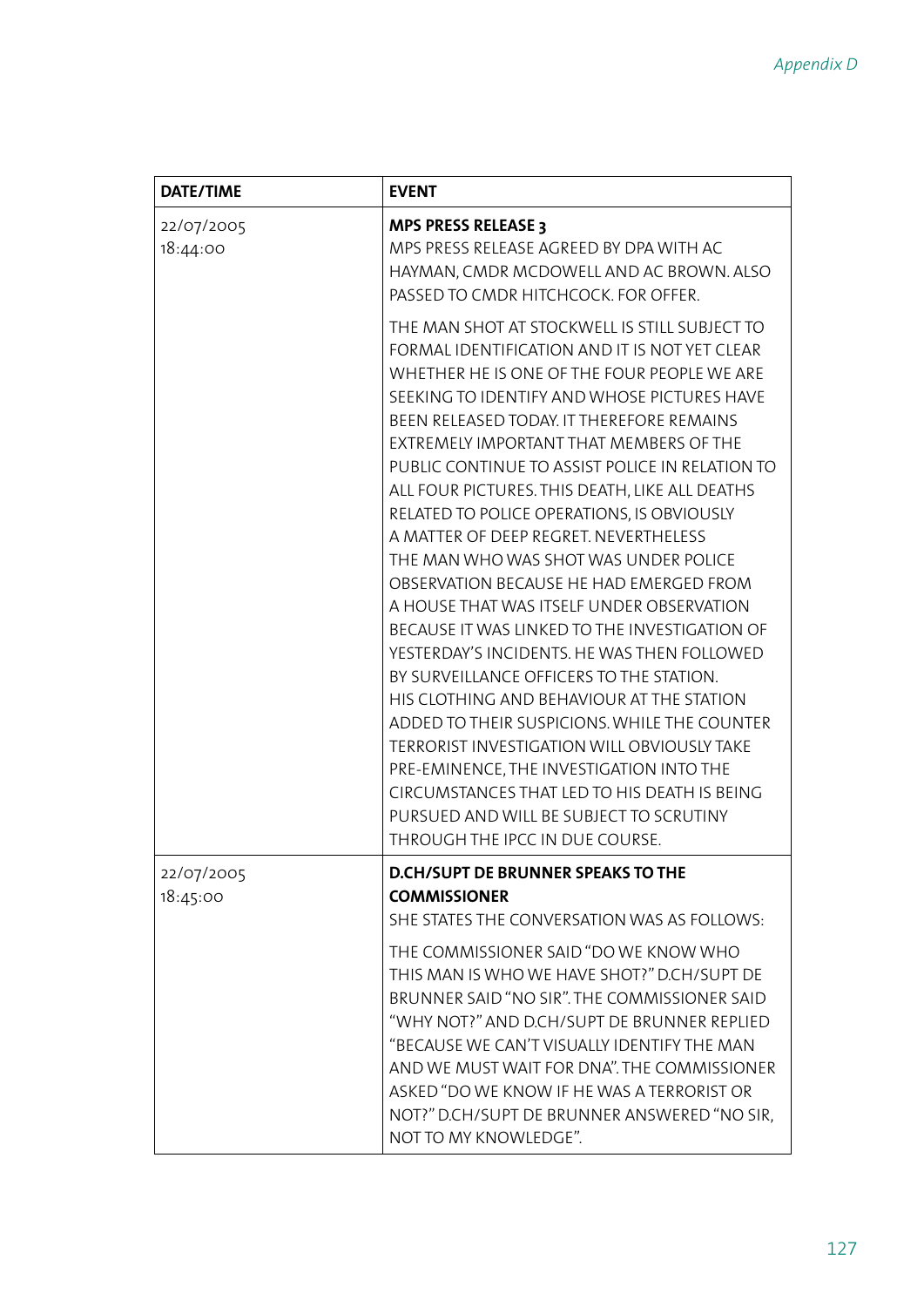| <b>DATE/TIME</b>                       | <b>EVENT</b>                                                                                                                                                                                                                                                                                                                                                                          |
|----------------------------------------|---------------------------------------------------------------------------------------------------------------------------------------------------------------------------------------------------------------------------------------------------------------------------------------------------------------------------------------------------------------------------------------|
| 22/07/2005<br>APPROX 18:45:00-19:00:00 | THE MUSLIM SAFETY FORUM ARE BRIEFED<br>PRESENT: DEPUTY COMMISSIONER STEPHENSON,<br>CMDR HITCHCOCK, ACC BECKLEY, MR ALI (MSF) AND<br>MR UTT (MSF)                                                                                                                                                                                                                                      |
|                                        | MR BUTT STATED THAT CMDR HITCHCOCK HAD<br>BRIEFED THAT THE DECEASED WAS NOT CONNECTED<br>TO THE BOMBINGS AND WAS NOT A MUSLIM. MR ALI<br>AND MR BUTT REPORT THAT THE FEELING WAS<br>THAT AN INNOCENT MAN HAD BEEN SHOT. THE<br>COMMISSIONER WAS PRESENT FOR A SHORT PART OF<br>THE MEETING.THE COMMISSIONER STATES HE WAS<br>NOT PRESENT WHEN THE ISSUE OF IDENTITY WAS<br>DISCUSSED. |
| 22/07/2005<br>19:00:00                 | <b>GOLD GROUP MEETING CHAIRED BY AC BROWN</b><br>THE MINUTES DO NOT SHOW ANY DISCUSSION<br>REGARDING THE IDENTITY OF THE DECEASED.                                                                                                                                                                                                                                                    |
| 22/07/2005<br>19:00:00                 | RESULT OF ENQUIRIES ON HALIFAX CARD RECEIVED<br>DC DAVIES WAS INFORMED VERBALLY THAT THE CARD<br>HOLDER'S DETAILS RECORDED BY THE HALIFAX WERE<br>MR JEAN DE MENEZES, BORN 07.01.78 OF 17 SCOTIA<br>ROAD, OFF UPPER TULSE HILL, LONDON, SW2 2PG.                                                                                                                                      |
| 22/07/2005<br>AFTER 19:00:00           | DC DAVIES SPEAKS TO A NUMBER OF OFFICERS<br>DC DAVIES CANNOT RECALL SPECIFICALLY WHO HE<br>INFORMED ABOUT INFORMATION RELATING TO<br>17 SCOTIA ROAD, BUT HE PASSED IT VERBALLY TO A<br>NUMBER OF INDIVIDUALS AND WAS SURE THAT IT<br>WAS BEING MADE AVAILABLE TO D/SUPT PRUNTY.                                                                                                       |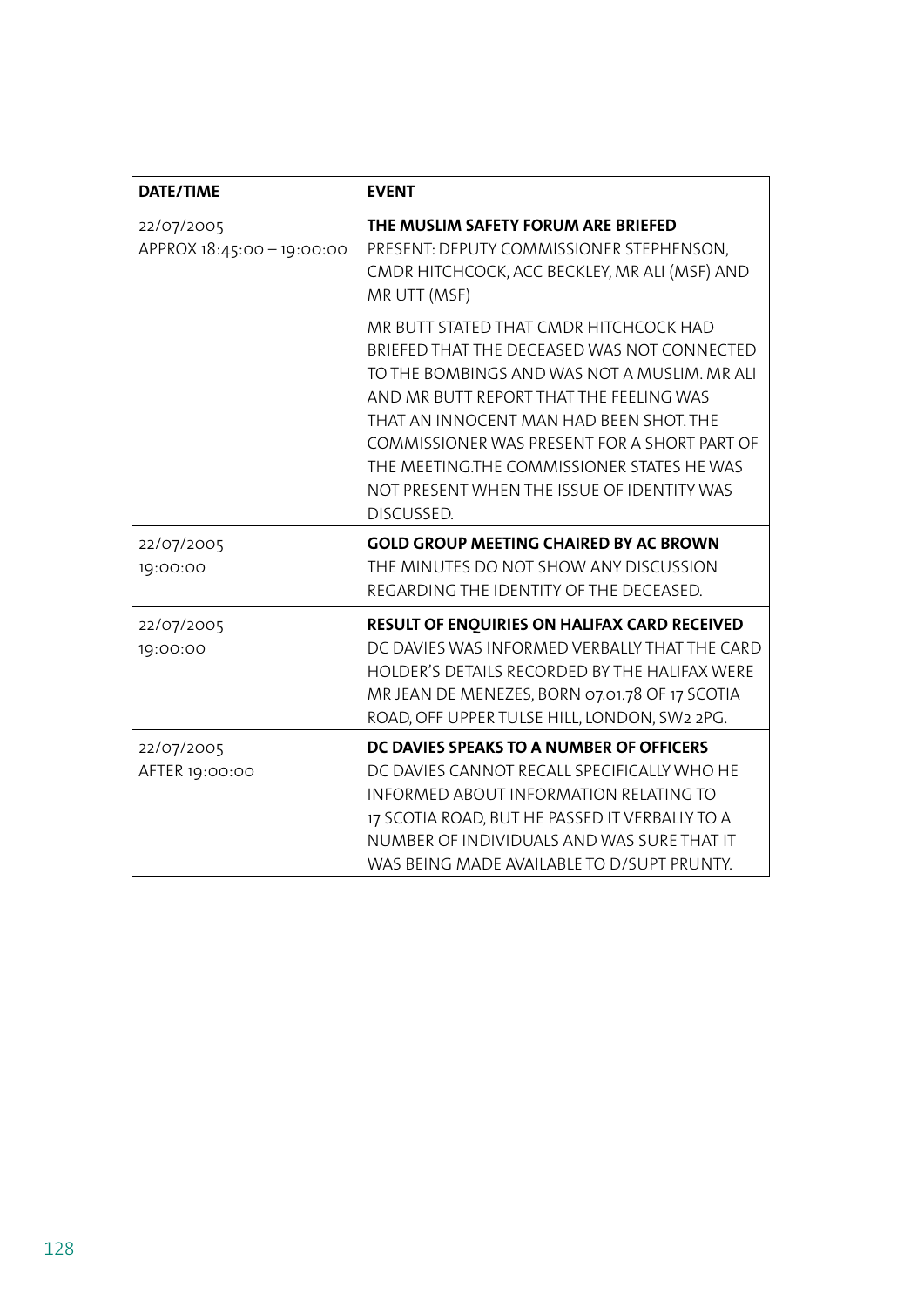| <b>DATE/TIME</b>              | <b>EVENT</b>                                                                                                                                                                                                                                                                                                                                                                |  |
|-------------------------------|-----------------------------------------------------------------------------------------------------------------------------------------------------------------------------------------------------------------------------------------------------------------------------------------------------------------------------------------------------------------------------|--|
| 22/07/2005<br>19:51:00        | <b>IPCC PRESS STATEMENT RELEASED</b><br>MR HARDWICK, CHAIR OF THE INDEPENDENT<br>POLICE COMPLAINTS COMMISSION, SAID: "THIS<br>MORNING'S SHOOTING AT STOCKWELL STATION<br>IS BEING REFERRED TO THE INDEPENDENT POLICE<br>COMPLAINTS COMMISSION FOR INVESTIGATION, IN<br>LINE WITH NORMAL REQUIREMENTS UNDER THE<br>POLICE REFORM ACT 2002.                                   |  |
|                               | "THE IPCC INDEPENDENTLY INVESTIGATES ALL<br>FATAL POLICE SHOOTINGS. IN CARRYING OUT THIS<br>INVESTIGATION, THE IPCC WILL ENSURE THAT<br>NOTHING IS DONE TO HINDER THE URGENT POLICE<br>PRIORITY OF TRACKING DOWN AND BRINGING<br>TO JUSTICE THOSE RESPONSIBLE FOR THE RECENT<br>LONDON BOMBINGS AND THEIR VITAL WORK IN<br>PREVENTING FURTHER OUTRAGES".                    |  |
| 22/07/2005<br>APPROX 20:00:00 | <b>D.CH/SUPT DE BRUNNER ATTENDS A MEETING</b><br>PRESENT: DAC BECKS, CMDR GORMLEY AND AC<br>HAYMAN. AC HAYMAN WAS ONLY PRESENT FOR<br>PART OF THE MEETING. D.CH/SUPT DE BRUNNER<br>STATES THAT HER NOTES SHOW: "SUSPECT SHOT<br>- OUT OF ADDRESS, FOOT JOURNEY, BUS - TUBE.<br>NOT CONSISTENT WITH A COMPLIANT PERSON. SLIM<br>CHANCE THAT HE WAS ONE OF THE FOUR BOMBERS". |  |
| 22/07/2005 20:21:00           | A UTILITY BILL IS FOUND UNDER THE BODY OF THE<br><b>DECEASED WHEN HE IS MOVED</b><br>THE LETTER IS ADDRESSED TO JEAN CHARLES DE<br>MENEZES AT 17 SCOTIA ROAD.                                                                                                                                                                                                               |  |
| 22/07/2005 20:25:00           | A/CMDR GWILLIAM SPEAKS TO D/SUPT LEVETT<br>HE WAS TOLD THAT A BANK STATEMENT HAD BEEN<br>FOUND UNDER THE BODY OF THE DECEASED THAT<br>GAVE THE VICTIM'S NAME AND AN ADDRESS OF<br>17 SCOTIA ROAD, SW9.                                                                                                                                                                      |  |
| 22/07/2005<br>20:30:00        | AC BROWN SPEAKS TO A/CMDR GWILLIAM<br>HE IS TOLD THAT A BANK STATEMENT HAD BEEN<br>FOUND WHEN THE BODY OF THE DECEASED HAD<br>BEEN MOVED. THE STATEMENT WAS IN THE NAME<br>OF MR DE MENEZES AND SHOWED AN ADDRESS OF<br>17 SCOTIA ROAD.                                                                                                                                     |  |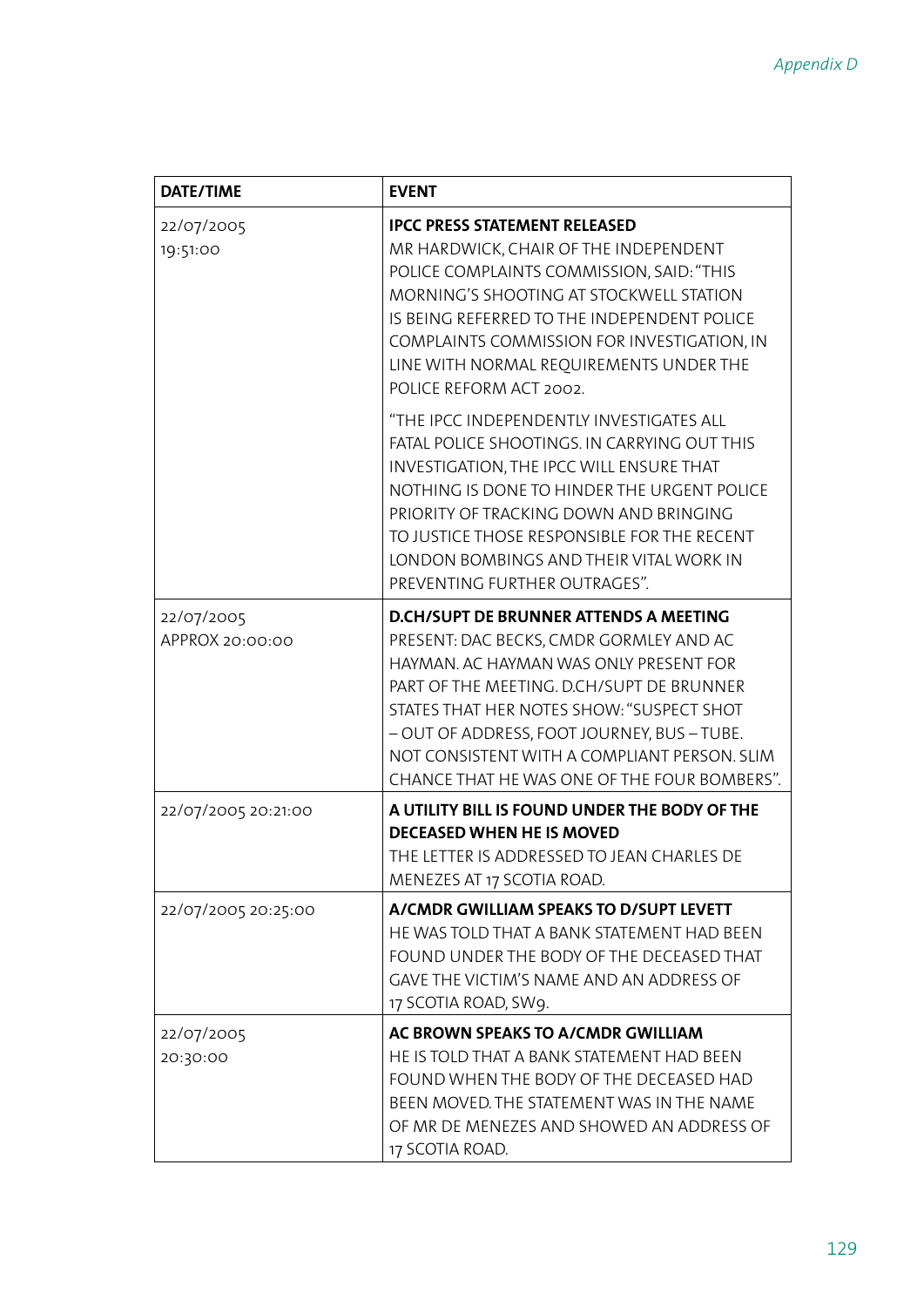| <b>DATE/TIME</b>                       | <b>EVENT</b>                                                                                                                                                                                                                                                                                                                                                                 |  |
|----------------------------------------|------------------------------------------------------------------------------------------------------------------------------------------------------------------------------------------------------------------------------------------------------------------------------------------------------------------------------------------------------------------------------|--|
| 22/07/2005<br>APPROX 20:30:00          | AC BROWN MEETS WITH DAC CLARKE AND CMDR<br><b>MCDOWALL</b><br>THE INFORMATION ABOUT THE ADDRESS OF<br>THE DECEASED AND ITS CONSEQUENCES WAS<br>DISCUSSED.                                                                                                                                                                                                                    |  |
| 22/07/2005<br>APPROX 21:30:00/21:45:00 | D/SUPT PRUNTY SPEAKS TO D/SUPT LEVETT AND<br><b>DCI EVANS</b><br>HE CONFIRMS THAT AS A RESULT OF ENQUIRIES<br>CONDUCTED BY THE ANTI TERRORIST BRANCH, MR<br>DE MENEZES WAS NOT CONSIDERED TO BE LINKED<br>TO THE EVENTS OF 21.07.05 AND AS SUCH THE<br>RESPONSIBILITY FOR THE SCENE WAS FORMALLY<br>BEING HANDED OVER TO THEM.                                               |  |
| 22/07/2005<br>AFTER 21:30:00           | A/CMDR GWILLIAM SPEAKS TO D/SUPT LEVETT<br>D/SUPT LEVETT REPORTS THAT SO13 WERE SATISFIED<br>THAT THE DECEASED WAS NOT INVOLVED IN THE<br>SO13 ENQUIRY.                                                                                                                                                                                                                      |  |
| 22/07/2005<br>BEFORE 22:00:00          | AC BROWN SPEAKS TO A/CMDR GWILLIAM<br>HE IS INFORMED THAT SO13 NO LONGER HAD AN<br>INTEREST IN THE SCENE OR THE DECEASED.                                                                                                                                                                                                                                                    |  |
| 22/07/2005<br>BEFORE 22:00:00          | AC BROWN SPEAKS TO DAC CLARKE<br>HE WAS INFORMED THAT DESPITE THE EARLIER<br>INFORMATION, SO13 MAINTAINED THEIR INTEREST<br>AND HAD NOT EXCLUDED THE SUBJECT.                                                                                                                                                                                                                |  |
| 22/07/2005<br>23:05:00                 | <b>MPS PRESS RELEASE 4</b><br>MPS PRESS RELEASE. IF ASKED.                                                                                                                                                                                                                                                                                                                   |  |
|                                        | ON FRIDAY 22nd JULY 2005 AT APPROX 10AM ARMED<br>POLICE ENTERED STOCKWELL UNDERGROUND<br>STATION. THERE THEY CONFRONTED A 27 YEAR OLD<br>MALE. AS A RESULT OF THE CONFRONTATION THE<br>MALE WAS SHOT AND SUFFERED FATAL INJURIES. THE<br>DIRECTORATE OF PROFESSIONAL STANDARDS ARE<br>INVESTIGATING THE MATTER. A POST MORTEM WILL<br>TAKE PLACE AT 8AM ON SATURDAY 23 JULY. |  |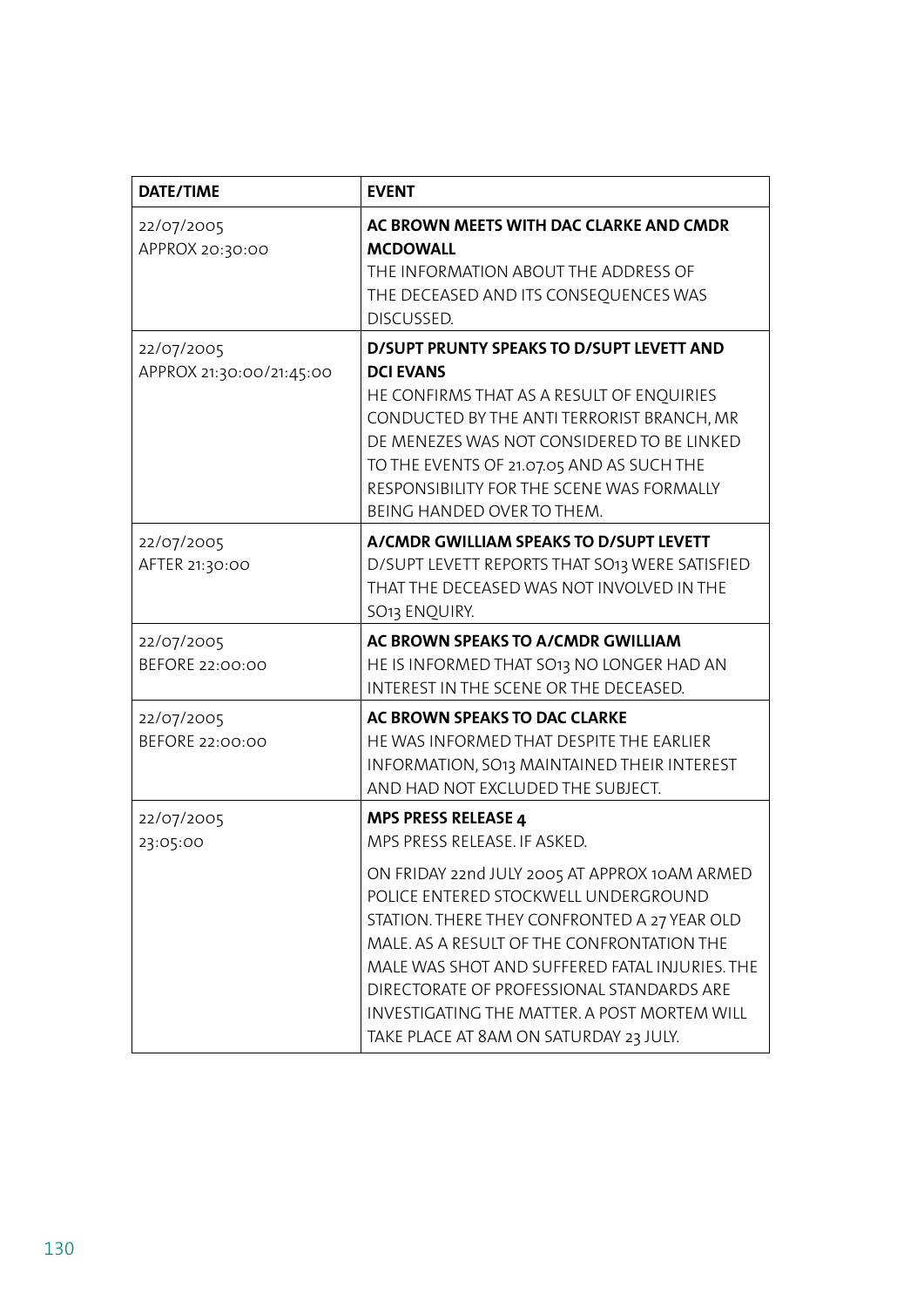| <b>DATE/TIME</b>       | <b>EVENT</b>                                                                                                                                                                                                                                                                                                                                                                                                                                                                                                                                                                                                                                                                                                                                                                                                                                                                                                                                                                        |
|------------------------|-------------------------------------------------------------------------------------------------------------------------------------------------------------------------------------------------------------------------------------------------------------------------------------------------------------------------------------------------------------------------------------------------------------------------------------------------------------------------------------------------------------------------------------------------------------------------------------------------------------------------------------------------------------------------------------------------------------------------------------------------------------------------------------------------------------------------------------------------------------------------------------------------------------------------------------------------------------------------------------|
| 22/07/2005             | <b>MPS PRESS RELEASE 5</b>                                                                                                                                                                                                                                                                                                                                                                                                                                                                                                                                                                                                                                                                                                                                                                                                                                                                                                                                                          |
| 23:37:00               | MPS PRESS RELEASE. FOR OFFER.                                                                                                                                                                                                                                                                                                                                                                                                                                                                                                                                                                                                                                                                                                                                                                                                                                                                                                                                                       |
|                        | ON FRIDAY 22.07.05 AT APPROX.10AM ARMED<br>OFFICERS FROM THE MPS ENTERED STOCKWELL TUBE<br>STATION. A MAN WAS CHALLENGED BY OFFICERS<br>AND SUBSEQUENTLY SHOT. LAS AND HEMS BOTH<br>ATTENDED THE SCENE. LIFE WAS PRONOUNCED<br>EXTINCT AT THE SCENE. AS IS ROUTINE OFFICERS<br>FROM THE DIRECTORATE OF PROFESSIONAL<br>STANDARDS HAVE BEEN INFORMED. THE MAN SHOT<br>IS STILL SUBJECT TO FORMAL IDENTIFICATION AND IT<br>IS NOT YET CLEAR WHETHER HE IS ONE OF THE FOUR<br>PEOPLE WHO ATTEMPTED TO CAUSE EXPLOSIONS.<br>THE MAN WHO WAS SHOT WAS UNDER POLICE<br>OBSERVATION BECAUSE HE HAD EMERGED FROM<br>A HOUSE THAT WAS ITSELF UNDER OBSERVATION<br>BECAUSE IT WAS LINKED TO THE INVESTIGATION<br>OF YESTERDAY'S INCIDENTS, SURVEILLANCE<br>OFFICERS THEN FOLLOWED HIM TO THE STATION.<br>HIS CLOTHING AND BEHAVIOUR AT THE STATION<br>ADDED TO THEIR SUSPICIONS. WHILE THE COUNTER<br>TERRORIST INVESTIGATION WILL OBVIOUSLY TAKE<br>PRE-EMINENCE, THE INVESTIGATION INTO THE |
|                        | CIRCUMSTANCES THAT LED TO HIS DEATH IS BEING                                                                                                                                                                                                                                                                                                                                                                                                                                                                                                                                                                                                                                                                                                                                                                                                                                                                                                                                        |
|                        | PURSUED AND WILL BE SUBJECT TO SCRUTINY                                                                                                                                                                                                                                                                                                                                                                                                                                                                                                                                                                                                                                                                                                                                                                                                                                                                                                                                             |
|                        | THROUGH THE IPCC IN DUE COURSE.                                                                                                                                                                                                                                                                                                                                                                                                                                                                                                                                                                                                                                                                                                                                                                                                                                                                                                                                                     |
| 23/07/2005<br>01:20:00 | DI MACDONALD-PAYNE SPEAKS TO MR DE AVILA<br>HE HAD BEEN IDENTIFIED FROM THE MOBILE PHONE<br>RECOVERED. INFORMATION IS OBTAINED ABOUT JEAN<br>CHARLES DE MENEZES.                                                                                                                                                                                                                                                                                                                                                                                                                                                                                                                                                                                                                                                                                                                                                                                                                    |
| 23/07/2005             | <b>POST MORTEM</b>                                                                                                                                                                                                                                                                                                                                                                                                                                                                                                                                                                                                                                                                                                                                                                                                                                                                                                                                                                  |
| 08:00:00               | A POST MORTEM ON THE BODY OF THE DECEASED IS<br>CONDUCTED AT GREENWICH MORTUARY.                                                                                                                                                                                                                                                                                                                                                                                                                                                                                                                                                                                                                                                                                                                                                                                                                                                                                                    |
| 23/07/2005             | <b>D/SUPT KAVANAGH SPEAKS TO D/SUPT LEVETT</b>                                                                                                                                                                                                                                                                                                                                                                                                                                                                                                                                                                                                                                                                                                                                                                                                                                                                                                                                      |
| 09:00:00               | HE WAS TOLD THAT A FRIEND OF THE DECEASED HAD<br>BEEN IDENTIFIED AND HAD PROVIDED BACKGROUND<br>INFORMATION.                                                                                                                                                                                                                                                                                                                                                                                                                                                                                                                                                                                                                                                                                                                                                                                                                                                                        |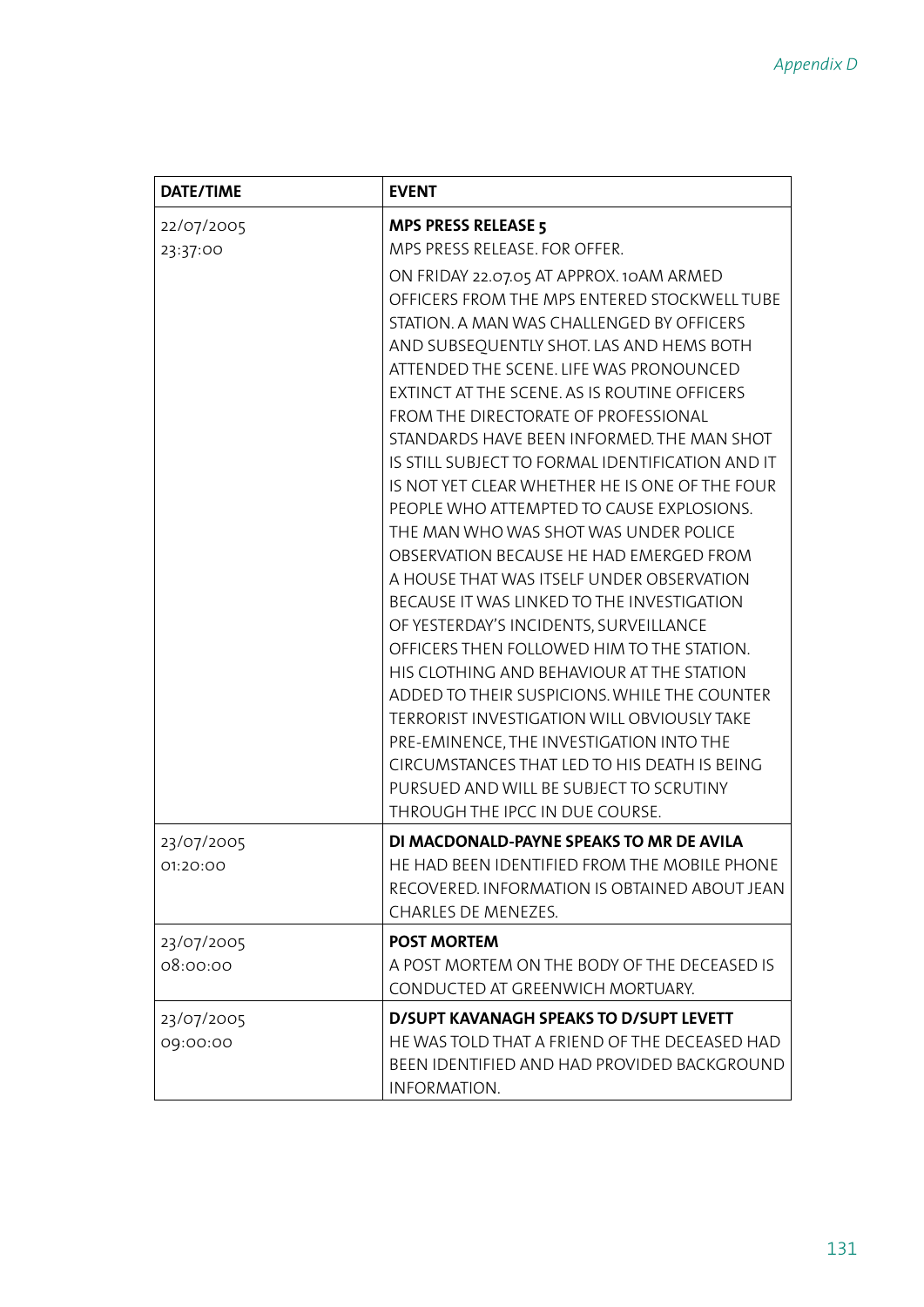| <b>DATE/TIME</b>                   | <b>EVENT</b>                                                                                                                                                                                                                                                                                                                                                                                                                                                                                                                                                                                                                                                                                                                                                                                                                                                                                                                                                                                                                                                                      |  |
|------------------------------------|-----------------------------------------------------------------------------------------------------------------------------------------------------------------------------------------------------------------------------------------------------------------------------------------------------------------------------------------------------------------------------------------------------------------------------------------------------------------------------------------------------------------------------------------------------------------------------------------------------------------------------------------------------------------------------------------------------------------------------------------------------------------------------------------------------------------------------------------------------------------------------------------------------------------------------------------------------------------------------------------------------------------------------------------------------------------------------------|--|
| 23/07/2005<br>09:00:00             | <b>GOLD GROUP MEETING CHAIRED BY AC BROWN</b><br>D/SUPT KAVANAGH STATED THAT DURING THE NIGHT<br>A FRIEND OF THE DECEASED HAD BEEN IDENTIFIED<br>AND D/SUPT LEVETT WAS LEFT IN NO DOUBT THAT<br>THE DECEASED WAS MR DE MENEZES.                                                                                                                                                                                                                                                                                                                                                                                                                                                                                                                                                                                                                                                                                                                                                                                                                                                   |  |
| 23/07/2005<br>10:15:00             | <b>MEETING WITH THE COMMISSIONER</b><br>PRESENT: THE COMMISSIONER, AC BROWN, DAC<br>CLARKE, MR FEDORCIO, CH/SUPT STEWART AND CH/<br>SUPT OSBORNE.<br>AC BROWN ADVISED THAT IT HAD BECOME<br>APPARENT THAT THE DECEASED WAS A BRAZILIAN<br>NATIONAL UNCONNECTED TO TERRORISM.                                                                                                                                                                                                                                                                                                                                                                                                                                                                                                                                                                                                                                                                                                                                                                                                      |  |
| 23/07/2005<br>DURING THE AFTERNOON | AC BROWN IS INFORMED OF A RISK OF COMPROMISE<br>TO THE COVERT OPERATION AT 21 SCOTIA ROAD<br>THIS WAS DUE TO FRIENDS AND RELATIVES OF THE<br>DECEASED BECOMING AWARE OF HIS IDENTITY. AC<br>BROWN THEREFORE REQUESTED THAT THE PREPARED<br>PRESS RELEASE BE ISSUED.                                                                                                                                                                                                                                                                                                                                                                                                                                                                                                                                                                                                                                                                                                                                                                                                               |  |
| 23/07/2005<br>16:52:00             | <b>MPS PRESS RELEASE 6</b><br>MPS PRESS RELEASE CLEARED BY GOLD. DPA AWARE<br>OF STATEMENT AND RELEASE. FOR OFFER.<br>WE BELIEVE WE NOW KNOW THE IDENTITY OF THE<br>MAN SHOT AT STOCKWELL UNDERGROUND STATION<br>BY POLICE ON FRIDAY 22nd JULY 2005, ALTHOUGH<br>HE IS STILL SUBJECT TO FORMAL IDENTIFICATION.<br>WE ARE NOW SATISFIED THAT HE WAS NOT<br>CONNECTED WITH THE INCIDENTS OF THURSDAY<br>21st JULY 2005. FOR SOMEBODY TO LOSE THEIR LIFE<br>IN SUCH CIRCUMSTANCES IS A TRAGEDY AND ONE<br>THAT THE METROPOLITAN POLICE SERVICE REGRETS.<br>THE MAN EMERGED FROM A BLOCK OF FLATS IN<br>THE STOCKWELL AREA THAT WERE UNDER POLICE<br>SURVEILLANCE AS PART OF THE INVESTIGATION<br>INTO THE INCIDENTS ON THURSDAY 21st JULY. HE<br>WAS THEN FOLLOWED BY SURVEILLANCE OFFICERS<br>TO THE UNDERGROUND STATION. HIS CLOTHING<br>AND BEHAVIOUR ADDED TO THEIR SUSPICIONS. THE<br>CIRCUMSTANCES THAT LED TO THE MAN'S DEATH ARE<br>BEING INVESTIGATED BY OFFICERS FROM THE MPS<br>DIRECTORATE OF PROFESSIONAL STANDARDS, AND<br>WILL BE REFERRED TO THE IPCC IN DUE COURSE. |  |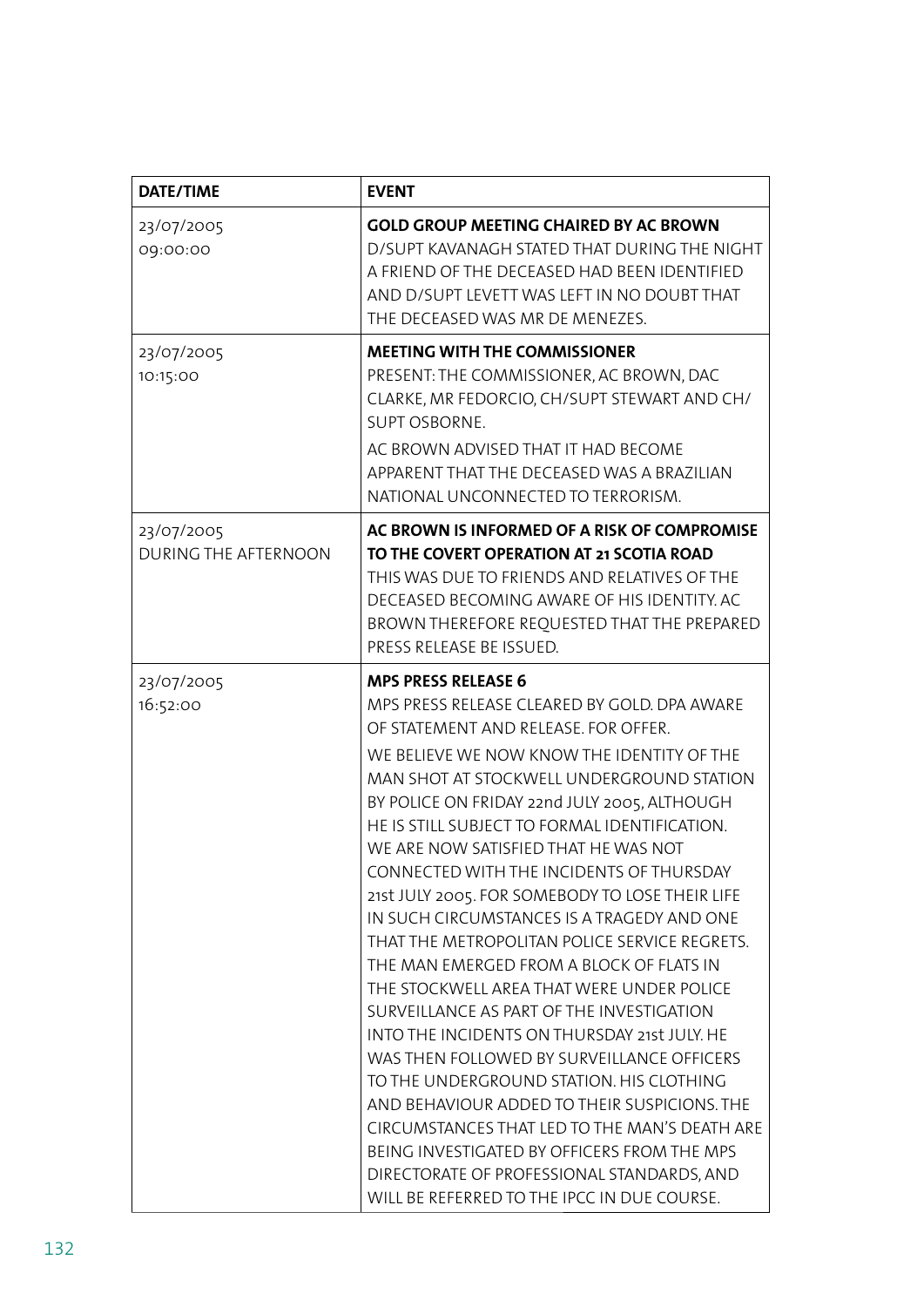| <b>DATE/TIME</b><br><b>EVENT</b> |                                                                                                                                                                                                                                                                                                                                                                                                                                                                                                                                                                                                                                                                                                                                                                                                                                                                                                                                                                                                        |
|----------------------------------|--------------------------------------------------------------------------------------------------------------------------------------------------------------------------------------------------------------------------------------------------------------------------------------------------------------------------------------------------------------------------------------------------------------------------------------------------------------------------------------------------------------------------------------------------------------------------------------------------------------------------------------------------------------------------------------------------------------------------------------------------------------------------------------------------------------------------------------------------------------------------------------------------------------------------------------------------------------------------------------------------------|
| 23/07/2005<br>18:01:00           | <b>MPS PRESS RELEASE 7</b><br>MPS PRESS RELEASE. FOR OFFER<br>THE MAN EMERGED FROM A HOUSE IN TULSE HILL<br>THAT WAS ITSELF UNDER OBSERVATION BECAUSE IT<br>WAS LINKED TO THE INVESTIGATION ON THURSDAY<br>21st JULY.                                                                                                                                                                                                                                                                                                                                                                                                                                                                                                                                                                                                                                                                                                                                                                                  |
| 23/07/2005<br>18:13:00           | <b>MPS PRESS RELEASE 8</b><br>MPS PRESS RELEASE. FOR OFFER.<br>WE BELIEVE WE NOW KNOW THE IDENTITY OF THE<br>MAN SHOT AT STOCKWELL UNDERGROUND STATION<br>BY POLICE ON FRIDAY 22nd JULY 2005, ALTHOUGH<br>HE IS STILL SUBJECT TO FORMAL IDENTIFICATION. WE<br>ARE NOW SATISFIED THAT HE WAS NOT CONNECTED<br>WITH THE INCIDENTS OF THURSDAY 21st JULY<br>2005. FOR SOMEBODY TO LOSE THEIR LIFE IN SUCH<br>CIRCUMSTANCES IS A TRAGEDY AND ONE THAT THE<br>METROPOLITAN POLICE SERVICE REGRETS. THE MAN<br>EMERGED FROM A HOUSE IN TULSE HILL THAT WAS<br><b>ITSELF UNDER OBSERVATION BECAUSE IT WAS LINKED</b><br>TO THE INVESTIGATION ON THURSDAY 21st JULY. HE<br>WAS THEN FOLLOWED BY SURVEILLANCE OFFICERS<br>TO THE UNDERGROUND STATION. HIS CLOTHING<br>AND BEHAVIOUR ADDED TO THEIR SUSPICIONS. THE<br>CIRCUMSTANCES THAT LED TO THE MAN'S DEATH ARE<br>BEING INVESTIGATED BY OFFICERS FROM THE MPS<br>DIRECTORATE OF PROFESSIONAL STANDARDS, AND<br>WILL BE REFERRED TO THE IPCC IN DUE COURSE. |
| 23/07/2005<br>18:30:00           | MR HARDWICK SPEAKS TO MR LEWIS (HOME OFFICE)<br>IT IS AGREED THAT THE IPCC AND MPS WILL NOT<br>RELEASE ANY FURTHER INFORMATION TO THE MEDIA<br>PRIOR TO THE MEETING SCHEDULED FOR MONDAY<br>25.07.05.                                                                                                                                                                                                                                                                                                                                                                                                                                                                                                                                                                                                                                                                                                                                                                                                  |
| 23/07/2005<br>19:30:00           | THE BODY OF THE DECEASED IS FORMALLY IDENTIFIED<br>IT IS CONFIRMED BY MR PEREIRA AS THAT OF JEAN<br>CHARLES DE MENEZES.                                                                                                                                                                                                                                                                                                                                                                                                                                                                                                                                                                                                                                                                                                                                                                                                                                                                                |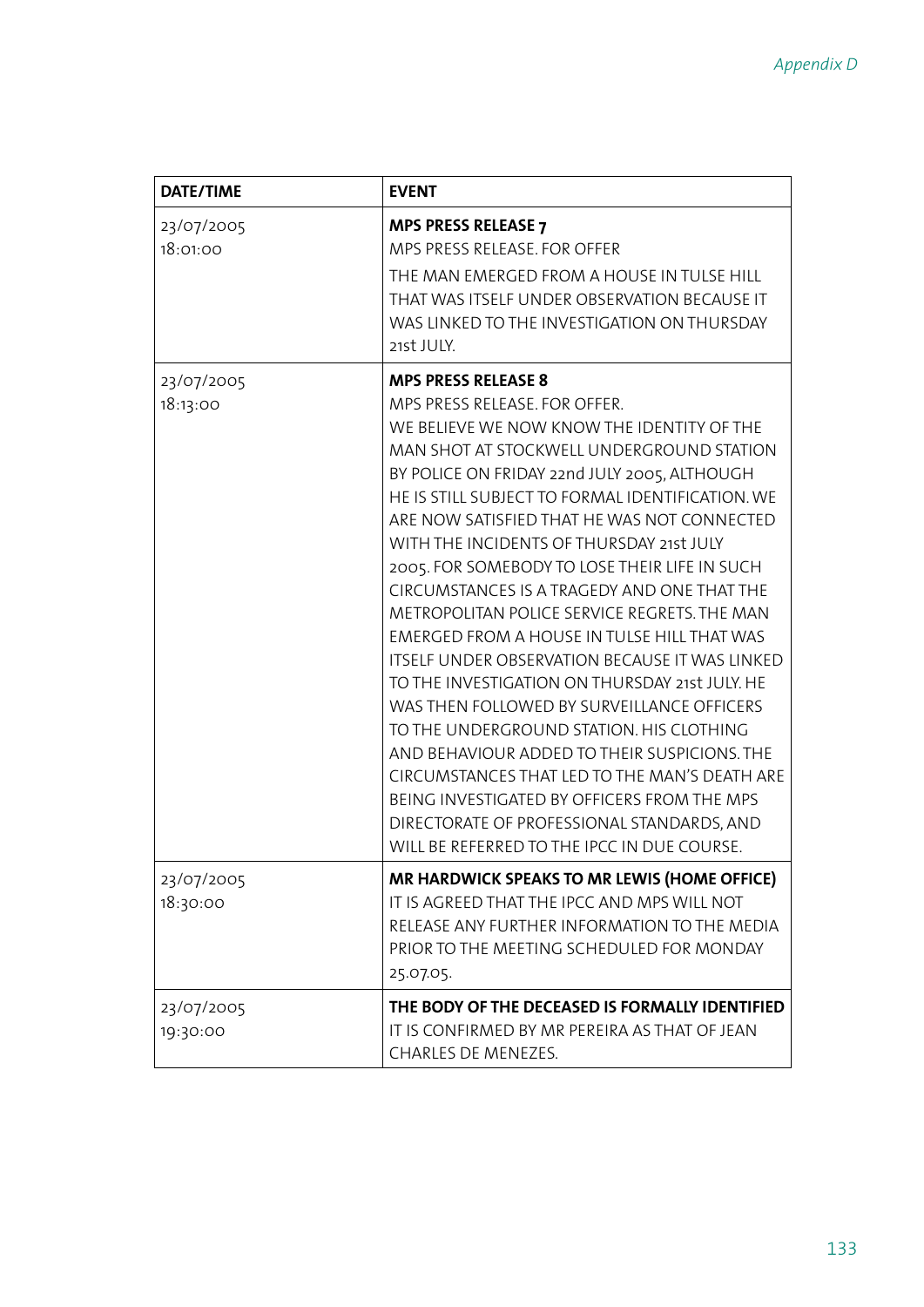| <b>DATE/TIME</b>       | <b>EVENT</b>                                                                                                                                                                                                                                                                                                                                                                                                                                                                                                                            |  |
|------------------------|-----------------------------------------------------------------------------------------------------------------------------------------------------------------------------------------------------------------------------------------------------------------------------------------------------------------------------------------------------------------------------------------------------------------------------------------------------------------------------------------------------------------------------------------|--|
| 23/07/2005<br>21:28:00 | <b>MPS PRESS RELEASE 9</b><br>MPS PRESS RELEASE, GOLD AND CORONER ARE HAPPY<br>TO RELEASE THE NAME OF THE DECEASED. SIO JOHN<br>PRUNTY (SO13) HAS BEEN MADE AWARE. FOR OFFER.                                                                                                                                                                                                                                                                                                                                                           |  |
|                        | THE DECEASED MAN HAS BEEN FORMALLY<br>IDENTIFIED AS JEAN CHARLES DE MENEZES, AGED 27<br>YEARS OLD (DATE OF BIRTH; 07.01.78), A BRAZILIAN<br>NATIONAL. HE WAS NOT CONNECTED TO INCIDENTS<br>IN CENTRAL LONDON ON 21st JULY 2005 IN WHICH<br>FOUR EXPLOSIVE DEVICES WERE PARTLY DETONATED.<br>AN INQUEST WILL BE OPENED TO ACKNOWLEDGE<br>FORMAL IDENTIFICATION AND ADJOURNED<br>AWAITING THE OUTCOME OF THE INVESTIGATION<br>INTO THE CIRCUMSTANCES SURROUNDING THE<br>DEATH.                                                            |  |
| 19/08/2005             | THE COMMISSIONER IS INTERVIEWED BY THE NEWS<br>OF THE WORLD<br>THE COMMISSIONER SAID "THE KEY COMPONENT<br>WAS, AT THAT TIME, AND INDEED FOR THE NEXT<br>24 HOURS OR SO, I AND EVERYBODY WHO ADVISED<br>ME, BELIEVED THAT THE PERSON WHO WAS SHOT<br>WAS A SUICIDE BOMBER (OR A POTENTIAL SUICIDE<br>BOMBER) AND EITHER ONE OF THE FOUR FOR WHOM<br>WE WERE LOOKING, OR EVEN WORSE THAN THAT,<br>SOMEONE ELSE."                                                                                                                         |  |
| 09/11/2005             | THE COMMISSIONER IS INTERVIEWED BY THE<br><b>GUARDIAN</b><br>THE COMMISSIONER SAID "I HAVE NO MEMORY<br>OF KNOWING HIM AS A BRAZILIAN AT ALL; NOW<br>THAT DOES NOT MEAN THAT OTHER PEOPLE DID<br>NOT KNOW OR SUSPECT IT. THIS IS A GIGANTIC<br>ORGANISATION. I'M QUITE CLEAR THAT BY 7.30<br>AT NIGHT WE STILL HAD NOTHING THAT WAS<br><b>IDENTIFYING HIM OTHERWISE WE WOULDN'T</b><br>HAVE BEEN PUTTING OUT THE MESSAGE THAT WE<br>WERE PUTTING OUT. SO I MEAN, THAT'S AN AREA OF<br>DIFFICULTY, AND ONE THAT I WILL HAVE TO EXPLAIN." |  |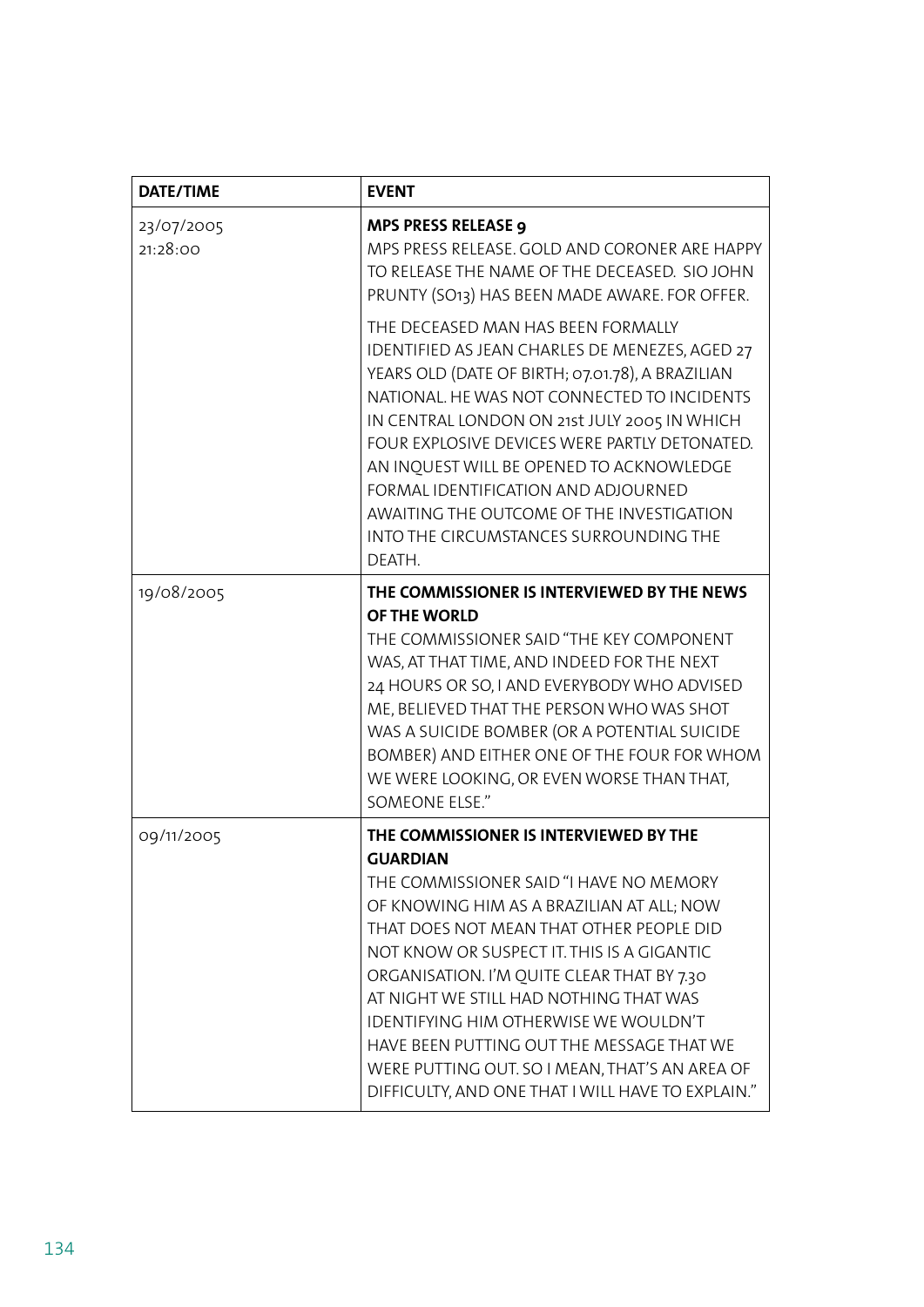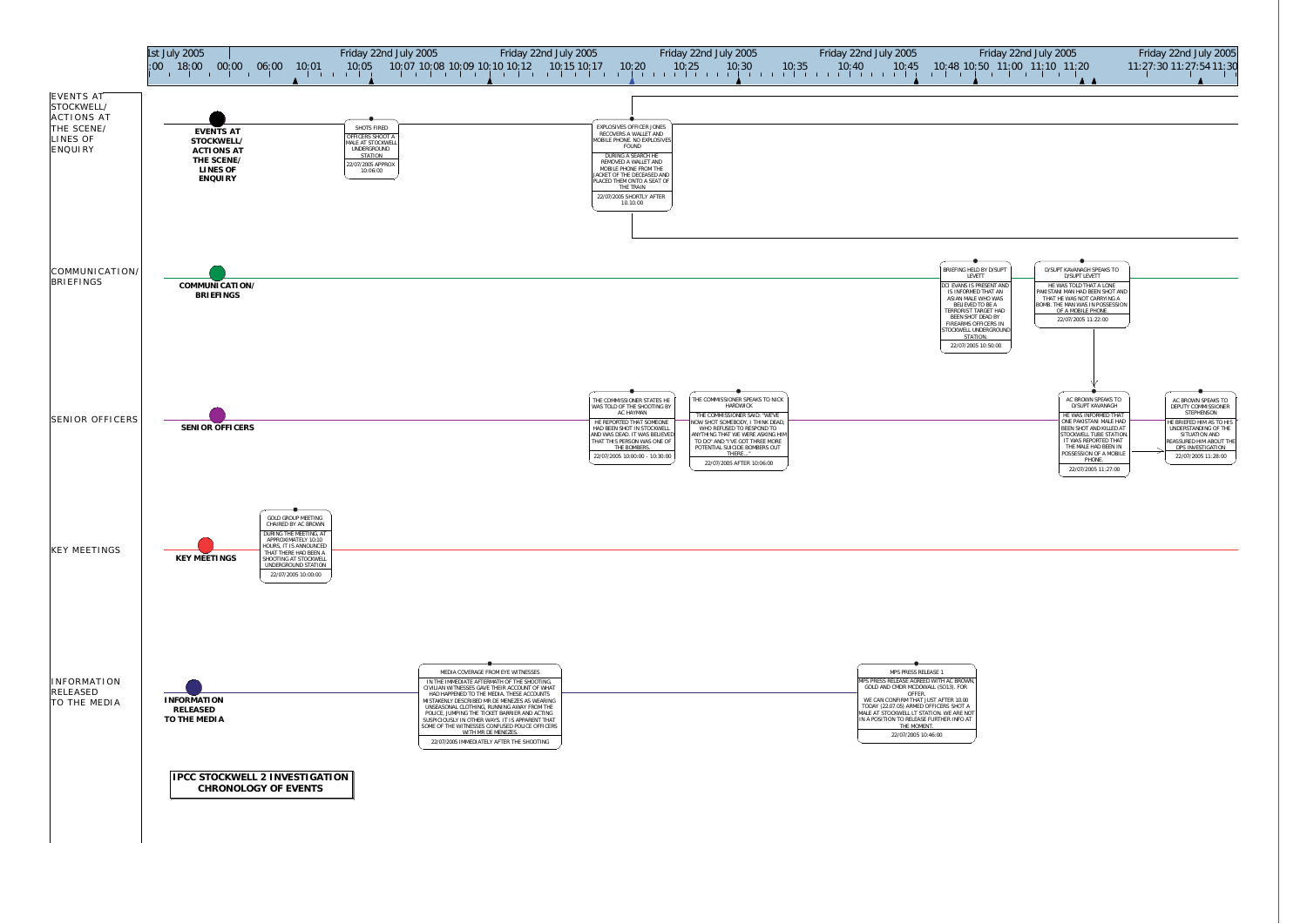

| MPS PRESS RELEASE 2                                                                                                  |
|----------------------------------------------------------------------------------------------------------------------|
| MPS PRESS RELEASE AGREED WITH AC BROWN. DPS. GOLD AND<br>CMDR MCDOWALL (SO13). FOR OFFER.                            |
| WE CAN CONFIRM THAT AT JUST AFTER 1000 THIS MORNING.<br>FRIDAY 22ND JULY 2005. ARMED OFFICERS FROM THE MPS           |
| <b>IENTERED STOCKWELL TUBE STATION. A MAN WAS CHALLENGED BY</b><br>OFFICERS AND SUBSEQUENTLY SHOT. LAS AND HEMS BOTH |
| ATTENDED THE SCENE. LIFE WAS PRONOUNCED EXTINCT AT THE<br>SCENE. STOCKWELL TUBE STATION IS CLOSED AND CORDONS OF     |
| 200 METRES ARE IN PLACE. AS IS ROUTINE OFFICERS FROM THE<br>DIRECTORATE OF PROFESSIONAL STANDARDS HAS BEEN           |
| INFORMED.                                                                                                            |
| 22/07/2005 11:41:00                                                                                                  |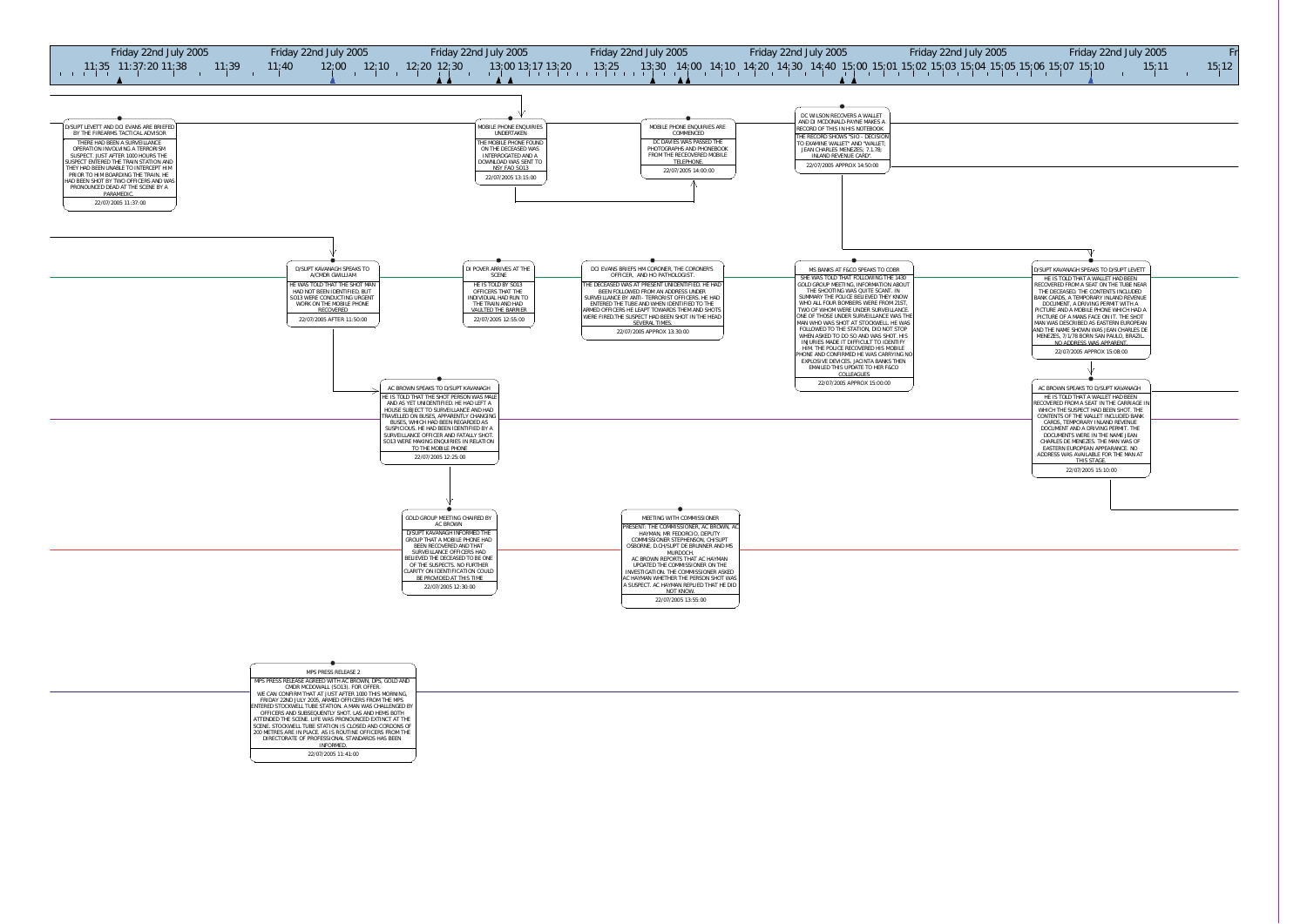

| Friday 22nd July 2005 |  |       |  |  |  | Friday 22nd July 2 |                                 |  |  |  |  |  |  |  |
|-----------------------|--|-------|--|--|--|--------------------|---------------------------------|--|--|--|--|--|--|--|
| 16,43                 |  | 16:44 |  |  |  |                    | $16:45$ $16:50$ $16:55$ $1$<br> |  |  |  |  |  |  |  |

| THE CRIME REPORTERS ASSOCIATION<br><b>BRIFFING</b>                                                                  |  |  |  |
|---------------------------------------------------------------------------------------------------------------------|--|--|--|
| JOURNALISTS PRESENT AT THE BRIEFING<br>REPORT THAT AC HAYMAN INFORMED THE<br>BRIEFING THAT THE DECEASED WAS NOT ONE |  |  |  |
| OF THE FOUR THAT THE MPS WERE SEEKING.<br>BUT HE WAS BELIEVED TO BE A TERRORIST<br>SUSPECT.                         |  |  |  |
| 22/07/2005 AFTER 16:30:00                                                                                           |  |  |  |
|                                                                                                                     |  |  |  |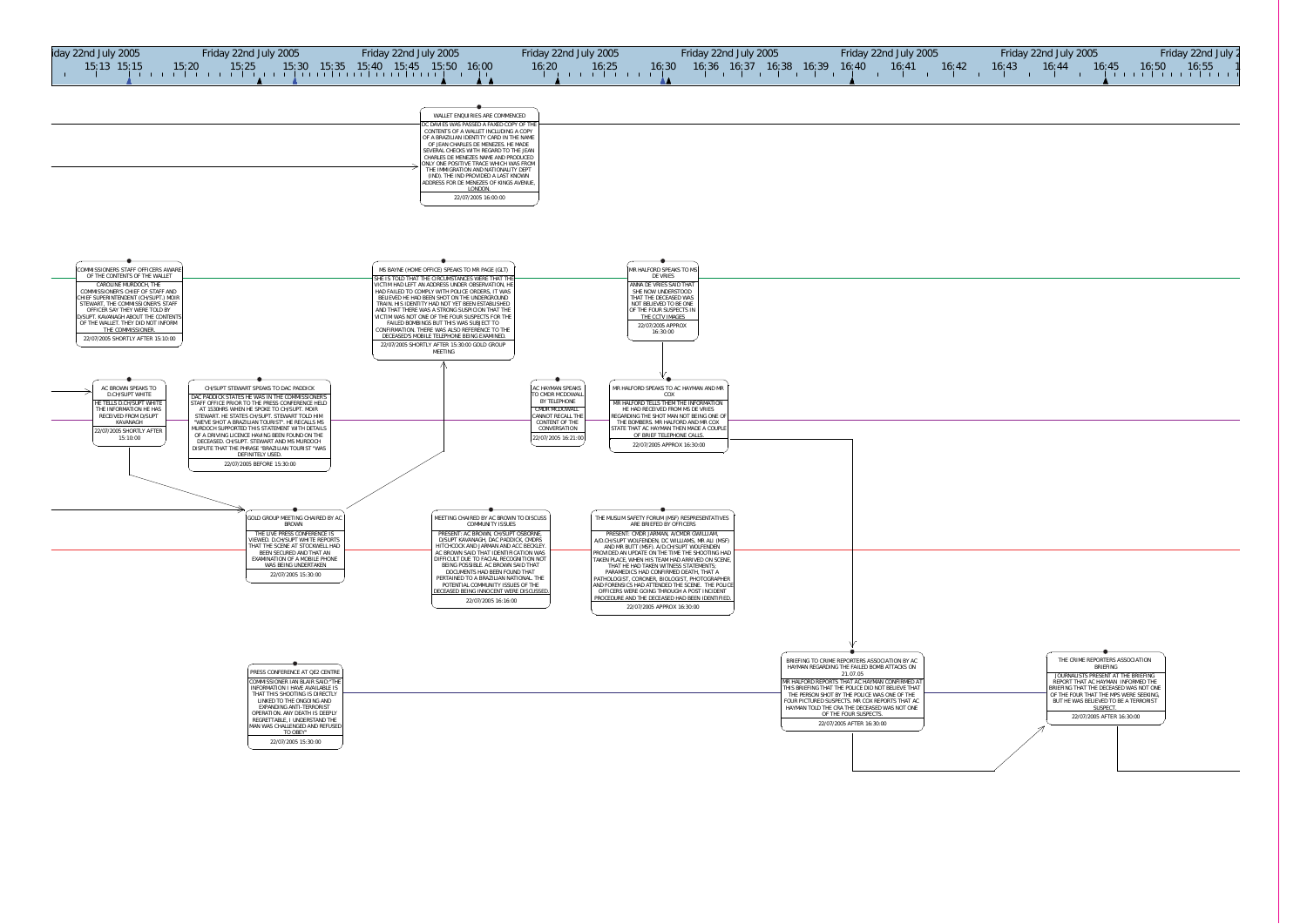22/07/2005 18:44:00

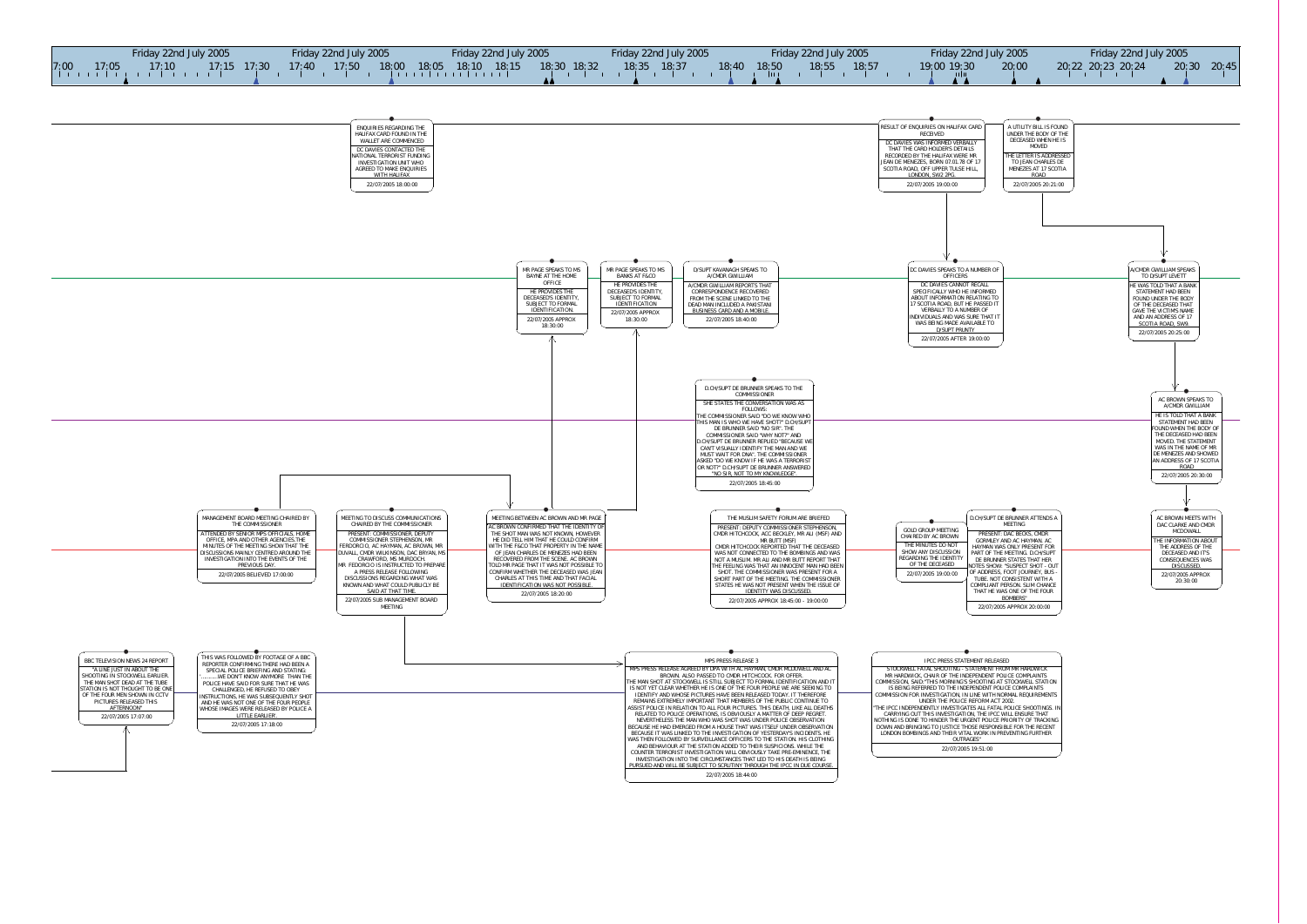

22/07/2005 23:37:00

| 2005 |  | Saturday 23rd July 2005 |  |                                        |  |
|------|--|-------------------------|--|----------------------------------------|--|
|      |  |                         |  | 00 11:30 12:00 12:30 13:00 13:30 14:00 |  |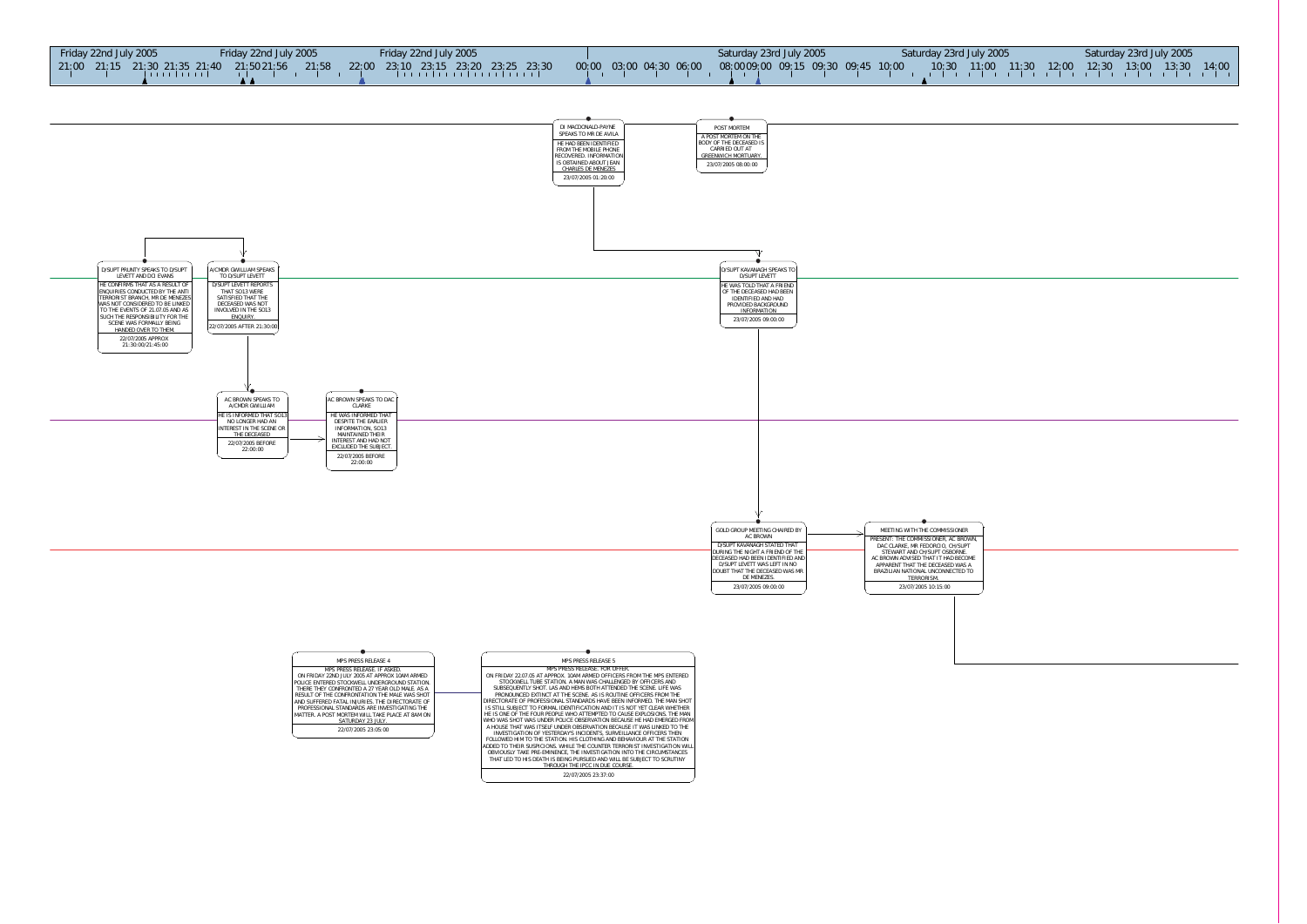THE COMMISSIONER IS INTERVIEWED BY THEGUARDIAN The commissioner said "I have no memory THE COMMISSIONER SAID "I HAVE NO MEMORY<br>OF KNOWING HIM AS A BRAZILIAN AT ALL:<br>NOW THAT DOES NOT MEAN THAT OTHER<br>PEOPLE DID NOT KNOW OR SUSPECT IT. THIS<br>IS A GIGANTIC ORGANISATION. I'M QUITE<br>IS A GIGANTIC ORGANISATION. I'M  $\blacktriangle$ EXPLAIN." 09/11/2005

| THE BODY OF THE<br>DECEASED IS FORMALLY<br><b>IDENTIFIED</b>                 |  |
|------------------------------------------------------------------------------|--|
| IT IS CONFIRMED BY MR<br>PEREREIRA AS THAT OF<br>JEAN CHARLES DE<br>MFNF7FS. |  |
| 23/07/2005 19:30:00                                                          |  |

| MR HARDWICK SPEAKS TO<br>MR LEWIS (HOME OFFICE)                              |
|------------------------------------------------------------------------------|
| IT IS AGREED THAT THE<br>IPCC AND MPS WILL NOT<br><b>RELEASE ANY FURTHER</b> |
| <b>INFORMATION TO THE</b><br>MEDIA PRIOR TO THE<br>MEETING SCHEDULED FOR     |
| MONDAY 25.07.05<br>23/07/2005 18:30:00                                       |
|                                                                              |



AC BROWN IS INFORMED OF A RISKOF COMPROMISE TO THE COVERT OPERATION AT 21 SCOTIA ROAD

| Saturday 23rd July 2005 | Saturday 23rd July 2005                                                                   | Saturday 23rd July 2005 | Saturday 23rd July 2005           |                           | Sunday 24th July 2005 | Monday 25th July 2005                              | <b>Tues</b> |
|-------------------------|-------------------------------------------------------------------------------------------|-------------------------|-----------------------------------|---------------------------|-----------------------|----------------------------------------------------|-------------|
| 14:30<br>15:00          | $(16.30 \t17.00 \t17.10 \t17.20 \t17.30 \t17.40 \t17.50 \t18.00 \t18.03 \t18.05 \t18.07)$ | $18:10$ $18:12$         | 20:30<br>20:00<br>18:3019:0019:30 | $21,00$ 21:20 00:00 06:00 | 12:00                 | 00;00<br>18;00<br>$18:00$ $00:00$ $06:00$<br>12:00 | 06;00       |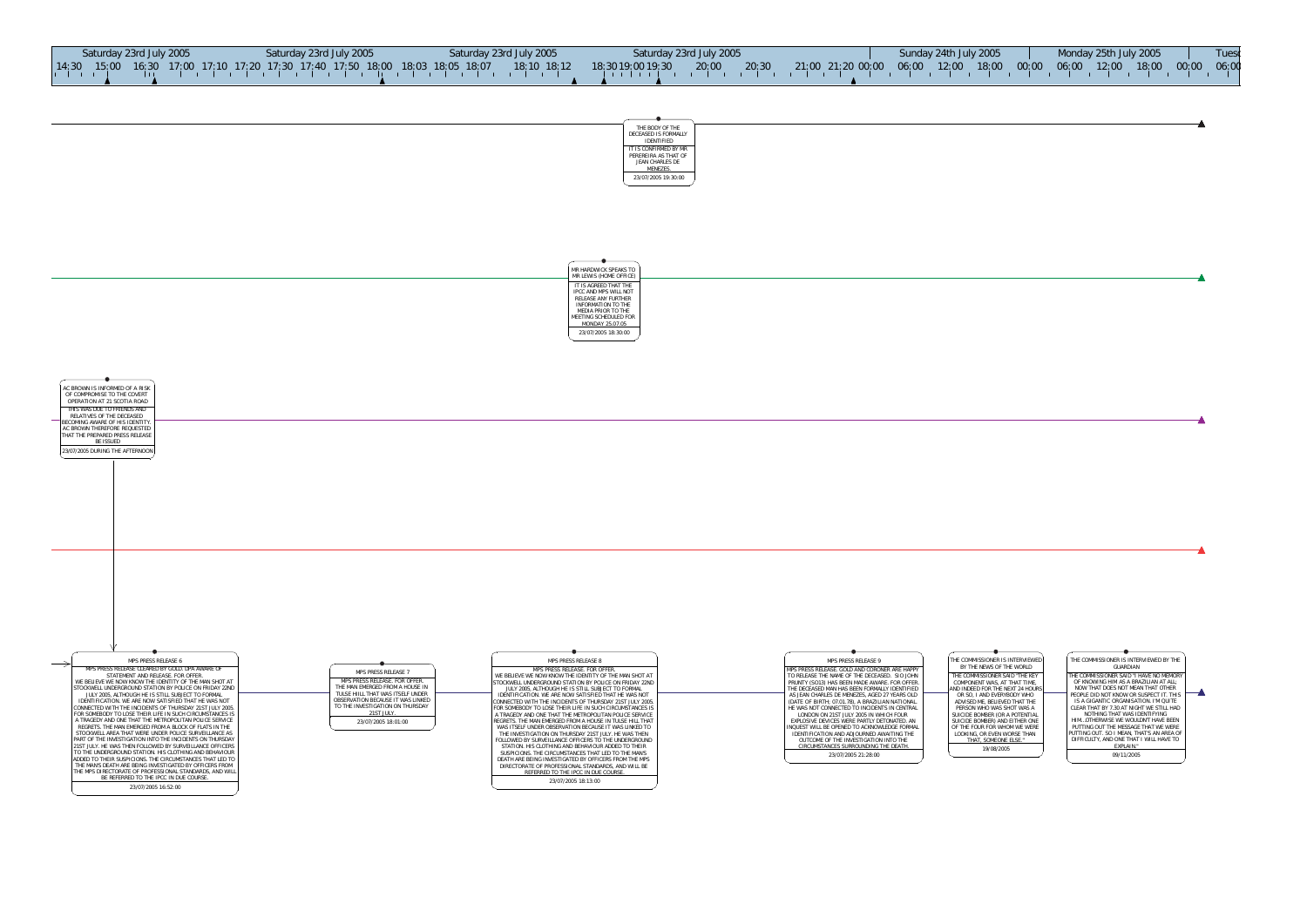